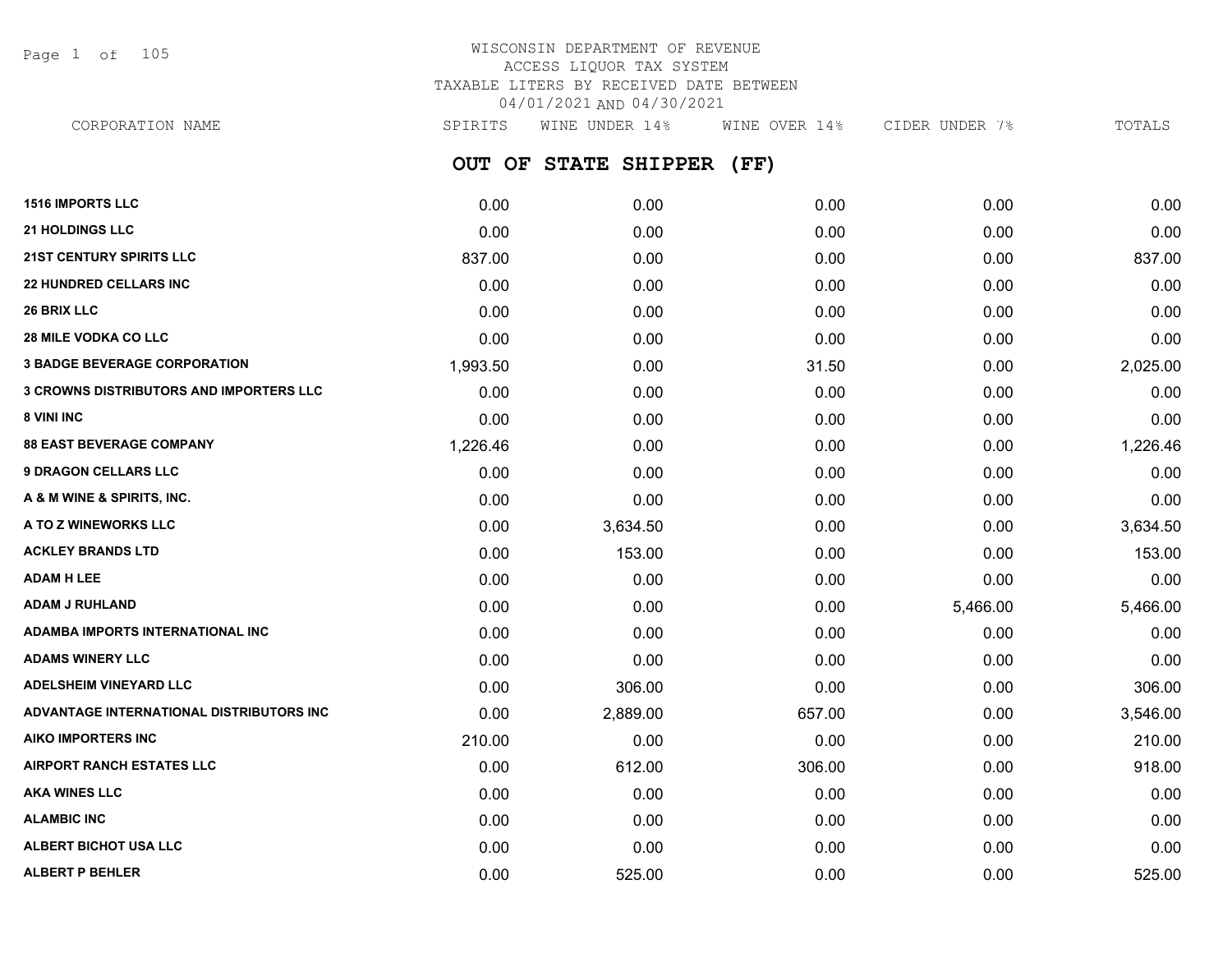Page 2 of 105

| CORPORATION NAME                       | SPIRITS  | WINE UNDER 14% | WINE OVER 14% | CIDER UNDER 7% | TOTALS    |
|----------------------------------------|----------|----------------|---------------|----------------|-----------|
| ALEJANDRO BULGHERONI ESTATE LLC        | 0.00     | 0.00           | 0.00          | 0.00           | 0.00      |
| ALEXANDRIA NICOLE CELLARS LLC          | 0.00     | 0.00           | 0.00          | 0.00           | 0.00      |
| ALL BRAZILIAN IMPORT & EXPORT INC      | 120.00   | 283.50         | 0.00          | 0.00           | 403.50    |
| <b>ALLIED IMPORTERS USA LTD</b>        | 0.00     | 0.00           | 0.00          | 0.00           | 0.00      |
| <b>ALLORO VINEYARD INC</b>             | 0.00     | 0.00           | 0.00          | 0.00           | 0.00      |
| <b>ALLTECH'S BEVERAGE DIVISION LLC</b> | 396.00   | 0.00           | 0.00          | 0.00           | 396.00    |
| <b>ALPHA &amp; OMEGA WINERY LLC</b>    | 0.00     | 0.00           | 9.00          | 0.00           | 9.00      |
| ALPHA MARKETING NETWORK INC            | 0.00     | 0.00           | 0.00          | 0.00           | 0.00      |
| <b>ALTAMAR BRANDS LLC</b>              | 150.00   | 0.00           | 0.00          | 0.00           | 150.00    |
| <b>ALTAMURA WINERY INC</b>             | 0.00     | 0.00           | 0.00          | 0.00           | 0.00      |
| <b>AMAVI CELLARS LLC</b>               | 0.00     | 0.00           | 0.00          | 0.00           | 0.00      |
| <b>AMBRABEV LLC</b>                    | 0.00     | 0.00           | 0.00          | 0.00           | 0.00      |
| <b>AMERICAN BEVERAGE CORP</b>          | 0.00     | 29,984.82      | 0.00          | 0.00           | 29,984.82 |
| <b>AMERICAN ESTATES WINES INC</b>      | 0.00     | 0.00           | 0.00          | 0.00           | 0.00      |
| AMERICAN NORTHWEST DISTRIBUTORS INC    | 0.00     | 92.72          | 0.00          | 0.00           | 92.72     |
| AMERICAN OUTLAW SPIRITS INC            | 1,302.00 | 0.00           | 0.00          | 0.00           | 1,302.00  |
| AMERICAN VINTAGE BEVERAGE INC.         | 945.00   | 0.00           | 0.00          | 0.00           | 945.00    |
| <b>AMERICAN VINTNERS LLC</b>           | 0.00     | 1,413.00       | 1,279.24      | 0.00           | 2,692.24  |
| <b>AMERICAN WINE TRADE INC</b>         | 0.00     | 949.50         | 0.00          | 0.00           | 949.50    |
| <b>AMIR PEAY</b>                       | 0.00     | 0.00           | 0.00          | 0.00           | 0.00      |
| <b>AMPHORA IMPORTS LLC</b>             | 0.00     | 0.00           | 0.00          | 0.00           | 0.00      |
| <b>AMUSE BOUCHE LLC</b>                | 0.00     | 0.00           | 0.00          | 0.00           | 0.00      |
| <b>ANCIEN WINES INC</b>                | 0.00     | 567.00         | 0.00          | 0.00           | 567.00    |
| <b>ANCIENT PEAK INC</b>                | 0.00     | 0.00           | 0.00          | 0.00           | 0.00      |
| <b>ANDIS WINES LLC</b>                 | 0.00     | 0.00           | 0.00          | 0.00           | 0.00      |
| <b>ANDREW FOX</b>                      | 229.50   | 0.00           | 0.00          | 0.00           | 229.50    |
| <b>ANDREW T BECKSTOFFER</b>            | 0.00     | 187.00         | 489.00        | 0.00           | 676.00    |
| <b>ANGELA OSBORNE</b>                  | 0.00     | 63.75          | 109.50        | 0.00           | 173.25    |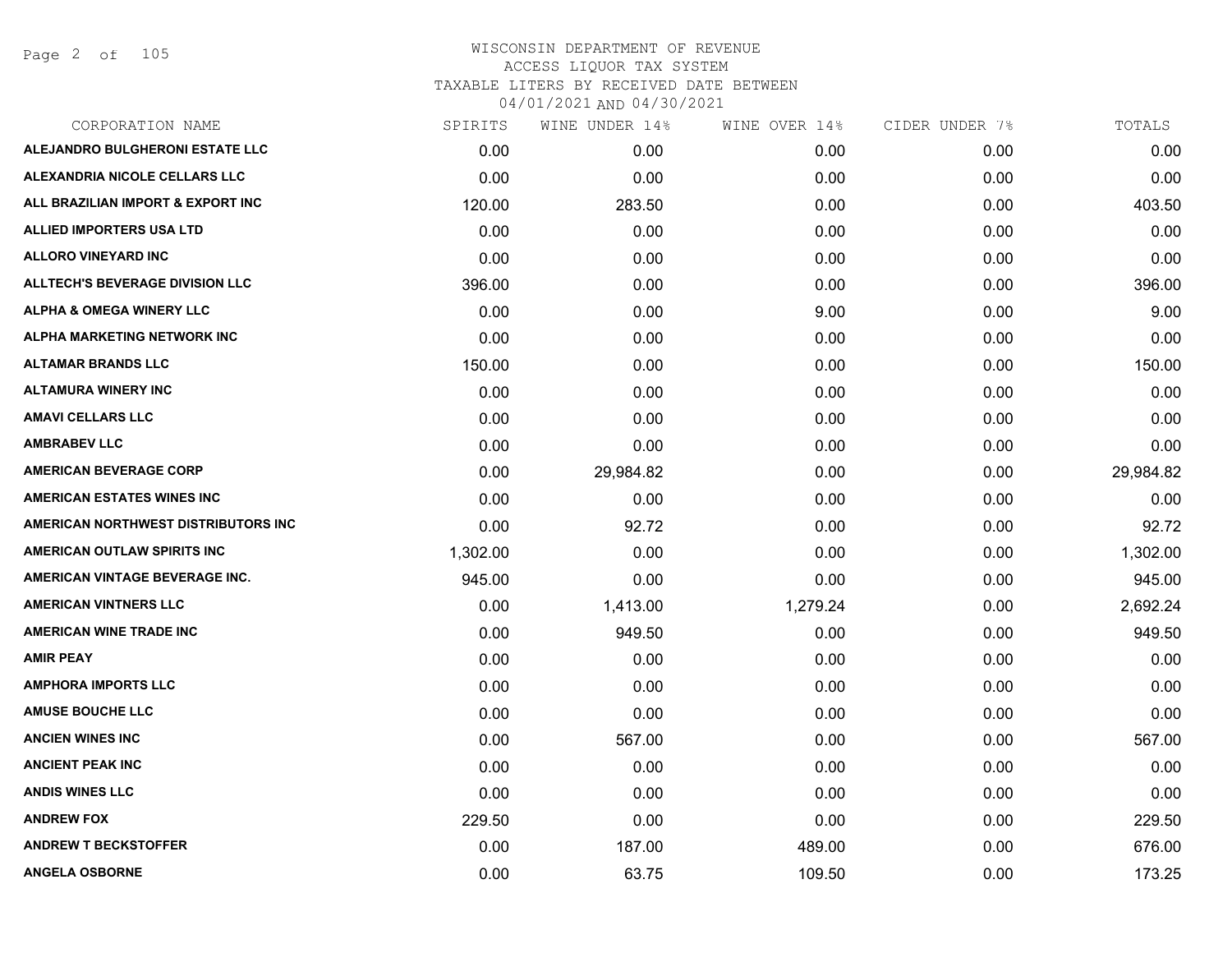| CORPORATION NAME                         | SPIRITS   | WINE UNDER 14% | WINE OVER 14% | CIDER UNDER 7% | TOTALS    |
|------------------------------------------|-----------|----------------|---------------|----------------|-----------|
| <b>ANHEUSER-BUSCH COMPANIES LLC</b>      | 28,701.60 | 500.84         | 0.00          | 9,526.38       | 38,728.82 |
| <b>ANNE HUBATCH</b>                      | 0.00      | 0.00           | 0.00          | 0.00           | 0.00      |
| <b>ANTHONY BOZZANO</b>                   | 0.00      | 0.00           | 0.00          | 0.00           | 0.00      |
| <b>ANTHONY G MOLL</b>                    | 0.00      | 0.00           | 0.00          | 0.00           | 0.00      |
| <b>ANTHONY M TRUCHARD</b>                | 0.00      | 0.00           | 189.00        | 0.00           | 189.00    |
| <b>ANTIPODEAN WINES LLC</b>              | 0.00      | 441.00         | 0.00          | 0.00           | 441.00    |
| <b>APOLOGUE LLC</b>                      | 0.00      | 0.00           | 0.00          | 0.00           | 0.00      |
| <b>APOSTROPHE BRANDS LLC</b>             | 378.00    | 0.00           | 0.00          | 0.00           | 378.00    |
| <b>APPELLATION TRADING COMPANY LLC</b>   | 0.00      | 0.00           | 0.00          | 0.00           | 0.00      |
| <b>APPELLATIONS LP</b>                   | 0.00      | 0.00           | 0.00          | 0.00           | 0.00      |
| <b>AQUILINI BRANDS USA INC.</b>          | 0.00      | 0.00           | 0.00          | 0.00           | 0.00      |
| <b>ARANO LLC</b>                         | 0.00      | 0.00           | 0.00          | 0.00           | 0.00      |
| <b>ARCHANA A DAVE</b>                    | 0.00      | 0.00           | 0.00          | 0.00           | 0.00      |
| <b>ARCHER ROOSE INC</b>                  | 0.00      | 0.00           | 0.00          | 0.00           | 0.00      |
| <b>AREL GROUP WINE &amp; SPIRITS INC</b> | 0.00      | 400.00         | 0.00          | 0.00           | 400.00    |
| <b>ARETE WINES LLC</b>                   | 0.00      | 0.00           | 0.00          | 0.00           | 0.00      |
| <b>ARIETTA INC</b>                       | 0.00      | 0.00           | 0.00          | 0.00           | 0.00      |
| <b>ARMSTRONG FAMILY WINERY LLC</b>       | 0.00      | 0.00           | 0.00          | 0.00           | 0.00      |
| <b>ARNOLD ANTON CARLSON</b>              | 0.00      | 0.00           | 0.00          | 0.00           | 0.00      |
| <b>ARNOT-ROBERTS LLC</b>                 | 0.00      | 0.00           | 0.00          | 0.00           | 0.00      |
| <b>ARPENT LLC</b>                        | 0.00      | 522.00         | 36.00         | 0.00           | 558.00    |
| <b>ARTISANAL DISTILLATES INC.</b>        | 0.00      | 0.00           | 0.00          | 0.00           | 0.00      |
| <b>ARTISANAL IMPORTS INC</b>             | 0.00      | 0.00           | 0.00          | 0.00           | 0.00      |
| <b>ASSOCIATED BREWING COMPANY</b>        | 1,505.84  | 0.00           | 0.00          | 0.00           | 1,505.84  |
| <b>ASV WINES INC</b>                     | 0.00      | 1,233.00       | 0.00          | 0.00           | 1,233.00  |
| ATHENEE IMPORTERS & DISTRIBUTORS LTD     | 0.00      | 0.00           | 0.00          | 0.00           | 0.00      |
| <b>ATLAS WINE COMPANY LLC</b>            | 0.00      | 504.00         | 0.00          | 0.00           | 504.00    |
| <b>ATOMIC BRANDS INC</b>                 | 33,659.88 | 0.00           | 0.00          | 0.00           | 33,659.88 |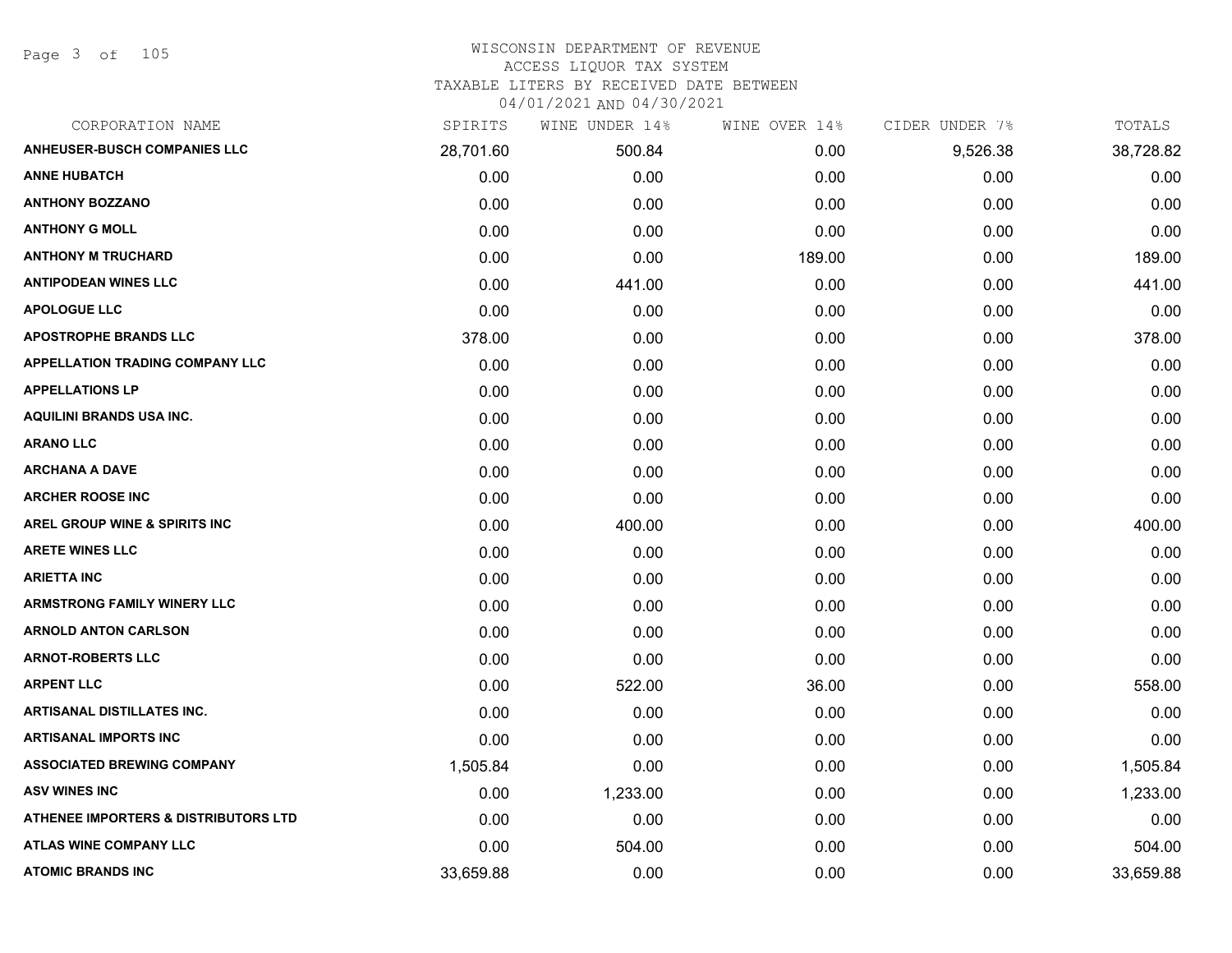Page 4 of 105

| CORPORATION NAME                           | SPIRITS   | WINE UNDER 14% | WINE OVER 14% | CIDER UNDER 7% | TOTALS    |
|--------------------------------------------|-----------|----------------|---------------|----------------|-----------|
| <b>AUGUST WINE GROUP LLC</b>               | 0.00      | 297.00         | 0.00          | 0.00           | 297.00    |
| <b>AUSTIN VODKA COMPANY LLC</b>            | 0.00      | 0.00           | 0.00          | 0.00           | 0.00      |
| AUSTIN WHISKEY COMPANY, LLC                | 0.00      | 0.00           | 0.00          | 0.00           | 0.00      |
| <b>AUSTRAL WINES LLC</b>                   | 0.00      | 0.00           | 0.00          | 0.00           | 0.00      |
| AV BRANDS INC                              | 0.00      | 877.40         | 0.00          | 0.00           | 877.40    |
| <b>AVA FOOD LABS, INC</b>                  | 11,745.00 | 0.00           | 0.00          | 0.00           | 11,745.00 |
| <b>AVID INC</b>                            | 0.00      | 0.00           | 0.00          | 0.00           | 0.00      |
| <b>AVV WINERY CO LLC</b>                   | 0.00      | 549.00         | 63.00         | 0.00           | 612.00    |
| <b>AXIOS INC</b>                           | 0.00      | 0.00           | 0.00          | 0.00           | 0.00      |
| <b>AZAR DISTILLING LLC</b>                 | 0.00      | 0.00           | 0.00          | 0.00           | 0.00      |
| <b>AZZURRE SPIRITS CORPORATION</b>         | 0.00      | 0.00           | 0.00          | 0.00           | 0.00      |
| <b>B &amp; I OVERSEAS TRADING INC</b>      | 0.00      | 0.00           | 0.00          | 0.00           | 0.00      |
| <b>B UNITED INTERNATIONAL INC</b>          | 0.00      | 9.01           | 540.73        | 0.00           | 549.74    |
| <b>B. NEKTAR LLC</b>                       | 0.00      | 240.00         | 0.00          | 760.00         | 1,000.00  |
| <b>BACARDI U.S.A., INC.</b>                | 0.00      | 0.00           | 0.00          | 0.00           | 0.00      |
| <b>BACCHUS TECHNOLOGIES LLC</b>            | 0.00      | 1,362.25       | 63.00         | 0.00           | 1,425.25  |
| <b>BACIO DIVINO CELLARS LLC</b>            | 0.00      | 0.00           | 0.00          | 0.00           | 0.00      |
| <b>BACKWARDS DISTILLING COMPANY, LLC</b>   | 0.00      | 0.00           | 0.00          | 0.00           | 0.00      |
| <b>BADGER MOUNTAIN INC</b>                 | 0.00      | 549.00         | 0.00          | 0.00           | 549.00    |
| <b>BALCONES DISTILLING LLC</b>             | 0.00      | 0.00           | 0.00          | 0.00           | 0.00      |
| <b>BALLENTINE VINEYARDS INC</b>            | 0.00      | 0.00           | 0.00          | 0.00           | 0.00      |
| <b>BALTHAZAR REX LLC</b>                   | 0.00      | 0.00           | 0.00          | 0.00           | 0.00      |
| <b>BANFI PRODUCTS CORPORATION</b>          | 13.50     | 4,445.96       | 31.50         | 0.00           | 4,490.96  |
| <b>BANVILLE &amp; JONES WINE MERCHANTS</b> | 31.50     | 4,072.50       | 9.00          | 0.00           | 4,113.00  |
| <b>BARGETTOS SANTA CRUZ WINERY INC</b>     | 0.00      | 0.00           | 0.00          | 0.00           | 0.00      |
| <b>BARLOW VINEYARDS LLC</b>                | 0.00      | 0.00           | 0.00          | 0.00           | 0.00      |
| <b>BARNARD GRIFFIN INC</b>                 | 0.00      | 0.00           | 0.00          | 0.00           | 0.00      |
| <b>BARNETT VINEYARDS LP</b>                | 0.00      | 0.00           | 0.00          | 0.00           | 0.00      |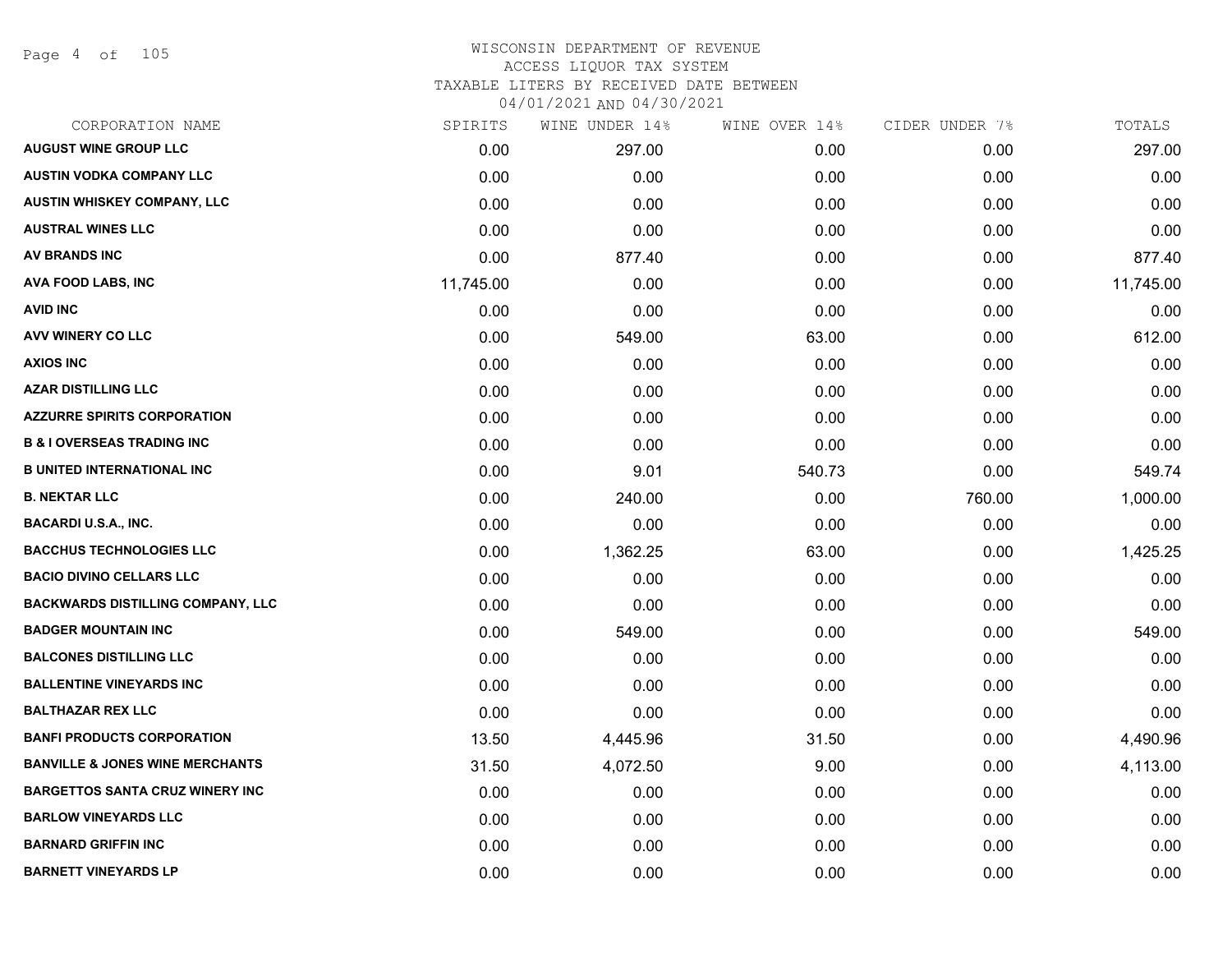Page 5 of 105

| CORPORATION NAME                         | SPIRITS | WINE UNDER 14% | WINE OVER 14% | CIDER UNDER 7% | TOTALS    |
|------------------------------------------|---------|----------------|---------------|----------------|-----------|
| <b>BARON FRANCOIS LTD</b>                | 46.50   | 292.50         | 0.00          | 0.00           | 339.00    |
| BATTAGLIA DISTRIBUTING CORP INC          | 0.00    | 77.25          | 0.00          | 0.00           | 77.25     |
| <b>BAUM WINE IMPORTS INC</b>             | 0.00    | 4,445.25       | 324.00        | 0.00           | 4,769.25  |
| <b>BE IN GOOD SPIRITS LLC</b>            | 0.00    | 0.00           | 0.00          | 0.00           | 0.00      |
| <b>BEATBOX BEVERAGES LLC</b>             | 0.00    | 19,440.00      | 0.00          | 0.00           | 19,440.00 |
| <b>BEAUX FRERES LLC</b>                  | 0.00    | 0.00           | 0.00          | 0.00           | 0.00      |
| <b>BEDFORD &amp; GROVE LLC</b>           | 0.00    | 0.00           | 0.00          | 0.00           | 0.00      |
| <b>BEDROCK WINE COMPANY LP</b>           | 0.00    | 0.00           | 33.28         | 0.00           | 33.28     |
| <b>BENDISTILLERY INC</b>                 | 0.00    | 0.00           | 0.00          | 0.00           | 0.00      |
| <b>BENNETT LANE WINERY LLC</b>           | 0.00    | 0.00           | 0.00          | 0.00           | 0.00      |
| <b>BENOVIA WINERY LLC</b>                | 0.00    | 0.00           | 0.00          | 0.00           | 0.00      |
| <b>BEPPE &amp; THE ARCHITECT LLC</b>     | 0.00    | 0.00           | 0.00          | 0.00           | 0.00      |
| <b>BERGSTROM WINES LLC</b>               | 0.00    | 0.00           | 0.00          | 0.00           | 0.00      |
| <b>BERNARDUS LLC</b>                     | 0.00    | 0.00           | 0.00          | 0.00           | 0.00      |
| <b>BETHEL HEIGHTS VINEYARD INC</b>       | 0.00    | 0.00           | 0.00          | 0.00           | 0.00      |
| BETTER BRANDS INTERNATIONAL              | 0.00    | 447.00         | 126.00        | 0.00           | 573.00    |
| <b>BETZ CELLARS LLC</b>                  | 0.00    | 0.00           | 0.00          | 0.00           | 0.00      |
| <b>BEVAN CELLARS, LLC</b>                | 0.00    | 0.00           | 0.00          | 0.00           | 0.00      |
| <b>BEVERAGE INNOVATION CORP</b>          | 0.00    | 0.00           | 0.00          | 0.00           | 0.00      |
| <b>BIAGIO CRU &amp; ESTATE WINES LLC</b> | 0.00    | 0.00           | 0.00          | 0.00           | 0.00      |
| <b>BILTMORE ESTATE WINE COMPANY</b>      | 0.00    | 0.00           | 0.00          | 0.00           | 0.00      |
| <b>BLACK ROCK SPIRITS LLC</b>            | 0.00    | 0.00           | 0.00          | 0.00           | 0.00      |
| <b>BLACKBIRD VINEYARDS LLC</b>           | 0.00    | 0.00           | 0.00          | 0.00           | 0.00      |
| <b>BLAIR VINEYARDS LLC</b>               | 0.00    | 0.00           | 0.00          | 0.00           | 0.00      |
| <b>BLAKE FARMS HARD APPLE CIDER LLC</b>  | 0.00    | 0.00           | 0.00          | 21,576.53      | 21,576.53 |
| <b>BLAUM BROS DISTILLING CO LLC</b>      | 0.00    | 0.00           | 0.00          | 0.00           | 0.00      |
| <b>BLUE RIDGE DISTILLING CO INC</b>      | 0.00    | 0.00           | 0.00          | 0.00           | 0.00      |
| <b>BLUE ROCK VINEYARD LLC</b>            | 0.00    | 0.00           | 0.00          | 0.00           | 0.00      |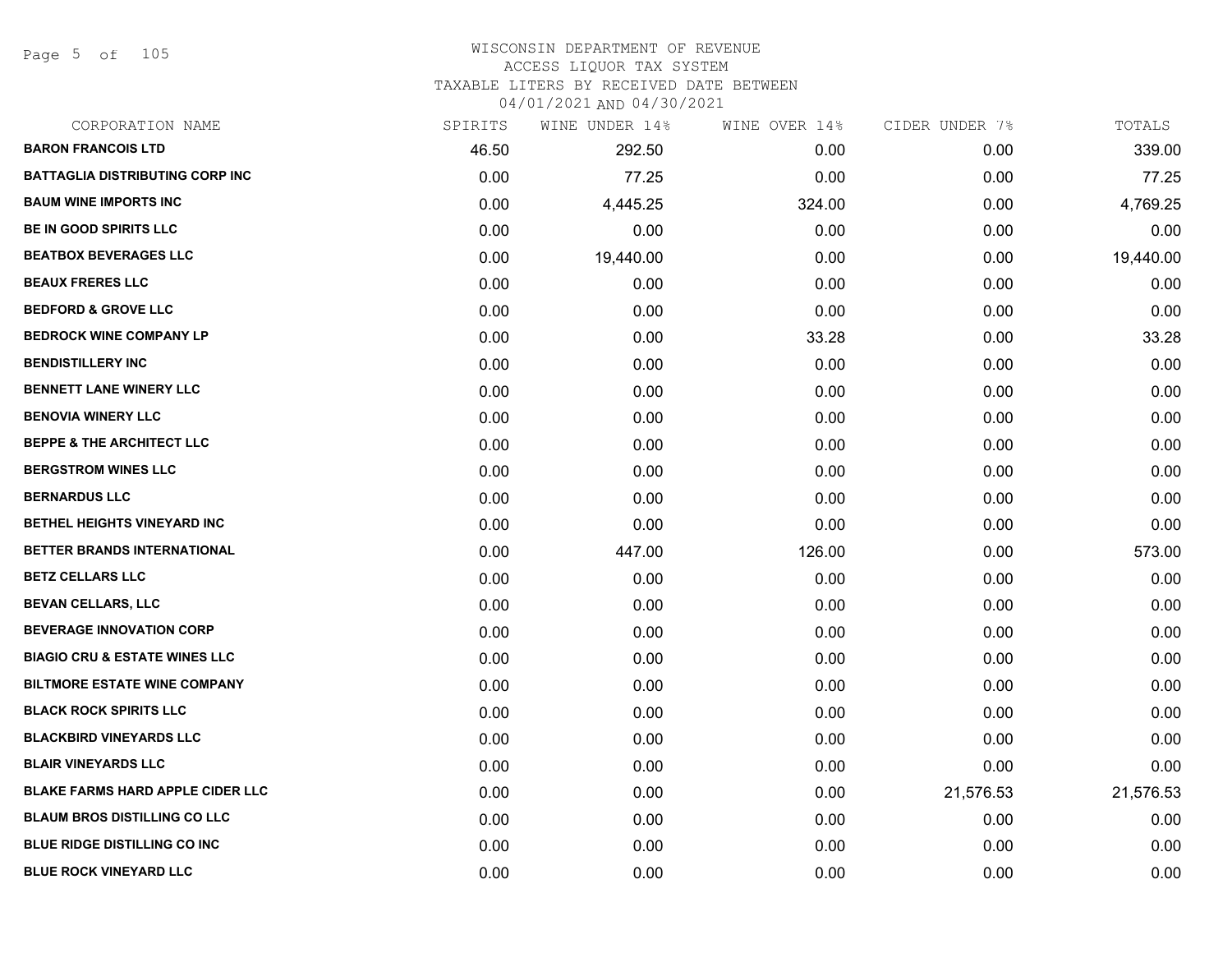Page 6 of 105

| CORPORATION NAME                     | SPIRITS    | WINE UNDER 14% | WINE OVER 14% | CIDER UNDER 7% | TOTALS     |
|--------------------------------------|------------|----------------|---------------|----------------|------------|
| <b>BLUE SPIRITS DISTILLING LLC</b>   | 0.00       | 0.00           | 0.00          | 0.00           | 0.00       |
| <b>BOEGER WINERY INC</b>             | 0.00       | 0.00           | 0.00          | 0.00           | 0.00       |
| <b>BOGLE VINEYARDS INC</b>           | 0.00       | 1,512.00       | 30,888.00     | 0.00           | 32,400.00  |
| <b>BONANNO VINTNERS LLC</b>          | 0.00       | 0.00           | 0.00          | 0.00           | 0.00       |
| <b>BONNY DOON WINERY INC</b>         | 0.00       | 0.00           | 0.00          | 0.00           | 0.00       |
| <b>BOOKER VINEYARD &amp; WINERY</b>  | 0.00       | 0.00           | 0.00          | 0.00           | 0.00       |
| <b>BOSTON BEER CORPORATION</b>       | 11,038.26  | 0.00           | 0.00          | 151,650.54     | 162,688.80 |
| <b>BOUCHAINE VINEYARDS INC</b>       | 0.00       | 0.00           | 0.00          | 0.00           | 0.00       |
| <b>BOUNDARY BREAKS LLC</b>           | 0.00       | 0.00           | 0.00          | 0.00           | 0.00       |
| <b>BOURGET IMPORTS LLC</b>           | 0.00       | 117.00         | 0.00          | 0.00           | 117.00     |
| <b>BOUTINOT USA INC</b>              | 0.00       | 0.00           | 0.00          | 0.00           | 0.00       |
| <b>BOUTIQUE BEVERAGE CO</b>          | 0.00       | 1,620.00       | 0.00          | 0.00           | 1,620.00   |
| <b>BRAIN BREW VENTURES 3.0, INC.</b> | 0.00       | 0.00           | 0.00          | 0.00           | 0.00       |
| <b>BRASSFIELD ESTATE WINERY LLC</b>  | 0.00       | 0.00           | 1,431.00      | 0.00           | 1,431.00   |
| <b>BRAZOS WINE IMPORTS LLC</b>       | 0.00       | 0.00           | 0.00          | 0.00           | 0.00       |
| <b>BREWDOG BREWING COMPANY LLC</b>   | 0.00       | 0.00           | 0.00          | 0.00           | 0.00       |
| <b>BRIAN CARTER CELLARS LLC</b>      | 0.00       | 0.00           | 0.00          | 0.00           | 0.00       |
| <b>BRICKELL WINES LLC</b>            | 0.00       | 0.00           | 0.00          | 0.00           | 0.00       |
| <b>BRIDGEVIEW VINEYARDS INC</b>      | 0.00       | 0.00           | 0.00          | 0.00           | 0.00       |
| <b>BRIGHT CELLARS INC.</b>           | 0.00       | 0.00           | 0.00          | 0.00           | 0.00       |
| <b>BROADBENT SELECTIONS INC</b>      | 0.00       | 948.00         | 112.50        | 0.00           | 1,060.50   |
| <b>BRONCO WINE COMPANY</b>           | 247.50     | 66,403.05      | 819.00        | 0.00           | 67,469.55  |
| <b>BROVO SPIRITS LLC</b>             | 0.00       | 0.00           | 0.00          | 0.00           | 0.00       |
| <b>BROWNE FAMILY WINES LLC</b>       | 0.00       | 0.00           | 0.00          | 0.00           | 0.00       |
| <b>BROWN-FORMAN CORPORATION</b>      | 358,345.80 | 15,474.10      | 0.00          | 0.00           | 373,819.90 |
| <b>BRUTOCAO CELLARS LP</b>           | 0.00       | 0.00           | 0.00          | 0.00           | 0.00       |
| <b>BRYN MAWR VINEYARDS INC</b>       | 0.00       | 0.00           | 0.00          | 0.00           | 0.00       |
| <b>BUCKLER FAMILY VINEYARDS LLC</b>  | 0.00       | 0.00           | 0.00          | 0.00           | 0.00       |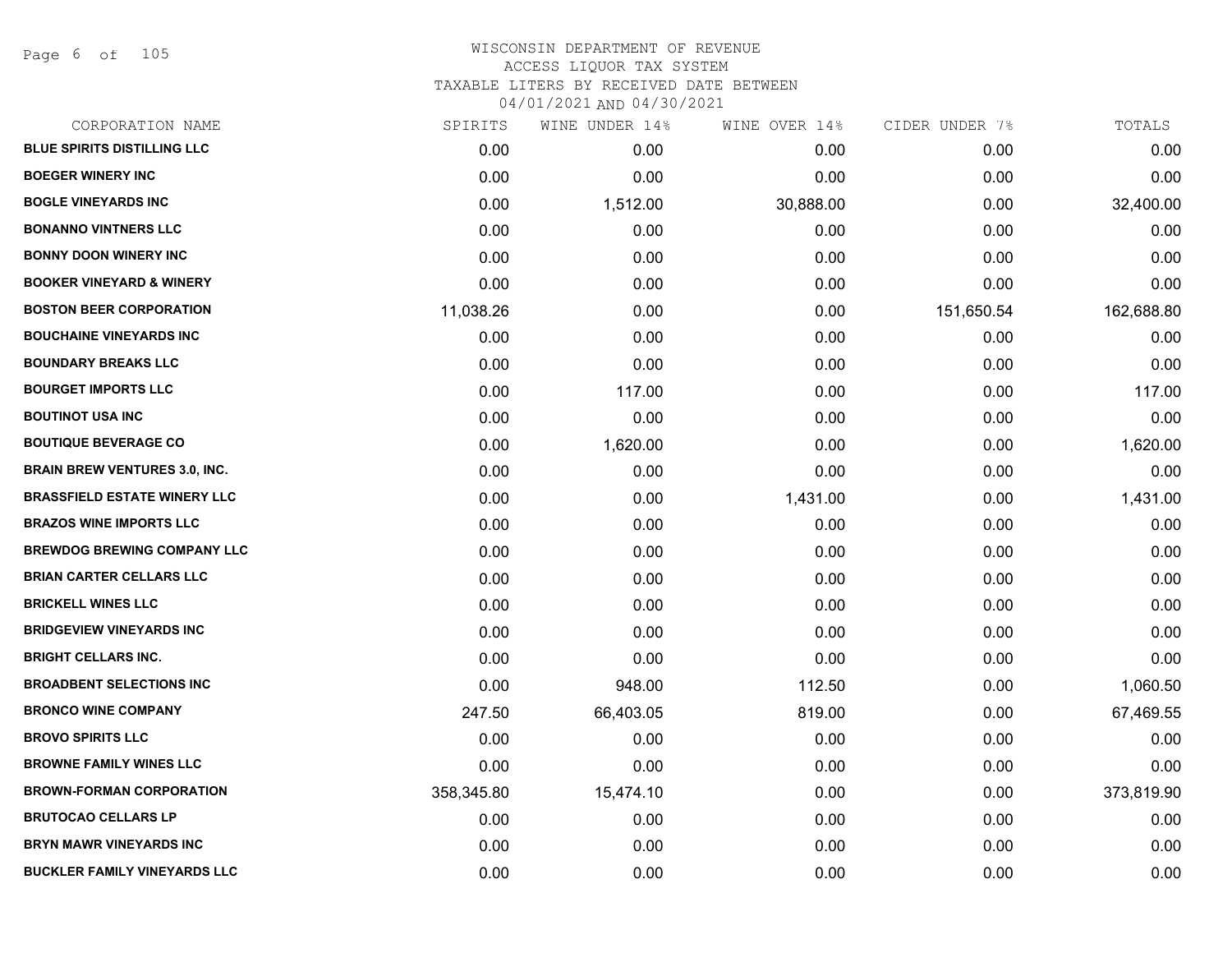Page 7 of 105

| CORPORATION NAME                            | SPIRITS   | WINE UNDER 14% | WINE OVER 14% | CIDER UNDER 7% | TOTALS    |
|---------------------------------------------|-----------|----------------|---------------|----------------|-----------|
| <b>BUEHLER VINEYARDS INC</b>                | 0.00      | 378.00         | 315.00        | 0.00           | 693.00    |
| <b>BULLY HILL VINEYARDS INC</b>             | 0.00      | 0.00           | 0.00          | 0.00           | 0.00      |
| <b>BURGESS CELLARS INC</b>                  | 0.00      | 0.00           | 0.00          | 0.00           | 0.00      |
| <b>BURKE &amp; MORRIS SPIRITS LLC</b>       | 0.00      | 0.00           | 0.00          | 0.00           | 0.00      |
| <b>BUZZBALLZ LLC</b>                        | 0.00      | 0.00           | 4,308.48      | 0.00           | 4,308.48  |
| <b>BUZZBOX BEVERAGES INC</b>                | 0.00      | 0.00           | 0.00          | 0.00           | 0.00      |
| <b>BWSC LLC</b>                             | 0.00      | 1,044.00       | 0.00          | 0.00           | 1,044.00  |
| <b>C &amp; C WINE SERVICES INC</b>          | 0.00      | 0.00           | 0.00          | 0.00           | 0.00      |
| <b>C MONDAVI &amp; FAMILY</b>               | 0.00      | 5,220.00       | 27.00         | 0.00           | 5,247.00  |
| <b>C SQUARED CIDERS LLC</b>                 | 0.00      | 0.00           | 0.00          | 0.00           | 0.00      |
| <b>CABERNET CORP</b>                        | 0.00      | 900.00         | 0.00          | 0.00           | 900.00    |
| <b>CAL VIN ENTERPRISES CORPORATION</b>      | 0.00      | 0.00           | 0.00          | 0.00           | 0.00      |
| <b>CALEDONIA SPIRITS INC</b>                | 0.00      | 0.00           | 0.00          | 0.00           | 0.00      |
| <b>CALIFORNIA CIDER COMPANY</b>             | 0.00      | 0.00           | 0.00          | 14,032.52      | 14,032.52 |
| <b>CALIFORNIA VINEYARDS INC</b>             | 0.00      | 0.00           | 0.00          | 0.00           | 0.00      |
| <b>CALIFORNIA WINE WORKS LLC</b>            | 0.00      | 0.00           | 0.00          | 0.00           | 0.00      |
| <b>CALLUNA VINEYARDS LLC</b>                | 0.00      | 0.00           | 0.00          | 0.00           | 0.00      |
| <b>CAMARDA CORP</b>                         | 0.00      | 0.00           | 15.75         | 0.00           | 15.75     |
| <b>CAMARENA IMPORTS LLC</b>                 | 1,350.00  | 0.00           | 0.00          | 0.00           | 1,350.00  |
| <b>CAMELOT IMPORTING CO INC</b>             | 0.00      | 0.00           | 0.00          | 0.00           | 0.00      |
| <b>CAMPARI AMERICA LLC</b>                  | 95,230.80 | 180.00         | 66.00         | 0.00           | 95,476.80 |
| <b>CAMPBELL &amp; MCGILL SELECTIONS LLC</b> | 0.00      | 252.00         | 0.00          | 0.00           | 252.00    |
| <b>CAMPEON SPIRITS COMPANY INC</b>          | 0.00      | 0.00           | 0.00          | 0.00           | 0.00      |
| <b>CANNON RIVER WINERY LLC</b>              | 0.00      | 0.00           | 0.00          | 0.00           | 0.00      |
| <b>CAPARONE WINERY LLC</b>                  | 0.00      | 0.00           | 0.00          | 0.00           | 0.00      |
| <b>CAPE CLASSICS INC</b>                    | 0.00      | 4,805.88       | 0.00          | 0.00           | 4,805.88  |
| <b>CARDINAL SPIRITS LLC</b>                 | 0.00      | 0.00           | 0.00          | 0.00           | 0.00      |
| <b>CARDINAL WINE GROUP LLC</b>              | 0.00      | 0.00           | 0.00          | 0.00           | 0.00      |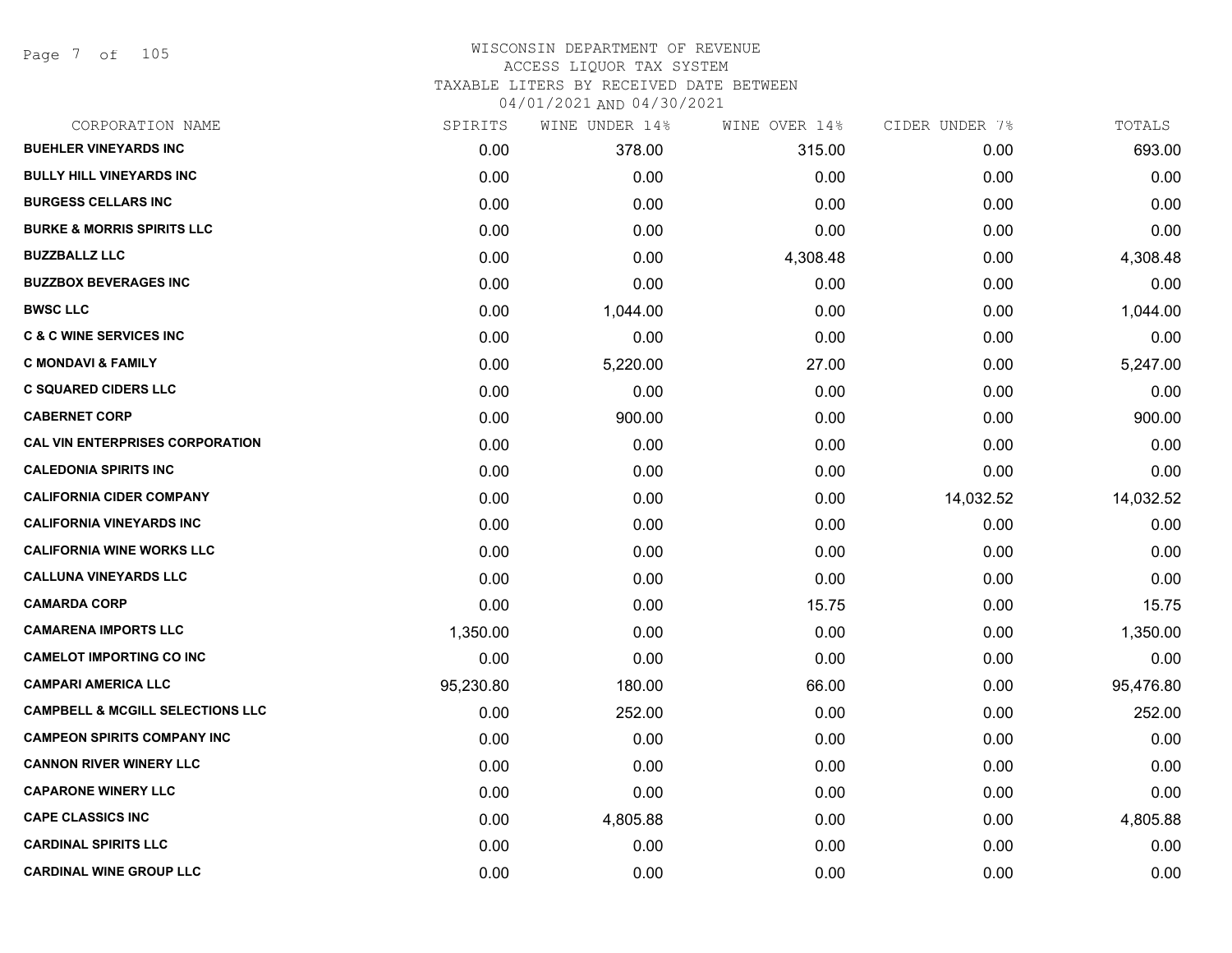| CORPORATION NAME                            | SPIRITS   | WINE UNDER 14% | WINE OVER 14% | CIDER UNDER 7% | TOTALS    |
|---------------------------------------------|-----------|----------------|---------------|----------------|-----------|
| <b>CARDWELL HILL CELLARS LLC</b>            | 0.00      | 63.00          | 0.00          | 0.00           | 63.00     |
| <b>CARIBBEAN DISTILLERS LLC</b>             | 384.54    | 0.00           | 0.00          | 0.00           | 384.54    |
| <b>CARIBBEAN SPIRITS INC</b>                | 0.00      | 0.00           | 0.00          | 0.00           | 0.00      |
| <b>CARL THOMA</b>                           | 0.00      | 252.00         | 0.00          | 0.00           | 252.00    |
| <b>CARLSON VINEYARDS INC</b>                | 0.00      | 0.00           | 0.00          | 0.00           | 0.00      |
| <b>CAROLINA DISTRIBUTION LLC</b>            | 0.00      | 0.00           | 0.00          | 0.00           | 0.00      |
| <b>CARRIAGE HOUSE IMPORTS, LTD.</b>         | 362.40    | 0.00           | 0.00          | 0.00           | 362.40    |
| <b>CASTIEL ESTATE LLC</b>                   | 0.00      | 0.00           | 0.00          | 0.00           | 0.00      |
| <b>CASTLE BRANDS USA CORP</b>               | 910.50    | 0.00           | 0.00          | 0.00           | 910.50    |
| <b>CASTORO CELLARS</b>                      | 0.00      | 153.00         | 126.00        | 0.00           | 279.00    |
| <b>CAYMUS VINEYARDS INC</b>                 | 0.00      | 0.00           | 0.00          | 0.00           | 0.00      |
| <b>CEDAR KNOLL VINEYARDS INC</b>            | 0.00      | 0.00           | 0.00          | 0.00           | 0.00      |
| <b>CELEBRATION DISTILLATION CORPORATION</b> | 0.00      | 0.00           | 0.00          | 0.00           | 0.00      |
| <b>CELLARS INTERNATIONAL INC</b>            | 0.00      | 0.00           | 0.00          | 0.00           | 0.00      |
| <b>CELLIER WINES DISTRIBUTING INC</b>       | 0.00      | 342.00         | 0.00          | 0.00           | 342.00    |
| <b>CHAISE VENTURES INC</b>                  | 0.00      | 0.00           | 0.00          | 0.00           | 0.00      |
| <b>CHANNING DAUGHTERS WINERY LLC</b>        | 0.00      | 0.00           | 0.00          | 0.00           | 0.00      |
| <b>CHAPPELLET WINERY INC</b>                | 0.00      | 0.00           | 598.50        | 0.00           | 598.50    |
| <b>CHARBAUT AMERICA INC</b>                 | 0.00      | 0.00           | 0.00          | 0.00           | 0.00      |
| <b>CHARLES &amp; MARTHA BARRA</b>           | 0.00      | 639.00         | 261.00        | 0.00           | 900.00    |
| <b>CHARLES JACQUIN ET CIE INC</b>           | 11,974.37 | 0.00           | 242.86        | 0.00           | 12,217.23 |
| <b>CHARLES NEAL SELECTIONS INC</b>          | 0.00      | 774.00         | 0.00          | 0.00           | 774.00    |
| <b>CHARLES REININGER LLC</b>                | 0.00      | 0.00           | 0.00          | 0.00           | 0.00      |
| <b>CHATEAU BARNABY LLC</b>                  | 0.00      | 963.00         | 0.00          | 0.00           | 963.00    |
| <b>CHATEAU DIANA LLC</b>                    | 0.00      | 3,685.25       | 10,836.00     | 0.00           | 14,521.25 |
| <b>CHATEAU OPERATIONS, LTD.</b>             | 0.00      | 0.00           | 0.00          | 0.00           | 0.00      |
| <b>CHATHAM IMPORTS INC</b>                  | 1,473.75  | 0.00           | 0.00          | 0.00           | 1,473.75  |
| <b>CHEHALEM INC</b>                         | 0.00      | 693.00         | 0.00          | 0.00           | 693.00    |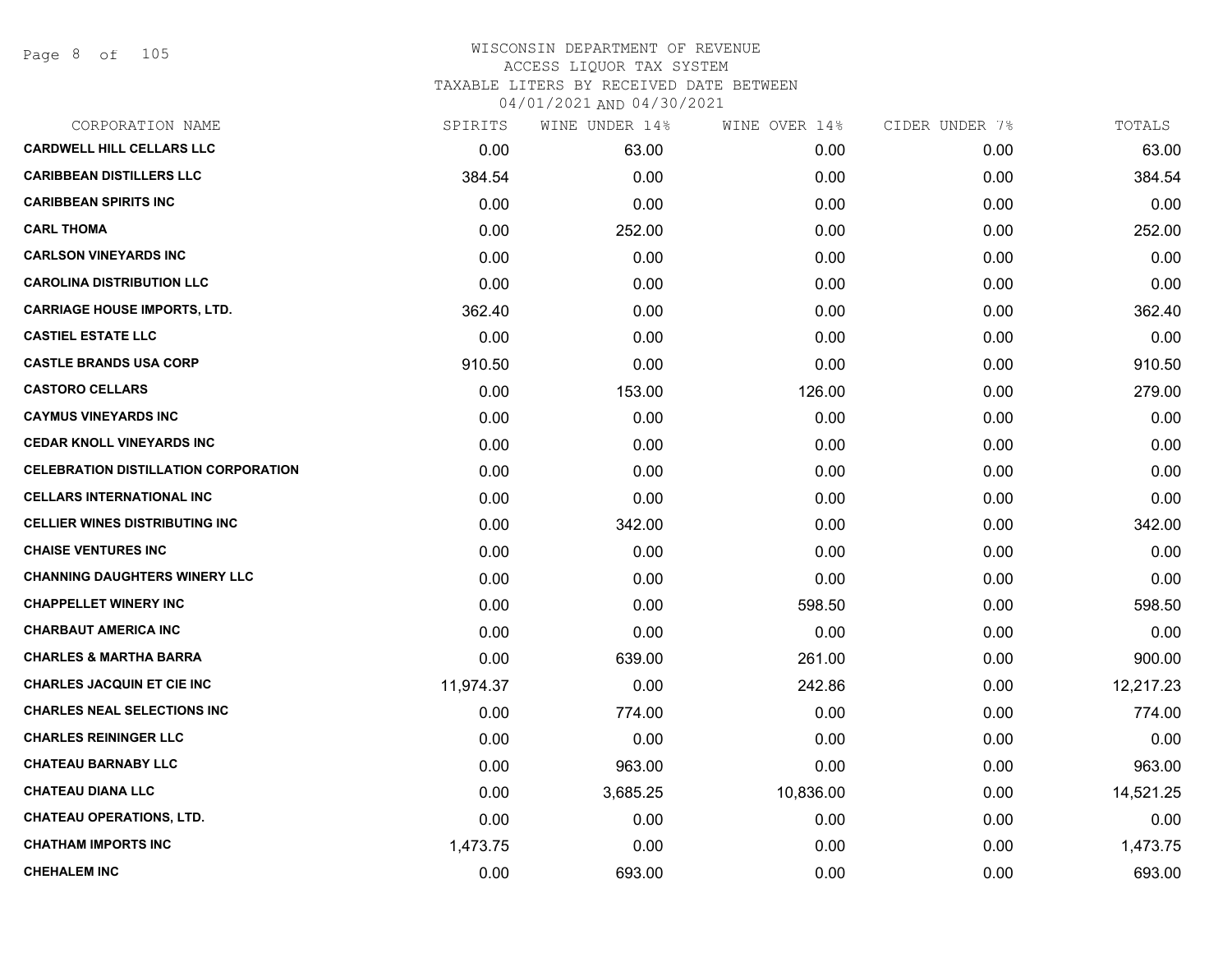| CORPORATION NAME                         | SPIRITS   | WINE UNDER 14% | WINE OVER 14% | CIDER UNDER 7% | TOTALS     |
|------------------------------------------|-----------|----------------|---------------|----------------|------------|
| CHICAGO DISTILLING COMPANY LLC           | 0.00      | 0.00           | 0.00          | 0.00           | 0.00       |
| <b>CHOYA UMESHU USA INC</b>              | 0.00      | 0.00           | 3.00          | 0.00           | 3.00       |
| <b>CHRISTOPHER F PITTENGER</b>           | 0.00      | 0.00           | 1.50          | 0.00           | 1.50       |
| <b>CHRISTOPHER FIGGINS</b>               | 0.00      | 0.00           | 0.00          | 0.00           | 0.00       |
| <b>CHRISTOPHER J BROCKWAY</b>            | 0.00      | 0.00           | 0.00          | 0.00           | 0.00       |
| <b>CHRISTOPHER MICHAEL WINES LLC</b>     | 0.00      | 252.00         | 0.00          | 0.00           | 252.00     |
| CIV (USA) INC                            | 0.00      | 11,177.20      | 0.00          | 0.00           | 11,177.20  |
| <b>CLAAR CELLARS LLC</b>                 | 0.00      | 540.00         | 0.00          | 0.00           | 540.00     |
| <b>CLASSIC WINES INC</b>                 | 0.00      | 0.00           | 0.00          | 0.00           | 0.00       |
| <b>CLASSICAL WINES FROM SPAIN LTD</b>    | 0.00      | 0.00           | 0.00          | 0.00           | 0.00       |
| <b>CLENDENENLINDQUIST VINTNERS</b>       | 0.00      | 679.50         | 0.00          | 0.00           | 679.50     |
| <b>CLINE CELLARS INC</b>                 | 0.00      | 3,024.00       | 4,468.50      | 0.00           | 7,492.50   |
| <b>CLINE SISTERS IMPORTS LLC</b>         | 0.00      | 220.50         | 0.00          | 0.00           | 220.50     |
| <b>CLOS DU VAL WINE CO LTD</b>           | 0.00      | 0.00           | 0.00          | 0.00           | 0.00       |
| <b>CLOS LACHANCE WINES LLC</b>           | 0.00      | 0.00           | 0.00          | 0.00           | 0.00       |
| <b>CNS ENTERPRISES INC</b>               | 0.00      | 0.00           | 0.00          | 0.00           | 0.00       |
| <b>COCKERELL WINE CONSULTING LLC</b>     | 0.00      | 0.00           | 0.00          | 0.00           | 0.00       |
| <b>CODY T WRIGHT</b>                     | 0.00      | 0.00           | 0.00          | 0.00           | 0.00       |
| <b>COMPASSPOINT IMPORTS</b>              | 0.00      | 0.00           | 0.00          | 0.00           | 0.00       |
| <b>CONSTELLATION BRANDS, INC.</b>        | 10,743.00 | 134,586.84     | 5,103.00      | 0.00           | 150,432.84 |
| <b>COOL HAND VINEYARDS LLC</b>           | 0.00      | 126.00         | 1,008.00      | 0.00           | 1,134.00   |
| <b>COPA FINA WINE IMPORTS LLC</b>        | 0.00      | 0.00           | 0.00          | 0.00           | 0.00       |
| <b>COPPER CANE LLC</b>                   | 0.00      | 1,512.00       | 13,545.00     | 0.00           | 15,057.00  |
| <b>CORA IMPORTS LTD</b>                  | 0.00      | 0.00           | 0.00          | 0.00           | 0.00       |
| <b>CORDELINA WINE COMPANY LLC</b>        | 0.00      | 0.00           | 0.00          | 0.00           | 0.00       |
| <b>CORK ALLIANCE INC</b>                 | 0.00      | 0.00           | 0.00          | 0.00           | 0.00       |
| <b>CORNERSTONE CELLARS LLC</b>           | 0.00      | 0.00           | 0.00          | 0.00           | 0.00       |
| <b>CORNERSTONE U.S. WINE IMPORTS INC</b> | 0.00      | 0.00           | 0.00          | 0.00           | 0.00       |
|                                          |           |                |               |                |            |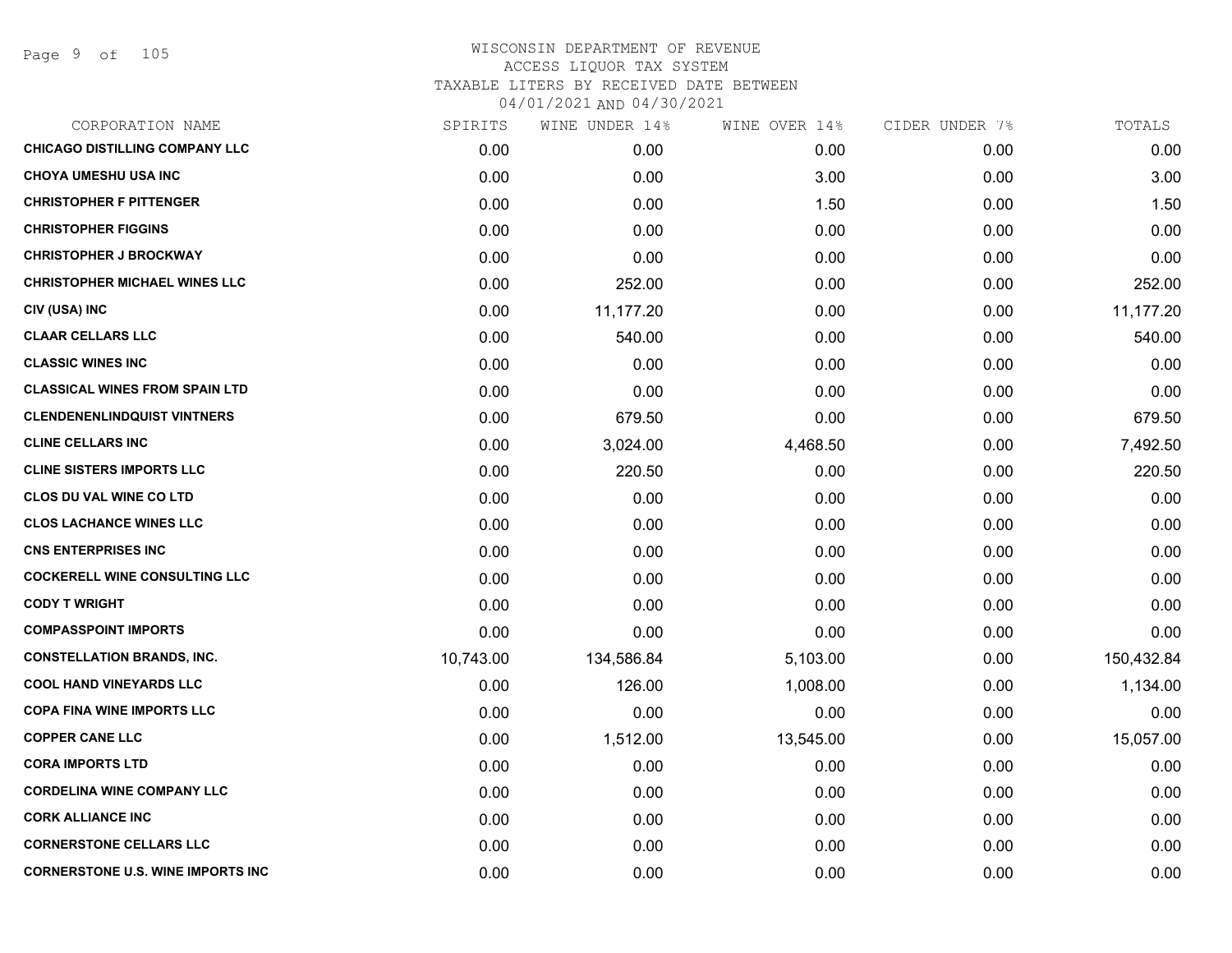Page 10 of 105

| CORPORATION NAME                                   | SPIRITS | WINE UNDER 14% | WINE OVER 14% | CIDER UNDER 7% | TOTALS   |
|----------------------------------------------------|---------|----------------|---------------|----------------|----------|
| <b>CORY J MICHAL</b>                               | 0.00    | 9.00           | 0.00          | 0.00           | 9.00     |
| <b>COUNTRY HERITAGE WINERY &amp; VINEYARD INC.</b> | 0.00    | 0.00           | 0.00          | 0.00           | 0.00     |
| <b>COUNTRY SMOOTH SPIRITS, LLC</b>                 | 0.00    | 0.00           | 0.00          | 0.00           | 0.00     |
| <b>COUP DE FOUDRE LLC</b>                          | 0.00    | 0.00           | 0.00          | 0.00           | 0.00     |
| <b>COURAGEOUS INC</b>                              | 0.00    | 0.00           | 0.00          | 0.00           | 0.00     |
| <b>CRACOVIA BRANDS INC</b>                         | 117.00  | 40.50          | 49.50         | 0.00           | 207.00   |
| <b>CRAFTED ARTISAN MEADERY LLC</b>                 | 0.00    | 0.00           | 0.00          | 0.00           | 0.00     |
| <b>CRAIG S HANDLY</b>                              | 0.00    | 0.00           | 0.00          | 0.00           | 0.00     |
| <b>CREATIVE WINE CONCEPTS INC</b>                  | 0.00    | 0.00           | 0.00          | 0.00           | 0.00     |
| <b>CREW WINE COMPANY LLC</b>                       | 0.00    | 2,159.00       | 126.00        | 0.00           | 2,285.00 |
| <b>CRIBARI VINEYARDS INC</b>                       | 0.00    | 0.00           | 0.00          | 0.00           | 0.00     |
| <b>CRIMSON WINE GROUP LTD</b>                      | 0.00    | 0.00           | 0.00          | 0.00           | 0.00     |
| <b>CRISTOM VINEYARDS INC</b>                       | 0.00    | 0.00           | 0.00          | 0.00           | 0.00     |
| <b>CROWN POINT WINERY LLC</b>                      | 0.00    | 0.00           | 0.00          | 0.00           | 0.00     |
| <b>CRYSTAL RAIN DISTILLERY INC</b>                 | 0.00    | 0.00           | 0.00          | 0.00           | 0.00     |
| <b>CULT OF 8</b>                                   | 0.00    | 5,134.50       | 378.00        | 0.00           | 5,512.50 |
| <b>CUNAT PREMIUM VINEYARDS LLC</b>                 | 0.00    | 0.00           | 0.00          | 0.00           | 0.00     |
| <b>CUSHMAN WINERY CORPORATION</b>                  | 0.00    | 0.00           | 0.00          | 0.00           | 0.00     |
| <b>D &amp; D VINEYARDS INC</b>                     | 0.00    | 0.00           | 0.00          | 0.00           | 0.00     |
| <b>D MYERS LLC</b>                                 | 0.00    | 0.00           | 0.00          | 0.00           | 0.00     |
| <b>D&amp;V INTERNATIONAL INC</b>                   | 0.00    | 0.00           | 0.00          | 0.00           | 0.00     |
| <b>D.G.L. DISTRIBUTORS, INC</b>                    | 0.00    | 0.00           | 0.00          | 0.00           | 0.00     |
| <b>DAEDALUS CELLARS CO</b>                         | 0.00    | 0.00           | 0.00          | 0.00           | 0.00     |
| <b>DAN CAREY</b>                                   | 0.00    | 0.00           | 0.00          | 0.00           | 0.00     |
| <b>DANA ESTATES INC</b>                            | 0.00    | 0.00           | 0.00          | 0.00           | 0.00     |
| <b>DANCING COYOTE WINES</b>                        | 0.00    | 0.00           | 0.00          | 0.00           | 0.00     |
| <b>DANICA PATRICK</b>                              | 0.00    | 0.00           | 0.00          | 0.00           | 0.00     |
| <b>DANIEL A LASNER</b>                             | 654.55  | 0.00           | 0.00          | 0.00           | 654.55   |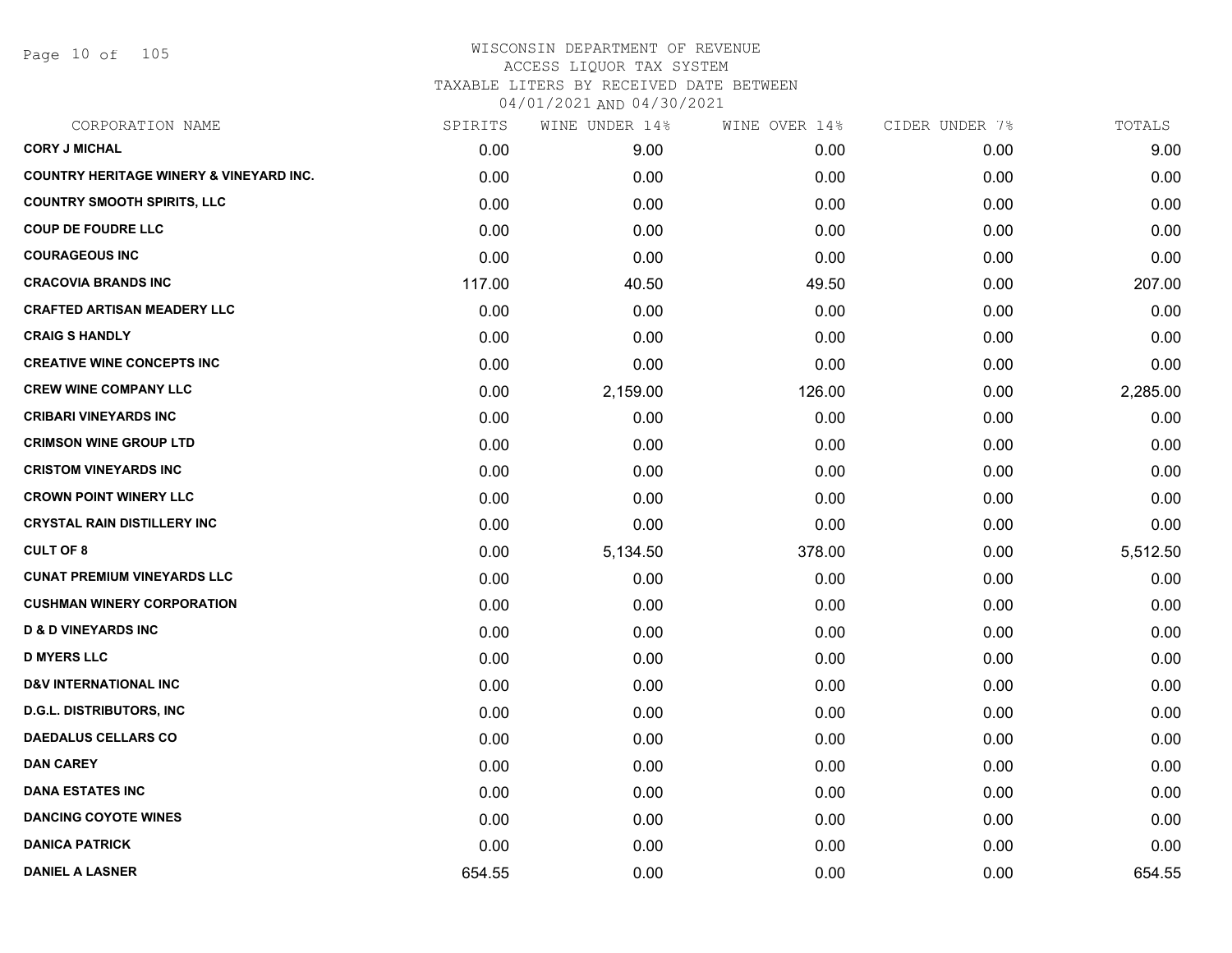Page 11 of 105

|          | WINE UNDER 14% |           | CIDER UNDER 7% | TOTALS     |
|----------|----------------|-----------|----------------|------------|
| 0.00     | 0.00           | 0.00      | 0.00           | 0.00       |
| 0.00     | 0.00           | 0.00      | 0.00           | 0.00       |
| 28.50    | 0.00           | 0.00      | 0.00           | 28.50      |
| 0.00     | 0.00           | 1,134.00  | 0.00           | 1,134.00   |
| 0.00     | 0.00           | 0.00      | 0.00           | 0.00       |
| 0.00     | 0.00           | 76.50     | 0.00           | 76.50      |
| 0.00     | 0.00           | 0.00      | 0.00           | 0.00       |
| 0.00     | 0.00           | 0.00      | 0.00           | 0.00       |
| 0.00     | 0.00           | 0.00      | 0.00           | 0.00       |
| 0.00     | 0.00           | 0.00      | 0.00           | 0.00       |
| 0.00     | 0.00           | 0.00      | 0.00           | 0.00       |
| 0.00     | 0.00           | 0.00      | 0.00           | 0.00       |
| 0.00     | 0.00           | 0.00      | 0.00           | 0.00       |
| 2,160.09 | 24,318.00      | 12,516.51 | 0.00           | 38,994.60  |
| 0.00     | 0.00           | 0.00      | 0.00           | 0.00       |
| 3,419.25 | 324.36         | 517.32    | 0.00           | 4,260.93   |
| 0.00     | 0.00           | 324.00    | 0.00           | 324.00     |
| 0.00     | 2,278.50       | 312.75    | 54.00          | 2,645.25   |
| 66.00    | 606.00         | 0.00      | 0.00           | 672.00     |
| 0.00     | 441.00         | 62.99     | 0.00           | 503.99     |
| 0.00     | 11,340.00      | 0.00      | 0.00           | 11,340.00  |
| 0.00     | 330,058.50     | 39,093.00 | 0.00           | 369,151.50 |
| 0.00     | 0.00           | 0.00      | 0.00           | 0.00       |
| 0.00     | 0.00           | 0.00      | 0.00           | 0.00       |
| 0.00     | 0.00           | 0.00      | 0.00           | 0.00       |
| 0.00     | 0.00           | 0.00      | 0.00           | 0.00       |
| 0.00     | 0.00           | 0.00      | 0.00           | 0.00       |
| 0.00     | 0.00           | 0.00      | 0.00           | 0.00       |
|          | SPIRITS        |           | WINE OVER 14%  |            |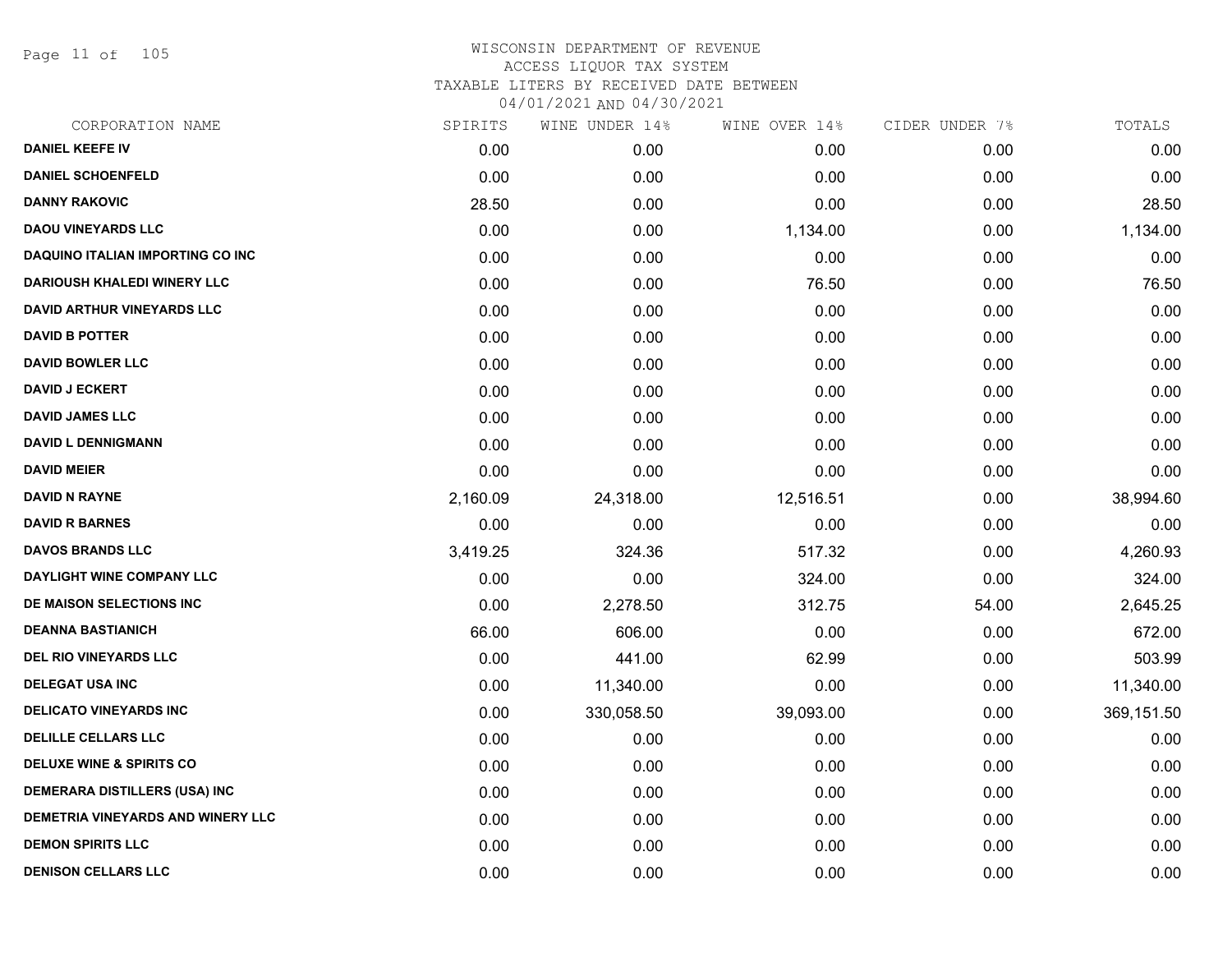Page 12 of 105

| CORPORATION NAME                                                    | SPIRITS    | WINE UNDER 14% | WINE OVER 14% | CIDER UNDER 7% | TOTALS     |
|---------------------------------------------------------------------|------------|----------------|---------------|----------------|------------|
| <b>DENNIS ROBERT PATTON &amp; ANDREA BETH</b><br><b>SILVERSTEIN</b> | 0.00       | 0.00           | 0.00          | 0.00           | 0.00       |
| <b>DERRICK C MANCINI</b>                                            | 0.00       | 0.00           | 0.00          | 0.00           | 0.00       |
| <b>DESTILADOS DE MEXICO LLC</b>                                     | 0.00       | 0.00           | 0.00          | 0.00           | 0.00       |
| <b>DIAGEO AMERICAS, INC.</b>                                        | 680,674.75 | 0.00           | 0.00          | 0.00           | 680,674.75 |
| <b>DIAMOND IMPORTERS INC</b>                                        | 0.00       | 486.00         | 0.00          | 0.00           | 486.00     |
| <b>DISARONNO INTERNATIONAL LLC</b>                                  | 3,996.00   | 216.00         | 0.00          | 0.00           | 4,212.00   |
| <b>DISTILLED RESOURCES INCORPORATED</b>                             | 3,016.08   | 0.00           | 0.00          | 0.00           | 3,016.08   |
| <b>DISTILLERS WAY, LLC</b>                                          | 0.00       | 0.00           | 0.00          | 0.00           | 0.00       |
| <b>DISTILLERY 291 INC</b>                                           | 0.00       | 0.00           | 0.00          | 0.00           | 0.00       |
| <b>DIVOT ENTERPRISES LLC</b>                                        | 0.00       | 0.00           | 99.00         | 0.00           | 99.00      |
| <b>DMK INCORPORATED</b>                                             | 0.00       | 0.00           | 0.00          | 0.00           | 0.00       |
| <b>DOMACE VINO LLC</b>                                              | 0.00       | 0.00           | 0.00          | 0.00           | 0.00       |
| <b>DOMAINE CO.</b>                                                  | 0.00       | 1,260.00       | 882.00        | 0.00           | 2,142.00   |
| DOMAINE DE LA TERRE ROUGE LTD                                       | 0.00       | 0.00           | 504.00        | 0.00           | 504.00     |
| <b>DOMAINE DE MARIA SOTER LLC</b>                                   | 0.00       | 265.50         | 0.00          | 0.00           | 265.50     |
| <b>DOMAINE SERENE VINEYARDS &amp; WINERY INC.</b>                   | 0.00       | 27.00          | 346.50        | 0.00           | 373.50     |
| <b>DOMAINE ST GEORGE</b>                                            | 0.00       | 0.00           | 0.00          | 0.00           | 0.00       |
| DON SEBASTIANI & SONS INTERNATIONAL WINE<br><b>NEGOCIANTS</b>       | 0.00       | 5,112.00       | 3,339.00      | 0.00           | 8,451.00   |
| <b>DONALD ALDRIDGE</b>                                              | 0.00       | 0.00           | 0.00          | 0.00           | 0.00       |
| DONATI FAMILY VINEYARD, INC                                         | 0.00       | 126.00         | 0.00          | 0.00           | 126.00     |
| <b>DOUBLE DIAMOND DISTILLERY LLC</b>                                | 22,876.48  | 0.00           | 0.00          | 0.00           | 22,876.48  |
| <b>DOUBLE DOWN SPIRITS LLC</b>                                      | 0.00       | 0.00           | 0.00          | 0.00           | 0.00       |
| <b>DOWNEAST CIDER HOUSE, LLC</b>                                    | 0.00       | 0.00           | 0.00          | 5,334.56       | 5,334.56   |
| <b>DOYNA LTD</b>                                                    | 1,386.00   | 0.00           | 0.00          | 0.00           | 1,386.00   |
| DRAKE MAKES WINE, INC.                                              | 0.00       | 0.00           | 0.00          | 0.00           | 0.00       |
| <b>DREYER WINE LLC</b>                                              | 0.00       | 252.00         | 0.00          | 0.00           | 252.00     |
| <b>DREYFUS ASHBY INC</b>                                            | 0.00       | 2,547.00       | 1,197.00      | 0.00           | 3,744.00   |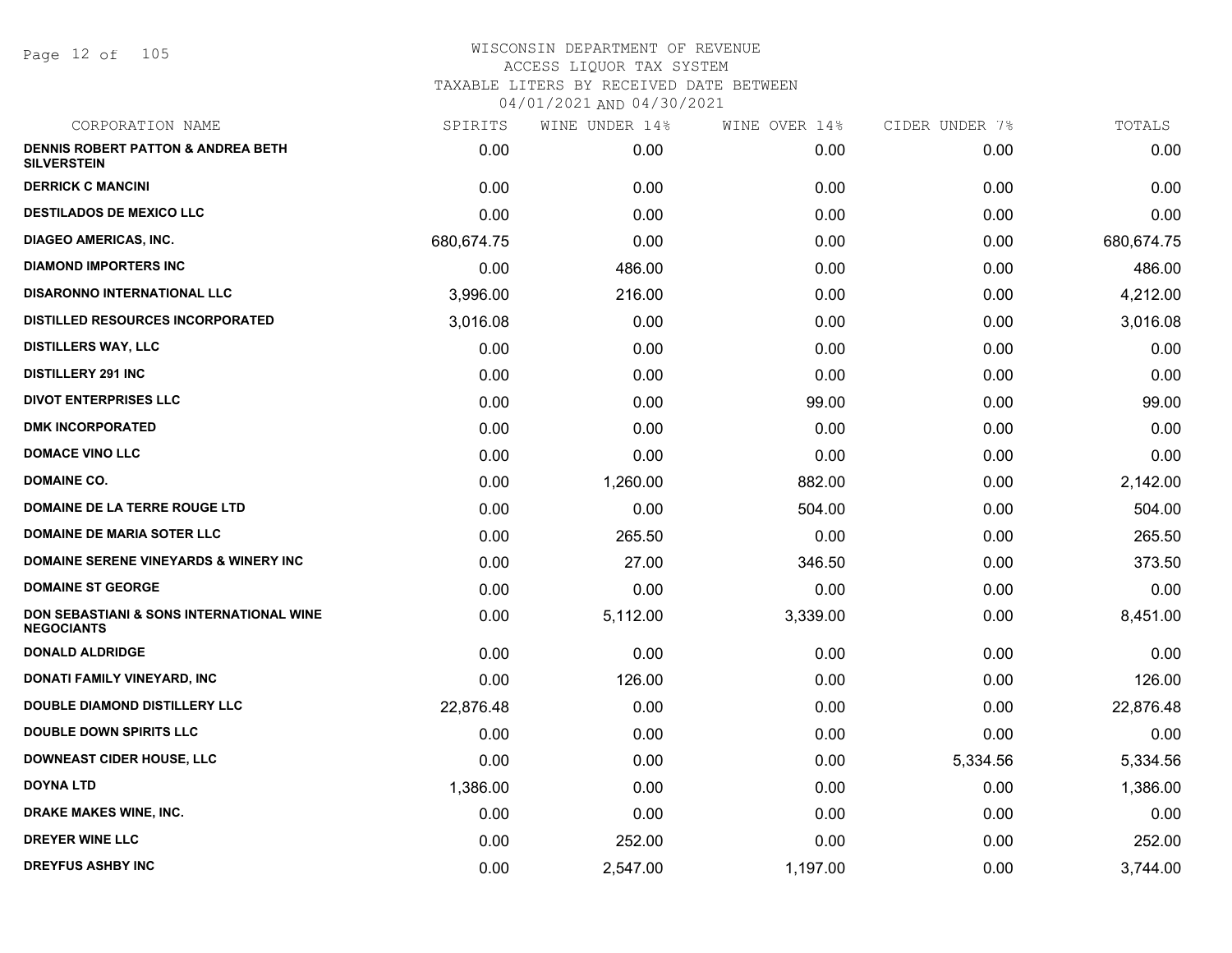Page 13 of 105

# WISCONSIN DEPARTMENT OF REVENUE ACCESS LIQUOR TAX SYSTEM

TAXABLE LITERS BY RECEIVED DATE BETWEEN

| CORPORATION NAME                        | SPIRITS    | WINE UNDER 14% | WINE OVER 14% | CIDER UNDER 7% | TOTALS       |
|-----------------------------------------|------------|----------------|---------------|----------------|--------------|
| <b>DRG IMPORTS LLC</b>                  | 0.00       | 520.00         | 0.00          | 0.00           | 520.00       |
| DRUM CIRCLE DISTILLING LLC              | 0.00       | 0.00           | 0.00          | 0.00           | 0.00         |
| DRY CREEK VINEYARD INC                  | 0.00       | 504.00         | 130.50        | 0.00           | 634.50       |
| DRY FLY DISTILLING INC                  | 0.00       | 0.00           | 0.00          | 0.00           | 0.00         |
| <b>DUCKHORN WINE COMPANY</b>            | 0.00       | 15,658.00      | 6,300.00      | 0.00           | 21,958.00    |
| DUGGANS DISTILLERS PRODUCTS CORPORATION | 0.00       | 0.00           | 0.00          | 0.00           | 0.00         |
| <b>DULUTH CIDER LLC</b>                 | 0.00       | 0.00           | 0.00          | 1,842.24       | 1,842.24     |
| <b>DUMOL WINERY LLC</b>                 | 0.00       | 0.00           | 0.00          | 0.00           | 0.00         |
| <b>DUNHAM CELLARS LLC</b>               | 0.00       | 0.00           | 0.00          | 0.00           | 0.00         |
| <b>DUNN VINEYARDS LLC</b>               | 0.00       | 0.00           | 0.00          | 0.00           | 0.00         |
| <b>DUVEL MOORTGAT USA LTD</b>           | 0.00       | 0.00           | 0.00          | 340.69         | 340.69       |
| <b>DV SPIRITS LLC</b>                   | 0.00       | 0.00           | 0.00          | 0.00           | 0.00         |
| <b>E &amp; J GALLO WINERY</b>           | 326,207.23 | 1,383,552.62   | 34,588.50     | 0.00           | 1,744,348.35 |
| <b>EAGLE EYE IMPORTS LLC</b>            | 0.00       | 252.00         | 0.00          | 0.00           | 252.00       |
| <b>EAGLES LANDING WINERY LLC</b>        | 0.00       | 627.00         | 0.00          | 0.00           | 627.00       |
| <b>EASLEY ENTERPRISES INC.</b>          | 0.00       | 0.00           | 0.00          | 0.00           | 0.00         |
| <b>EASTERN LIQUORS USA INC</b>          | 540.00     | 0.00           | 0.00          | 0.00           | 540.00       |
| <b>EBERLE WINERY LP</b>                 | 0.00       | 63.00          | 0.00          | 0.00           | 63.00        |
| <b>ECLIPSE ASSETS LLC</b>               | 0.00       | 0.00           | 0.00          | 0.00           | 0.00         |
| <b>ECOSUR GROUP LLC</b>                 | 0.00       | 0.00           | 0.00          | 0.00           | 0.00         |
| <b>EGGHEAD TOO, LLC</b>                 | 0.00       | 0.00           | 0.00          | 0.00           | 0.00         |
| EHREN JORDAN WINE CELLARS LLC           | 0.00       | 135.00         | 81.00         | 0.00           | 216.00       |
| <b>EIGHT BOTTLES LLC</b>                | 0.00       | 0.00           | 0.00          | 0.00           | 0.00         |
| ELK COVE VINEYARDS INC                  | 0.00       | 0.00           | 0.00          | 0.00           | 0.00         |
| <b>ELLEN FORREST</b>                    | 0.00       | 999.00         | 0.00          | 0.00           | 999.00       |
| <b>ELV-OREGON LLC</b>                   | 0.00       | 0.00           | 0.00          | 0.00           | 0.00         |
| <b>EMCO CHEMICAL DISTRIBUTORS, INC.</b> | 0.00       | 0.00           | 0.00          | 0.00           | 0.00         |
| <b>EMILIO GUGLIELMO WINERY INC</b>      | 0.00       | 0.00           | 0.00          | 0.00           | 0.00         |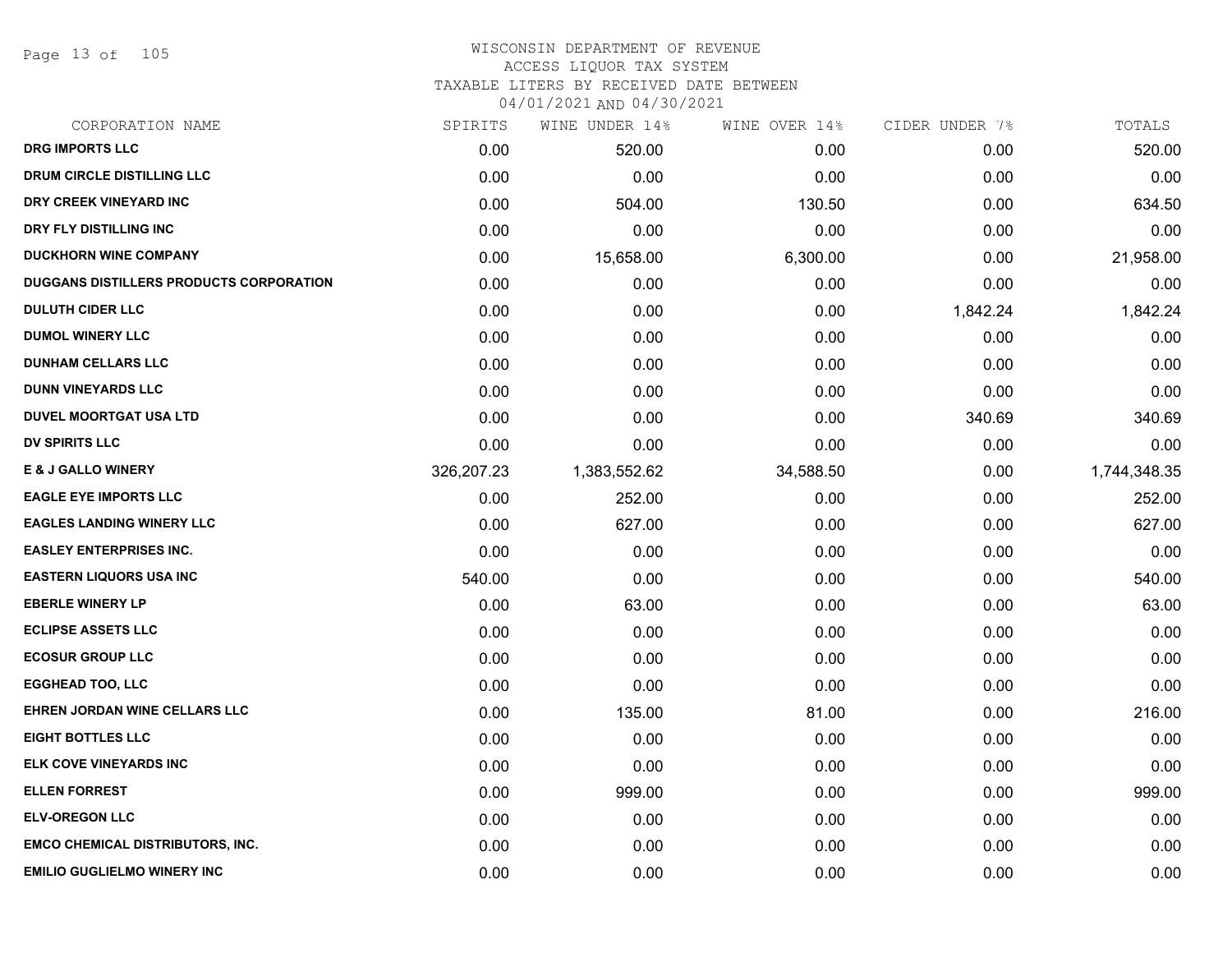Page 14 of 105

#### WISCONSIN DEPARTMENT OF REVENUE ACCESS LIQUOR TAX SYSTEM

#### TAXABLE LITERS BY RECEIVED DATE BETWEEN

| CORPORATION NAME                            | SPIRITS    | WINE UNDER 14% | WINE OVER 14% | CIDER UNDER 7% | TOTALS     |
|---------------------------------------------|------------|----------------|---------------|----------------|------------|
| <b>EMPSON USA INC</b>                       | 0.00       | 4,940.25       | 13.50         | 0.00           | 4,953.75   |
| <b>ENOS VINEYARDS INC</b>                   | 0.00       | 0.00           | 0.00          | 0.00           | 0.00       |
| <b>ENOTEC IMPORTS INC</b>                   | 0.00       | 567.00         | 126.00        | 0.00           | 693.00     |
| <b>ENOVATION BRANDS INC</b>                 | 0.00       | 648.00         | 0.00          | 0.00           | 648.00     |
| <b>ENTENTE SPIRITS LLC</b>                  | 0.00       | 0.00           | 0.00          | 0.00           | 0.00       |
| <b>EOLA HILLS WINE CELLARS INC</b>          | 0.00       | 819.00         | 54.00         | 0.00           | 873.00     |
| <b>EPICUREAN WINES LLC</b>                  | 0.00       | 0.00           | 0.00          | 0.00           | 0.00       |
| <b>ERIC FLANAGAN</b>                        | 0.00       | 0.00           | 0.00          | 0.00           | 0.00       |
| ERIC TRUMP WINE MANUFACTURING LLC           | 0.00       | 0.00           | 0.00          | 0.00           | 0.00       |
| <b>ESSER WINES LLC</b>                      | 0.00       | 0.00           | 0.00          | 0.00           | 0.00       |
| <b>EVAKI INC</b>                            | 0.00       | 0.00           | 0.00          | 0.00           | 0.00       |
| <b>EVATON INC</b>                           | 58.50      | 2,529.00       | 211.50        | 0.00           | 2,799.00   |
| EVESHAM WOOD VINEYARD AND WINERY LLC        | 0.00       | 0.00           | 0.00          | 0.00           | 0.00       |
| <b>EXPERIENCE WINES LLC</b>                 | 0.00       | 63.00          | 0.00          | 0.00           | 63.00      |
| <b>FL NAVARRO LIMITED</b>                   | 0.00       | 0.00           | 189.00        | 0.00           | 189.00     |
| <b>F&amp;F FINE WINES INTERNATIONAL INC</b> | 0.00       | 15,124.00      | 0.00          | 0.00           | 15,124.00  |
| F.X. MAGNER SELECTIONS, INC.                | 0.00       | 148.50         | 0.00          | 0.00           | 148.50     |
| <b>FAMILY &amp; FARMERS LLC</b>             | 0.00       | 216.00         | 0.00          | 0.00           | 216.00     |
| <b>FAMOUS BRANDS LLC</b>                    | 0.00       | 0.00           | 0.00          | 0.00           | 0.00       |
| <b>FANTIS IMPORTS INC</b>                   | 0.00       | 0.00           | 0.00          | 0.00           | 0.00       |
| <b>FAR NORTH SPIRITS INC</b>                | 360.00     | 0.00           | 0.00          | 0.00           | 360.00     |
| <b>FASEL SHENSTONE LLC</b>                  | 0.00       | 0.00           | 0.00          | 0.00           | 0.00       |
| FELIX SOLIS AVANTIS USA INC                 | 0.00       | 4,050.00       | 0.00          | 0.00           | 4,050.00   |
| <b>FERMENTED SCIENCES II INC</b>            | 0.00       | 8,070.20       | 0.00          | 0.00           | 8,070.20   |
| <b>FETZER VINEYARDS</b>                     | 0.00       | 66,703.81      | 11,584.50     | 0.00           | 78,288.31  |
| FIFTH GENERATION INC                        | 286,765.20 | 0.00           | 0.00          | 0.00           | 286,765.20 |
| FIFTY FOURTH STREET ENTERPRISES LLC         | 0.00       | 0.00           | 0.00          | 0.00           | 0.00       |
| <b>FINO TEQUILA LLC</b>                     | 675.00     | 0.00           | 0.00          | 0.00           | 675.00     |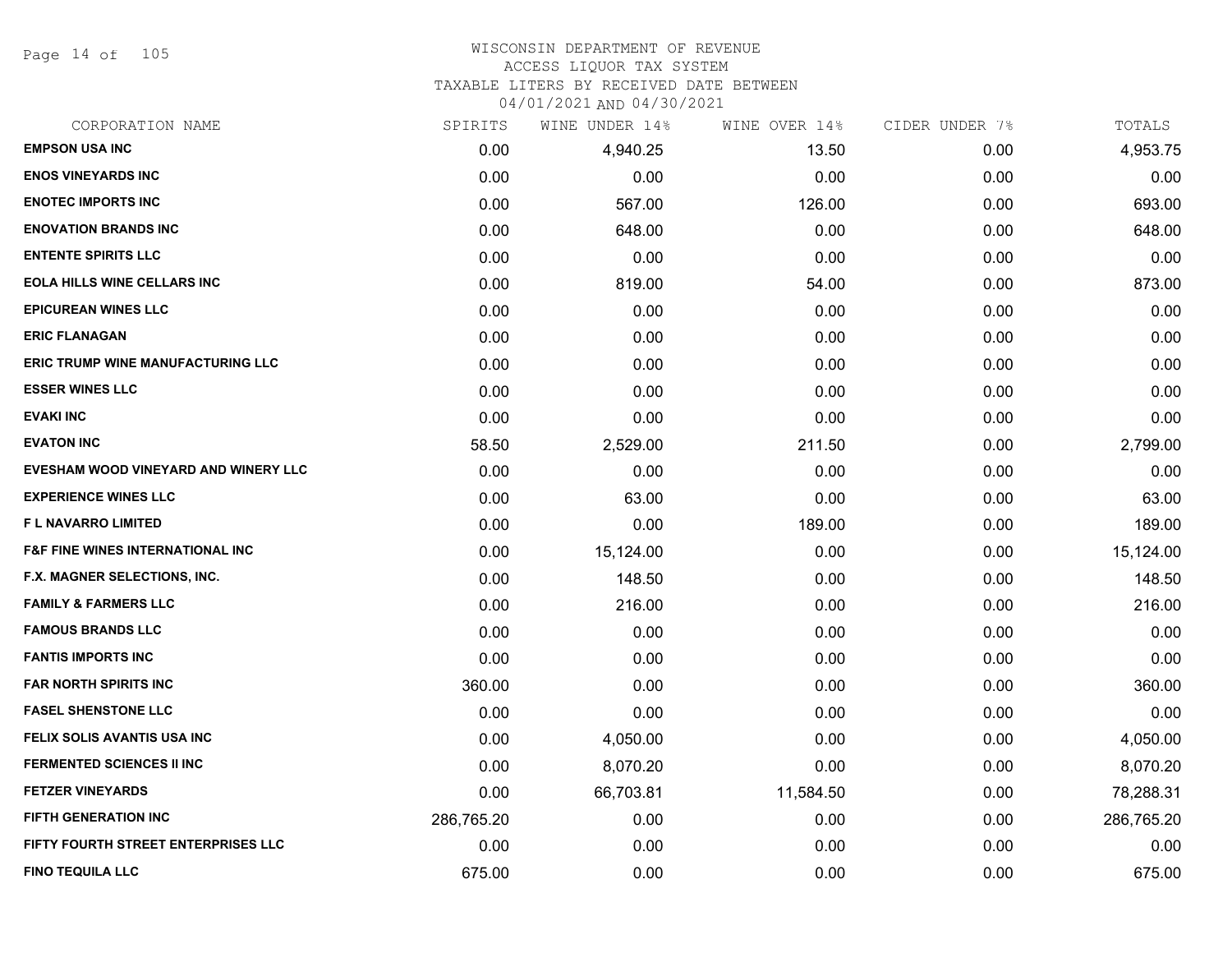Page 15 of 105

## WISCONSIN DEPARTMENT OF REVENUE ACCESS LIQUOR TAX SYSTEM TAXABLE LITERS BY RECEIVED DATE BETWEEN

| CORPORATION NAME                           | SPIRITS   | WINE UNDER 14% | WINE OVER 14% | CIDER UNDER 7% | TOTALS    |
|--------------------------------------------|-----------|----------------|---------------|----------------|-----------|
| FIOR DI SOLE, LLC                          | 0.00      | 756.00         | 756.00        | 0.00           | 1,512.00  |
| <b>FIRESTEED CORPORATION</b>               | 0.00      | 0.00           | 0.00          | 0.00           | 0.00      |
| <b>FISHER VINEYARDS</b>                    | 0.00      | 0.00           | 0.00          | 0.00           | 0.00      |
| <b>FITVINE LLC</b>                         | 0.00      | 0.00           | 7,110.00      | 0.00           | 7,110.00  |
| <b>FIVE GRAPES LLC</b>                     | 0.00      | 0.00           | 0.00          | 0.00           | 0.00      |
| <b>FJN FINE WINES LLC</b>                  | 0.00      | 0.00           | 0.00          | 0.00           | 0.00      |
| <b>FLORA SPRINGS WINE COMPANY</b>          | 0.00      | 0.00           | 0.00          | 0.00           | 0.00      |
| <b>FLORIDA ORANGE GROVES INC</b>           | 0.00      | 405.00         | 0.00          | 0.00           | 405.00    |
| <b>FN CELLARS LLC</b>                      | 0.00      | 0.00           | 169.50        | 0.00           | 169.50    |
| FOGGY MOUNTAIN SPIRIT COMPANY, LLC         | 45.00     | 0.00           | 0.00          | 0.00           | 45.00     |
| <b>FOLEY FAMILY WINES INC</b>              | 0.00      | 4,524.00       | 558.00        | 0.00           | 5,082.00  |
| <b>FOLIO WINE COMPANY LLC</b>              | 0.00      | 3,064.01       | 1,048.50      | 0.00           | 4,112.51  |
| <b>FORIS VINEYARDS WINERY LLC</b>          | 0.00      | 252.00         | 0.00          | 0.00           | 252.00    |
| <b>FORT ROSS VINEYARD &amp; WINERY LLC</b> | 0.00      | 0.00           | 0.00          | 0.00           | 0.00      |
| <b>FOUR BEARS WINERY LLC</b>               | 0.00      | 0.00           | 0.00          | 0.00           | 0.00      |
| FOUR DAUGHTERS VINEYARD AND WINERY LLC     | 0.00      | 0.00           | 0.00          | 7,778.62       | 7,778.62  |
| <b>FOUR ROSES DISTILLERY LLC</b>           | 13,398.00 | 0.00           | 0.00          | 0.00           | 13,398.00 |
| <b>FOWLES WINE USA INC</b>                 | 0.00      | 0.00           | 0.00          | 0.00           | 0.00      |
| <b>FOXEN VINEYARD INC</b>                  | 0.00      | 0.00           | 0.00          | 0.00           | 0.00      |
| <b>FRANCIS COPPOLA WINERY LLC</b>          | 0.00      | 1,629.00       | 27.00         | 0.00           | 1,656.00  |
| <b>FRANK FAMILY VINEYARDS LLC</b>          | 0.00      | 0.00           | 1,674.00      | 0.00           | 1,674.00  |
| <b>FRANK LIN DISTILLERS PRODUCTS LTD</b>   | 5,487.03  | 0.00           | 0.00          | 0.00           | 5,487.03  |
| <b>FRED C SCHERRER</b>                     | 0.00      | 0.00           | 63.00         | 0.00           | 63.00     |
| <b>FREDERICK WILDMAN &amp; SONS LTD</b>    | 409.50    | 28,947.99      | 913.50        | 0.00           | 30,270.99 |
| <b>FRESH GRAPES LLC</b>                    | 0.00      | 0.00           | 0.00          | 0.00           | 0.00      |
| <b>FREY VINEYARDS LTD</b>                  | 0.00      | 4,032.00       | 0.00          | 0.00           | 4,032.00  |
| <b>FRITZ CELLARS INC</b>                   | 0.00      | 0.00           | 0.00          | 0.00           | 0.00      |
| <b>FROGS LEAP WINERY</b>                   | 0.00      | 0.00           | 0.00          | 0.00           | 0.00      |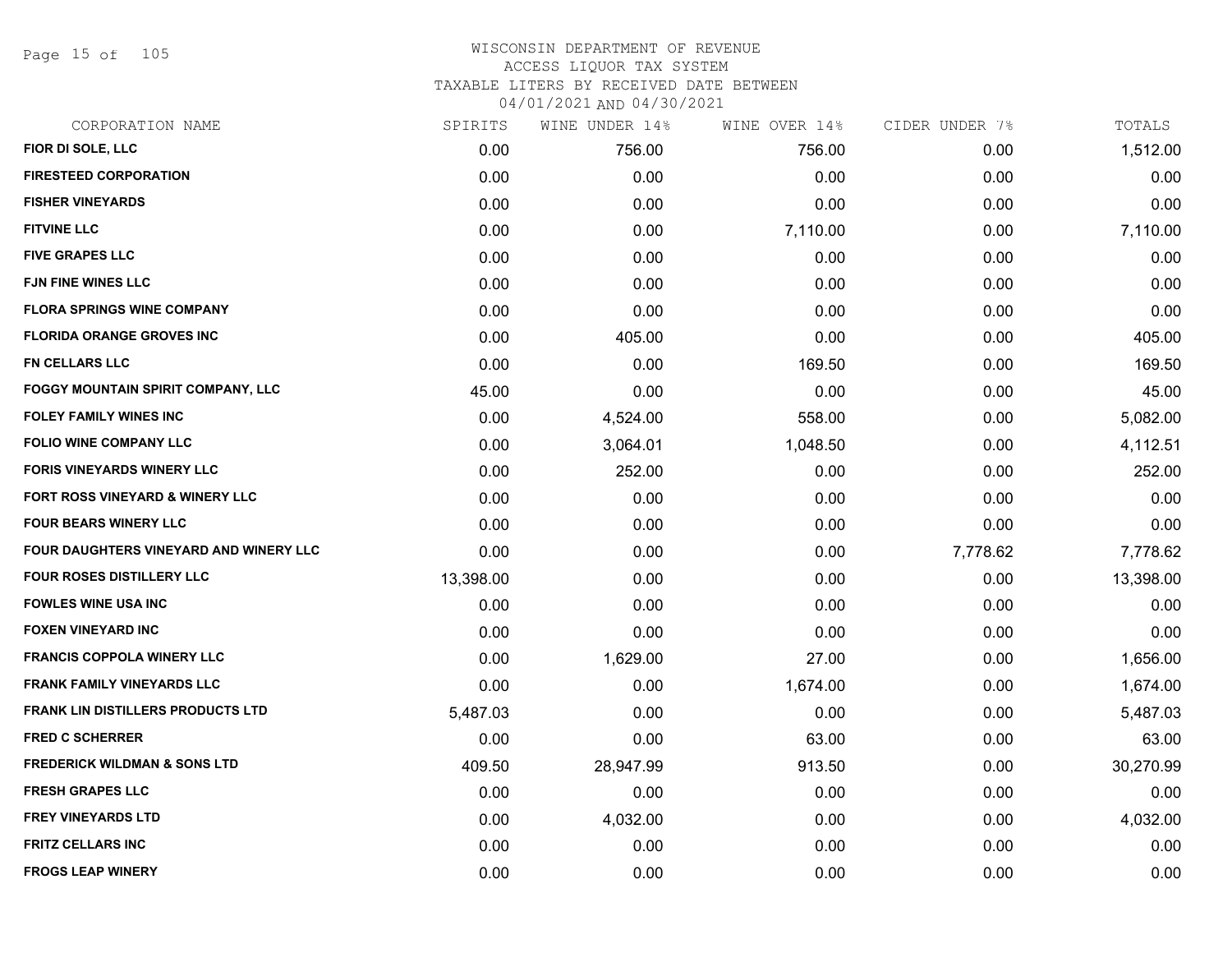Page 16 of 105

| CORPORATION NAME                                | SPIRITS  | WINE UNDER 14% | WINE OVER 14% | CIDER UNDER 7% | TOTALS   |
|-------------------------------------------------|----------|----------------|---------------|----------------|----------|
| FRUIT OF THE VINES INC                          | 0.00     | 192.02         | 0.00          | 0.00           | 192.02   |
| FULL THROTTLE SLOON SHINE LLC                   | 598.50   | 0.00           | 0.00          | 0.00           | 598.50   |
| <b>FULLERTON WINES, INC</b>                     | 0.00     | 0.00           | 0.00          | 0.00           | 0.00     |
| <b>FULTON STREET BREWERY LLC</b>                | 0.00     | 0.00           | 0.00          | 0.00           | 0.00     |
| <b>G K SKAGGS INC</b>                           | 585.00   | 0.00           | 0.00          | 0.00           | 585.00   |
| G.S.W.C. INC.                                   | 0.00     | 0.00           | 0.00          | 0.00           | 0.00     |
| <b>GALENA AVIATION, LLC</b>                     | 0.00     | 0.00           | 0.00          | 0.00           | 0.00     |
| <b>GAMBA VINEYARDS AND WINERY LLC</b>           | 0.00     | 0.00           | 0.00          | 0.00           | 0.00     |
| <b>GAMBLE FAMILY VINEYARDS LLC</b>              | 0.00     | 0.00           | 630.00        | 0.00           | 630.00   |
| <b>GARBER &amp; COMPANY INC</b>                 | 0.00     | 0.00           | 0.00          | 0.00           | 0.00     |
| <b>GEORGE BOZIC JR</b>                          | 121.50   | 210.00         | 0.00          | 0.00           | 331.50   |
| <b>GEORGIAN HOUSE OF GREATER WASHINGTON LLC</b> | 0.00     | 0.00           | 0.00          | 0.00           | 0.00     |
| <b>GF WINES LLC</b>                             | 0.00     | 0.00           | 0.00          | 0.00           | 0.00     |
| <b>GH HOLDINGS LP</b>                           | 0.00     | 0.00           | 0.00          | 0.00           | 0.00     |
| <b>GIBSON WINE COMPANY</b>                      | 0.00     | 0.00           | 0.00          | 0.00           | 0.00     |
| <b>GILBERT CELLARS LLC</b>                      | 0.00     | 0.00           | 0.00          | 0.00           | 0.00     |
| <b>GILDARDO PARTIDA LLC</b>                     | 0.00     | 0.00           | 0.00          | 0.00           | 0.00     |
| <b>GLOBAL BEVERAGE TEAM, LLC</b>                | 0.00     | 0.00           | 0.00          | 0.00           | 0.00     |
| <b>GLOBAL SPIRITS USA LLC</b>                   | 4,804.50 | 0.00           | 0.00          | 0.00           | 4,804.50 |
| <b>GLOBAL VINEYARD IMPORTERS INC</b>            | 0.00     | 0.00           | 0.00          | 0.00           | 0.00     |
| <b>GLUNZ FAMILY WINERY &amp; CELLARS INC</b>    | 0.00     | 0.00           | 0.00          | 0.00           | 0.00     |
| <b>GNEKOW FAMILY WINERY LLC</b>                 | 0.00     | 0.00           | 0.00          | 0.00           | 0.00     |
| <b>GOAMERICAGO BEVERAGES LLC</b>                | 0.00     | 0.00           | 0.00          | 0.00           | 0.00     |
| <b>GOLDSCHMIDT VINEYARDS LLC</b>                | 0.00     | 378.00         | 94.50         | 0.00           | 472.50   |
| <b>GOOSE RIDGE LLC</b>                          | 0.00     | 756.00         | 0.00          | 0.00           | 756.00   |
| <b>GORDON BROTHERS CELLARS INC</b>              | 0.00     | 0.00           | 0.00          | 0.00           | 0.00     |
| <b>GRAPE EXPECTATIONS, INC</b>                  | 0.00     | 126.00         | 0.00          | 0.00           | 126.00   |
| <b>GRAPE VISIONS LLC</b>                        | 0.00     | 0.00           | 0.00          | 0.00           | 0.00     |
|                                                 |          |                |               |                |          |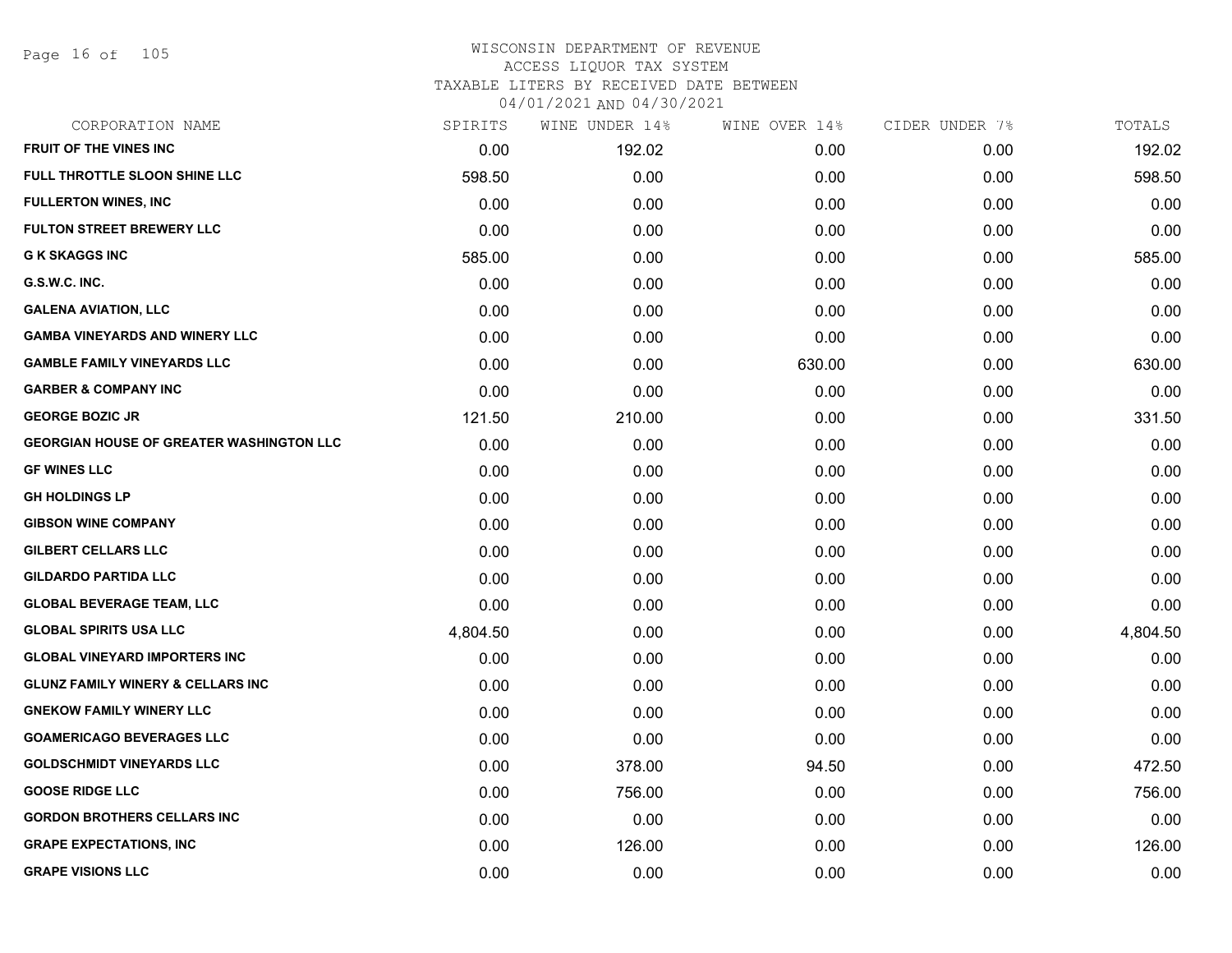Page 17 of 105

## WISCONSIN DEPARTMENT OF REVENUE ACCESS LIQUOR TAX SYSTEM TAXABLE LITERS BY RECEIVED DATE BETWEEN

| CORPORATION NAME                           | SPIRITS | WINE UNDER 14% | WINE OVER 14% | CIDER UNDER 7% | TOTALS |
|--------------------------------------------|---------|----------------|---------------|----------------|--------|
| <b>GRAPES &amp; BARLEY LLC</b>             | 0.00    | 540.00         | 0.00          | 0.00           | 540.00 |
| <b>GRAPES OF SPAIN INC</b>                 | 0.00    | 0.00           | 0.00          | 0.00           | 0.00   |
| <b>GRAPESEED WINE FUND LLC</b>             | 0.00    | 0.00           | 0.00          | 0.00           | 0.00   |
| <b>GRATON SPIRITS COMPANY LLC</b>          | 72.00   | 0.00           | 0.00          | 0.00           | 72.00  |
| <b>GRAY DUCK SPIRITS LLC</b>               | 0.00    | 0.00           | 0.00          | 0.00           | 0.00   |
| <b>GREENFIELD GLOBAL USA INC</b>           | 0.00    | 0.00           | 0.00          | 0.00           | 0.00   |
| <b>GREG &amp; GREG INC</b>                 | 0.00    | 0.00           | 0.00          | 0.00           | 0.00   |
| <b>GREG &amp; PAM HARRINGTON WINES LLC</b> | 0.00    | 126.00         | 360.00        | 0.00           | 486.00 |
| <b>GREGORY EDWARD GRAZIANO</b>             | 0.00    | 0.00           | 0.00          | 0.00           | 0.00   |
| <b>GREGORY F BUONOCORE</b>                 | 0.00    | 0.00           | 0.00          | 0.00           | 0.00   |
| <b>GRGICH HILLS CELLAR</b>                 | 0.00    | 0.00           | 18.00         | 0.00           | 18.00  |
| <b>GRIEB OPTIMAL WINECRAFTING LLC</b>      | 0.00    | 0.00           | 0.00          | 0.00           | 0.00   |
| <b>GROTH VINEYARDS &amp; WINERY LLC</b>    | 0.00    | 0.00           | 0.00          | 0.00           | 0.00   |
| <b>GUARACHI WINE PARTNERS INC</b>          | 0.00    | 864.00         | 27.00         | 0.00           | 891.00 |
| <b>GUILLAUME LACHETEAU</b>                 | 0.00    | 0.00           | 0.00          | 0.00           | 0.00   |
| <b>H ERIK ZETTERSTROM</b>                  | 0.00    | 0.00           | 0.00          | 0.00           | 0.00   |
| <b>H2 VINO LLC</b>                         | 0.00    | 0.00           | 0.00          | 0.00           | 0.00   |
| <b>HAAS BROTHERS INC</b>                   | 0.00    | 0.00           | 0.00          | 0.00           | 0.00   |
| <b>HAHN ESTATE</b>                         | 0.00    | 0.00           | 0.00          | 0.00           | 0.00   |
| <b>HALBY MARKETING INC</b>                 | 0.00    | 783.00         | 0.00          | 0.00           | 783.00 |
| <b>HALCYON SYNDICATE LTD LLC</b>           | 0.00    | 0.00           | 0.00          | 0.00           | 0.00   |
| <b>HALL WINES LLC</b>                      | 0.00    | 0.00           | 0.00          | 0.00           | 0.00   |
| <b>HAMEL FAMILY WINES LLC</b>              | 0.00    | 0.00           | 0.00          | 0.00           | 0.00   |
| <b>HAND PICKED SELECTIONS INC.</b>         | 0.00    | 0.00           | 0.00          | 0.00           | 0.00   |
| <b>HANSJOERG WYSS</b>                      | 0.00    | 0.00           | 72.00         | 0.00           | 72.00  |
| <b>HARLAN ESTATE WINERY INC</b>            | 0.00    | 0.00           | 0.00          | 0.00           | 0.00   |
| <b>HARRIS &amp; HARRIS</b>                 | 0.00    | 0.00           | 0.00          | 0.00           | 0.00   |
| <b>HARTFORD JACKSON LLC</b>                | 0.00    | 0.00           | 0.00          | 0.00           | 0.00   |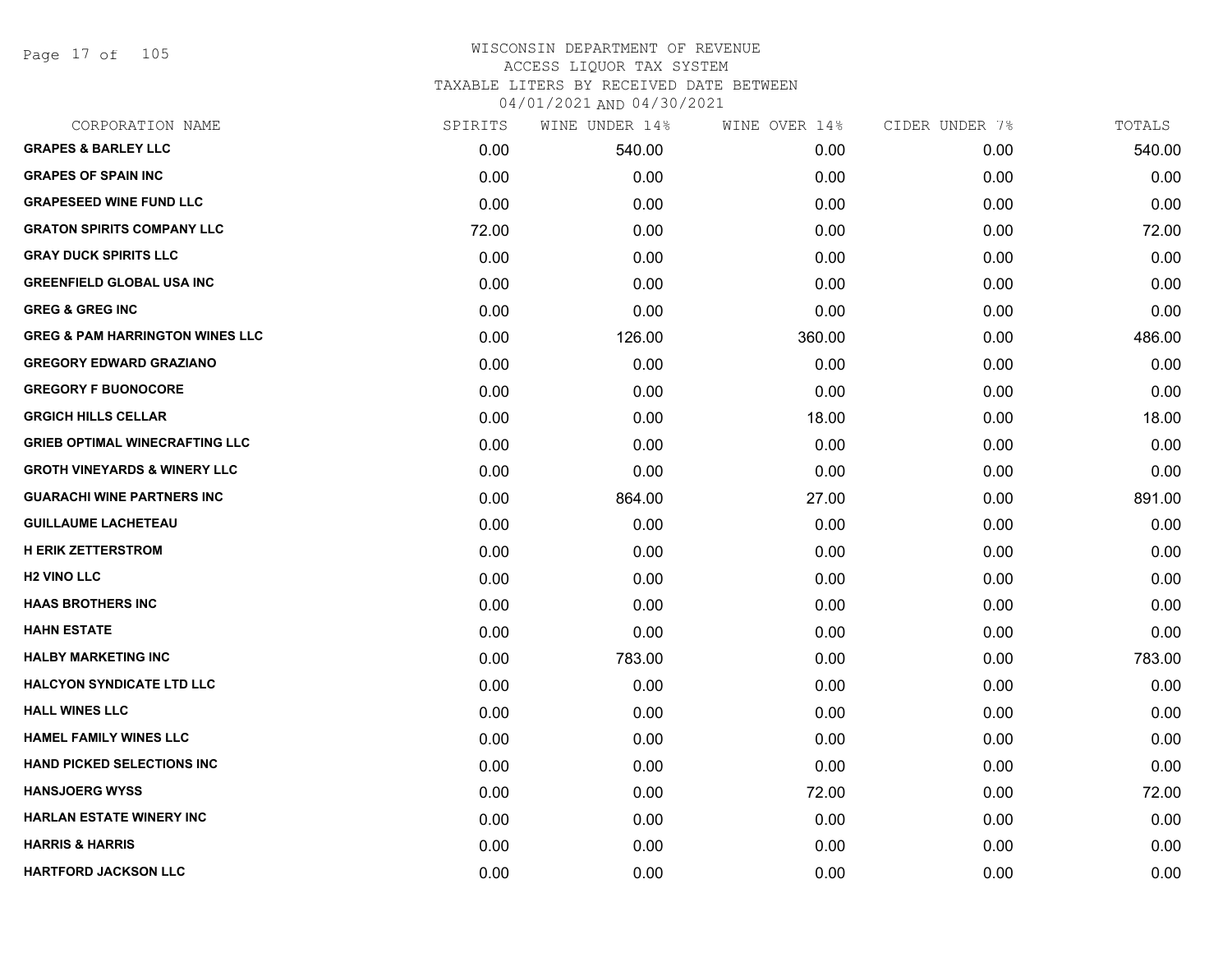Page 18 of 105

| CORPORATION NAME                   | SPIRITS    | WINE UNDER 14% | WINE OVER 14% | CIDER UNDER 7% | TOTALS     |
|------------------------------------|------------|----------------|---------------|----------------|------------|
| <b>HAWAII SEA SPIRITS LLC</b>      | 337.50     | 0.00           | 0.00          | 0.00           | 337.50     |
| <b>HDD LLC</b>                     | 0.00       | 0.00           | 0.00          | 0.00           | 0.00       |
| <b>HEARTLAND DISTILLERS LLC</b>    | 0.00       | 0.00           | 0.00          | 0.00           | 0.00       |
| <b>HEAVEN HILL SALES CO.</b>       | 227,878.20 | 0.00           | 1,242.00      | 0.00           | 229,120.20 |
| <b>HEAVENLY SPIRITS LLC</b>        | 0.00       | 0.00           | 0.00          | 0.00           | 0.00       |
| <b>HEINEKEN USA INCORPORATED</b>   | 0.00       | 0.00           | 0.00          | 7,605.00       | 7,605.00   |
| <b>HEITZ WINE CELLARS</b>          | 0.00       | 0.00           | 18.00         | 0.00           | 18.00      |
| <b>HEMINGWAY RUM COMPANY LLC</b>   | 0.00       | 0.00           | 0.00          | 0.00           | 0.00       |
| <b>HEMISPHERE WINE COMPANY INC</b> | 0.00       | 0.00           | 0.00          | 0.00           | 0.00       |
| <b>HEMISPHERES LLC</b>             | 0.00       | 0.00           | 0.00          | 0.00           | 0.00       |
| <b>HENRIOT INC</b>                 | 0.00       | 754.00         | 0.00          | 0.00           | 754.00     |
| <b>HENRY BELMONTE</b>              | 0.00       | 129.00         | 0.00          | 0.00           | 129.00     |
| <b>HENRY CORNELL</b>               | 0.00       | 0.00           | 0.00          | 0.00           | 0.00       |
| <b>HENRY L LAW</b>                 | 0.00       | 0.00           | 0.00          | 0.00           | 0.00       |
| <b>HENRY STEELE IMPORTS LLC</b>    | 0.00       | 0.00           | 0.00          | 0.00           | 0.00       |
| HERITAGE DISTILLING COMPANY INC    | 0.00       | 0.00           | 0.00          | 0.00           | 0.00       |
| <b>HERITAGE WINE CELLARS LTD</b>   | 0.00       | 1,349.99       | 0.00          | 0.00           | 1,349.99   |
| <b>HERMAN STORY WINES INC</b>      | 0.00       | 0.00           | 0.00          | 0.00           | 0.00       |
| <b>HERON WINES INC</b>             | 0.00       | 0.00           | 0.00          | 0.00           | 0.00       |
| <b>HIDALGO IMPORTS LLC</b>         | 0.00       | 0.00           | 0.00          | 0.00           | 0.00       |
| <b>HIDDEN RIDGE VINEYARD LLC</b>   | 0.00       | 0.00           | 0.00          | 0.00           | 0.00       |
| <b>HILL ESTATES INC</b>            | 0.00       | 0.00           | 0.00          | 0.00           | 0.00       |
| <b>HIRSCH WINERY LLC</b>           | 0.00       | 0.00           | 0.00          | 0.00           | 0.00       |
| <b>HONEYWOOD INC</b>               | 0.00       | 0.00           | 0.00          | 0.00           | 0.00       |
| HONIG VINEYARD AND WINERY LLC      | 0.00       | 270.00         | 189.00        | 0.00           | 459.00     |
| <b>HOOD RIVER DISTILLERS INC</b>   | 1,080.00   | 0.00           | 0.00          | 0.00           | 1,080.00   |
| <b>HOPE WINE LLC</b>               | 0.00       | 0.00           | 0.00          | 0.00           | 0.00       |
| <b>HOTALING &amp; CO., LLC</b>     | 0.00       | 0.00           | 0.00          | 0.00           | 0.00       |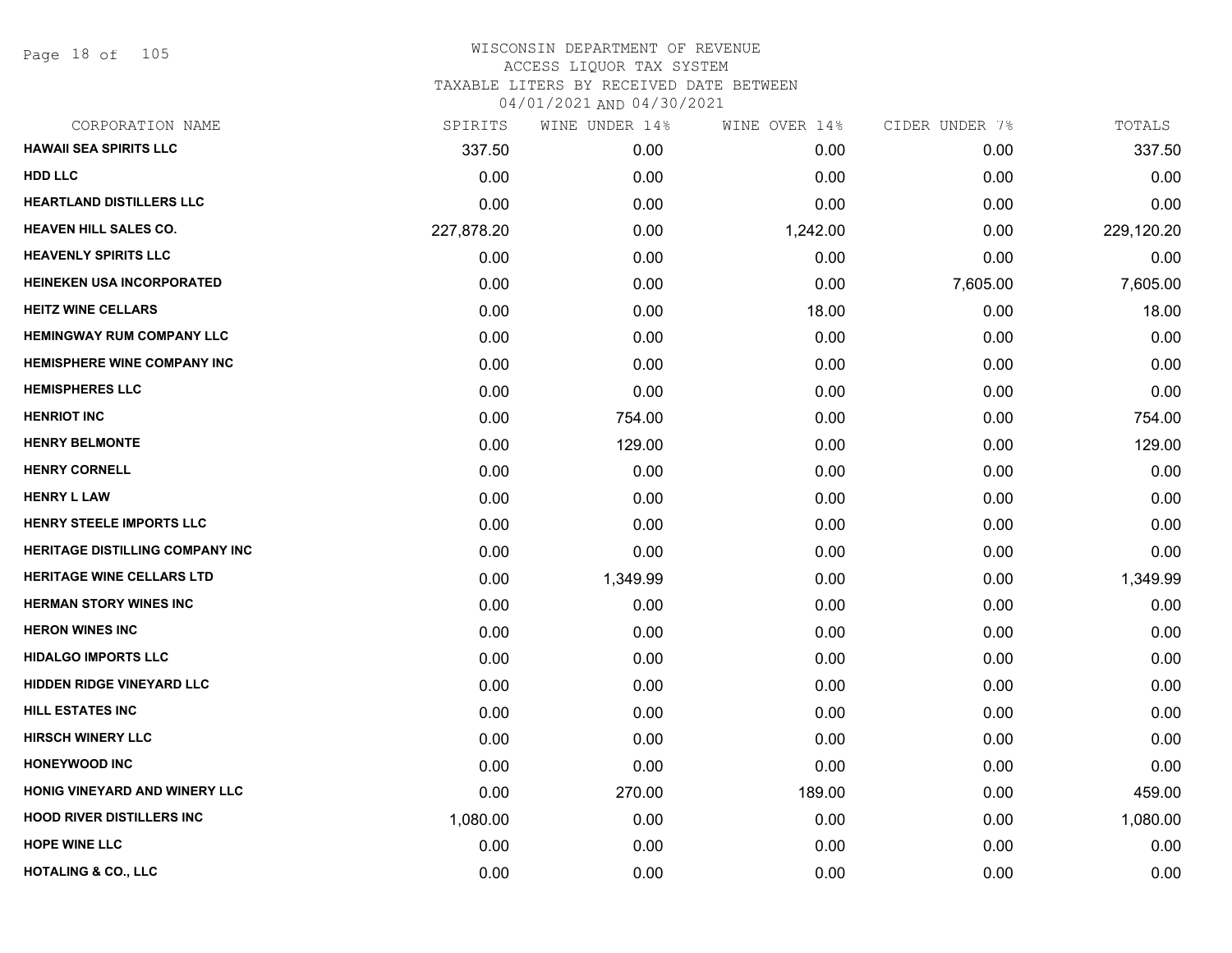Page 19 of 105

| CORPORATION NAME                                  | SPIRITS   | WINE UNDER 14% | WINE OVER 14% | CIDER UNDER 7% | TOTALS    |
|---------------------------------------------------|-----------|----------------|---------------|----------------|-----------|
| HOTEL TANGO DISTILLERY                            | 0.00      | 0.00           | 0.00          | 0.00           | 0.00      |
| <b>HOURGLASS WINE COMPANY INC</b>                 | 0.00      | 0.00           | 0.00          | 0.00           | 0.00      |
| <b>HPS EPICUREAN</b>                              | 270.00    | 0.00           | 0.00          | 0.00           | 270.00    |
| <b>HUBER ORCHARDS INC</b>                         | 1,945.50  | 0.00           | 0.00          | 0.00           | 1,945.50  |
| <b>HUDSON WINE BROKERS LLC</b>                    | 0.00      | 0.00           | 0.00          | 0.00           | 0.00      |
| <b>HUNEEUS VINTNERS LLC</b>                       | 0.00      | 0.00           | 0.00          | 0.00           | 0.00      |
| HUNEEUS WINES HOLDCO LLC                          | 0.00      | 423.00         | 693.00        | 0.00           | 1,116.00  |
| <b>HUSCH VINEYARDS INC</b>                        | 0.00      | 279.00         | 0.00          | 0.00           | 279.00    |
| <b>HYATT FARM PARTNERSHIP</b>                     | 0.00      | 0.00           | 126.02        | 0.00           | 126.02    |
| <b>IAN BRAND</b>                                  | 0.00      | 495.00         | 0.00          | 0.00           | 495.00    |
| <b>IDEAL WINE &amp; SPIRITS CO INC</b>            | 0.00      | 0.00           | 0.00          | 0.00           | 0.00      |
| <b>IDLEWILD WINES, INC.</b>                       | 0.00      | 306.00         | 0.00          | 0.00           | 306.00    |
| <b>ILLAHE VINEYARDS AND WINERY INC</b>            | 0.00      | 0.00           | 0.00          | 0.00           | 0.00      |
| <b>ILLYRIAN IMPORT INC</b>                        | 0.00      | 0.00           | 0.00          | 0.00           | 0.00      |
| <b>IMPEX BEVERAGES INC</b>                        | 81.00     | 0.00           | 0.00          | 0.00           | 81.00     |
| IN AGAVE WE TRUST LLC                             | 1,020.50  | 0.00           | 0.00          | 0.00           | 1,020.50  |
| <b>INDIGENOUS SELECTIONS LLC</b>                  | 0.00      | 279.00         | 225.00        | 0.00           | 504.00    |
| <b>INDIGO WINE GROUP LLC</b>                      | 0.00      | 1,044.00       | 63.00         | 0.00           | 1,107.00  |
| <b>INFINIUM SPIRITS INC.</b>                      | 30,886.95 | 0.00           | 0.00          | 0.00           | 30,886.95 |
| INNO VINO INTERNATIONAL INC                       | 0.00      | 0.00           | 0.00          | 0.00           | 0.00      |
| <b>INTERACTIONS &amp; TRANSACTIONS, INC.</b>      | 0.00      | 0.00           | 0.00          | 0.00           | 0.00      |
| <b>INTERNATIONAL DISTILLERS &amp; VINTERS LTD</b> | 9.00      | 0.00           | 0.00          | 0.00           | 9.00      |
| <b>INTERNATIONAL VINES INC</b>                    | 0.00      | 1,386.00       | 0.00          | 0.00           | 1,386.00  |
| <b>INTERTRADE USA COMPANY</b>                     | 0.00      | 0.00           | 0.00          | 0.00           | 0.00      |
| <b>INVESTOR'S OF AMERICA LP</b>                   | 0.00      | 0.00           | 0.00          | 0.00           | 0.00      |
| <b>INVOER EKKE LLC</b>                            | 0.00      | 0.00           | 0.00          | 0.00           | 0.00      |
| <b>IRON HORSE VINEYARDS LP</b>                    | 0.00      | 0.00           | 0.00          | 0.00           | 0.00      |
| <b>J LOHR WINERY CORP</b>                         | 0.00      | 6,696.00       | 31.50         | 0.00           | 6,727.50  |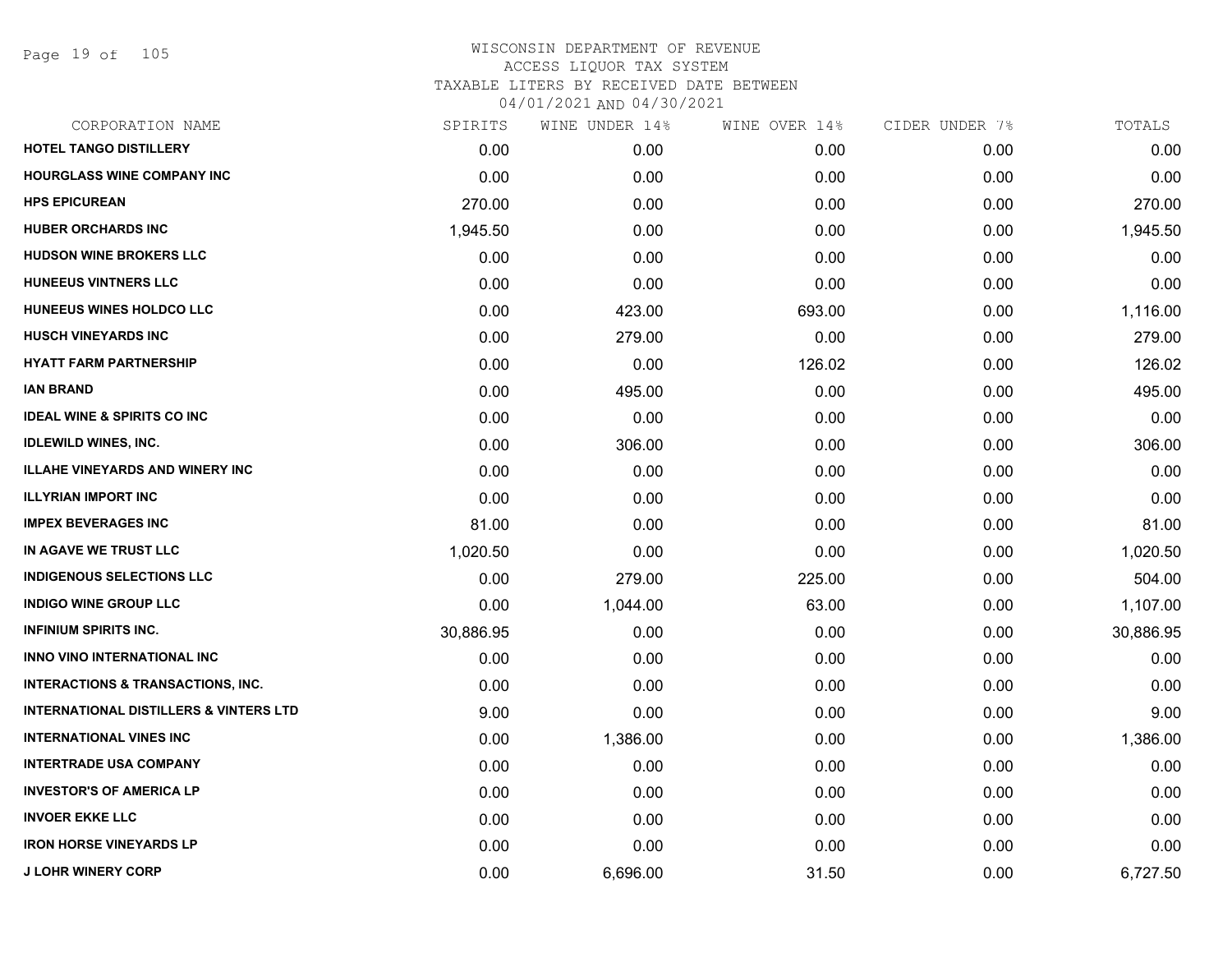Page 20 of 105

| CORPORATION NAME                       | SPIRITS    | WINE UNDER 14% | WINE OVER 14% | CIDER UNDER 7% | TOTALS     |
|----------------------------------------|------------|----------------|---------------|----------------|------------|
| <b>J PEDRONCELLI WINERY</b>            | 0.00       | 63.00          | 315.00        | 0.00           | 378.00     |
| <b>J WILLETT COMPANIES</b>             | 0.00       | 126.00         | 0.00          | 0.00           | 126.00     |
| <b>JACK POUST &amp; COMPANY INC</b>    | 0.00       | 414.00         | 58.50         | 0.00           | 472.50     |
| <b>JACKSON FAMILY ENTERPRISES INC.</b> | 0.00       | 97,505.15      | 19,862.71     | 0.00           | 117,367.86 |
| <b>JACUZZI FAMILY VINEYARDS LLC</b>    | 0.00       | 0.00           | 0.00          | 0.00           | 0.00       |
| <b>JAM CELLARS INC</b>                 | 0.00       | 0.00           | 9,495.00      | 0.00           | 9,495.00   |
| <b>JAMES E COSMA</b>                   | 0.00       | 252.00         | 0.00          | 0.00           | 252.00     |
| <b>JAMES L LAMBERT</b>                 | 0.00       | 0.00           | 0.00          | 0.00           | 0.00       |
| <b>JAMES MORONEY INC</b>               | 0.00       | 0.00           | 0.00          | 0.00           | 0.00       |
| JAPAN PRESTIGE SAKE INTERNATIONAL INC  | 0.00       | 34.56          | 43.20         | 0.00           | 77.76      |
| <b>JARVIS</b>                          | 0.00       | 0.00           | 9.00          | 0.00           | 9.00       |
| <b>JASON DRISCOLL</b>                  | 0.00       | 0.00           | 142.65        | 0.00           | 142.65     |
| <b>JAX VINEYARDS LLC</b>               | 0.00       | 0.00           | 35.67         | 0.00           | 35.67      |
| <b>JAY MIDWEST INC</b>                 | 0.00       | 0.00           | 0.00          | 0.00           | 0.00       |
| <b>JB GEORGE LLC</b>                   | 0.00       | 0.00           | 0.00          | 0.00           | 0.00       |
| <b>JC CELLARS INC</b>                  | 0.00       | 0.00           | 0.00          | 0.00           | 0.00       |
| <b>JDSO, INC.</b>                      | 7,088.64   | 0.00           | 0.00          | 0.00           | 7,088.64   |
| JEAN CLAUDE BOISSET WINES USA INC      | 0.00       | 2,043.00       | 5,580.00      | 0.00           | 7,623.00   |
| <b>JEFF QUINT</b>                      | 562.50     | 0.00           | 0.00          | 0.00           | 562.50     |
| <b>JEM BEVERAGE COMPANY</b>            | 1,618.50   | 0.00           | 0.00          | 0.00           | 1,618.50   |
| <b>JERSEY ARTISAN DISTILLING INC</b>   | 0.00       | 0.00           | 0.00          | 0.00           | 0.00       |
| <b>JFC INTERNATIONAL INC</b>           | 0.00       | 3,490.15       | 3,615.46      | 0.00           | 7,105.61   |
| <b>JIM BEAM BRANDS CO</b>              | 567,483.90 | 459.00         | 0.00          | 0.00           | 567,942.90 |
| <b>J-NH WINE GROUP LLC</b>             | 0.00       | 0.00           | 0.00          | 0.00           | 0.00       |
| <b>JNJ INTERNATIONAL INC</b>           | 0.00       | 0.00           | 0.00          | 0.00           | 0.00       |
| <b>JOHAN VINEYARDS LLC</b>             | 0.00       | 0.00           | 0.00          | 0.00           | 0.00       |
| JOHN ANTHONY VINEYARDS LLC             | 0.00       | 0.00           | 0.00          | 0.00           | 0.00       |
| <b>JOHN C BAKER</b>                    | 54.00      | 0.00           | 0.00          | 0.00           | 54.00      |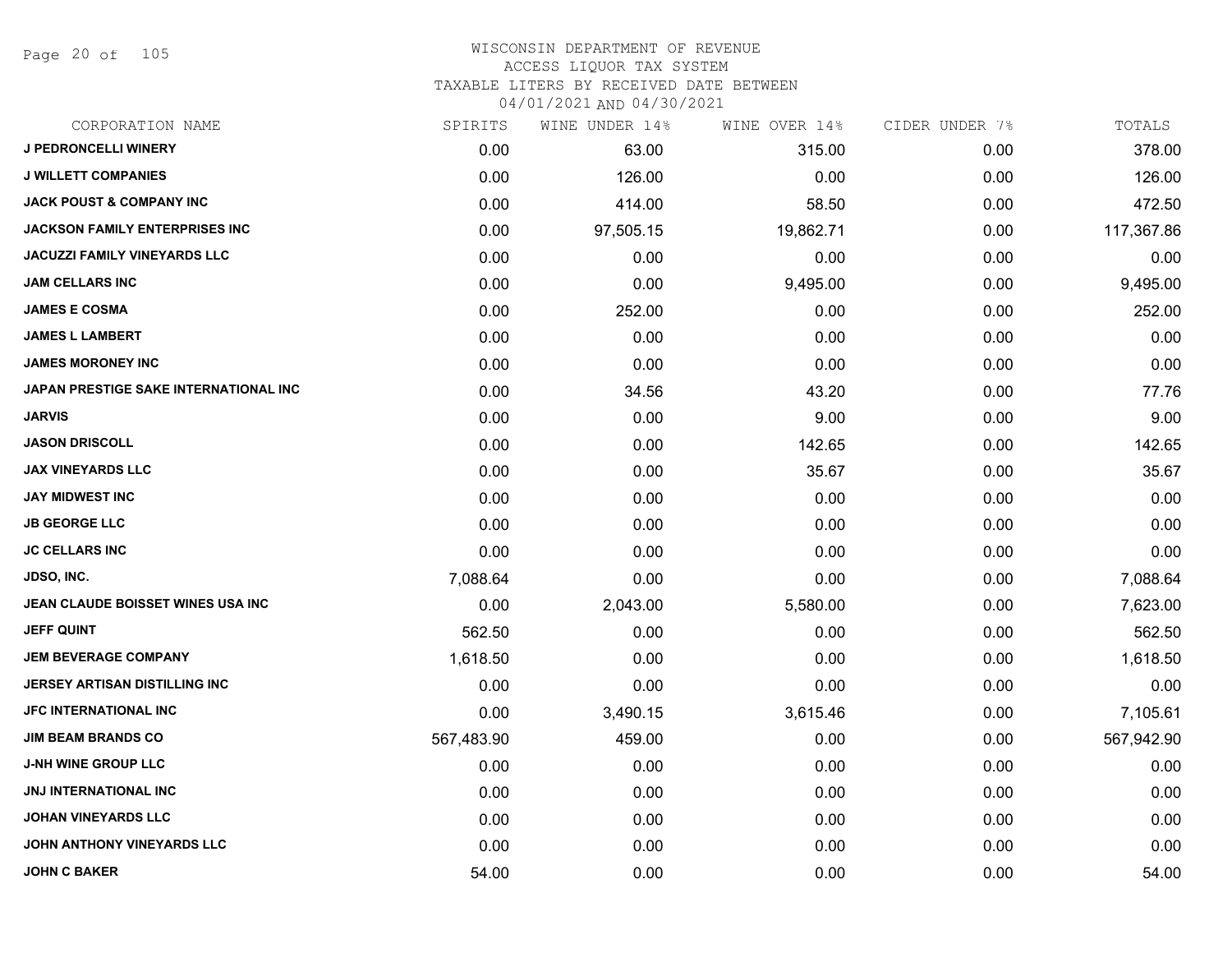Page 21 of 105

| CORPORATION NAME                         | SPIRITS | WINE UNDER 14% | WINE OVER 14% | CIDER UNDER 7% | TOTALS   |
|------------------------------------------|---------|----------------|---------------|----------------|----------|
| <b>JOHN R LUCAS</b>                      | 0.00    | 270.00         | 34.50         | 0.00           | 304.50   |
| <b>JOSE PASTOR</b>                       | 0.00    | 265.50         | 203.22        | 0.00           | 468.72   |
| <b>JOSEPH DEHNER</b>                     | 0.00    | 0.00           | 0.00          | 0.00           | 0.00     |
| <b>JOSEPH PHELPS VINEYARDS LLC</b>       | 0.00    | 0.00           | 679.50        | 0.00           | 679.50   |
| <b>JOSEPH VICTORI WINES, INC.</b>        | 0.00    | 513.00         | 0.00          | 0.00           | 513.00   |
| <b>JOSU GALDOS</b>                       | 0.00    | 504.00         | 0.00          | 0.00           | 504.00   |
| <b>JULIO GOMEZ REJON</b>                 | 0.00    | 0.00           | 0.00          | 0.00           | 0.00     |
| <b>JUSTIN VINEYARDS &amp; WINERY LLC</b> | 0.00    | 900.00         | 477.00        | 0.00           | 1,377.00 |
| <b>JVS WINES IMPORTS IL CORP</b>         | 0.00    | 0.00           | 0.00          | 0.00           | 0.00     |
| <b>JVW CORPORATION</b>                   | 0.00    | 0.00           | 0.00          | 0.00           | 0.00     |
| <b>JZ WINE COMPANY</b>                   | 432.00  | 126.00         | 0.00          | 0.00           | 558.00   |
| <b>K VINTNERS LLC</b>                    | 0.00    | 0.00           | 1,008.00      | 0.00           | 1,008.00 |
| <b>KAITRIN N COOPER</b>                  | 0.00    | 0.00           | 0.00          | 0.00           | 0.00     |
| KALIN CELLARS INC                        | 0.00    | 0.00           | 0.00          | 0.00           | 0.00     |
| <b>KAMEN WINES LLC</b>                   | 0.00    | 0.00           | 0.00          | 0.00           | 0.00     |
| <b>KEEPER'S QUEST INC</b>                | 0.00    | 0.00           | 0.00          | 0.00           | 0.00     |
| <b>KEN WRIGHT CELLARS CO</b>             | 0.00    | 0.00           | 0.00          | 0.00           | 0.00     |
| <b>KENNETH S LIKITPRAKONG</b>            | 0.00    | 954.00         | 0.00          | 0.00           | 954.00   |
| <b>KENT HUMPHREY</b>                     | 0.00    | 0.00           | 0.00          | 0.00           | 0.00     |
| <b>KENT RASMUSSEN WINERY</b>             | 0.00    | 252.00         | 0.00          | 0.00           | 252.00   |
| <b>KENTUCKY BOURBON DISTILLERS LTD</b>   | 889.50  | 0.00           | 0.00          | 0.00           | 889.50   |
| <b>KERMIT LYNCH WINE MERCHANTS</b>       | 180.00  | 1,959.75       | 717.00        | 0.00           | 2,856.75 |
| <b>KERWIN ESTATE LLC</b>                 | 0.00    | 0.00           | 2.25          | 0.00           | 2.25     |
| <b>KIMBERTON WINES LLC</b>               | 0.00    | 0.00           | 0.00          | 0.00           | 0.00     |
| KINDRED SPIRITS NORTH AMERICA INC        | 0.00    | 0.00           | 0.00          | 0.00           | 0.00     |
| <b>KINDRED VINES IMPORT CO LLC</b>       | 0.00    | 276.00         | 276.00        | 0.00           | 552.00   |
| <b>KING ESTATE WINERY LP</b>             | 0.00    | 0.00           | 0.00          | 0.00           | 0.00     |
| <b>KINGS COUNTY DISTILLERY LLC</b>       | 0.00    | 0.00           | 0.00          | 0.00           | 0.00     |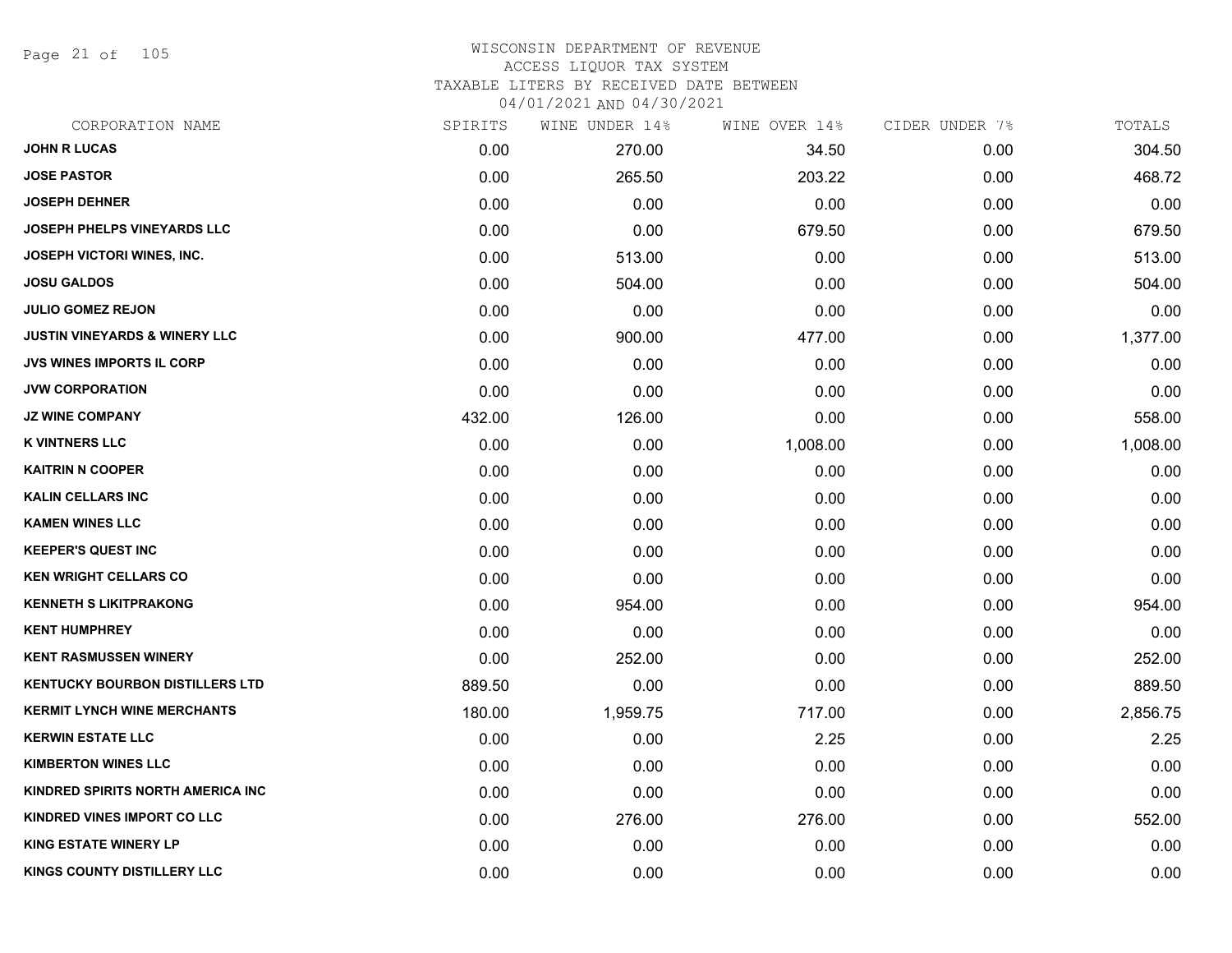Page 22 of 105

|        |           | WINE OVER 14%  | CIDER UNDER 7% | TOTALS    |
|--------|-----------|----------------|----------------|-----------|
| 0.00   | 27.00     | 0.00           | 0.00           | 27.00     |
| 0.00   | 0.00      | 0.00           | 0.00           | 0.00      |
| 0.00   | 0.00      | 306.00         | 0.00           | 306.00    |
| 0.00   | 0.00      | 0.00           | 0.00           | 0.00      |
| 0.00   | 4,284.00  | 5,706.00       | 0.00           | 9,990.00  |
| 0.00   | 0.00      | 0.00           | 0.00           | 0.00      |
| 0.00   | 252.00    | 504.00         | 0.00           | 756.00    |
| 0.00   | 0.00      | 0.00           | 0.00           | 0.00      |
| 693.00 | 10,766.10 | 6,605.88       | 0.00           | 18,064.98 |
| 0.00   | 0.00      | 0.00           | 0.00           | 0.00      |
| 0.00   | 0.00      | 0.00           | 0.00           | 0.00      |
| 0.00   | 0.00      | 0.00           | 0.00           | 0.00      |
| 0.00   | 3,096.00  | 0.00           | 0.00           | 3,096.00  |
| 0.00   | 0.00      | 63.00          | 0.00           | 63.00     |
| 0.00   | 0.00      | 0.00           | 0.00           | 0.00      |
| 275.00 | 0.00      | 0.00           | 0.00           | 275.00    |
| 0.00   | 0.00      | 0.00           | 0.00           | 0.00      |
| 0.00   | 0.00      | 0.00           | 0.00           | 0.00      |
| 0.00   | 234.00    | 378.00         | 0.00           | 612.00    |
| 0.00   | 0.00      | 0.00           | 0.00           | 0.00      |
| 0.00   | 0.00      | 108.00         | 0.00           | 108.00    |
| 0.00   | 0.00      | 0.00           | 0.00           | 0.00      |
| 0.00   | 0.00      | 0.00           | 0.00           | 0.00      |
| 0.00   | 0.00      | 0.00           | 0.00           | 0.00      |
| 0.00   | 0.00      | 0.00           | 0.00           | 0.00      |
| 0.00   | 0.00      | 18.00          | 0.00           | 18.00     |
| 477.00 | 62.99     | 0.00           | 0.00           | 539.99    |
| 0.00   | 0.00      | 0.00           | 0.00           | 0.00      |
|        | SPIRITS   | WINE UNDER 14% |                |           |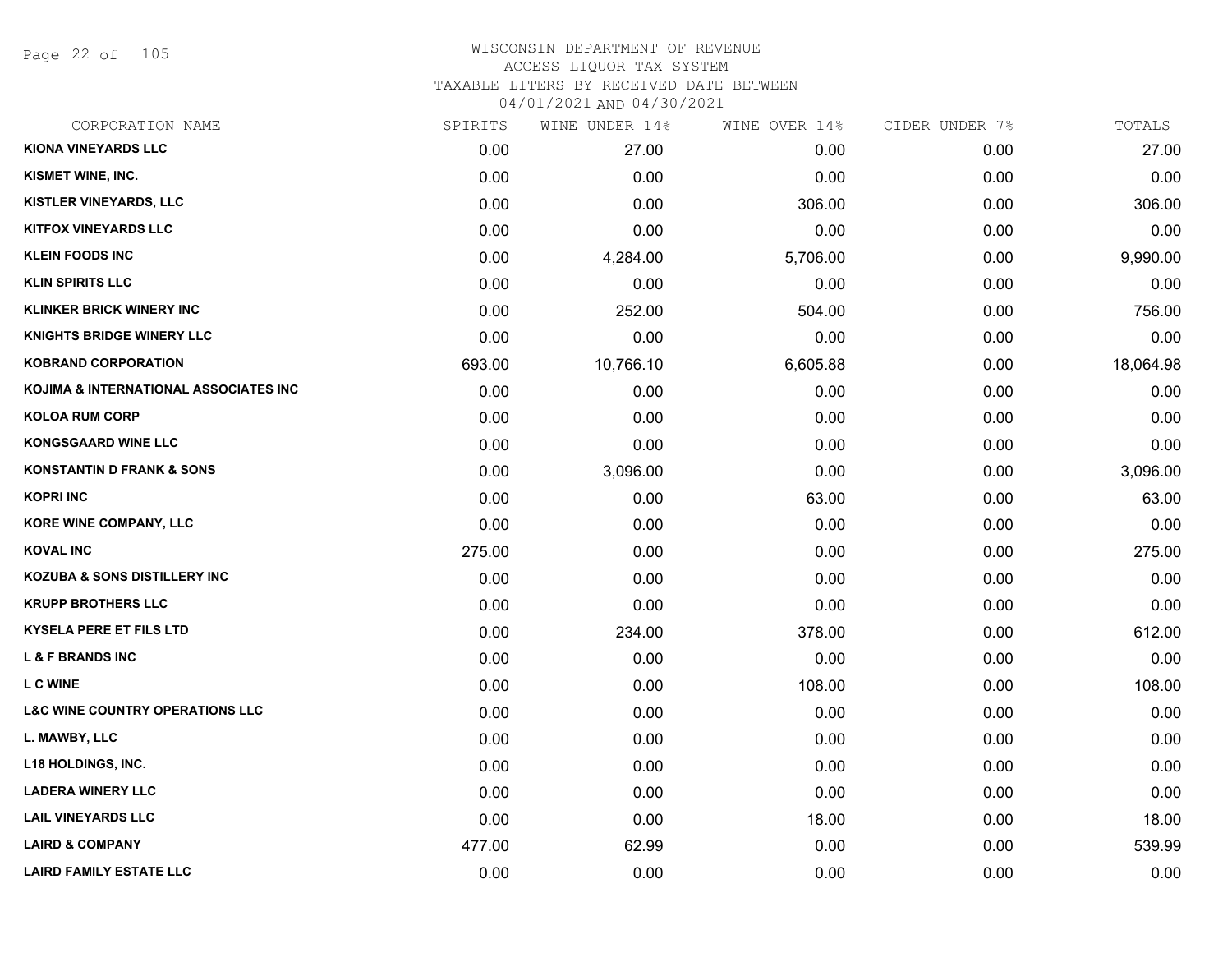## WISCONSIN DEPARTMENT OF REVENUE ACCESS LIQUOR TAX SYSTEM TAXABLE LITERS BY RECEIVED DATE BETWEEN

| CORPORATION NAME                          | SPIRITS   | WINE UNDER 14% | WINE OVER 14% | CIDER UNDER 7% | TOTALS    |
|-------------------------------------------|-----------|----------------|---------------|----------------|-----------|
| LAKE COUNTRY LIBARE DISTILLING LLC        | 0.00      | 0.00           | 0.00          | 0.00           | 0.00      |
| <b>LANGDON SHIVERICK INC</b>              | 0.00      | 756.00         | 252.00        | 0.00           | 1,008.00  |
| <b>LANGE WINERY LLC</b>                   | 0.00      | 0.00           | 0.00          | 0.00           | 0.00      |
| <b>LATITUDE BEVERAGE COMPANY</b>          | 0.00      | 0.00           | 0.00          | 0.00           | 0.00      |
| LAUREATE IMPORTS & MARKETING COMPANY, INC | 0.00      | 0.00           | 0.00          | 0.00           | 0.00      |
| <b>LAVA SPRINGS INC</b>                   | 0.00      | 0.00           | 0.00          | 0.00           | 0.00      |
| <b>LAWER FAMILY WINERY INC</b>            | 0.00      | 0.00           | 0.00          | 0.00           | 0.00      |
| <b>LAWLESS DISTILLING COMPANY LLC</b>     | 0.00      | 0.00           | 0.00          | 0.00           | 0.00      |
| <b>LCF WINE COMPANY LLC</b>               | 0.00      | 1,512.00       | 0.00          | 0.00           | 1,512.00  |
| LE CEP II INC                             | 0.00      | 342.00         | 0.00          | 0.00           | 342.00    |
| LE GRAND COURTAGE LLC                     | 0.00      | 0.00           | 0.00          | 0.00           | 0.00      |
| LEELANAU WINE CELLARS, LTD.               | 0.00      | 0.00           | 0.00          | 0.00           | 0.00      |
| <b>LEFGROUP</b>                           | 0.00      | 0.00           | 0.00          | 0.00           | 0.00      |
| LEFT COAST CELLARS LLC                    | 0.00      | 0.00           | 0.00          | 0.00           | 0.00      |
| <b>LEMELSON WINERY LLC</b>                | 0.00      | 0.00           | 0.00          | 0.00           | 0.00      |
| <b>LEONARD KREUSCH INC</b>                | 0.00      | 657.68         | 0.00          | 0.00           | 657.68    |
| <b>LEONARDINI FAMILY WINERY LLC</b>       | 0.00      | 0.00           | 54.00         | 0.00           | 54.00     |
| <b>LEONETTI CELLAR LLC</b>                | 0.00      | 0.00           | 0.00          | 0.00           | 0.00      |
| LES CHENEAUX DISTILLERS, INC.             | 0.00      | 0.00           | 0.00          | 0.00           | 0.00      |
| <b>LES LUNES WINE LLC</b>                 | 0.00      | 0.00           | 0.00          | 0.00           | 0.00      |
| <b>LEVECKE CORPORATION</b>                | 65,665.00 | 0.00           | 0.00          | 0.00           | 65,665.00 |
| <b>LIDESTRI BEVERAGES LLC</b>             | 0.00      | 0.00           | 0.00          | 0.00           | 0.00      |
| <b>LIMERICK LANE CELLARS INC</b>          | 0.00      | 0.00           | 0.00          | 0.00           | 0.00      |
| LINCOLN SQUARE WINE COMPANY LLC           | 0.00      | 0.00           | 0.00          | 0.00           | 0.00      |
| LINGUA FRANCA-LS VINEYARDS HOLDINGS, LLC  | 0.00      | 3.00           | 0.00          | 0.00           | 3.00      |
| <b>LINKS DRINKS LLC</b>                   | 0.00      | 0.00           | 0.00          | 0.00           | 0.00      |
| <b>LIOCO WINE COMPANY LLC</b>             | 0.00      | 0.00           | 139.50        | 0.00           | 139.50    |
| LION NATHAN USA INC                       | 0.00      | 1,521.00       | 2,247.00      | 0.00           | 3,768.00  |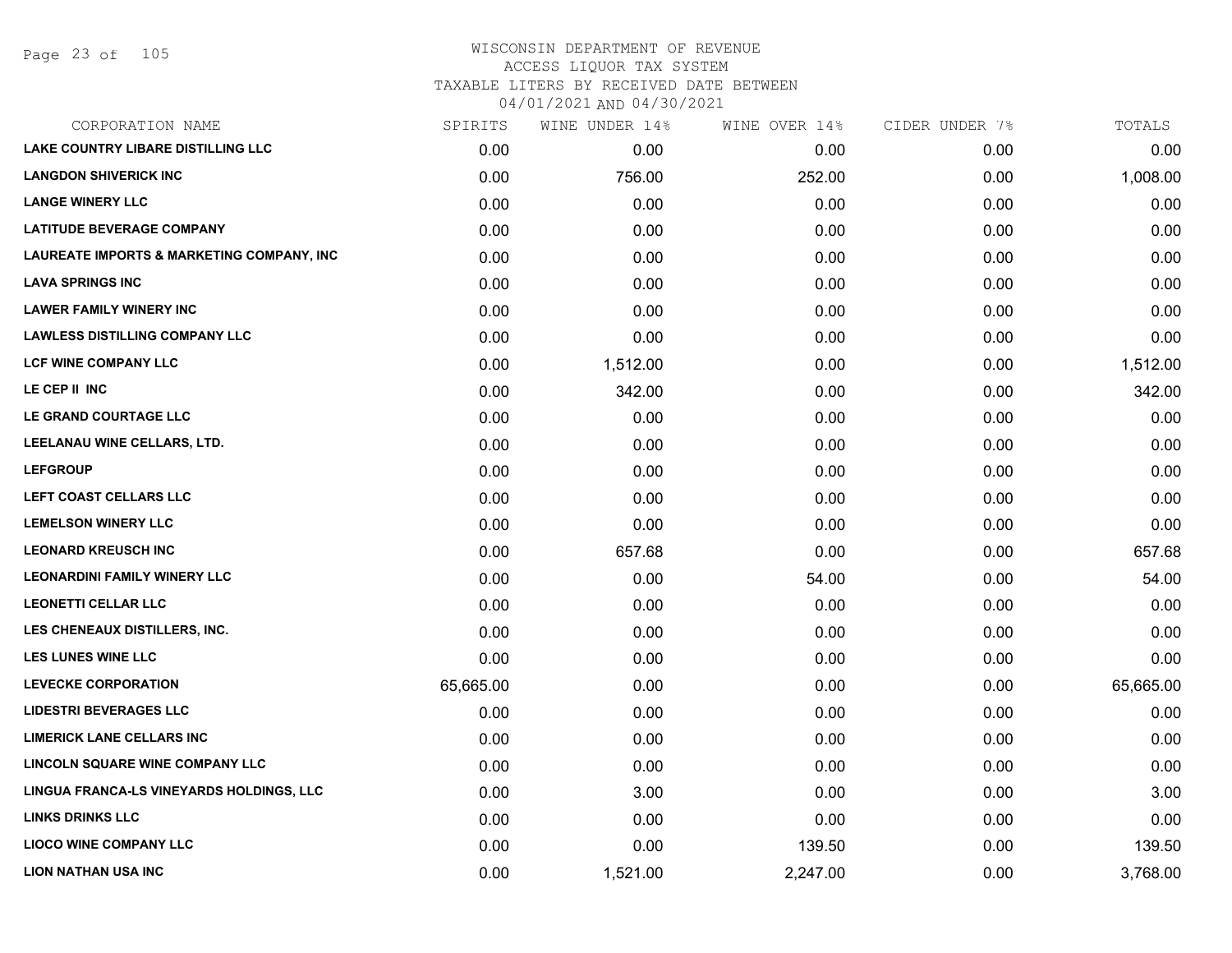Page 24 of 105

## WISCONSIN DEPARTMENT OF REVENUE ACCESS LIQUOR TAX SYSTEM TAXABLE LITERS BY RECEIVED DATE BETWEEN

| CORPORATION NAME                      | SPIRITS   | WINE UNDER 14% | WINE OVER 14% | CIDER UNDER 7% | TOTALS    |
|---------------------------------------|-----------|----------------|---------------|----------------|-----------|
| <b>LISA CHASE</b>                     | 0.00      | 0.00           | 0.00          | 0.00           | 0.00      |
| <b>LISA LISA INCORPORATED</b>         | 0.00      | 414.00         | 54.00         | 0.00           | 468.00    |
| <b>LISA MARLOW</b>                    | 0.00      | 0.00           | 0.00          | 0.00           | 0.00      |
| <b>LIVING FOODS. LLC</b>              | 0.00      | 0.00           | 0.00          | 0.00           | 0.00      |
| <b>LLOYD CARUSO LLC</b>               | 0.00      | 0.00           | 0.00          | 0.00           | 0.00      |
| <b>LLOYD CELLARS INC</b>              | 0.00      | 0.00           | 0.00          | 0.00           | 0.00      |
| <b>LMR WINE ESTATES LLC</b>           | 0.00      | 819.00         | 0.00          | 0.00           | 819.00    |
| <b>LOCAL DISTILLING INC</b>           | 1,920.00  | 0.00           | 0.00          | 0.00           | 1,920.00  |
| <b>LOEST &amp; MCNAMEE INC</b>        | 0.00      | 0.00           | 0.00          | 0.00           | 0.00      |
| <b>LOHI DISTILLED LLC</b>             | 0.00      | 0.00           | 0.00          | 0.00           | 0.00      |
| LONE STAR DISTILLERY LLC              | 0.00      | 0.00           | 0.00          | 0.00           | 0.00      |
| LONG MEADOW RANCH WINERY INC          | 0.00      | 0.00           | 0.00          | 0.00           | 0.00      |
| LONG SHADOWS VINTNERS LLC             | 0.00      | 252.00         | 504.00        | 0.00           | 756.00    |
| <b>LONZ WINERY INC</b>                | 0.00      | 0.00           | 0.00          | 0.00           | 0.00      |
| <b>LOOSEN BROS USA LTD</b>            | 0.00      | 11,508.00      | 0.00          | 0.00           | 11,508.00 |
| <b>LORING WINE COMPANY LLC</b>        | 0.00      | 58.50          | 0.00          | 0.00           | 58.50     |
| <b>LOUIS GLUNZ BEER INC</b>           | 0.00      | 0.00           | 0.00          | 0.00           | 0.00      |
| <b>LOUIS LATOUR INC</b>               | 0.00      | 423.00         | 0.00          | 0.00           | 423.00    |
| <b>LOWDEN SCHOOLHOUSE CORPORATION</b> | 0.00      | 0.00           | 0.00          | 0.00           | 0.00      |
| <b>LUNA VINEYARDS INC</b>             | 0.00      | 0.00           | 0.00          | 0.00           | 0.00      |
| <b>LUNEAU USA INC</b>                 | 0.00      | 3,981.00       | 0.00          | 0.00           | 3,981.00  |
| <b>LUXCO INC</b>                      | 68,478.60 | 324.00         | 0.00          | 0.00           | 68,802.60 |
| <b>LYNFRED WINERY INC</b>             | 0.00      | 0.00           | 0.00          | 0.00           | 0.00      |
| <b>LYNMAR WINERY LLC</b>              | 0.00      | 0.00           | 0.00          | 0.00           | 0.00      |
| <b>M.A.C. WINES, LLC</b>              | 0.00      | 0.00           | 0.00          | 0.00           | 0.00      |
| <b>MACH FLYNT INC</b>                 | 3,024.00  | 47,304.00      | 1,944.00      | 0.00           | 52,272.00 |
| <b>MACK &amp; SCHUHLE INC</b>         | 180.00    | 10,359.00      | 0.00          | 0.00           | 10,539.00 |
| <b>MADSON WINES LLC</b>               | 0.00      | 0.00           | 0.00          | 0.00           | 0.00      |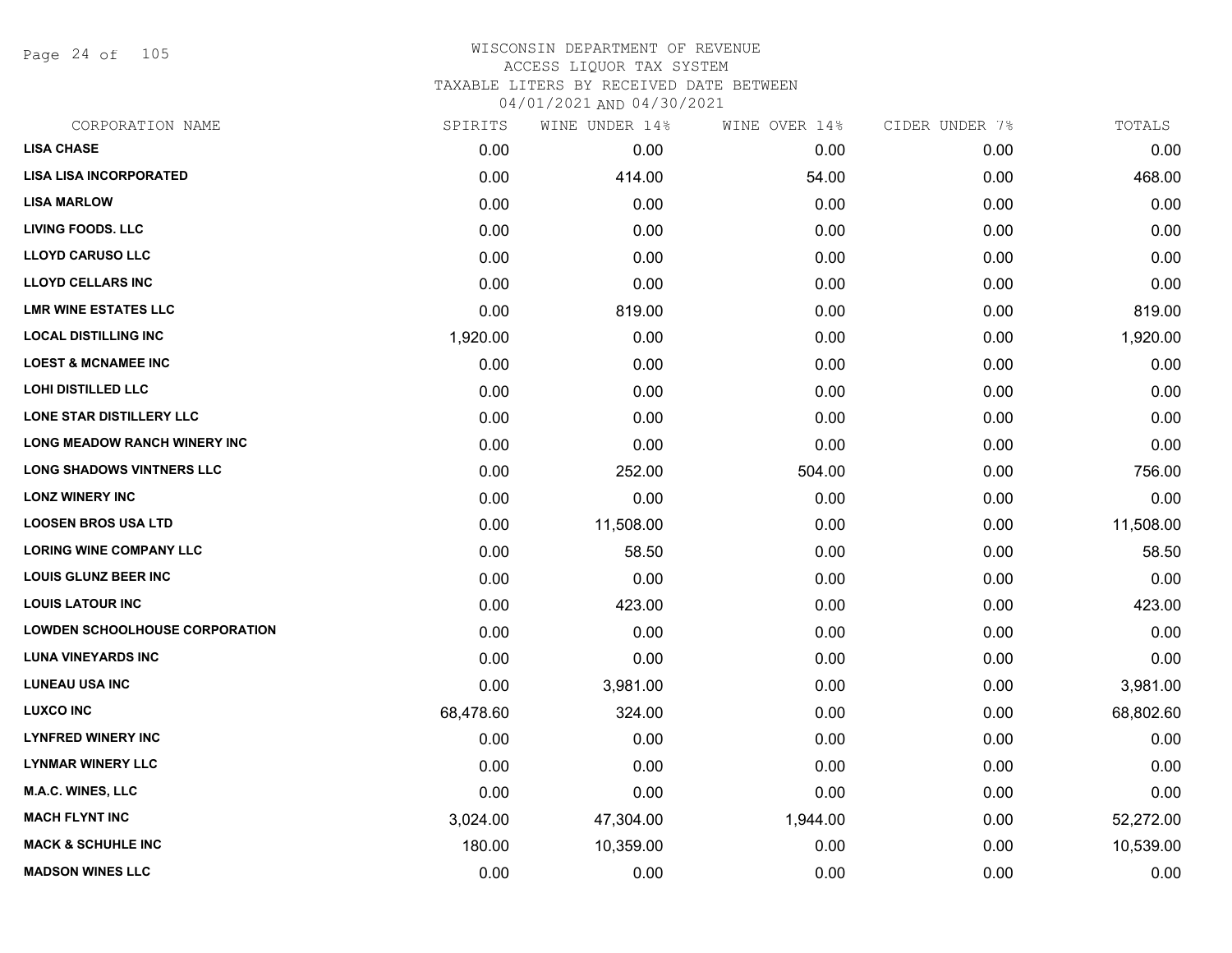Page 25 of 105

# WISCONSIN DEPARTMENT OF REVENUE ACCESS LIQUOR TAX SYSTEM

TAXABLE LITERS BY RECEIVED DATE BETWEEN

| CORPORATION NAME                               | SPIRITS   | WINE UNDER 14% | WINE OVER 14% | CIDER UNDER 7% | TOTALS    |
|------------------------------------------------|-----------|----------------|---------------|----------------|-----------|
| <b>MAISONS MARQUES &amp; DOMAINES USA INC.</b> | 0.00      | 2,031.65       | 351.00        | 0.00           | 2,382.65  |
| <b>MAMMOTH DISTILLING LLC</b>                  | 0.00      | 0.00           | 0.00          | 0.00           | 0.00      |
| <b>MANCAN WINE LLC</b>                         | 0.00      | 0.00           | 0.00          | 0.00           | 0.00      |
| <b>MANO'S INC</b>                              | 0.00      | 6,335.97       | 0.00          | 0.00           | 6,335.97  |
| <b>MARCI PALATELLA</b>                         | 0.00      | 0.00           | 0.00          | 0.00           | 0.00      |
| <b>MARGERUM WINE COMPANY INC</b>               | 0.00      | 0.00           | 0.00          | 0.00           | 0.00      |
| <b>MARIETTA CELLARS INC</b>                    | 0.00      | 0.00           | 0.00          | 0.00           | 0.00      |
| <b>MARIPOSA WINE COMPANY LLC</b>               | 0.00      | 0.00           | 0.00          | 0.00           | 0.00      |
| <b>MARK ANTHONY BRANDS INC.</b>                | 0.00      | 0.00           | 0.00          | 0.00           | 0.00      |
| <b>MARK MCNEILLY</b>                           | 0.00      | 0.00           | 0.00          | 0.00           | 0.00      |
| <b>MARK SZUMOWSKI</b>                          | 0.00      | 0.00           | 0.00          | 0.00           | 0.00      |
| <b>MARKETING GLOBAL BRANDS CORP</b>            | 0.00      | 0.00           | 0.00          | 0.00           | 0.00      |
| <b>MARKO J KARAKASEVIC</b>                     | 0.00      | 0.00           | 0.00          | 0.00           | 0.00      |
| <b>MARTELLOTTO INC.</b>                        | 0.00      | 153.00         | 0.00          | 0.00           | 153.00    |
| <b>MARTIN &amp; COMPANY WINES, INC</b>         | 0.00      | 0.00           | 0.00          | 0.00           | 0.00      |
| <b>MARTIN RAY WINERY INC</b>                   | 0.00      | 0.00           | 0.00          | 0.00           | 0.00      |
| <b>MARTINELLI WINERY INC</b>                   | 0.00      | 0.00           | 0.00          | 0.00           | 0.00      |
| <b>MARTINEZ DISTRIBUTING CO INC</b>            | 0.00      | 0.00           | 0.00          | 0.00           | 0.00      |
| <b>MARUSSIA BEVERAGES USA.</b>                 | 372.00    | 27.00          | 0.00          | 0.00           | 399.00    |
| <b>MARY TAYLOR</b>                             | 0.00      | 1,347.75       | 0.00          | 0.00           | 1,347.75  |
| <b>MASSANOIS LLC</b>                           | 0.00      | 1,599.00       | 535.50        | 0.00           | 2,134.50  |
| <b>MAST-JAEGERMEISTER US INC</b>               | 12,754.80 | 0.00           | 0.00          | 0.00           | 12,754.80 |
| <b>MATCHVINO LLC</b>                           | 0.00      | 559.00         | 0.00          | 0.00           | 559.00    |
| <b>MATHY WINERY LLC</b>                        | 0.00      | 0.00           | 0.00          | 0.00           | 0.00      |
| <b>MATRICK HOLDINGS CORPORATION</b>            | 0.00      | 0.00           | 0.00          | 0.00           | 0.00      |
| <b>MATT PREIS</b>                              | 0.00      | 0.00           | 0.00          | 0.00           | 0.00      |
| <b>MATTHEW C VILLARD</b>                       | 0.00      | 0.00           | 315.00        | 0.00           | 315.00    |
| <b>MATTHEW RORICK WINES INC</b>                | 0.00      | 0.00           | 0.00          | 0.00           | 0.00      |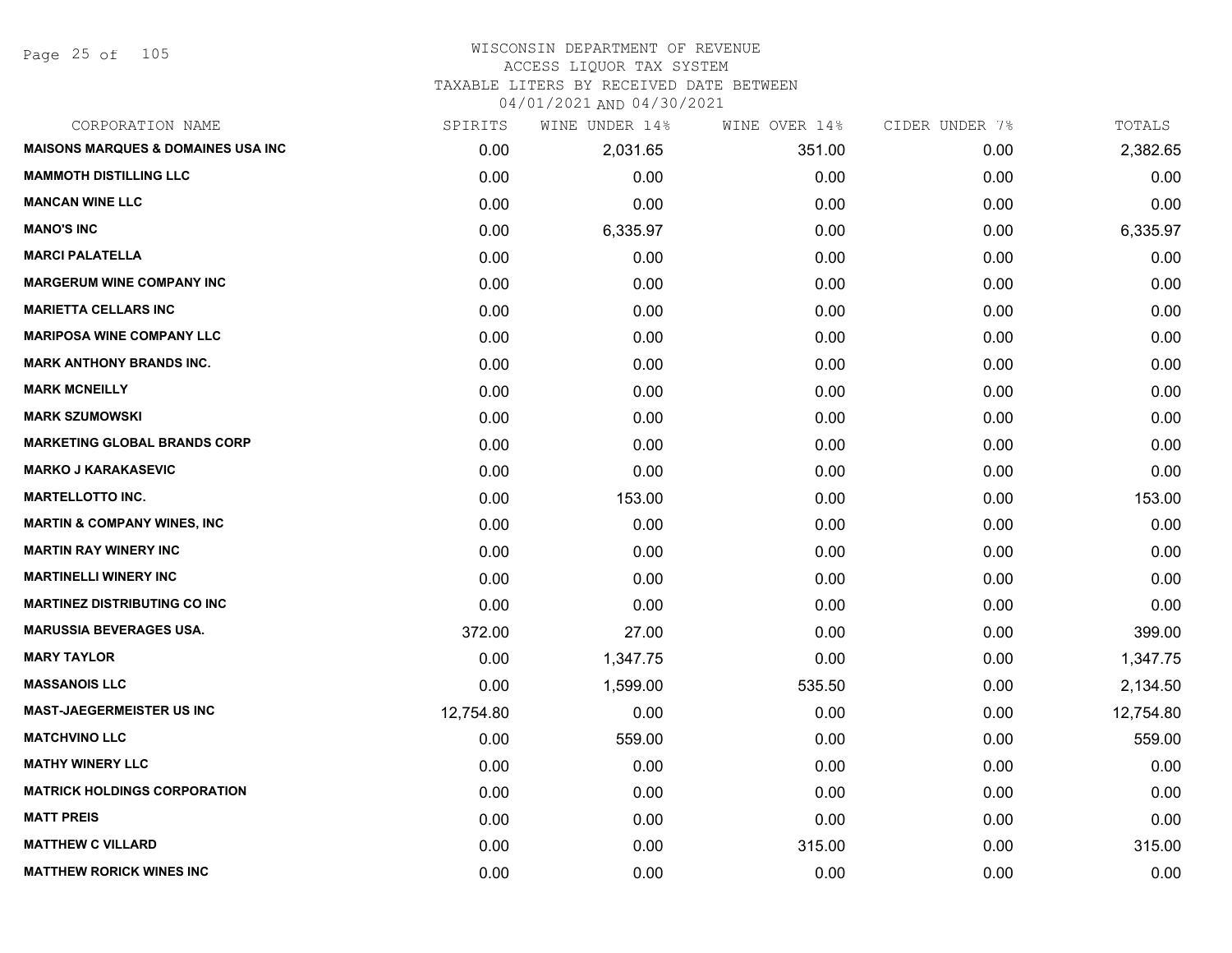Page 26 of 105

| CORPORATION NAME                        | SPIRITS  | WINE UNDER 14% | WINE OVER 14% | CIDER UNDER 7% | TOTALS   |
|-----------------------------------------|----------|----------------|---------------|----------------|----------|
| <b>MATTHIASSON FAMILY VINEYARDS LLC</b> | 0.00     | 293.75         | 0.00          | 0.00           | 293.75   |
| <b>MAURITSON FAMILY WINERY</b>          | 0.00     | 0.00           | 0.00          | 0.00           | 0.00     |
| <b>MAYACAMAS VINEYARDS INC</b>          | 0.00     | 0.00           | 0.00          | 0.00           | 0.00     |
| <b>MAYNARD JAMES KEENAN</b>             | 0.00     | 0.00           | 0.00          | 0.00           | 0.00     |
| <b>MC CORMICK DISTILLING CO INC</b>     | 0.00     | 0.00           | 0.00          | 0.00           | 0.00     |
| <b>MCBRIDE SISTERS COLLECTIONS INC</b>  | 0.00     | 1,395.00       | 0.00          | 0.00           | 1,395.00 |
| <b>MCKAHN FAMILY CELLARS, LLC</b>       | 0.00     | 0.00           | 0.00          | 0.00           | 0.00     |
| <b>MCKENZIE'S BEVERAGES INC</b>         | 0.00     | 0.00           | 0.00          | 3,457.33       | 3,457.33 |
| <b>MCNAB RIDGE WINERY LLC</b>           | 0.00     | 63.00          | 63.00         | 0.00           | 126.00   |
| <b>MEDCO ATLANTIC INC</b>               | 0.00     | 0.00           | 0.00          | 0.00           | 0.00     |
| <b>MEIERS WINE CELLARS INC</b>          | 0.00     | 0.00           | 0.00          | 0.00           | 0.00     |
| <b>MENDOCINO WINE GROUP LLC</b>         | 0.00     | 954.00         | 1,206.00      | 0.00           | 2,160.00 |
| <b>MERCER WINE ESTATES LLC</b>          | 0.00     | 0.00           | 0.00          | 0.00           | 0.00     |
| <b>MERCHANT DU VIN CORPORATION</b>      | 0.00     | 0.00           | 0.00          | 342.20         | 342.20   |
| <b>METAMORPHOSIS WINES LLC</b>          | 0.00     | 0.00           | 0.00          | 0.00           | 0.00     |
| <b>METEOR VINEYARD LLC</b>              | 0.00     | 0.00           | 0.00          | 0.00           | 0.00     |
| <b>METIER LLC</b>                       | 0.00     | 342.00         | 0.00          | 0.00           | 342.00   |
| <b>METTLER WINES LLC</b>                | 0.00     | 0.00           | 126.00        | 0.00           | 126.00   |
| <b>MEV CORPORATION</b>                  | 0.00     | 0.00           | 0.00          | 0.00           | 0.00     |
| <b>MEXCOR INC</b>                       | 2,305.50 | 0.00           | 0.00          | 0.00           | 2,305.50 |
| <b>MEYER CELLARS LLC</b>                | 0.00     | 0.00           | 0.00          | 0.00           | 0.00     |
| <b>MHW LTD</b>                          | 0.00     | 0.00           | 0.00          | 0.00           | 0.00     |
| <b>MICHAEL BELLO</b>                    | 0.00     | 0.00           | 0.00          | 0.00           | 0.00     |
| <b>MICHAEL HOUGH</b>                    | 0.00     | 3,490.47       | 90.00         | 0.00           | 3,580.47 |
| <b>MICHAEL KUSH</b>                     | 0.00     | 0.00           | 0.00          | 0.00           | 0.00     |
| <b>MICHAEL SKURNIK WINES INC</b>        | 0.00     | 1,107.00       | 0.00          | 0.00           | 1,107.00 |
| <b>MICHEAL DASHE</b>                    | 0.00     | 0.00           | 0.00          | 0.00           | 0.00     |
| <b>MIDDLE WEST SPIRITS</b>              | 0.00     | 0.00           | 0.00          | 0.00           | 0.00     |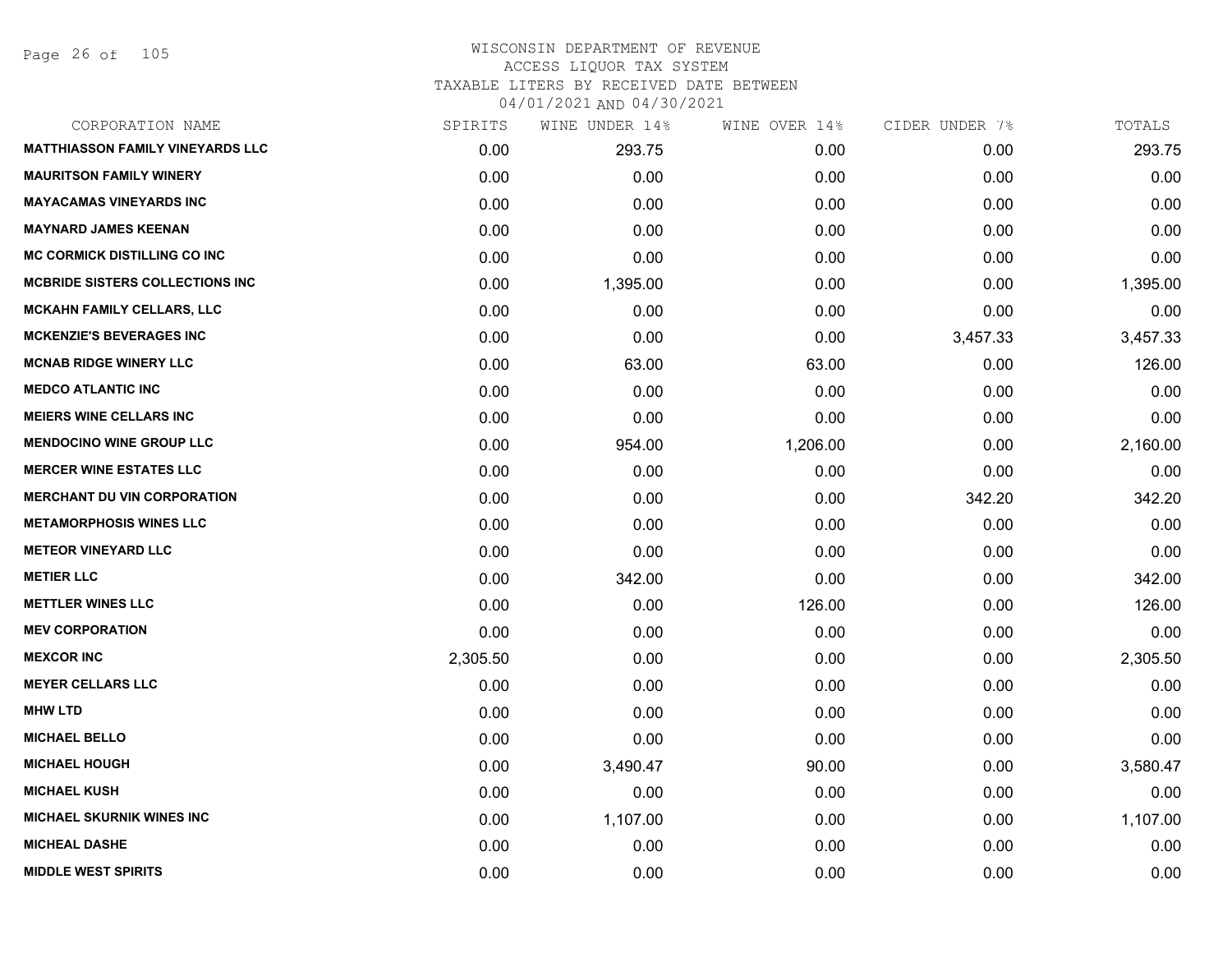Page 27 of 105

| CORPORATION NAME                                  | SPIRITS   | WINE UNDER 14% | WINE OVER 14% | CIDER UNDER 7% | TOTALS    |
|---------------------------------------------------|-----------|----------------|---------------|----------------|-----------|
| <b>MIDNIGHT CELLARS INC</b>                       | 0.00      | 0.00           | 0.00          | 0.00           | 0.00      |
| <b>MID-OAK DISTILLERY INC</b>                     | 0.00      | 0.00           | 0.00          | 0.00           | 0.00      |
| <b>MIGHTY SWELL COCKTAIL COMPANY LLC</b>          | 0.00      | 0.00           | 0.00          | 0.00           | 0.00      |
| <b>MIGNANELLI WINERY LLC</b>                      | 0.00      | 0.00           | 0.00          | 0.00           | 0.00      |
| <b>MILBRANDT FAMILY WINES LLC</b>                 | 0.00      | 756.00         | 0.00          | 0.00           | 756.00    |
| MILLER FAMILY WINE COMPANY LLC                    | 0.00      | 0.00           | 0.00          | 0.00           | 0.00      |
| <b>MILLER SQUARED INC</b>                         | 0.00      | 0.00           | 0.00          | 0.00           | 0.00      |
| <b>MILTONS DISTRIBUTING CO INC</b>                | 0.00      | 1,237.50       | 189.00        | 0.00           | 1,426.50  |
| <b>MINER FAMILY WINERY LLC</b>                    | 0.00      | 0.00           | 243.00        | 0.00           | 243.00    |
| <b>MINNESOTAS FINEST FERMENTED PRODUCTS</b>       | 0.00      | 0.00           | 0.00          | 0.00           | 0.00      |
| <b>MIONETTO USA INC</b>                           | 0.00      | 5,705.04       | 0.00          | 0.00           | 5,705.04  |
| <b>MIRACLE IMPORTING AND DISTRIBUTION LLC</b>     | 0.00      | 648.00         | 18.00         | 0.00           | 666.00    |
| <b>MIRAMONT ESTATE VINEYARDS &amp; WINERY INC</b> | 0.00      | 0.00           | 0.00          | 0.00           | 0.00      |
| <b>MIRASOL WINE LLC</b>                           | 0.00      | 0.00           | 0.00          | 0.00           | 0.00      |
| <b>MIRER MANAGEMENT COMPANY LLC</b>               | 0.00      | 0.00           | 0.00          | 0.00           | 0.00      |
| <b>MIROSLAV IVANOV TCHOLAKOV</b>                  | 0.00      | 0.00           | 0.00          | 0.00           | 0.00      |
| <b>MISA IMPORTS INC</b>                           | 6,678.00  | 53,505.00      | 3,582.00      | 0.00           | 63,765.00 |
| <b>MISSISSIPPI RIVER DISTILLING COMPANY</b>       | 76.50     | 0.00           | 0.00          | 0.00           | 76.50     |
| <b>MISTARR WINE IMPORTERS</b>                     | 0.00      | 0.00           | 0.00          | 0.00           | 0.00      |
| <b>MODERN DEVELOPMENT COMPANY</b>                 | 0.00      | 0.00           | 0.00          | 0.00           | 0.00      |
| <b>MODERN SPIRITS LLC</b>                         | 13.50     | 85.20          | 45.00         | 0.00           | 143.70    |
| <b>MOET HENNESSY USA, INC.</b>                    | 63,197.70 | 11,092.50      | 810.00        | 12,876.00      | 87,976.20 |
| <b>MOLLYDOOKER INTERNATIONAL LLC</b>              | 0.00      | 0.00           | 976.50        | 0.00           | 976.50    |
| <b>MOLLY'S WINERY INC</b>                         | 0.00      | 31.50          | 0.00          | 0.00           | 31.50     |
| <b>MOLSON COORS BEVERAGE COMPANY USA LLC</b>      | 36,334.80 | 0.00           | 0.00          | 0.00           | 36,334.80 |
| <b>MONICA NOGUES</b>                              | 0.00      | 337.50         | 135.00        | 0.00           | 472.50    |
| <b>MONSIEUR TOUTON SELECTION LTD / ORIGIN USA</b> | 0.00      | 0.00           | 0.00          | 0.00           | 0.00      |
| <b>MONTCALM WINE IMPORTERS LTD</b>                | 0.00      | 1,854.00       | 0.00          | 0.00           | 1,854.00  |
|                                                   |           |                |               |                |           |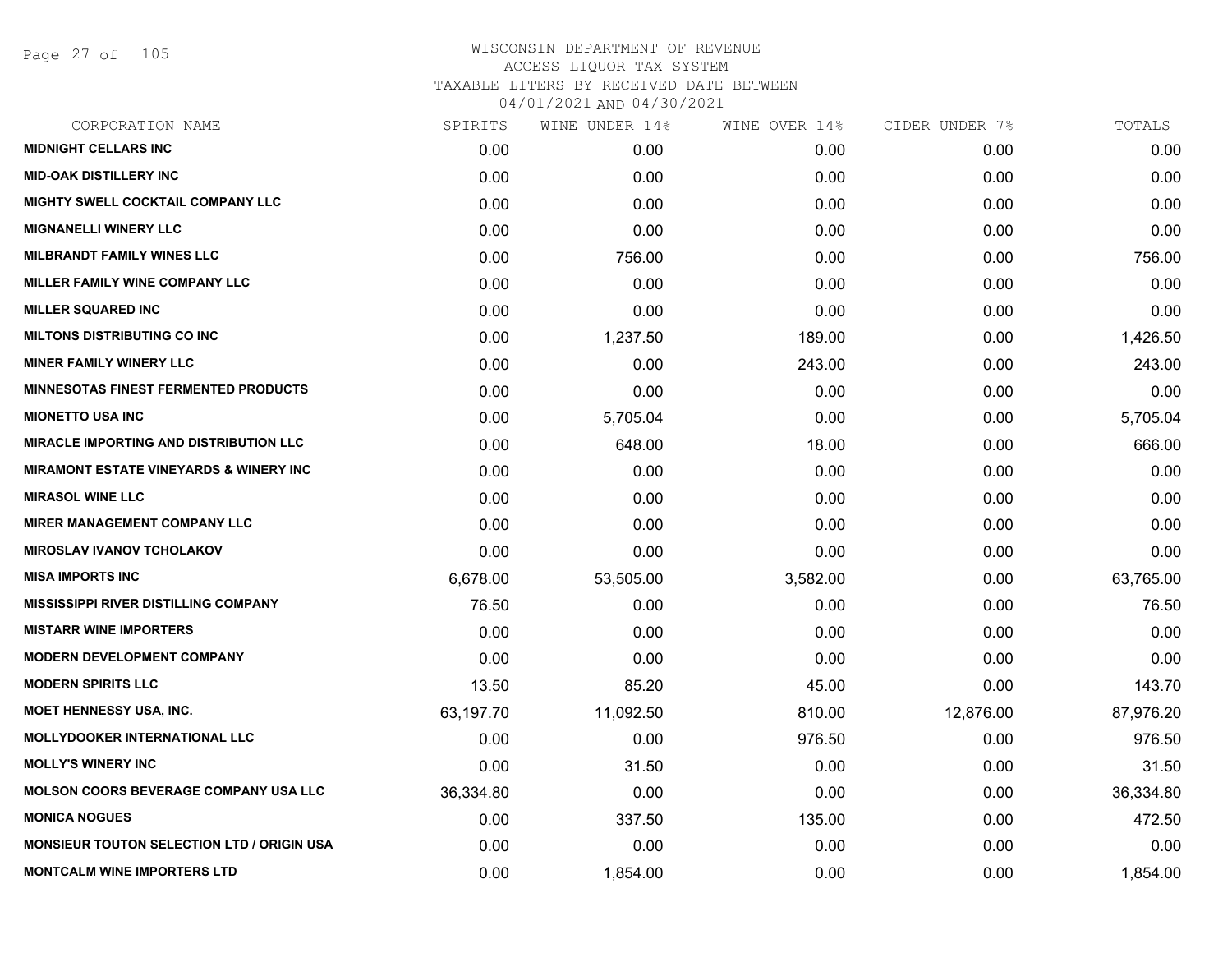#### WISCONSIN DEPARTMENT OF REVENUE ACCESS LIQUOR TAX SYSTEM

TAXABLE LITERS BY RECEIVED DATE BETWEEN

| CORPORATION NAME                                                            | SPIRITS  | WINE UNDER 14% | WINE OVER 14% | CIDER UNDER 7% | TOTALS     |
|-----------------------------------------------------------------------------|----------|----------------|---------------|----------------|------------|
| <b>MONTE CRISTO BLOCK IV LLC</b>                                            | 0.00     | 0.00           | 0.00          | 0.00           | 0.00       |
| <b>MONTEREY WINE COMPANY LLC</b>                                            | 0.00     | 756.00         | 0.00          | 0.00           | 756.00     |
| <b>MONTICELLO CELLARS INC</b>                                               | 0.00     | 0.00           | 0.00          | 0.00           | 0.00       |
| <b>MOONLIGHT MEADERY LLC D/B/A HIDDEN MOON</b><br><b>BREWING</b>            | 0.00     | 0.00           | 0.00          | 0.00           | 0.00       |
| <b>MORE THAN GRAPES, LLC</b>                                                | 0.00     | 1,164.00       | 42.00         | 0.00           | 1,206.00   |
| <b>MORGAN WINERY INC</b>                                                    | 0.00     | 189.00         | 0.00          | 0.00           | 189.00     |
| <b>MOUNT VEEDER FARMS LLC</b>                                               | 0.00     | 0.00           | 0.00          | 0.00           | 0.00       |
| <b>MOUNTAIN VIEW VINTNERS LLC</b>                                           | 0.00     | 0.00           | 0.00          | 0.00           | 0.00       |
| <b>MPL BRANDS NV INC</b>                                                    | 4,224.00 | 117,504.62     | 0.00          | 0.00           | 121,728.62 |
| <b>MR WINE</b>                                                              | 0.00     | 0.00           | 0.00          | 0.00           | 0.00       |
| <b>MS WALKER INC</b>                                                        | 0.00     | 378.00         | 0.00          | 0.00           | 378.00     |
| MUTUAL WHOLESALE LIQUOR INC                                                 | 0.00     | 0.00           | 0.00          | 0.00           | 0.00       |
| <b>NAPA VALLEY SPECIALTY WINES INC</b>                                      | 0.00     | 0.00           | 0.00          | 0.00           | 0.00       |
| NATIONAL CONSUMER CREDIT GUARANTEE<br><b>ASSOCIATION OF CONNECTICUT INC</b> | 66.00    | 0.00           | 0.00          | 0.00           | 66.00      |
| <b>NATURAL MERCHANTS INC</b>                                                | 0.00     | 4,023.00       | 0.00          | 0.00           | 4,023.00   |
| <b>NATURAL SELECTIONS 357 LLC</b>                                           | 0.00     | 0.00           | 0.00          | 0.00           | 0.00       |
| <b>NATUREL WEST CORP</b>                                                    | 0.00     | 0.00           | 0.00          | 0.00           | 0.00       |
| <b>NBI ACQUISITION LLC</b>                                                  | 0.00     | 1,638.00       | 243.00        | 0.00           | 1,881.00   |
| <b>NDC SYSTEMS LP</b>                                                       | 3,142.50 | 44,977.50      | 4,374.00      | 0.00           | 52,494.00  |
| <b>NESTOR IMPORTS INC</b>                                                   | 0.00     | 0.00           | 0.00          | 0.00           | 0.00       |
| <b>NEW HOLLAND BREWING CO LLC</b>                                           | 0.00     | 0.00           | 0.00          | 0.00           | 0.00       |
| <b>NEW MEXICO WINERIES INC</b>                                              | 0.00     | 18,846.00      | 0.00          | 0.00           | 18,846.00  |
| <b>NEW PARROTT &amp; CO</b>                                                 | 0.00     | 5,872.50       | 45.00         | 0.00           | 5,917.50   |
| <b>NEW VAVIN INC</b>                                                        | 0.00     | 0.00           | 0.00          | 0.00           | 0.00       |
| <b>NEW VINELAND LLC</b>                                                     | 0.00     | 0.00           | 0.00          | 0.00           | 0.00       |
| <b>NEW YORK MUTUAL TRADING CO INC</b>                                       | 0.00     | 0.00           | 120.96        | 0.00           | 120.96     |
| <b>NEXUS BRANDS LLC</b>                                                     | 0.00     | 1,485.00       | 504.00        | 0.00           | 1,989.00   |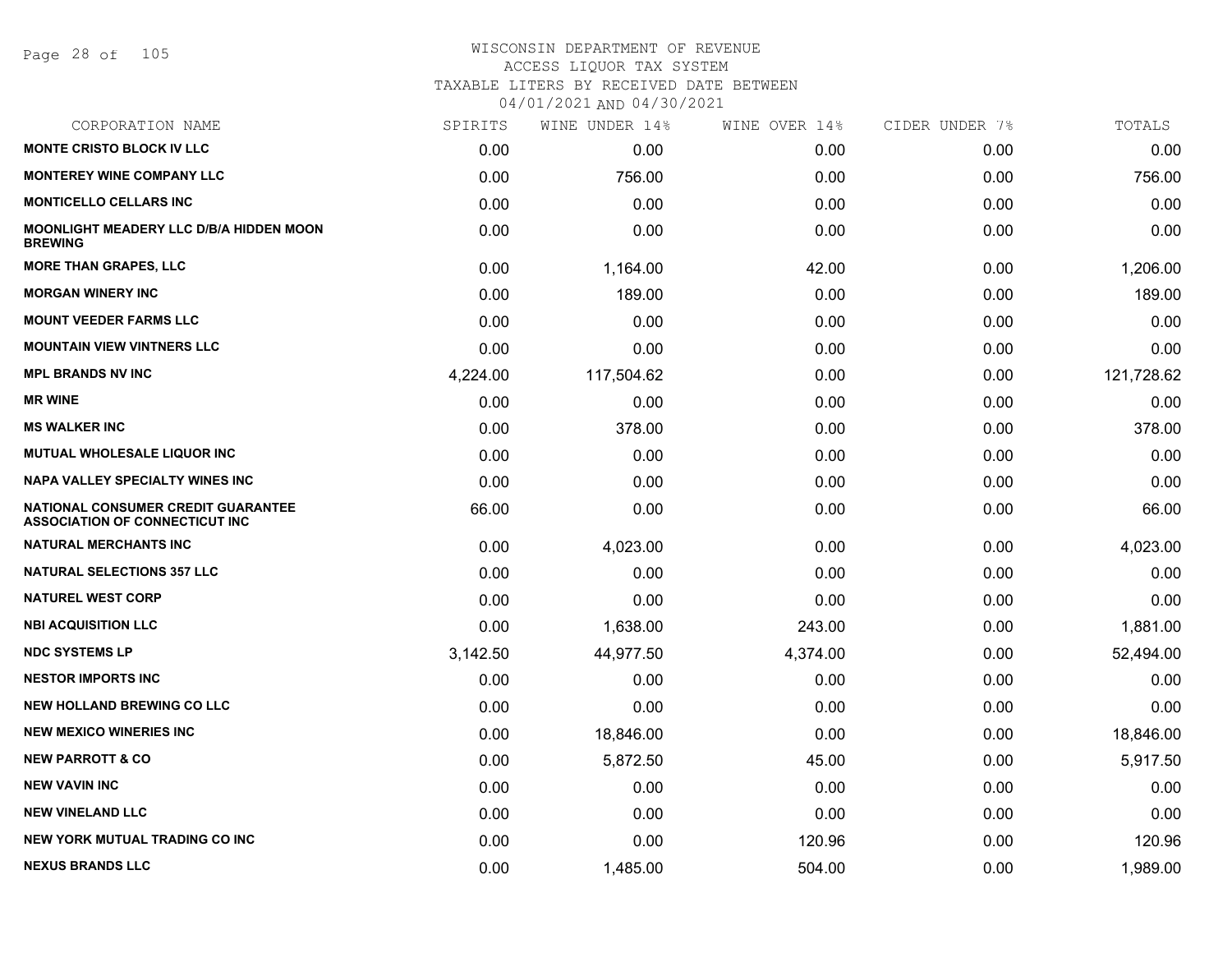Page 29 of 105

| CORPORATION NAME                     | SPIRITS   | WINE UNDER 14% | WINE OVER 14% | CIDER UNDER 7% | TOTALS    |
|--------------------------------------|-----------|----------------|---------------|----------------|-----------|
| NIEBAUM-COPPOLA ESTATE WINERY LP     | 0.00      | 0.00           | 94.50         | 0.00           | 94.50     |
| <b>NINER WINE ESTATES LLC</b>        | 0.00      | 63.00          | 63.00         | 0.00           | 126.00    |
| <b>NLV TEQUILA BOTTLING LLC</b>      | 0.00      | 0.00           | 0.00          | 0.00           | 0.00      |
| <b>NOLET SPIRITS USA INC</b>         | 0.00      | 0.00           | 0.00          | 0.00           | 0.00      |
| <b>NORTH SHORE DISTILLERY LLC</b>    | 225.00    | 0.00           | 0.00          | 0.00           | 225.00    |
| <b>NORTHERN EMPIRE LLC</b>           | 0.00      | 0.00           | 0.00          | 0.00           | 0.00      |
| <b>NOVA WINES, INC.</b>              | 0.00      | 0.00           | 0.00          | 0.00           | 0.00      |
| <b>NV AWG LTD</b>                    | 0.00      | 0.00           | 43.50         | 0.00           | 43.50     |
| <b>NW WINE COMPANY LLC</b>           | 0.00      | 1,370.99       | 0.00          | 0.00           | 1,370.99  |
| OAK RIDGE WINERY LLC                 | 0.00      | 2,385.00       | 63.00         | 0.00           | 2,448.00  |
| <b>OLD BRIDGE CELLARS</b>            | 0.00      | 6,372.00       | 940.50        | 0.00           | 7,312.50  |
| OLD DOMINICK DISTILLERY LLC          | 0.00      | 0.00           | 0.00          | 0.00           | 0.00      |
| OLD ELK HOLDINGS LLC                 | 0.00      | 0.00           | 0.00          | 0.00           | 0.00      |
| <b>OLD SALEM SPIRITS INC</b>         | 0.00      | 0.00           | 0.00          | 0.00           | 0.00      |
| OLE SMOKY DISTILLERY LLC             | 22,793.10 | 0.00           | 0.00          | 0.00           | 22,793.10 |
| OLIVER WINE COMPANY INC              | 0.00      | 15,795.00      | 0.00          | 0.00           | 15,795.00 |
| ONE TRUE VINE LLC                    | 0.00      | 0.00           | 41.25         | 0.00           | 41.25     |
| <b>ONE87 WINE AND COCKTAILS, LLC</b> | 0.00      | 0.00           | 0.00          | 0.00           | 0.00      |
| O'NEILL BEVERAGES CO LLC             | 0.00      | 10,536.00      | 1,611.00      | 0.00           | 12,147.00 |
| <b>OPICI IMPORT COMPANY</b>          | 577.50    | 4,968.00       | 252.00        | 0.00           | 5,797.50  |
| <b>OPOLO WINES LP</b>                | 0.00      | 0.00           | 0.00          | 0.00           | 0.00      |
| OPUS ONE WINERY LLC                  | 0.00      | 0.00           | 0.00          | 0.00           | 0.00      |
| ORCA PROPERTIES LLC                  | 0.00      | 0.00           | 0.00          | 0.00           | 0.00      |
| <b>OREGON BREWING COMPANY INC</b>    | 44.99     | 0.00           | 0.00          | 0.00           | 44.99     |
| ORVINO IMPORTS & DISTRIBUTING INC    | 0.00      | 0.00           | 0.00          | 0.00           | 0.00      |
| <b>O'SHAUGHNESSY DEL OSO LLC</b>     | 0.00      | 0.00           | 0.00          | 0.00           | 0.00      |
| <b>OVUM WINES LLC</b>                | 0.00      | 0.00           | 0.00          | 0.00           | 0.00      |
| <b>PABST HOLDINGS LLC</b>            | 0.00      | 0.00           | 0.00          | 0.00           | 0.00      |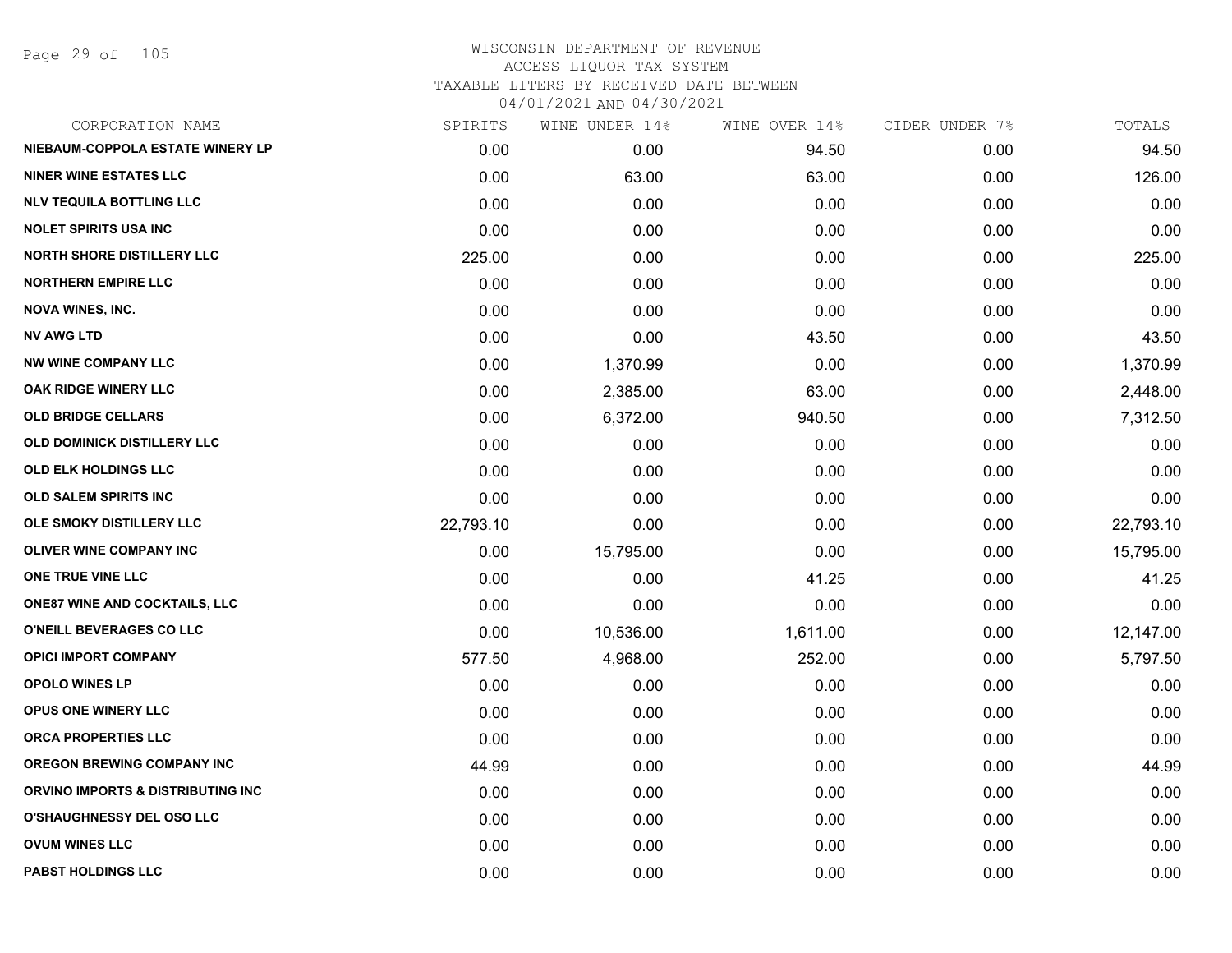Page 30 of 105

| CORPORATION NAME                       | SPIRITS   | WINE UNDER 14% | WINE OVER 14% | CIDER UNDER 7% | TOTALS    |
|----------------------------------------|-----------|----------------|---------------|----------------|-----------|
| PACIFIC EDGE MARKETING GROUP INC       | 562.50    | 0.00           | 0.00          | 0.00           | 562.50    |
| PACIFIC INTERNATIONAL LIQUOR INC       | 0.00      | 48.60          | 216.00        | 0.00           | 264.60    |
| <b>PACIFIC WINE &amp; SPIRITS, LLC</b> | 0.00      | 0.00           | 0.00          | 0.00           | 0.00      |
| PALI WINE COMPANY LP                   | 0.00      | 45.00          | 0.00          | 0.00           | 45.00     |
| <b>PALM BAY INTERNATIONAL INC</b>      | 189.00    | 10,535.54      | 432.00        | 0.00           | 11,156.54 |
| PALMATEER CONSULTING LLC               | 0.00      | 0.00           | 0.00          | 0.00           | 0.00      |
| <b>PAMELA FRYE</b>                     | 0.00      | 0.00           | 0.00          | 0.00           | 0.00      |
| <b>PAMPA BEVERAGES LLC</b>             | 0.00      | 406.74         | 0.00          | 0.00           | 406.74    |
| PANTHER CREEK CELLARS LLC              | 0.00      | 0.00           | 0.00          | 0.00           | 0.00      |
| <b>PAPINEAU LLC</b>                    | 0.00      | 0.00           | 0.00          | 0.00           | 0.00      |
| <b>PARK STREET IMPORTS LLC</b>         | 31,108.80 | 25,812.00      | 4,575.00      | 0.00           | 61,495.80 |
| PARK WINE COMPANY INC                  | 0.00      | 0.00           | 252.00        | 0.00           | 252.00    |
| <b>PARKER STATION INC</b>              | 0.00      | 126.00         | 252.00        | 0.00           | 378.00    |
| <b>PASEK CELLARS WINERY INC</b>        | 0.00      | 0.00           | 0.00          | 0.00           | 0.00      |
| <b>PAT WINES LLC</b>                   | 0.00      | 0.00           | 0.00          | 0.00           | 0.00      |
| <b>PATERNO IMPORTS LTD</b>             | 835.50    | 7,120.50       | 2,816.70      | 0.00           | 10,772.70 |
| <b>PATRICIO C MATA</b>                 | 0.00      | 73.00          | 0.00          | 0.00           | 73.00     |
| <b>PATRICK D HOFFMAN</b>               | 0.00      | 0.00           | 0.00          | 0.00           | 0.00      |
| <b>PATRICK J BURNS SR</b>              | 0.00      | 0.00           | 0.00          | 0.00           | 0.00      |
| PAUL HOBBS IMPORTS INC                 | 0.00      | 0.00           | 0.00          | 0.00           | 0.00      |
| PAUL HOBBS WINERY LP                   | 0.00      | 0.00           | 0.00          | 0.00           | 0.00      |
| PEACHY CANYON WINERY                   | 0.00      | 63.00          | 576.00        | 0.00           | 639.00    |
| PEIRANO ESTATE WINERY INC.             | 0.00      | 63.00          | 378.00        | 0.00           | 441.00    |
| PEJU FAMILY OPERATING PARTNERSHIP LP   | 0.00      | 0.00           | 0.00          | 0.00           | 0.00      |
| PELTER BEVERAGE GROUP, LLC             | 0.00      | 0.00           | 0.00          | 0.00           | 0.00      |
| PENELOPE BOURBON LLC                   | 0.00      | 0.00           | 0.00          | 0.00           | 0.00      |
| <b>PENROSE HILL, LIMITED</b>           | 0.00      | 0.00           | 0.00          | 0.00           | 0.00      |
| PEPPER BRIDGE WINERY LLC               | 0.00      | 0.00           | 45.00         | 0.00           | 45.00     |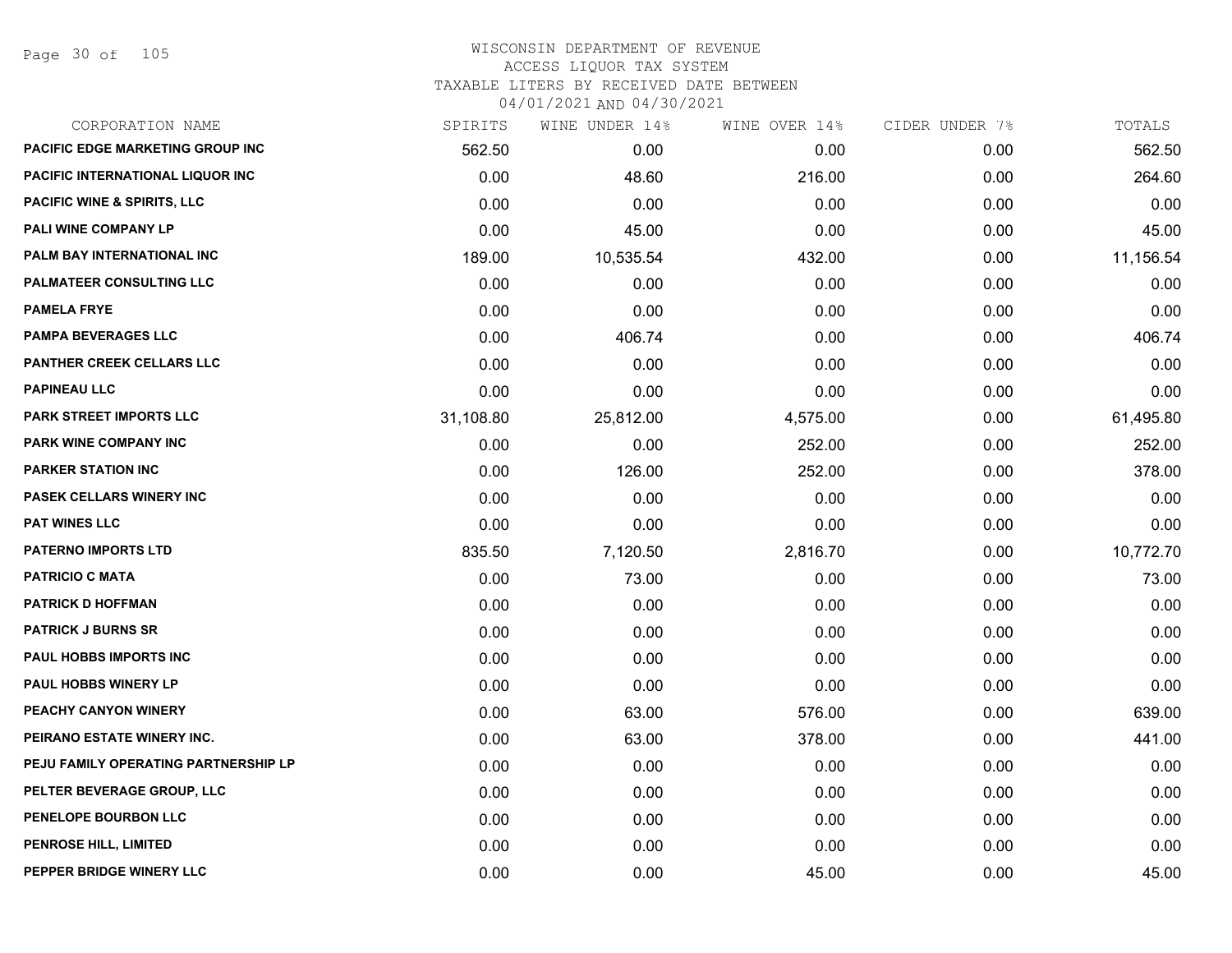Page 31 of 105

#### WISCONSIN DEPARTMENT OF REVENUE ACCESS LIQUOR TAX SYSTEM TAXABLE LITERS BY RECEIVED DATE BETWEEN

| CORPORATION NAME                              | SPIRITS    | WINE UNDER 14% | WINE OVER 14% | CIDER UNDER 7% | TOTALS     |
|-----------------------------------------------|------------|----------------|---------------|----------------|------------|
| PERCY SELECTIONS LLC                          | 0.00       | 0.00           | 0.00          | 0.00           | 0.00       |
| PERNOD RICARD USA LLC                         | 281,539.92 | 15,587.51      | 387.00        | 36.00          | 297,550.43 |
| <b>PETER ROSBACK</b>                          | 0.00       | 0.00           | 0.00          | 0.00           | 0.00       |
| PETERSON WINERY LLC                           | 0.00       | 162.00         | 126.00        | 0.00           | 288.00     |
| PETIT HAMEAU LLC                              | 0.00       | 0.00           | 0.00          | 0.00           | 0.00       |
| PHILIP LAROCCA                                | 0.00       | 0.00           | 0.00          | 0.00           | 0.00       |
| PHILIP TOGNI VINEYARD LP                      | 0.00       | 0.00           | 0.00          | 0.00           | 0.00       |
| <b>PHILLIP MANSOUR</b>                        | 0.00       | 0.00           | 0.00          | 0.00           | 0.00       |
| PHILLIP STEINSCHREIBER                        | 0.00       | 0.00           | 0.00          | 0.00           | 0.00       |
| PHILLIPS FARMS LLC                            | 0.00       | 0.00           | 0.00          | 0.00           | 0.00       |
| PHUSION PROJECTS LLC                          | 10,629.44  | 0.00           | 0.00          | 0.00           | 10,629.44  |
| PIEDMONT DISTILLERS INC                       | 697.50     | 0.00           | 0.00          | 0.00           | 697.50     |
| PINA CELLARS LP                               | 0.00       | 0.00           | 0.00          | 0.00           | 0.00       |
| PINE RIDGE WINERY LLC                         | 0.00       | 2,769.00       | 2,156.25      | 0.00           | 4,925.25   |
| <b>PLANET WINE, INC</b>                       | 0.00       | 0.00           | 0.00          | 0.00           | 0.00       |
| PLATA WINE PARTNERS LLC                       | 0.00       | 0.00           | 0.00          | 0.00           | 0.00       |
| PLUME RIDGE IRREVOCABLE TRUST                 | 0.00       | 0.00           | 0.00          | 0.00           | 0.00       |
| <b>POPCORN DESIGN LLC</b>                     | 0.00       | 0.00           | 0.00          | 0.00           | 0.00       |
| PORT WASHINGTON IMPORTS LLC                   | 0.00       | 153.00         | 0.00          | 0.00           | 153.00     |
| PORTOVINO LLC                                 | 0.00       | 0.00           | 0.00          | 0.00           | 0.00       |
| <b>POUR MANAGEMENT LLC</b>                    | 0.00       | 0.00           | 0.00          | 0.00           | 0.00       |
| <b>PRAGER WINERY &amp; PORT WORKS, INC.</b>   | 0.00       | 0.00           | 0.00          | 0.00           | 0.00       |
| PRECEPT BRANDS LLC                            | 0.00       | 32,952.00      | 1,881.00      | 0.00           | 34,833.00  |
| PRECISION BRAND COLLECTION WINE & SPIRITS LLC | 0.00       | 0.00           | 0.00          | 0.00           | 0.00       |
| PREMIER WINE GROUP, LLC                       | 0.00       | 0.00           | 0.00          | 0.00           | 0.00       |
| PREMIERE DISTILLERY LLC                       | 1,260.00   | 0.00           | 0.00          | 0.00           | 1,260.00   |
| PREMIUM PORT WINES INC                        | 0.00       | 0.00           | 2,002.50      | 0.00           | 2,002.50   |
| PRESQU'ILE WINERY                             | 0.00       | 0.00           | 0.00          | 0.00           | 0.00       |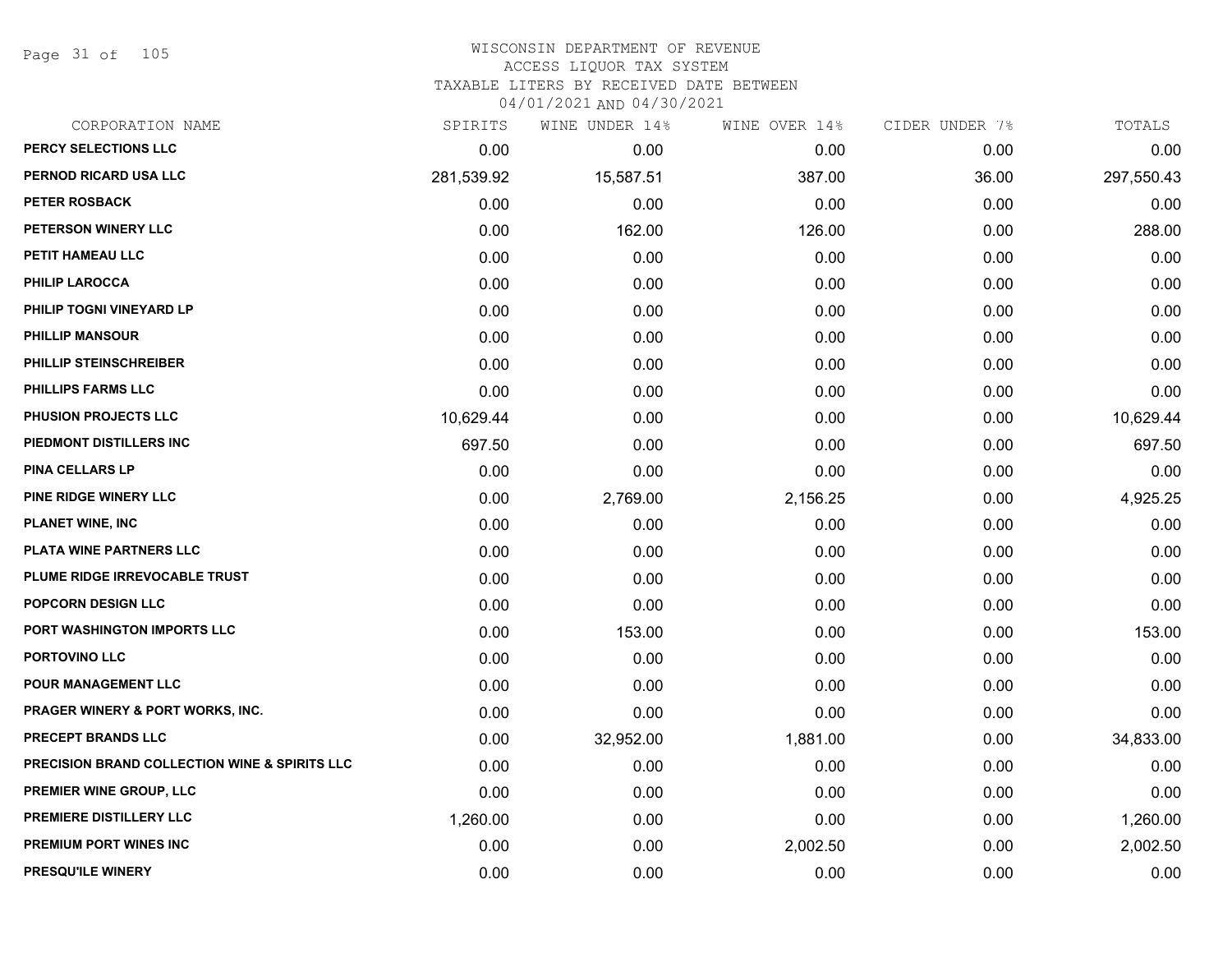Page 32 of 105

| CORPORATION NAME                  | SPIRITS    | WINE UNDER 14% | WINE OVER 14% | CIDER UNDER 7% | TOTALS     |
|-----------------------------------|------------|----------------|---------------|----------------|------------|
| <b>PRESTIGE IMPORTS LLC</b>       | 0.00       | 0.00           | 0.00          | 0.00           | 0.00       |
| PRESTIGE WINE IMPORTS CORP        | 0.00       | 25,832.88      | 36.00         | 0.00           | 25,868.88  |
| PRICHARDS DISTILLERY INC          | 0.00       | 0.00           | 0.00          | 0.00           | 0.00       |
| PRIDE MOUNTAIN VINEYARDS LLC      | 0.00       | 0.00           | 16.64         | 0.00           | 16.64      |
| PROLETARIAT WINE COMPANY, LLC     | 0.00       | 0.00           | 0.00          | 0.00           | 0.00       |
| <b>PRO-LIQUITECH LLC</b>          | 0.00       | 0.00           | 0.00          | 0.00           | 0.00       |
| PROST BEVERAGE COMPANY LLC        | 0.00       | 0.00           | 0.00          | 0.00           | 0.00       |
| <b>PROXIMO SPIRITS INC</b>        | 166,643.04 | 0.00           | 0.00          | 0.00           | 166,643.04 |
| PUENTE-INTERNACIONAL INC          | 0.00       | 0.00           | 0.00          | 0.00           | 0.00       |
| <b>PURE HOLDINGS, LLC</b>         | 0.00       | 0.00           | 0.00          | 0.00           | 0.00       |
| PURPLE WINE COMPANY LLC           | 0.00       | 1,044.00       | 0.00          | 0.00           | 1,044.00   |
| <b>QUADY SOUTH WINERY LLC</b>     | 0.00       | 0.00           | 0.00          | 0.00           | 0.00       |
| QUE ONDA BEVERAGE, INC.           | 0.00       | 0.00           | 0.00          | 0.00           | 0.00       |
| QUILCEDA CREEK VINTNERS INC       | 0.00       | 0.00           | 0.00          | 0.00           | 0.00       |
| <b>QUINTESSENTIAL LLC</b>         | 0.00       | 2,475.00       | 1,053.00      | 0.00           | 3,528.00   |
| <b>R &amp; G SCHATZ FARMS INC</b> | 0.00       | 160.00         | 457.99        | 0.00           | 617.99     |
| <b>R &amp; M BRANDS INC</b>       | 900.00     | 27.00          | 0.00          | 0.00           | 927.00     |
| <b>RH KEENAN CO</b>               | 0.00       | 0.00           | 0.00          | 0.00           | 0.00       |
| R.F. BEVERAGE, LLC                | 0.00       | 0.00           | 0.00          | 0.00           | 0.00       |
| <b>RACINE WINE CO LLC</b>         | 0.00       | 315.00         | 0.00          | 0.00           | 315.00     |
| RADIO-COTEAU WINE CELLARS LLC     | 0.00       | 243.00         | 0.00          | 0.00           | 243.00     |
| <b>RAMEY WINE CELLARS INC</b>     | 0.00       | 63.00          | 9.00          | 0.00           | 72.00      |
| <b>RANSOM SPIRITS LLC</b>         | 0.00       | 0.00           | 0.00          | 0.00           | 0.00       |
| <b>RAYMOND SIGNORELLO</b>         | 0.00       | 0.00           | 0.00          | 0.00           | 0.00       |
| <b>RB WINE ASSOCIATES LLC</b>     | 0.00       | 0.00           | 0.00          | 0.00           | 0.00       |
| <b>RBZ VINEYARDS LLC</b>          | 0.00       | 0.00           | 0.00          | 0.00           | 0.00       |
| <b>RED CAR WINE COMPANY LLC</b>   | 0.00       | 0.00           | 234.00        | 0.00           | 234.00     |
| <b>RED NEWT CELLARS INC</b>       | 0.00       | 0.00           | 0.00          | 0.00           | 0.00       |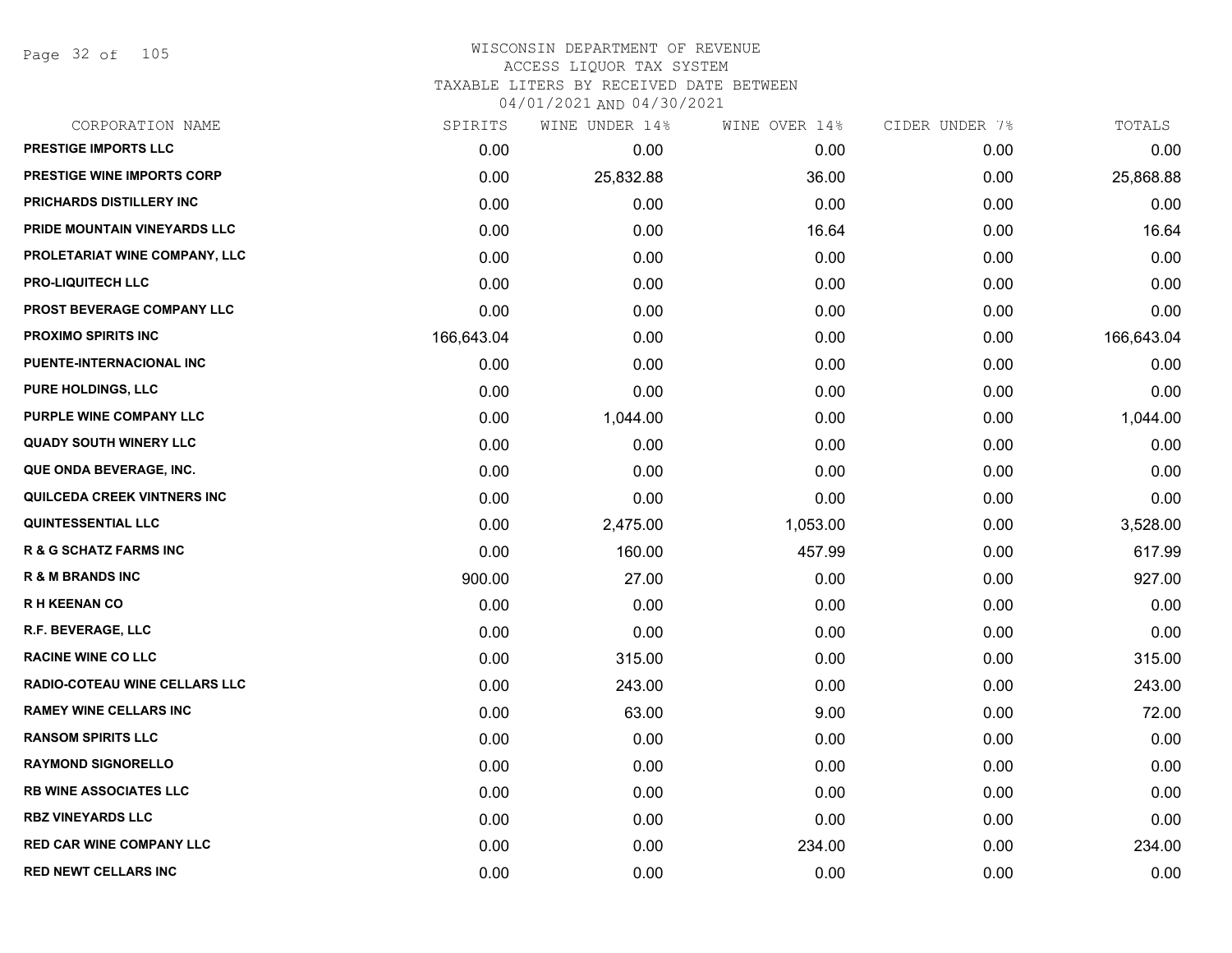Page 33 of 105

| CORPORATION NAME                                 | SPIRITS  | WINE UNDER 14% | WINE OVER 14% | CIDER UNDER 7% | TOTALS   |
|--------------------------------------------------|----------|----------------|---------------|----------------|----------|
| <b>RED TAIL RIDGE INC</b>                        | 0.00     | 0.00           | 0.00          | 0.00           | 0.00     |
| <b>REDEMPTION SPIRITS LLC</b>                    | 3,064.20 | 0.00           | 0.00          | 0.00           | 3,064.20 |
| <b>REDWOOD SPIRITS INC</b>                       | 0.00     | 0.00           | 0.00          | 0.00           | 0.00     |
| <b>REGAL WINE IMPORTS INC</b>                    | 0.00     | 0.00           | 0.00          | 0.00           | 0.00     |
| <b>REMY COINTREAU AMERIQUE USA</b>               | 4,159.50 | 0.00           | 0.00          | 0.00           | 4,159.50 |
| <b>REN ACQUISITION INC</b>                       | 0.00     | 0.00           | 0.00          | 0.00           | 0.00     |
| <b>RENT A BBQ</b>                                | 0.00     | 0.00           | 0.00          | 0.00           | 0.00     |
| <b>RESERVA WINES LLC</b>                         | 0.00     | 0.00           | 0.00          | 0.00           | 0.00     |
| RESTLESS SPIRITS DISTILLING COMPANY LLC          | 0.00     | 0.00           | 0.00          | 0.00           | 0.00     |
| <b>REVANA FAMILY PARTNERS LP</b>                 | 0.00     | 0.00           | 0.00          | 0.00           | 0.00     |
| <b>REVELRY VINTNERS LLC</b>                      | 0.00     | 0.00           | 0.00          | 0.00           | 0.00     |
| <b>REYNOLDS CREATIVE PRODUCTS INC</b>            | 0.00     | 0.00           | 0.00          | 0.00           | 0.00     |
| <b>RGI BRANDS LLC</b>                            | 184.50   | 0.00           | 0.00          | 0.00           | 184.50   |
| <b>RHINEGEIST, LLC</b>                           | 0.00     | 0.00           | 0.00          | 268.13         | 268.13   |
| <b>RHYS VINEYARDS LLC</b>                        | 0.00     | 0.00           | 0.00          | 0.00           | 0.00     |
| <b>RICOU SPIRITS LP</b>                          | 0.00     | 0.00           | 0.00          | 0.00           | 0.00     |
| <b>RIDGE VINEYARDS INC</b>                       | 0.00     | 202.50         | 1,219.50      | 0.00           | 1,422.00 |
| <b>RO SALES &amp; DISTRIBUTION SERVICES INC.</b> | 0.00     | 0.00           | 0.00          | 0.00           | 0.00     |
| <b>RO SALES &amp; DISTRIBUTION SERVICES INC</b>  | 0.00     | 2,821.36       | 215.00        | 0.00           | 3,036.36 |
| <b>ROBERT A CUTTER</b>                           | 0.00     | 63.00          | 63.00         | 0.00           | 126.00   |
| <b>ROBERT FOLEY LLC</b>                          | 0.00     | 0.00           | 0.00          | 0.00           | 0.00     |
| <b>ROBERT J GROSS</b>                            | 0.00     | 0.00           | 0.00          | 0.00           | 0.00     |
| <b>ROBERT L HUDSON</b>                           | 0.00     | 0.00           | 0.00          | 0.00           | 0.00     |
| ROBERT YOUNG ESTATE WINERY LLC                   | 0.00     | 0.00           | 0.00          | 0.00           | 0.00     |
| <b>ROCK SAKE LLC</b>                             | 0.00     | 0.00           | 0.00          | 0.00           | 0.00     |
| ROCKFILTER DISTILLERY LLC                        | 0.00     | 0.00           | 0.00          | 0.00           | 0.00     |
| <b>ROGER PENG</b>                                | 0.00     | 0.00           | 0.00          | 0.00           | 0.00     |
| <b>ROMBAUER VINEYARDS INC</b>                    | 0.00     | 0.00           | 2,331.00      | 0.00           | 2,331.00 |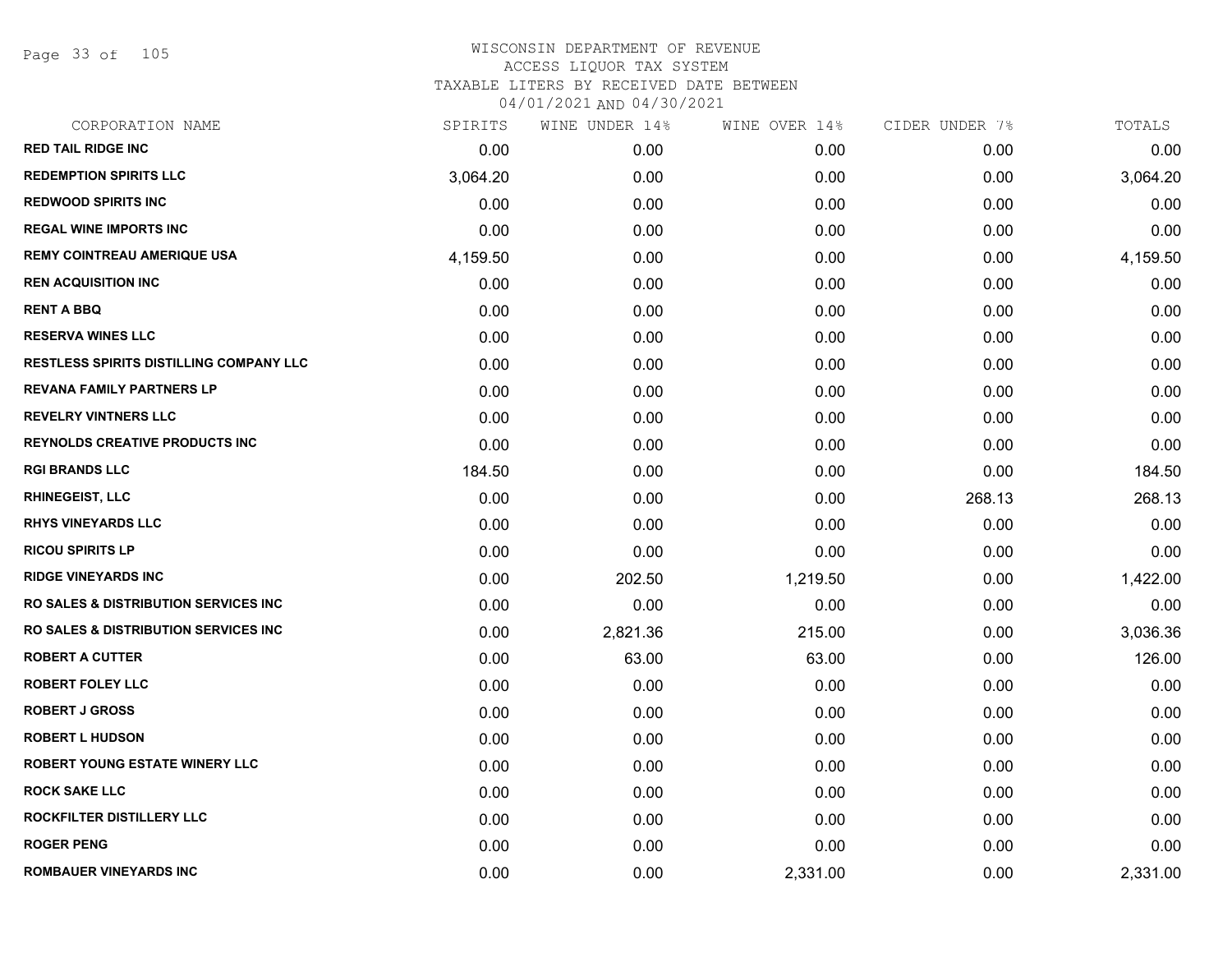Page 34 of 105

| CORPORATION NAME                             | SPIRITS  | WINE UNDER 14% | WINE OVER 14% | CIDER UNDER 7% | TOTALS    |
|----------------------------------------------|----------|----------------|---------------|----------------|-----------|
| <b>RONALD J WICKER</b>                       | 0.00     | 0.00           | 0.00          | 0.00           | 0.00      |
| <b>RONALD T RUBIN</b>                        | 0.00     | 0.00           | 0.00          | 0.00           | 0.00      |
| <b>ROOTS RUN DEEP LLC</b>                    | 0.00     | 0.00           | 549.00        | 0.00           | 549.00    |
| <b>ROSE COCKTAILS LLC</b>                    | 0.00     | 0.00           | 0.00          | 0.00           | 0.00      |
| <b>ROSE IMPORTING &amp; DISTRIBUTING LLC</b> | 0.00     | 207.00         | 0.00          | 0.00           | 207.00    |
| ROSENTHAL WINE MERCHANT NY LTD               | 0.00     | 1,326.75       | 0.00          | 0.00           | 1,326.75  |
| <b>ROSS PANGERE</b>                          | 0.00     | 0.00           | 0.00          | 0.00           | 0.00      |
| <b>ROTTA WINERY LLC</b>                      | 0.00     | 0.00           | 0.00          | 0.00           | 0.00      |
| <b>ROUND HILL CELLARS</b>                    | 0.00     | 252.00         | 819.00        | 0.00           | 1,071.00  |
| <b>ROUND POND ESTATE LLC</b>                 | 0.00     | 0.00           | 148.50        | 0.00           | 148.50    |
| <b>ROY ESTATE WINES LLC</b>                  | 0.00     | 0.00           | 0.00          | 0.00           | 0.00      |
| <b>ROYAL WINE CORPORATION</b>                | 183.60   | 2,556.00       | 67.50         | 0.00           | 2,807.10  |
| <b>ROZA HILLS VINEYARDS LLC</b>              | 0.00     | 0.00           | 0.00          | 0.00           | 0.00      |
| RTM IMPORTS, LLC                             | 0.00     | 0.00           | 0.00          | 0.00           | 0.00      |
| <b>RTV WINERY LLC</b>                        | 0.00     | 0.00           | 0.00          | 0.00           | 0.00      |
| RUSH CREEK DISTILLING, LLC                   | 247.50   | 0.00           | 0.00          | 0.00           | 247.50    |
| <b>RUSSIAN RIVER VINEYARDS, LLC</b>          | 0.00     | 0.00           | 0.00          | 0.00           | 0.00      |
| RUSSIAN STANDARD VODKA (USA) INC             | 96.00    | 62.83          | 0.00          | 0.00           | 158.83    |
| <b>RWG USA LLC</b>                           | 0.00     | 0.00           | 0.00          | 0.00           | 0.00      |
| <b>S &amp; R WINES LLC</b>                   | 0.00     | 0.00           | 0.00          | 0.00           | 0.00      |
| <b>SLJGROUPINC</b>                           | 0.00     | 11,955.75      | 6,353.00      | 0.00           | 18,308.75 |
| <b>SAGAMORE WHISKEY LLC</b>                  | 0.00     | 0.00           | 0.00          | 0.00           | 0.00      |
| <b>SAKEONE CORPORATION</b>                   | 0.00     | 0.00           | 0.00          | 0.00           | 0.00      |
| <b>SALOON SPIRITS LLC</b>                    | 2,115.00 | 0.00           | 0.00          | 0.00           | 2,115.00  |
| <b>SALT LAKE CITY DISTILLERY LLC</b>         | 0.00     | 0.00           | 0.00          | 0.00           | 0.00      |
| <b>SALVESTRIN WINE CO LLC</b>                | 0.00     | 0.00           | 0.00          | 0.00           | 0.00      |
| <b>SAMANTHA A LOWERY</b>                     | 0.00     | 0.00           | 0.00          | 0.00           | 0.00      |
| <b>SAMANTHA SHEEHAN IMPORTS</b>              | 0.00     | 0.00           | 0.00          | 0.00           | 0.00      |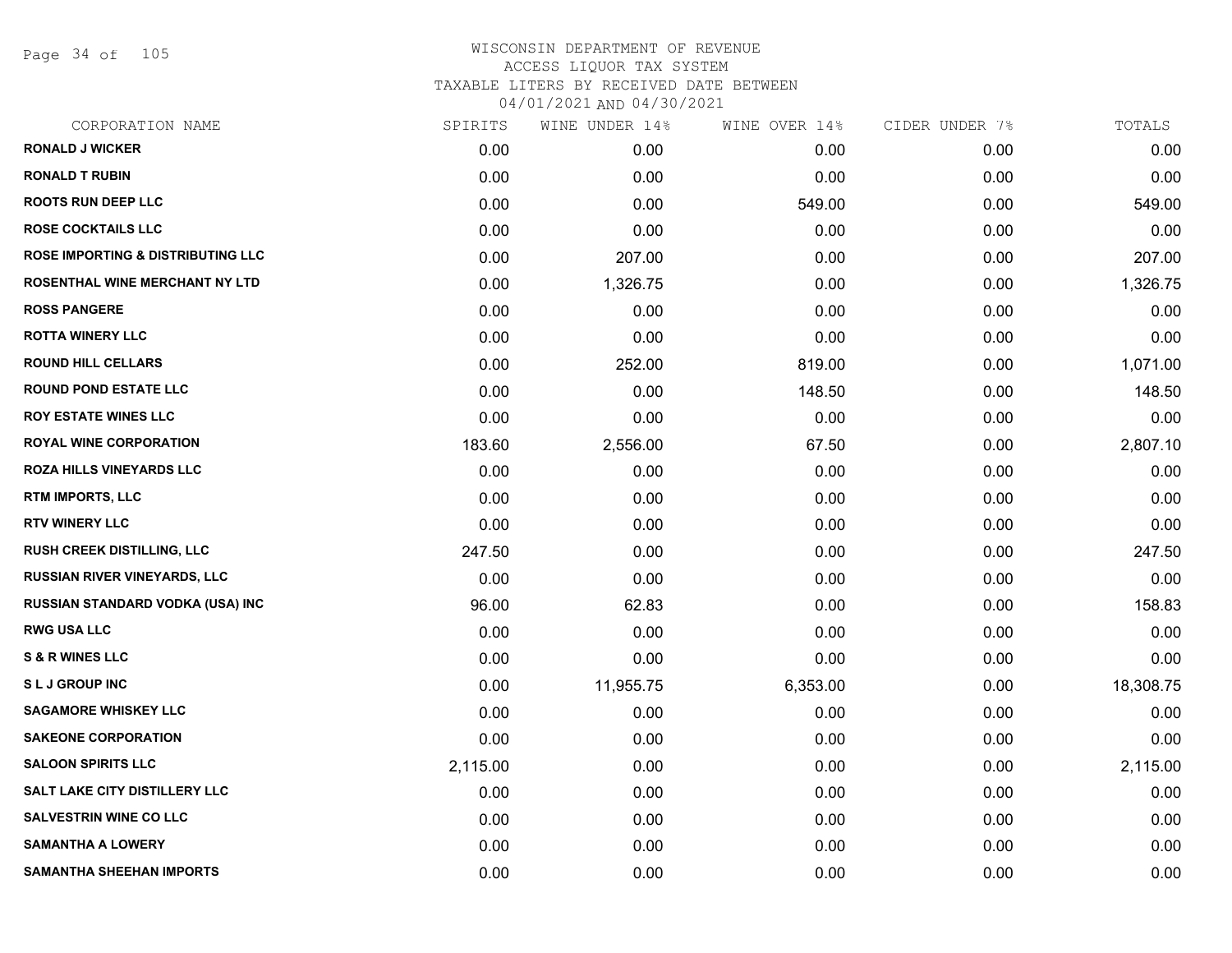## WISCONSIN DEPARTMENT OF REVENUE ACCESS LIQUOR TAX SYSTEM TAXABLE LITERS BY RECEIVED DATE BETWEEN

| CORPORATION NAME                            | SPIRITS    | WINE UNDER 14% | WINE OVER 14% | CIDER UNDER 7% | TOTALS     |
|---------------------------------------------|------------|----------------|---------------|----------------|------------|
| <b>SAMUEL P BAXTER</b>                      | 0.00       | 0.00           | 0.00          | 0.00           | 0.00       |
| <b>SAN ANTONIO WINERY INC</b>               | 0.00       | 53,122.44      | 3,330.00      | 0.00           | 56,452.44  |
| <b>SAN FRANCISCO WINE EXCHANGE INC</b>      | 0.00       | 0.00           | 0.00          | 0.00           | 0.00       |
| SAN GABRIEL VALLEY WAREHOUSE & STORAGE INC  | 0.00       | 0.00           | 132.00        | 0.00           | 132.00     |
| <b>SAN JOAQUIN WINE COMPANY INC</b>         | 0.00       | 532.80         | 12.00         | 0.00           | 544.80     |
| <b>SAN LUIS SPIRITS DISTILLING CO LLC</b>   | 2,046.30   | 0.00           | 0.00          | 0.00           | 2,046.30   |
| <b>SANGLIER SELECTIONS LLC</b>              | 0.00       | 129.75         | 0.00          | 0.00           | 129.75     |
| <b>SANS LIEGE INC</b>                       | 0.00       | 0.00           | 0.00          | 0.00           | 0.00       |
| <b>SANS WINE &amp; SPIRITS CO</b>           | 0.00       | 0.00           | 0.00          | 0.00           | 0.00       |
| <b>SANS WINE CO. LLC</b>                    | 0.00       | 0.00           | 0.00          | 0.00           | 0.00       |
| <b>SANTA CROCE LLC</b>                      | 216.00     | 0.00           | 0.00          | 0.00           | 216.00     |
| <b>SANTA MARGHERITA USA INC</b>             | 0.00       | 1,192.33       | 45.00         | 0.00           | 1,237.33   |
| SANTA RITA USA CORPORATION                  | 0.00       | 693.00         | 0.00          | 0.00           | 693.00     |
| <b>SAPSUCKER FARMS LLC</b>                  | 0.00       | 0.00           | 0.00          | 0.00           | 0.00       |
| <b>SARMENTO'S IMPORTS &amp; EXPORTS INC</b> | 0.00       | 0.00           | 0.00          | 0.00           | 0.00       |
| <b>SAVIAH ROSE WINERY LLC</b>               | 0.00       | 0.00           | 0.00          | 0.00           | 0.00       |
| <b>SAZERAC COMPANY INC</b>                  | 644,880.65 | 81.00          | 513.00        | 0.00           | 645,474.65 |
| <b>SAZERAC NORTH AMERICA INC</b>            | 744,501.30 | 25,034.07      | 0.00          | 0.00           | 769,535.37 |
| <b>SBRAGIA FAMILY VINEYARDS LLC</b>         | 0.00       | 0.00           | 0.00          | 0.00           | 0.00       |
| <b>SCENIC ROOT WINEGROWERS LLC</b>          | 0.00       | 0.00           | 0.00          | 0.00           | 0.00       |
| <b>SCHAFER-REICHART SELECTIONS, INC.</b>    | 0.00       | 1,287.00       | 0.00          | 14,402.53      | 15,689.53  |
| <b>SCHEID VINEYARDS CALIFORNIA INC</b>      | 0.00       | 15,900.50      | 301.50        | 0.00           | 16,202.00  |
| <b>SCHILLING CIDER LLC</b>                  | 0.00       | 0.00           | 0.00          | 0.00           | 0.00       |
| <b>SCHUG WINERY LLC</b>                     | 0.00       | 202.50         | 0.00          | 0.00           | 202.50     |
| <b>SCHWEIGER VINEYARDS INC</b>              | 0.00       | 0.00           | 0.00          | 0.00           | 0.00       |
| <b>SCOPERTA IMPORTING CO INC</b>            | 0.00       | 1,818.00       | 0.00          | 0.00           | 1,818.00   |
| <b>SEA SMOKE INC</b>                        | 0.00       | 0.00           | 0.00          | 0.00           | 0.00       |
| SEATTLE CIDER COMPANY LLC                   | 0.00       | 356.13         | 0.00          | 351.59         | 707.72     |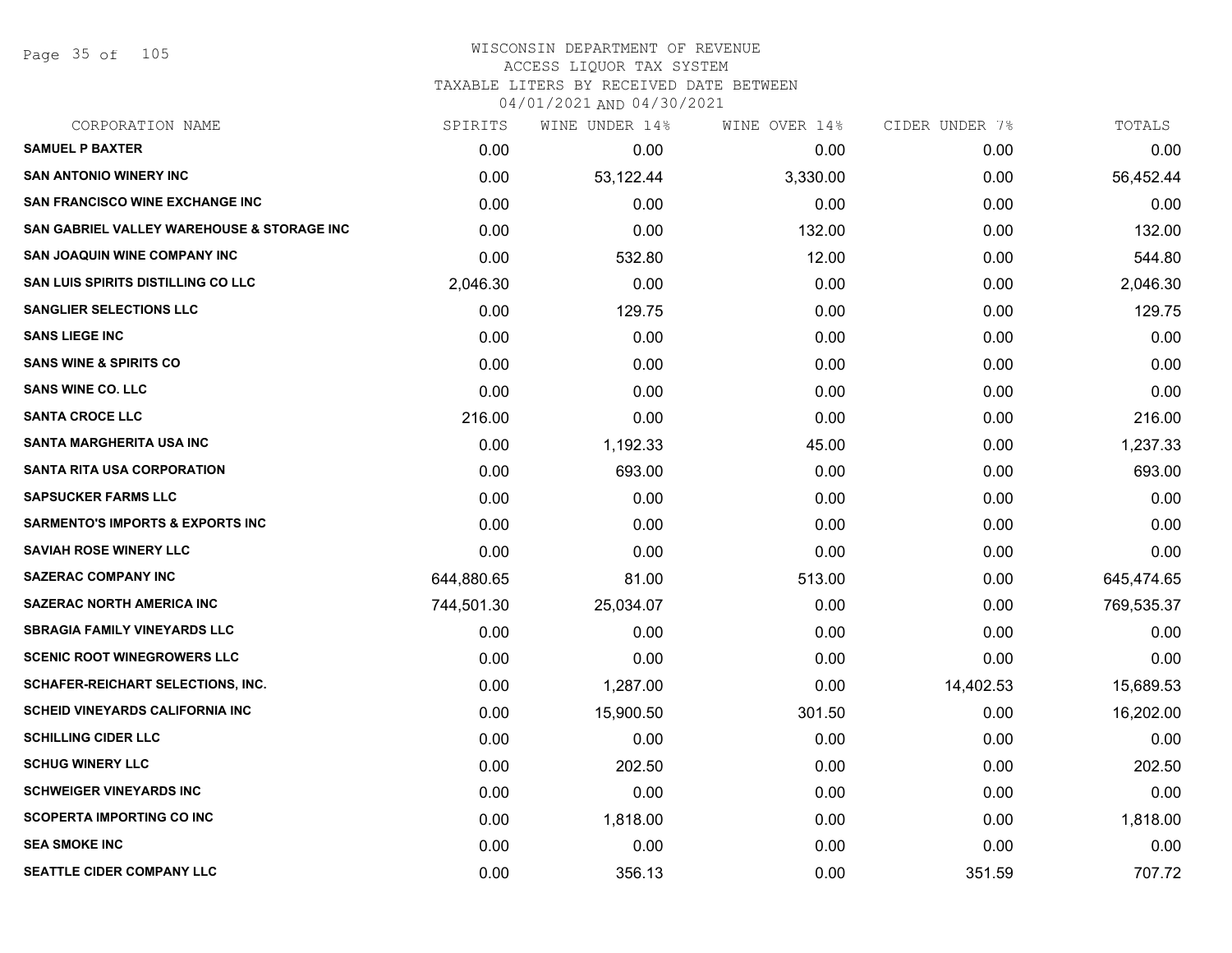Page 36 of 105

| CORPORATION NAME                      | SPIRITS  | WINE UNDER 14% | WINE OVER 14% | CIDER UNDER 7% | TOTALS    |
|---------------------------------------|----------|----------------|---------------|----------------|-----------|
| <b>SEAVEY VINEYARD LP</b>             | 0.00     | 0.00           | 0.00          | 0.00           | 0.00      |
| <b>SELECTIONATUREL, LLC</b>           | 0.00     | 495.00         | 0.00          | 0.00           | 495.00    |
| SELECTIVE WINE ESTATES INC            | 0.00     | 0.00           | 0.00          | 0.00           | 0.00      |
| <b>SERENDIPITY WINES LLC</b>          | 180.00   | 0.00           | 0.00          | 0.00           | 180.00    |
| <b>SERGEY CHISTOV</b>                 | 0.00     | 0.00           | 0.00          | 0.00           | 0.00      |
| <b>SERRALLES USA LLC</b>              | 4,152.00 | 0.00           | 0.00          | 0.00           | 4,152.00  |
| <b>SHAFER VINEYARDS INC</b>           | 0.00     | 0.00           | 0.00          | 0.00           | 0.00      |
| <b>SHANNON RIDGE INC</b>              | 0.00     | 2,340.00       | 1,071.00      | 0.00           | 3,411.00  |
| <b>SHAW-ROSS HOLDING CO LLC</b>       | 3,678.00 | 4,592.04       | 11,597.40     | 0.00           | 19,867.44 |
| SHEA WINE CELLARS LLC                 | 0.00     | 0.00           | 0.00          | 0.00           | 0.00      |
| <b>SHELTON-MACKENZIE WINE COMPANY</b> | 0.00     | 0.00           | 504.00        | 0.00           | 504.00    |
| <b>SHORTS BREWING COMPANY</b>         | 0.00     | 0.00           | 0.00          | 3,173.21       | 3,173.21  |
| SIERRA NEVADA BREWING COMPANY         | 0.00     | 0.00           | 0.00          | 0.00           | 0.00      |
| SILVER OAK WINE CELLARS LLC           | 0.00     | 1,134.00       | 756.00        | 0.00           | 1,890.00  |
| SILVER TRIDENT WINERY LLC             | 0.00     | 0.00           | 0.00          | 0.00           | 0.00      |
| SINGLE BARREL SPIRITS U.S. LLC        | 0.00     | 0.00           | 0.00          | 0.00           | 0.00      |
| <b>SINSKEY VINEYARDS INC</b>          | 0.00     | 0.00           | 0.00          | 0.00           | 0.00      |
| <b>SKINNER-DAVENA LLC</b>             | 0.00     | 0.00           | 0.00          | 0.00           | 0.00      |
| <b>SKYLARK WINE COMPANY</b>           | 0.00     | 0.00           | 0.00          | 0.00           | 0.00      |
| <b>SLIM CHILLERS INC</b>              | 0.00     | 0.00           | 0.00          | 0.00           | 0.00      |
| <b>SLO DOWN WINES LLC</b>             | 0.00     | 66.57          | 66.57         | 0.00           | 133.14    |
| <b>SLURP LLC</b>                      | 3,360.00 | 0.00           | 0.00          | 0.00           | 3,360.00  |
| <b>SMALL VINES WINES INC</b>          | 0.00     | 0.00           | 0.00          | 0.00           | 0.00      |
| <b>SMART VENDING LLC</b>              | 0.00     | 0.00           | 0.00          | 0.00           | 0.00      |
| <b>SMT ACQUISITIONS LLC</b>           | 0.00     | 1,615.50       | 900.00        | 0.00           | 2,515.50  |
| <b>SOCIAL ENJOYMENTS LLC</b>          | 0.00     | 6,643.40       | 0.00          | 0.00           | 6,643.40  |
| SOGEVINUS FINE WINES USA INC          | 0.00     | 0.00           | 0.00          | 0.00           | 0.00      |
| <b>SOKOL BLOSSER LTD</b>              | 0.00     | 0.00           | 0.00          | 0.00           | 0.00      |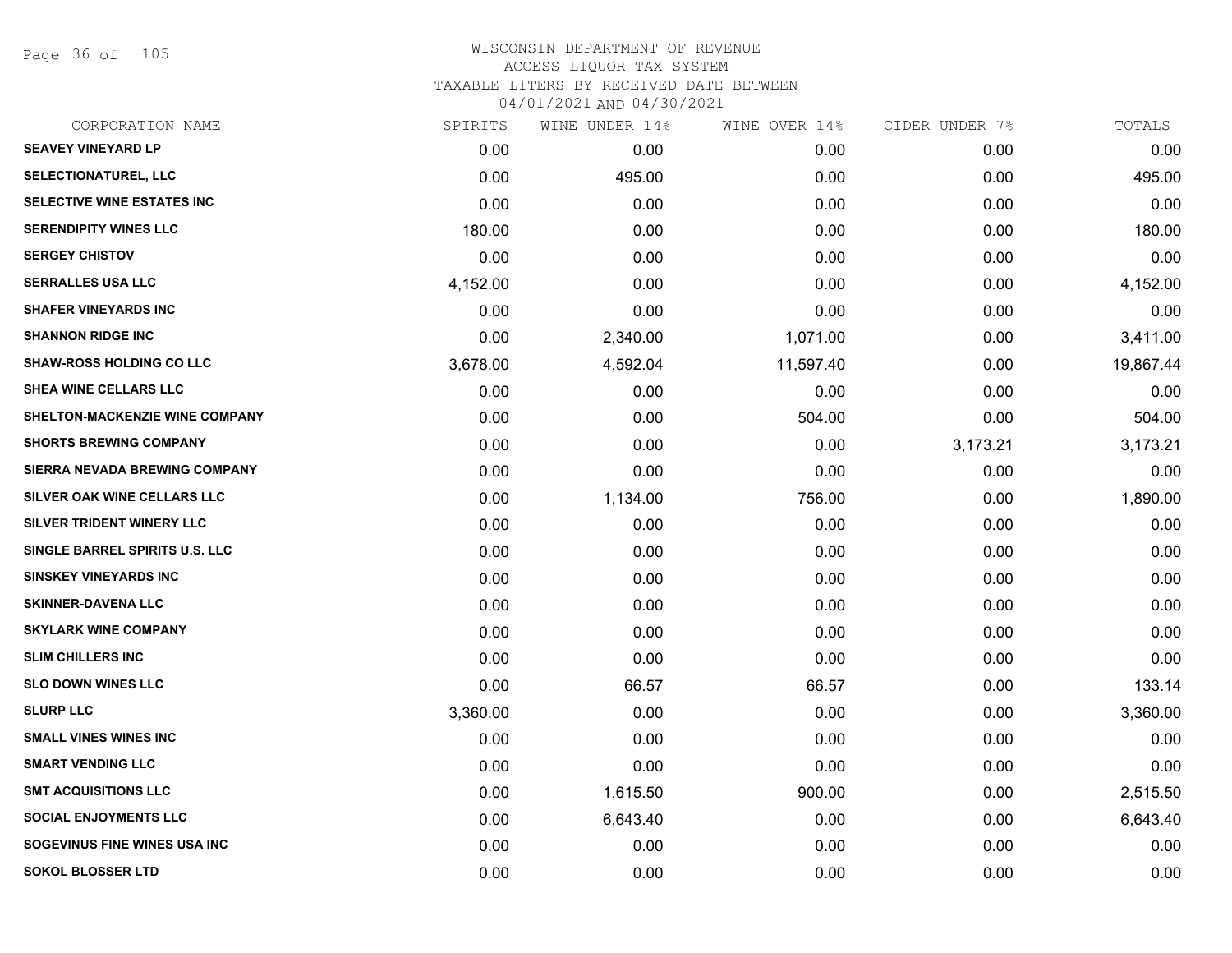Page 37 of 105

| SPIRITS  | WINE UNDER 14% | WINE OVER 14% | CIDER UNDER 7% | TOTALS    |
|----------|----------------|---------------|----------------|-----------|
| 0.00     | 0.00           | 0.00          | 0.00           | 0.00      |
| 0.00     | 378.00         | 0.00          | 0.00           | 378.00    |
| 0.00     | 0.00           | 0.00          | 0.00           | 0.00      |
| 0.00     | 3,645.00       | 7,776.00      | 0.00           | 11,421.00 |
| 0.00     | 441.00         | 108.00        | 0.00           | 549.00    |
| 0.00     | 108.00         | 0.00          | 0.00           | 108.00    |
| 0.00     | 0.00           | 0.00          | 0.00           | 0.00      |
| 4,468.50 | 2,578.92       | 0.00          | 0.00           | 7,047.42  |
| 0.00     | 0.00           | 0.00          | 0.00           | 0.00      |
| 0.00     | 0.00           | 0.00          | 0.00           | 0.00      |
| 0.00     | 0.00           | 0.00          | 0.00           | 0.00      |
| 0.00     | 0.00           | 0.00          | 0.00           | 0.00      |
| 1,035.00 | 0.00           | 0.00          | 0.00           | 1,035.00  |
| 0.00     | 0.00           | 0.00          | 0.00           | 0.00      |
| 0.00     | 0.00           | 0.00          | 0.00           | 0.00      |
| 0.00     | 0.00           | 0.00          | 0.00           | 0.00      |
| 0.00     | 0.00           | 0.00          | 0.00           | 0.00      |
| 919.50   | 0.00           | 0.00          | 0.00           | 919.50    |
| 0.00     | 0.00           | 0.00          | 0.00           | 0.00      |
| 0.00     | 126.00         | 0.00          | 0.00           | 126.00    |
| 0.00     | 1,098.00       | 0.00          | 0.00           | 1,098.00  |
| 0.00     | 0.00           | 0.00          | 0.00           | 0.00      |
| 0.00     | 0.00           | 0.00          | 0.00           | 0.00      |
| 0.00     | 540.00         | 63.00         | 0.00           | 603.00    |
| 0.00     | 0.00           | 157.50        | 0.00           | 157.50    |
| 0.00     | 0.00           | 0.00          | 0.00           | 0.00      |
| 0.00     | 72,980.50      | 14,526.00     | 0.00           | 87,506.50 |
| 0.00     | 0.00           | 0.00          | 0.00           | 0.00      |
|          |                |               |                |           |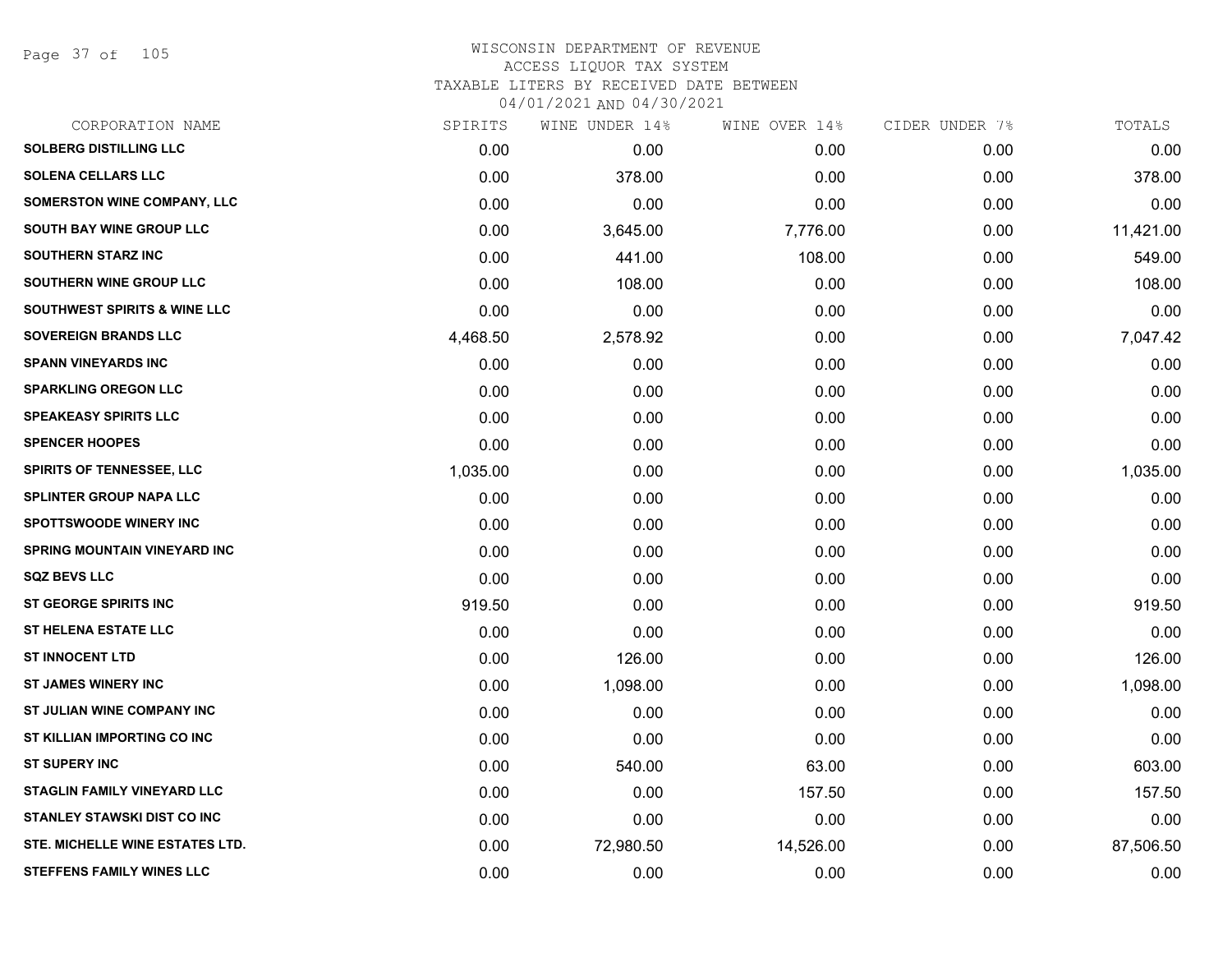| CORPORATION NAME                             | SPIRITS  | WINE UNDER 14% | WINE OVER 14% | CIDER UNDER 7% | TOTALS   |
|----------------------------------------------|----------|----------------|---------------|----------------|----------|
| STELLAR IMPORTING COMPANY LLC                | 0.00     | 0.00           | 0.00          | 0.00           | 0.00     |
| <b>STEM CIDERS LLC</b>                       | 0.00     | 0.00           | 0.00          | 0.00           | 0.00     |
| <b>STEPHAN VINEYARD INC</b>                  | 0.00     | 0.00           | 189.00        | 0.00           | 189.00   |
| <b>STEVEN EDMUNDS &amp; CORNELIA ST JOHN</b> | 0.00     | 126.00         | 0.00          | 0.00           | 126.00   |
| <b>STEWART CELLARS, LLC</b>                  | 0.00     | 0.00           | 0.00          | 0.00           | 0.00     |
| <b>STEZ &amp; BOWER</b>                      | 0.00     | 270.00         | 990.00        | 0.00           | 1,260.00 |
| <b>STOLI GROUP (USA) LLC</b>                 | 4,773.00 | 0.00           | 360.00        | 0.00           | 5,133.00 |
| <b>STOLLER IMPORTS INC</b>                   | 0.00     | 0.00           | 0.00          | 0.00           | 0.00     |
| <b>STOLLER VINEYARDS INC</b>                 | 0.00     | 0.00           | 0.00          | 0.00           | 0.00     |
| <b>STOLPMAN VINEYARDS LLC</b>                | 0.00     | 756.00         | 0.00          | 0.00           | 756.00   |
| <b>STONEBRAKER-SOLES INC</b>                 | 0.00     | 0.00           | 0.00          | 0.00           | 0.00     |
| <b>STONECUSHION INC</b>                      | 0.00     | 0.00           | 585.00        | 0.00           | 585.00   |
| <b>STRALA VINEYARDS, LLC</b>                 | 0.00     | 0.00           | 0.00          | 0.00           | 0.00     |
| <b>STRATUS WINE AND SPIRITS LLC</b>          | 0.00     | 0.00           | 0.00          | 0.00           | 0.00     |
| <b>STUART BOSSOM</b>                         | 0.00     | 0.00           | 0.00          | 0.00           | 0.00     |
| <b>STUBING &amp; GANNON, LLC</b>             | 0.00     | 0.00           | 0.00          | 0.00           | 0.00     |
| SUGARLANDS DISTILLING COMPANY LLC            | 6,300.00 | 0.00           | 0.00          | 0.00           | 6,300.00 |
| <b>SUNDANCE SPIRITS COMPANY</b>              | 0.00     | 0.00           | 0.00          | 0.00           | 0.00     |
| <b>SUPERSTITION MEADERY</b>                  | 0.00     | 0.00           | 0.00          | 0.00           | 0.00     |
| <b>SURVILLE ENTERPRISES CORP</b>             | 0.00     | 360.00         | 0.00          | 0.00           | 360.00   |
| <b>SUTTER HOME WINERY INC</b>                | 0.00     | 0.00           | 0.00          | 0.00           | 0.00     |
| <b>SVP WINERY LLC</b>                        | 0.00     | 126.00         | 0.00          | 0.00           | 126.00   |
| <b>T ELENTENY HOLDINGS LLC</b>               | 0.00     | 4,440.00       | 531.00        | 0.00           | 4,971.00 |
| T. EDWARD WINES, LTD                         | 144.00   | 441.75         | 0.75          | 0.00           | 586.50   |
| <b>TAFT STREET INC</b>                       | 0.00     | 0.00           | 0.00          | 0.00           | 0.00     |
| <b>TAKARA SAKE USA INC</b>                   | 0.00     | 1,389.78       | 985.50        | 0.00           | 2,375.28 |
| <b>TALLEY VINEYARDS INC</b>                  | 0.00     | 0.00           | 0.00          | 0.00           | 0.00     |
| <b>TAMARELO INC</b>                          | 450.00   | 0.00           | 0.00          | 0.00           | 450.00   |
|                                              |          |                |               |                |          |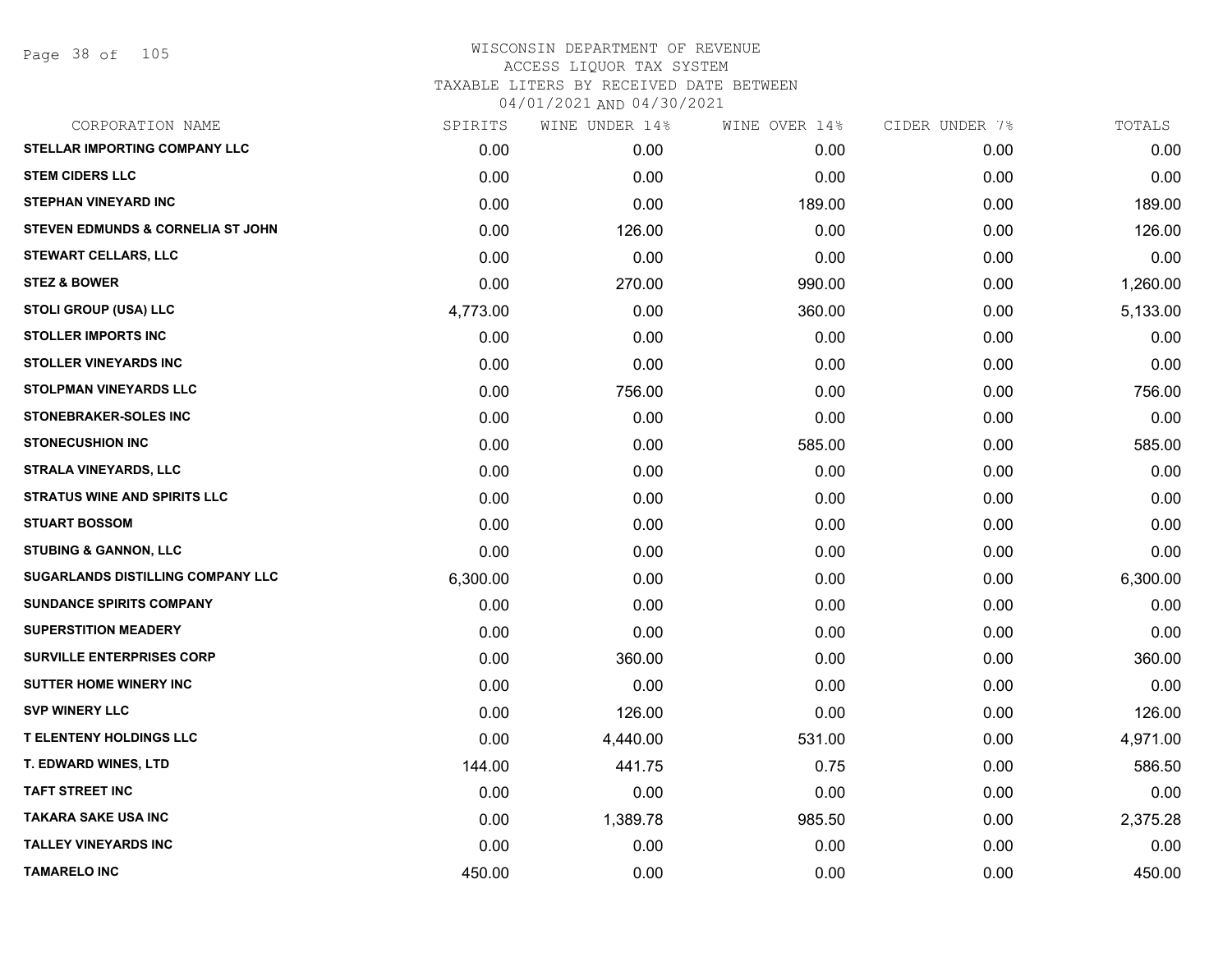Page 39 of 105

| CORPORATION NAME                    | SPIRITS  | WINE UNDER 14% | WINE OVER 14% | CIDER UNDER 7% | TOTALS   |
|-------------------------------------|----------|----------------|---------------|----------------|----------|
| <b>TAMBER BEY VINEYARDS LLC</b>     | 0.00     | 0.00           | 0.00          | 0.00           | 0.00     |
| <b>TATTERSALL COMPANIES LLC</b>     | 418.50   | 0.00           | 0.00          | 0.00           | 418.50   |
| TEMPERANCE DISTILLING COMPANY       | 0.00     | 0.00           | 0.00          | 0.00           | 0.00     |
| <b>TENN SOUTH DISTILLERY</b>        | 0.00     | 0.00           | 0.00          | 0.00           | 0.00     |
| <b>TEQUILAS PREMIUM, INC</b>        | 362.25   | 0.00           | 0.00          | 0.00           | 362.25   |
| TERRA SANCTA TRADING COMPANY LLC    | 0.00     | 0.00           | 0.00          | 0.00           | 0.00     |
| <b>TERRANEO MERCHANTS INC</b>       | 178.50   | 549.00         | 0.00          | 0.00           | 727.50   |
| <b>TERRAVANT WINE COMPANY LLC</b>   | 0.00     | 252.00         | 0.00          | 0.00           | 252.00   |
| <b>TERRESSENTIA CORPORATION</b>     | 0.00     | 0.00           | 0.00          | 0.00           | 0.00     |
| <b>TERRIZZI VINO INC</b>            | 0.00     | 0.00           | 0.00          | 0.00           | 0.00     |
| <b>TERROIR CSS, LLC</b>             | 0.00     | 0.00           | 0.00          | 0.00           | 0.00     |
| <b>TEXACELLO, LLC</b>               | 0.00     | 0.00           | 0.00          | 0.00           | 0.00     |
| <b>TEXAS BEVERAGE INTERNATIONAL</b> | 0.00     | 0.00           | 0.00          | 0.00           | 0.00     |
| <b>TGE LLC</b>                      | 0.00     | 673.20         | 0.00          | 0.00           | 673.20   |
| THE 11 WELLS SPIRITS COMPANY LLC    | 0.00     | 0.00           | 0.00          | 0.00           | 0.00     |
| THE AUSTRALIAN WINE CONNECTION INC  | 0.00     | 0.00           | 126.00        | 0.00           | 126.00   |
| THE BARDSTOWN BOURBON COMPANY LLC   | 2,025.00 | 0.00           | 0.00          | 0.00           | 2,025.00 |
| THE BIALE ESTATE                    | 0.00     | 0.00           | 0.00          | 0.00           | 0.00     |
| THE BLUE DAISY USA, INC             | 0.00     | 0.00           | 0.00          | 0.00           | 0.00     |
| THE EDRINGTON GROUP USA LLC         | 193.50   | 0.00           | 0.00          | 0.00           | 193.50   |
| THE G V LIQUID GROUP INC            | 0.00     | 0.00           | 0.00          | 0.00           | 0.00     |
| THE HESS COLLECTION WINERY          | 0.00     | 2,772.00       | 2,052.00      | 0.00           | 4,824.00 |
| THE MEEKER VINEYARD                 | 0.00     | 0.00           | 0.00          | 0.00           | 0.00     |
| THE MORLET SELECTION INC            | 0.00     | 0.00           | 0.00          | 0.00           | 0.00     |
| THE MORNE WINE COMPANY              | 0.00     | 0.00           | 0.00          | 0.00           | 0.00     |
| THE OJAI VINEYARD INC               | 0.00     | 12.38          | 0.00          | 0.00           | 12.38    |
| THE R.S. LIPMAN COMPANY             | 0.00     | 0.00           | 0.00          | 0.00           | 0.00     |
| THE RIVER WINE INC                  | 0.00     | 0.00           | 0.00          | 0.00           | 0.00     |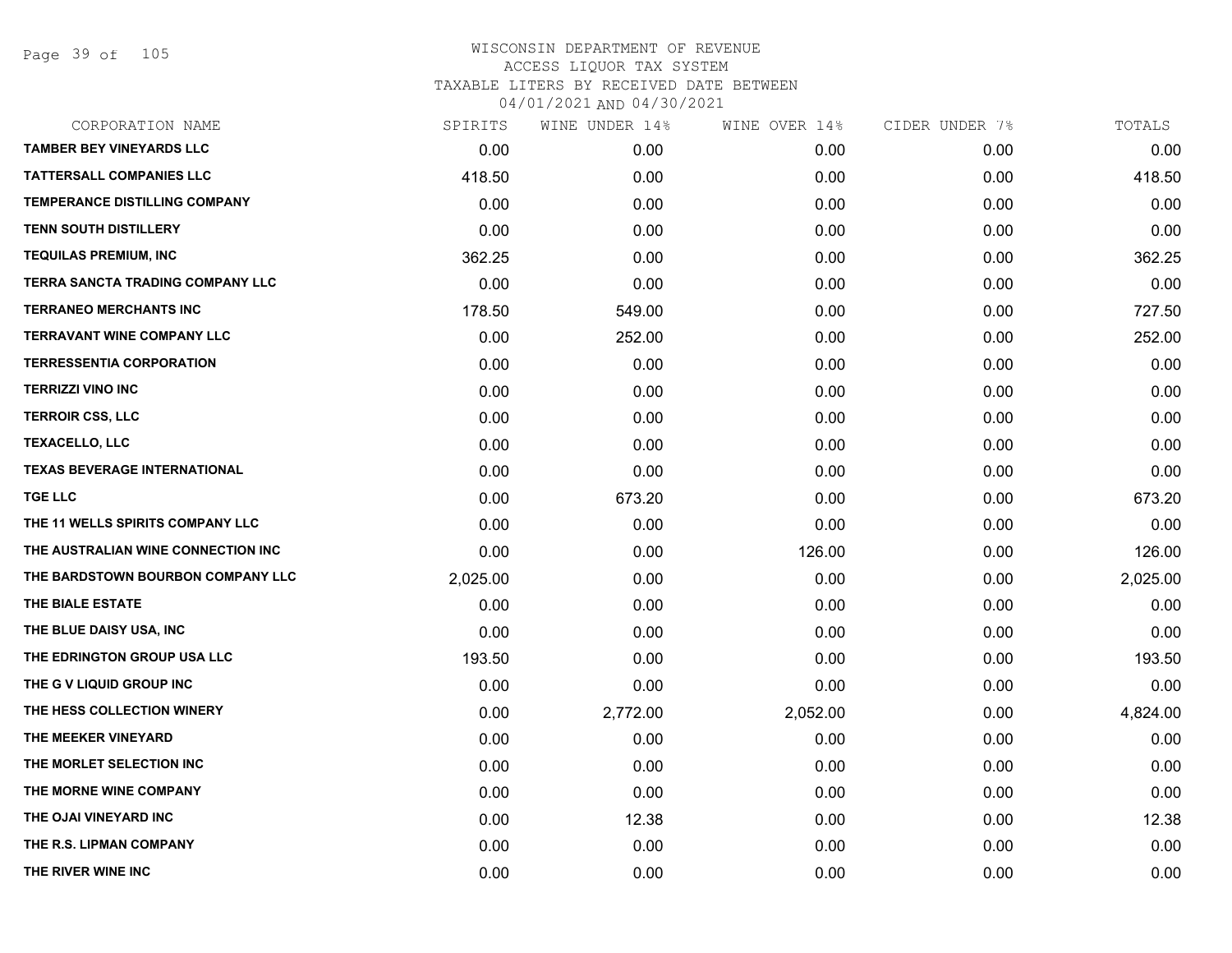# WISCONSIN DEPARTMENT OF REVENUE ACCESS LIQUOR TAX SYSTEM

TAXABLE LITERS BY RECEIVED DATE BETWEEN

| CORPORATION NAME                              | SPIRITS | WINE UNDER 14% | WINE OVER 14% | CIDER UNDER 7% | TOTALS     |
|-----------------------------------------------|---------|----------------|---------------|----------------|------------|
| THE SECOND GENERATION TRUST                   | 0.00    | 16,126.00      | 108.00        | 0.00           | 16,234.00  |
| THE SILVERADO VINEYARDS                       | 0.00    | 0.00           | 0.00          | 0.00           | 0.00       |
| THE SORTING TABLE LLC                         | 8.25    | 855.00         | 18.00         | 0.00           | 881.25     |
| THE TRITON COLLECTION INC                     | 0.00    | 270.00         | 0.00          | 0.00           | 270.00     |
| THE WINE GROUP INC                            | 0.00    | 517,577.88     | 13,582.50     | 0.00           | 531,160.38 |
| THE WINE SOURCE INC                           | 0.00    | 0.00           | 0.00          | 0.00           | 0.00       |
| THE WOODMAR GROUP LLC                         | 0.00    | 1,449.00       | 63.00         | 0.00           | 1,512.00   |
| THIENOT USA INC                               | 0.00    | 0.00           | 0.00          | 0.00           | 0.00       |
| THIRD LEAF WINES LLC                          | 0.00    | 308.00         | 0.00          | 0.00           | 308.00     |
| THOMAS ALLEN VINEYARDS & WINERY, LLC          | 0.00    | 0.00           | 8,568.00      | 0.00           | 8,568.00   |
| <b>THOMAS D BRACAMONTES</b>                   | 0.00    | 108.00         | 0.00          | 0.00           | 108.00     |
| THREE RING PRODUCTIONS LLC                    | 0.00    | 0.00           | 0.00          | 0.00           | 0.00       |
| <b>THURMAN J RODGERS</b>                      | 0.00    | 0.00           | 0.00          | 0.00           | 0.00       |
| TIGERS USA GLOBAL LOGISTICS INC               | 0.00    | 0.00           | 0.00          | 0.00           | 0.00       |
| <b>TITUS &amp; TITUS</b>                      | 0.00    | 0.00           | 189.00        | 0.00           | 189.00     |
| TMR WINE COMPANY LLC                          | 0.00    | 0.00           | 0.00          | 0.00           | 0.00       |
| TOAD HOLLOW VINEYARDS INC                     | 0.00    | 1,008.00       | 126.00        | 0.00           | 1,134.00   |
| <b>TOBIN J HEMINWAY</b>                       | 0.00    | 0.00           | 0.00          | 0.00           | 0.00       |
| <b>TOBIN JAMES CELLARS</b>                    | 0.00    | 0.00           | 0.00          | 0.00           | 0.00       |
| <b>TOLLIVER RANCH BRANDS LLC</b>              | 0.00    | 0.00           | 0.00          | 0.00           | 0.00       |
| <b>TOM MEADOWCROFT</b>                        | 0.00    | 0.00           | 0.00          | 0.00           | 0.00       |
| TR WINES INC.                                 | 0.00    | 0.00           | 0.00          | 0.00           | 0.00       |
| <b>TRAVIS R VERNON</b>                        | 0.00    | 0.00           | 0.00          | 0.00           | 0.00       |
| <b>TREANA WINERY LLC</b>                      | 0.00    | 0.00           | 0.00          | 0.00           | 0.00       |
| <b>TREASURY WINE ESTATES AMERICAS COMPANY</b> | 0.00    | 23,485.50      | 1,941.75      | 0.00           | 25,427.25  |
| TREFETHEN VINEYARDS WINERY INC                | 0.00    | 252.00         | 258.75        | 0.00           | 510.75     |
| <b>TREMAINE ATKINSON</b>                      | 0.00    | 0.00           | 0.00          | 0.00           | 0.00       |
| <b>TRENTADUE WINERY LLC</b>                   | 0.00    | 0.00           | 0.00          | 0.00           | 0.00       |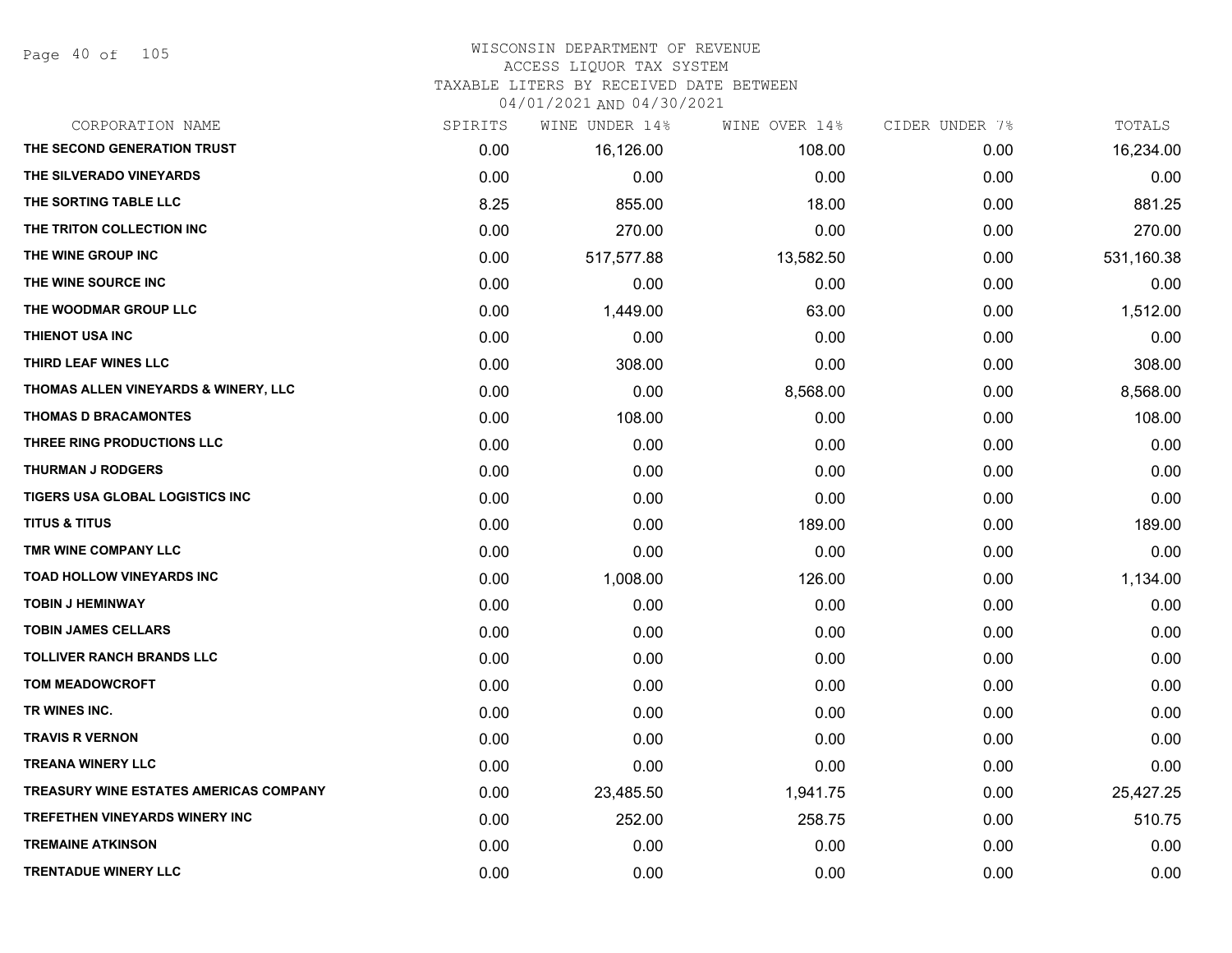Page 41 of 105

### WISCONSIN DEPARTMENT OF REVENUE ACCESS LIQUOR TAX SYSTEM

TAXABLE LITERS BY RECEIVED DATE BETWEEN

| CORPORATION NAME                            | SPIRITS    | WINE UNDER 14% | WINE OVER 14% | CIDER UNDER 7% | TOTALS     |
|---------------------------------------------|------------|----------------|---------------|----------------|------------|
| TRI VIN IMPORTS INC                         | 0.00       | 37,915.08      | 112.50        | 0.00           | 38,027.58  |
| <b>TRIM WINES LLC</b>                       | 0.00       | 0.00           | 0.00          | 0.00           | 0.00       |
| <b>TRINITAS CELLARS LLC</b>                 | 0.00       | 0.00           | 0.00          | 0.00           | 0.00       |
| <b>TRIONE VINEYARDS LLC</b>                 | 0.00       | 54.00          | 0.00          | 0.00           | 54.00      |
| TRI-STAR MARKETING INC                      | 0.00       | 18,705.71      | 0.00          | 0.00           | 18,705.71  |
| <b>TRUJILLO WINES, LLC</b>                  | 0.00       | 0.00           | 0.00          | 0.00           | 0.00       |
| <b>TRUVINO INC</b>                          | 0.00       | 9.00           | 0.00          | 0.00           | 9.00       |
| TURLEY WINE CELLARS INC                     | 0.00       | 0.00           | 450.00        | 0.00           | 450.00     |
| <b>TURNBULL WINE CELLARS</b>                | 0.00       | 0.00           | 0.00          | 0.00           | 0.00       |
| <b>TWIN PEAKS WINERY INC</b>                | 0.00       | 0.00           | 52.31         | 0.00           | 52.31      |
| <b>TWO BROTHERS ARTISAN SPIRITS COMPANY</b> | 0.00       | 0.00           | 0.00          | 0.00           | 0.00       |
| <b>TWO SONS IMPORTS LLC</b>                 | 0.00       | 0.00           | 0.00          | 0.00           | 0.00       |
| TWO WORLDS WINE COMPANY, LLC                | 0.00       | 0.00           | 0.00          | 0.00           | 0.00       |
| UGLY DOG DISTILLERY, LLC                    | 0.00       | 0.00           | 0.00          | 0.00           | 0.00       |
| <b>UMBERTO ERPILLO</b>                      | 0.00       | 0.00           | 0.00          | 0.00           | 0.00       |
| <b>UMPQUA WINE WORKS LLC</b>                | 0.00       | 0.00           | 0.00          | 0.00           | 0.00       |
| UNCLE JOHN'S FRUIT HOUSE WINERY LLC         | 0.00       | 0.00           | 0.00          | 0.00           | 0.00       |
| UNDERGROUND WINE PROJECT LLC                | 0.00       | 504.00         | 0.00          | 0.00           | 504.00     |
| <b>UNION WINE COMPANY</b>                   | 0.00       | 6,169.17       | 0.00          | 0.00           | 6,169.17   |
| UNITED SPIRITS INC                          | 0.00       | 0.00           | 0.00          | 0.00           | 0.00       |
| UNITED STATES BEVERAGE LLC                  | 0.00       | 0.00           | 0.00          | 0.00           | 0.00       |
| UNITED STATES DISTILLED PRODUCTS CO.        | 379,224.18 | 57,061.63      | 1,660.00      | 0.00           | 437,945.81 |
| UNIVERSAL BEVERAGE IMPORTERS, LLC           | 0.00       | 0.00           | 0.00          | 0.00           | 0.00       |
| UNTI WINE CO LLC                            | 0.00       | 0.00           | 0.00          | 0.00           | 0.00       |
| <b>UPCHURCH VINEYARD LLC</b>                | 0.00       | 0.00           | 0.00          | 0.00           | 0.00       |
| USA WINE IMPORTS INC                        | 0.00       | 1,930.50       | 0.00          | 0.00           | 1,930.50   |
| <b>USA WINE WEST LLC</b>                    | 67.50      | 5,068.50       | 2,622.00      | 0.00           | 7,758.00   |
| <b>UVE ENTERPRISES INC</b>                  | 0.00       | 778.50         | 45.00         | 0.00           | 823.50     |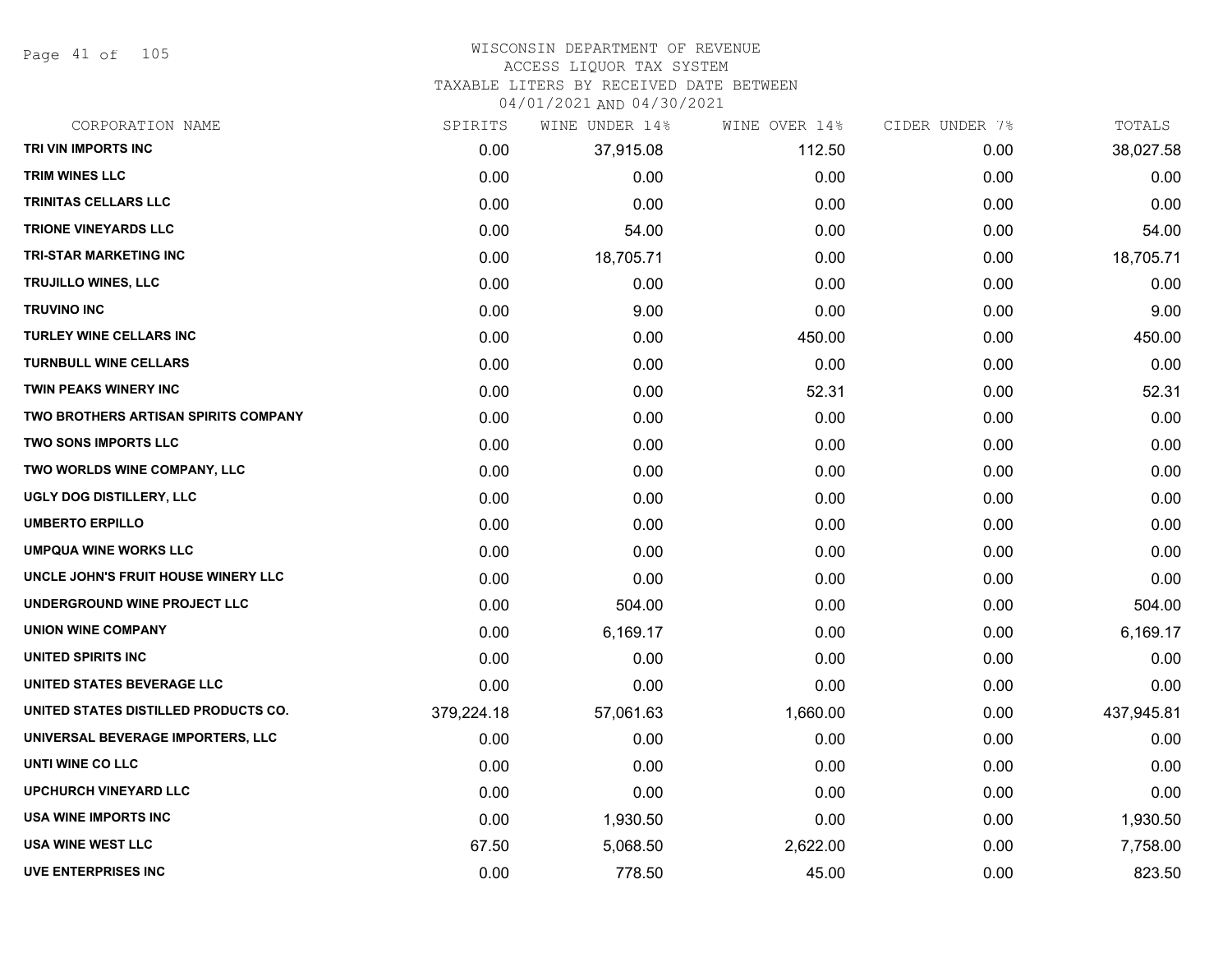Page 42 of 105

| SPIRITS | WINE UNDER 14% | WINE OVER 14% | CIDER UNDER 7% | TOTALS    |
|---------|----------------|---------------|----------------|-----------|
| 0.00    | 0.00           | 0.00          | 0.00           | 0.00      |
| 0.00    | 0.00           | 0.00          | 0.00           | 0.00      |
| 0.00    | 835.50         | 252.00        | 0.00           | 1,087.50  |
| 0.00    | 0.00           | 0.00          | 0.00           | 0.00      |
| 0.00    | 0.00           | 0.00          | 0.00           | 0.00      |
| 0.00    | 0.00           | 0.00          | 880.11         | 880.11    |
| 0.00    | 0.00           | 0.00          | 0.00           | 0.00      |
| 0.00    | 0.00           | 0.00          | 0.00           | 0.00      |
| 0.00    | 0.00           | 0.00          | 0.00           | 0.00      |
| 0.00    | 0.00           | 0.00          | 0.00           | 0.00      |
| 0.00    | 0.00           | 0.00          | 0.00           | 0.00      |
| 0.00    | 0.00           | 0.00          | 12,875.00      | 12,875.00 |
| 0.00    | 0.00           | 0.00          | 0.00           | 0.00      |
| 0.00    | 0.00           | 0.00          | 0.00           | 0.00      |
| 0.00    | 0.00           | 0.00          | 0.00           | 0.00      |
| 0.00    | 0.00           | 0.00          | 0.00           | 0.00      |
| 0.00    | 198.00         | 252.00        | 0.00           | 450.00    |
| 0.00    | 0.00           | 0.00          | 0.00           | 0.00      |
| 687.00  | 0.00           | 0.00          | 0.00           | 687.00    |
| 0.00    | 0.00           | 0.00          | 0.00           | 0.00      |
| 0.00    | 0.00           | 207.00        | 0.00           | 207.00    |
| 0.00    | 0.00           | 0.00          | 0.00           | 0.00      |
| 0.00    | 0.00           | 0.00          | 0.00           | 0.00      |
| 667.50  | 18.00          | 18.00         | 0.00           | 703.50    |
| 0.00    | 9.00           | 117.00        | 0.00           | 126.00    |
| 0.00    | 396.00         | 0.00          | 0.00           | 396.00    |
| 0.00    | 0.00           | 0.00          | 0.00           | 0.00      |
| 0.00    | 0.00           | 0.00          | 0.00           | 0.00      |
|         |                |               |                |           |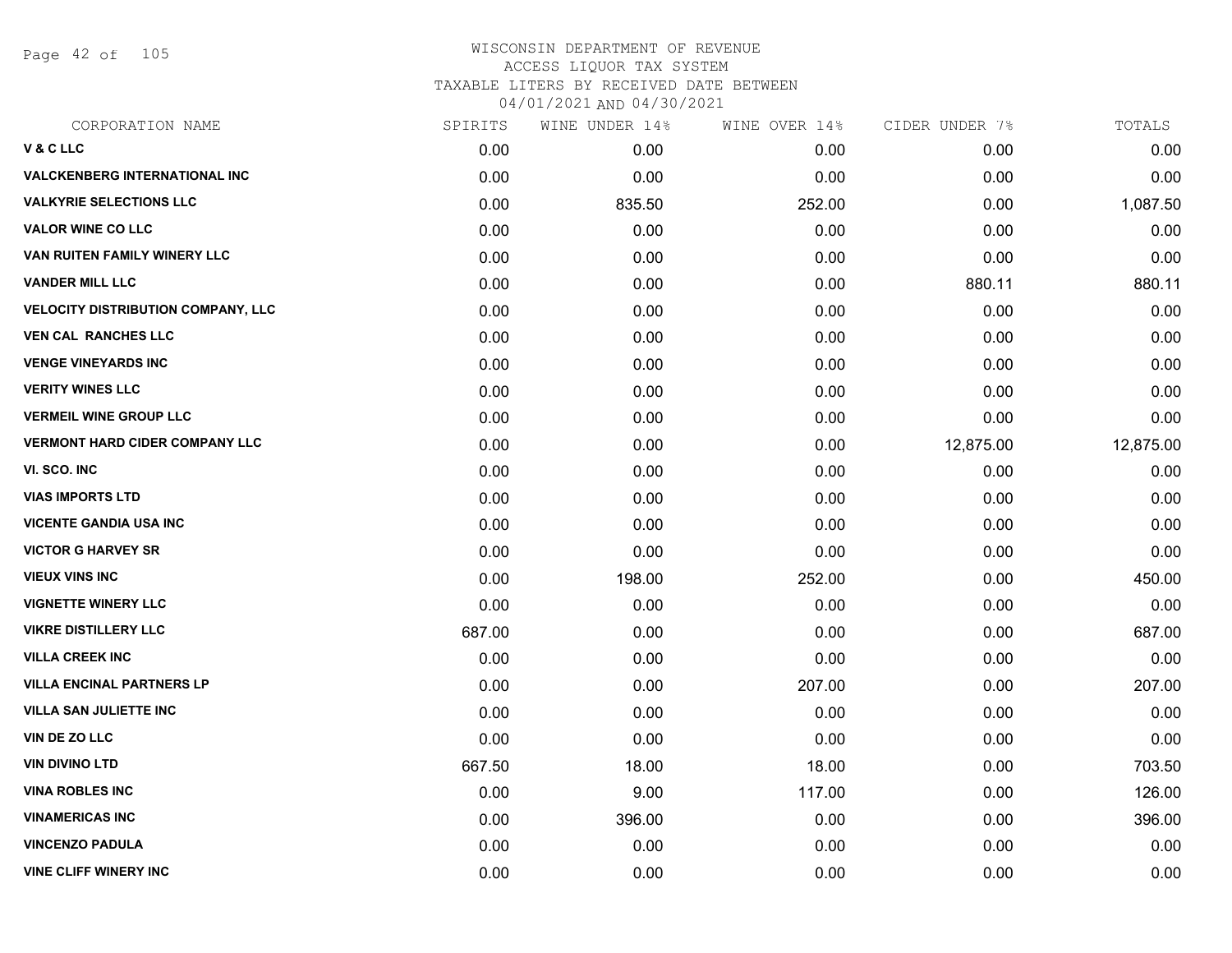Page 43 of 105

## WISCONSIN DEPARTMENT OF REVENUE ACCESS LIQUOR TAX SYSTEM

TAXABLE LITERS BY RECEIVED DATE BETWEEN

| CORPORATION NAME                    | SPIRITS   | WINE UNDER 14% | WINE OVER 14% | CIDER UNDER 7% | TOTALS     |
|-------------------------------------|-----------|----------------|---------------|----------------|------------|
| <b>VINE CONNECTIONS LLC</b>         | 105.50    | 1,985.10       | 2,252.46      | 0.00           | 4,343.06   |
| <b>VINEBURG LLC</b>                 | 0.00      | 0.00           | 0.00          | 0.00           | 0.00       |
| <b>VINEDOS DISTRIBUTION LLC</b>     | 0.00      | 0.00           | 0.00          | 0.00           | 0.00       |
| <b>VINEYARD 29 LLC</b>              | 0.00      | 0.00           | 0.00          | 0.00           | 0.00       |
| <b>VINEYARD BRANDS LLC</b>          | 0.00      | 0.00           | 0.00          | 0.00           | 0.00       |
| VINO DEL SOL INC                    | 0.00      | 1,953.00       | 693.00        | 0.00           | 2,646.00   |
| <b>VINO LOGICS CORPORATION</b>      | 0.00      | 0.00           | 0.00          | 0.00           | 0.00       |
| <b>VINO.COM LLC</b>                 | 2,003.10  | 3,780.00       | 5,391.00      | 2,758.00       | 13,932.10  |
| <b>VINOANDES LLC</b>                | 0.00      | 0.00           | 0.00          | 0.00           | 0.00       |
| <b>VINOCOPIA INC</b>                | 0.00      | 72.00          | 252.00        | 0.00           | 324.00     |
| <b>VINOVIA WINE GROUP INC</b>       | 0.00      | 720.00         | 0.00          | 0.00           | 720.00     |
| <b>VINTAGE '59 IMPORTS LLC</b>      | 0.00      | 0.00           | 0.00          | 0.00           | 0.00       |
| <b>VINTAGE POINT LLC</b>            | 0.00      | 0.00           | 126.00        | 0.00           | 126.00     |
| <b>VINTAGE WINE ESTATES, INC.</b>   | 0.00      | 1,215.00       | 2,259.00      | 0.00           | 3,474.00   |
| <b>VINTURE WINE COMPANY LLC</b>     | 0.00      | 0.00           | 0.00          | 0.00           | 0.00       |
| <b>VINTUS LLC</b>                   | 0.00      | 0.00           | 0.00          | 0.00           | 0.00       |
| <b>VOLIO VINO IMPORTS, INC.</b>     | 0.00      | 252.00         | 252.00        | 0.00           | 504.00     |
| <b>VOTTO VINES IMPORTING INC</b>    | 0.00      | 0.00           | 0.00          | 0.00           | 0.00       |
| <b>VTPR INC</b>                     | 0.00      | 0.00           | 200.00        | 0.00           | 200.00     |
| <b>W J DEUTSCH &amp; SONS LTD</b>   | 26,679.39 | 132,124.82     | 22,765.36     | 0.00           | 181,569.57 |
| <b>WAGNER WINE COMPANY LLC</b>      | 0.00      | 3,276.00       | 6,354.00      | 0.00           | 9,630.00   |
| <b>WAGNER WINERY LLC</b>            | 0.00      | 504.00         | 0.00          | 0.00           | 504.00     |
| <b>WAYFARER LLC</b>                 | 0.00      | 0.00           | 0.00          | 0.00           | 0.00       |
| <b>WEBSTER BARNES LLC</b>           | 0.00      | 0.00           | 0.00          | 0.00           | 0.00       |
| <b>WEIBEL INCORPORATED</b>          | 0.00      | 0.00           | 0.00          | 0.00           | 0.00       |
| <b>WEIN BAUER INC</b>               | 53.98     | 12,891.92      | 0.00          | 0.00           | 12,945.90  |
| WELL OILED WINE COMPANY LLC         | 0.00      | 522.00         | 495.00        | 0.00           | 1,017.00   |
| <b>WEST COAST WINE PARTNERS LLC</b> | 0.00      | 0.00           | 0.00          | 0.00           | 0.00       |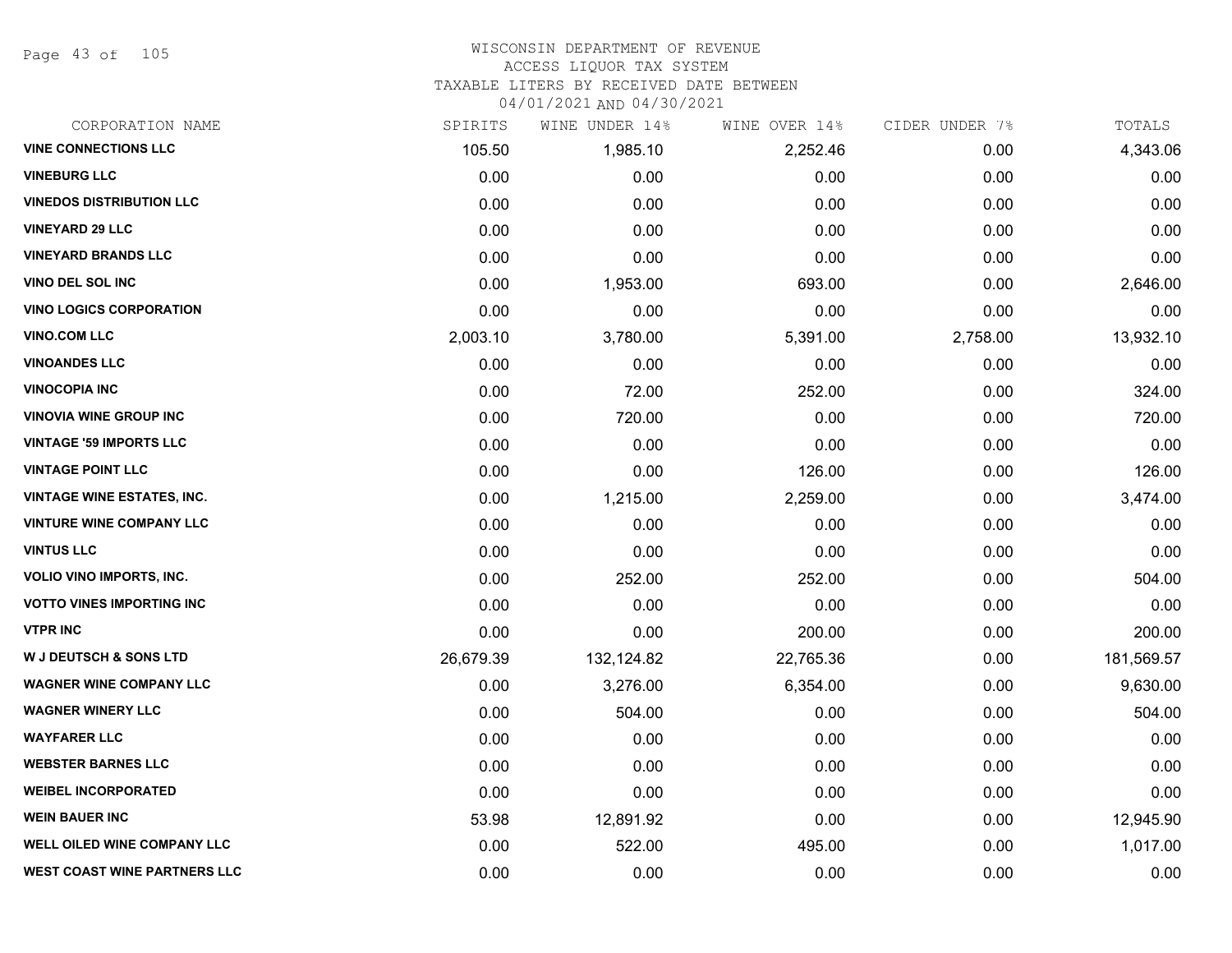Page 44 of 105

# WISCONSIN DEPARTMENT OF REVENUE ACCESS LIQUOR TAX SYSTEM TAXABLE LITERS BY RECEIVED DATE BETWEEN

| CORPORATION NAME                               | SPIRITS   | WINE UNDER 14% | WINE OVER 14% | CIDER UNDER 7% | TOTALS    |
|------------------------------------------------|-----------|----------------|---------------|----------------|-----------|
| <b>WEST MICHIGAN RUM COMPANY, LLC</b>          | 0.00      | 0.00           | 0.00          | 0.00           | 0.00      |
| <b>WESTERN SPIRITS BEVERAGE CO LLC</b>         | 975.00    | 0.00           | 0.00          | 0.00           | 975.00    |
| <b>WEYGANDT-METZLER IMPORTING LTD</b>          | 0.00      | 0.00           | 0.00          | 0.00           | 0.00      |
| <b>WHISKEY ACRES DISTILLING CO</b>             | 0.00      | 0.00           | 0.00          | 0.00           | 0.00      |
| <b>WHYTE AND MACKAY (AMERICAS) LIMITED LLC</b> | 0.00      | 0.00           | 0.00          | 0.00           | 0.00      |
| <b>WI INC</b>                                  | 216.00    | 1,008.00       | 0.00          | 0.00           | 1,224.00  |
| <b>WILD AGAVE IMPORTS LLC</b>                  | 0.00      | 0.00           | 0.00          | 0.00           | 0.00      |
| WILLAMETTE VALLEY VINEYARDS INC                | 0.00      | 441.00         | 189.00        | 0.00           | 630.00    |
| <b>WILLIAM COLE VINEYARDS LLC</b>              | 0.00      | 0.00           | 0.00          | 0.00           | 0.00      |
| <b>WILLIAM GRANT &amp; SONS INC</b>            | 40,936.20 | 0.00           | 0.00          | 0.00           | 40,936.20 |
| <b>WILLIAM P KNUTTEL</b>                       | 0.00      | 0.00           | 0.00          | 0.00           | 0.00      |
| <b>WILLIAM PRICE III</b>                       | 0.00      | 0.00           | 0.00          | 0.00           | 0.00      |
| <b>WILLIAM T HOLLORAN</b>                      | 0.00      | 0.00           | 0.00          | 0.00           | 0.00      |
| <b>WILLIAM WOLF BRAND LLC</b>                  | 0.00      | 0.00           | 0.00          | 0.00           | 0.00      |
| <b>WILLIAM WOODRUFF</b>                        | 0.00      | 0.00           | 0.00          | 0.00           | 0.00      |
| <b>WILLIAMS &amp; SELYEM LLC</b>               | 0.00      | 0.00           | 0.00          | 0.00           | 0.00      |
| <b>WILSON CREEK WINERY &amp; VINEYARDS INC</b> | 0.00      | 0.00           | 0.00          | 0.00           | 0.00      |
| <b>WILSON DANIELS LLC</b>                      | 0.00      | 5,221.48       | 774.00        | 0.00           | 5,995.48  |
| <b>WINE ATTITUDE INC</b>                       | 0.00      | 0.00           | 0.00          | 0.00           | 0.00      |
| <b>WINE BRIDGE IMPORTS INC</b>                 | 0.00      | 936.00         | 981.00        | 0.00           | 1,917.00  |
| WINE COUNTRY INTERNATIONAL INC                 | 0.00      | 0.00           | 0.00          | 0.00           | 0.00      |
| <b>WINE CREEK LLC</b>                          | 0.00      | 0.00           | 0.00          | 0.00           | 0.00      |
| <b>WINE HOOLIGANS LLC</b>                      | 0.00      | 2,895.00       | 1,342.00      | 0.00           | 4,237.00  |
| <b>WINE SPOTS CELLARS, INC</b>                 | 0.00      | 0.00           | 0.00          | 0.00           | 0.00      |
| <b>WINE WINE SITUATION LLC</b>                 | 0.00      | 0.00           | 0.00          | 0.00           | 0.00      |
| <b>WINEHAVEN INC</b>                           | 0.00      | 2,295.00       | 135.00        | 0.00           | 2,430.00  |
| <b>WINEPLAYGROUND.COM INC</b>                  | 0.00      | 0.00           | 0.00          | 0.00           | 0.00      |
| <b>WINERIES &amp; SELECT PRODUCTS LLC</b>      | 0.00      | 359.00         | 171.00        | 0.00           | 530.00    |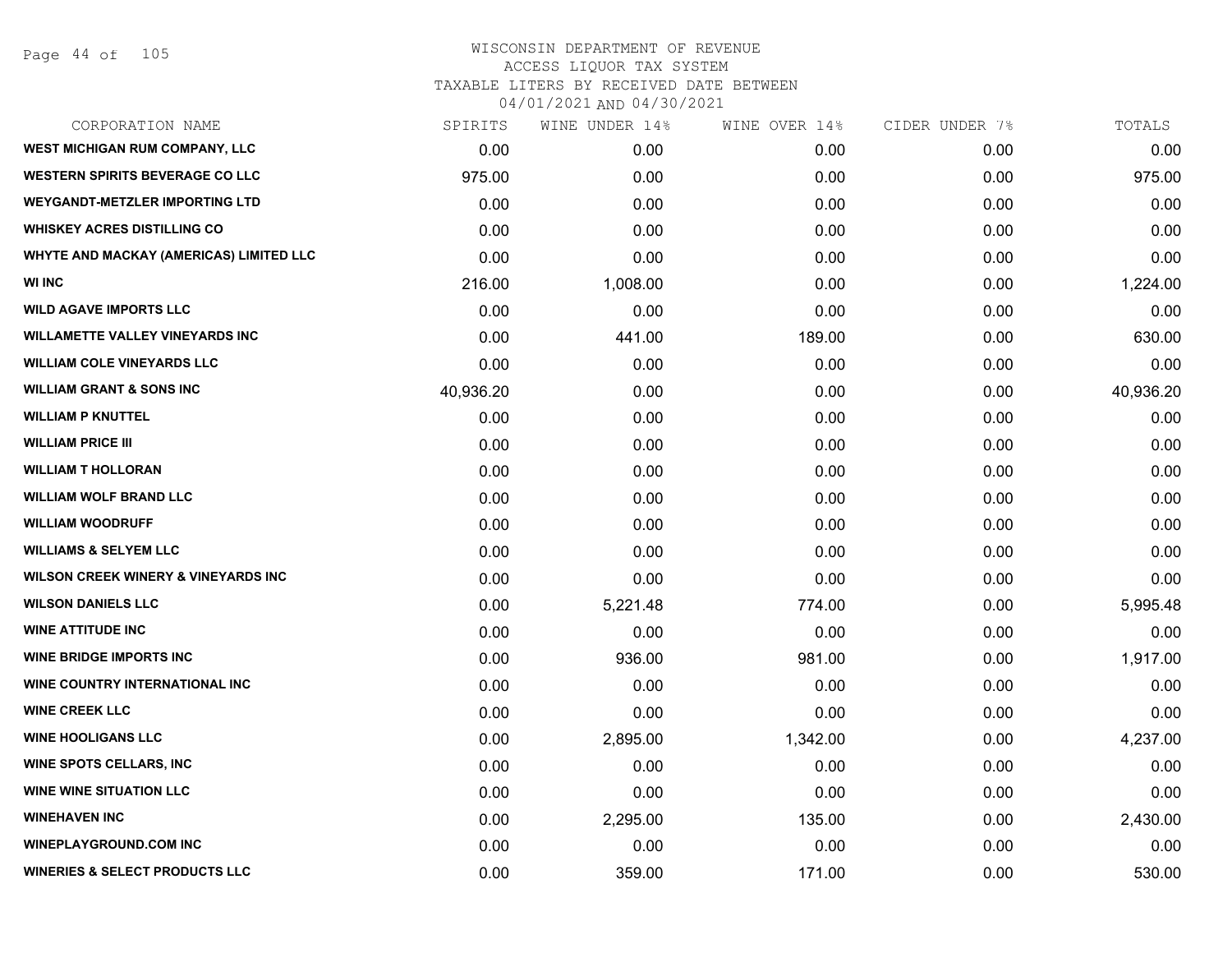Page 45 of 105

### WISCONSIN DEPARTMENT OF REVENUE ACCESS LIQUOR TAX SYSTEM

TAXABLE LITERS BY RECEIVED DATE BETWEEN

| CORPORATION NAME                   | SPIRITS      | UNDER 14%<br>WINE | WINE OVER 14% | CIDER UNDER 7% | TOTALS        |
|------------------------------------|--------------|-------------------|---------------|----------------|---------------|
| <b>WINERY EXCHANGE, INC.</b>       | 0.00         | 44,937.00         | 1,651.50      | 0.00           | 46,588.50     |
| <b>WINES OF FRANCE INC</b>         | 0.00         | 0.00              | 0.00          | 0.00           | 0.00          |
| <b>WINES UNLIMITED INC.</b>        | 0.00         | 7,551.00          | 0.00          | 0.00           | 7,551.00      |
| <b>WINESELLERS LTD</b>             | 0.00         | 6,300.00          | 153.00        | 27.00          | 6,480.00      |
| <b>WISD LLC</b>                    | 0.00         | 90.00             | 4,155.00      | 0.00           | 4,245.00      |
| <b>WOODSON WINES LLC</b>           | 0.00         | 0.00              | 0.00          | 0.00           | 0.00          |
| <b>WOOLER BRANDS INC</b>           | 0.00         | 0.00              | 0.00          | 0.00           | 0.00          |
| <b>WORLD TRAVELER IMPORTS LLC</b>  | 0.00         | 0.00              | 0.00          | 0.00           | 0.00          |
| <b>WORLDWIDE CELLARS INC</b>       | 0.00         | 594.75            | 1.50          | 0.00           | 596.25        |
| <b>WRS CO. LLC</b>                 | 0.00         | 0.00              | 0.00          | 0.00           | 0.00          |
| <b>WTC IMPORT &amp; EXPORT LLC</b> | 0.00         | 0.00              | 0.00          | 0.00           | 0.00          |
| XXX DISTILLERY, LLC                | 405.00       | 0.00              | 0.00          | 0.00           | 405.00        |
| YAEGAKI CORPORATION OF USA         | 0.00         | 1,233.00          | 424.08        | 0.00           | 1,657.08      |
| YOUNTVILLE WINE IMPORTS LLC        | 0.00         | 0.00              | 0.00          | 0.00           | 0.00          |
| <b>ZACH HOLLINGSWORTH</b>          | 150.00       | 0.00              | 0.00          | 0.00           | 150.00        |
| <b>ZD WINES LLC</b>                | 0.00         | 0.00              | 0.00          | 0.00           | 0.00          |
| <b>ZEILER SPIRITS LLC</b>          | 0.00         | 0.00              | 0.00          | 0.00           | 0.00          |
| ZING ZANG, LLC                     | 0.00         | 0.00              | 0.00          | 0.00           | 0.00          |
| <b>ZONIN USA INC</b>               | 0.00         | 0.00              | 0.00          | 0.00           | 0.00          |
| <b>ZRS WINES LLC</b>               | 0.00         | 0.00              | 0.00          | 0.00           | 0.00          |
| TOTAL LITERS FOR 4/30/2021         | 5,450,286.64 | 4,118,798.70      | 446,384.19    | 277,414.18     | 10,292,883.71 |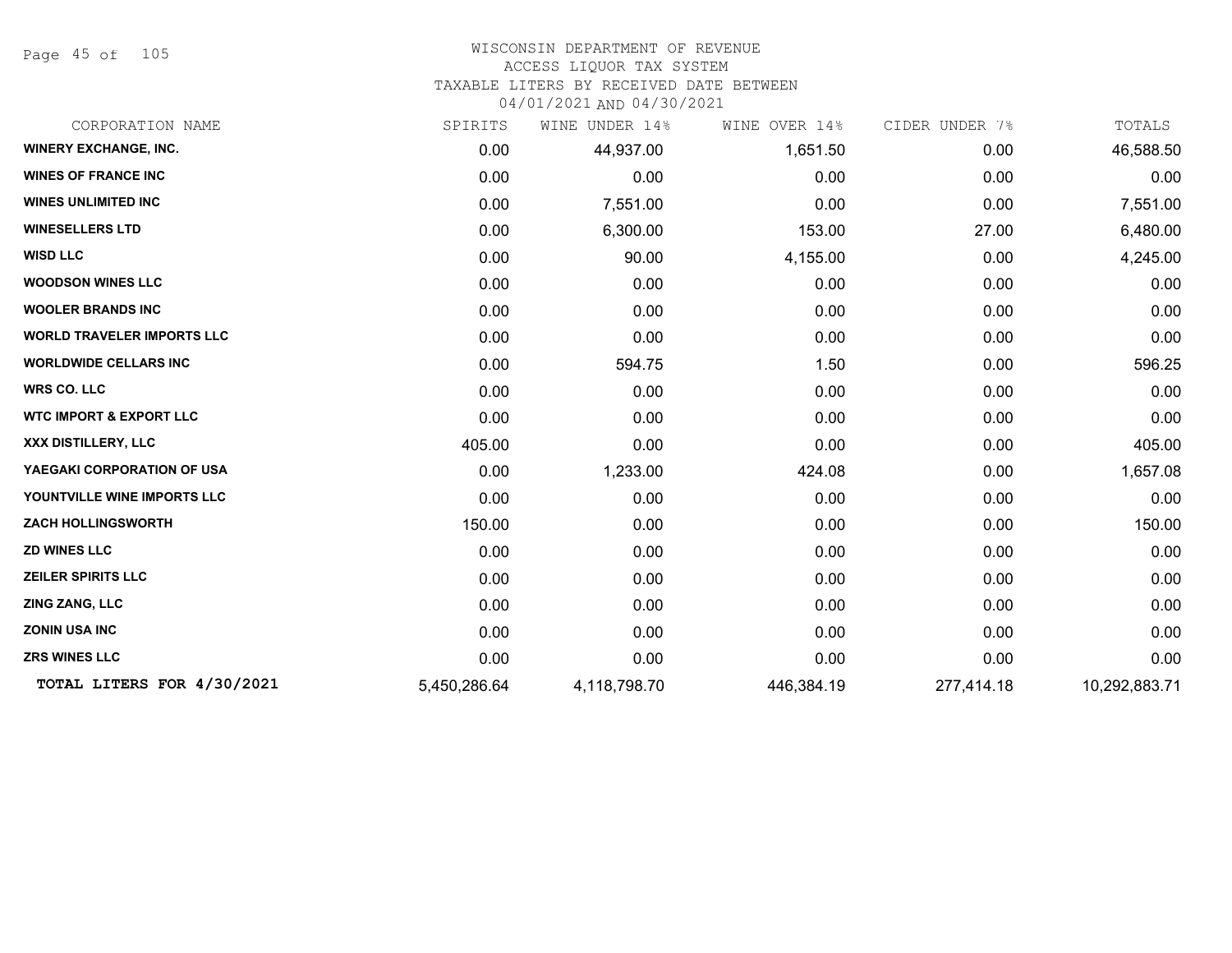Page 46 of 105

#### WISCONSIN DEPARTMENT OF REVENUE ACCESS LIQUOR TAX SYSTEM TAXABLE LITERS BY RECEIVED DATE BETWEEN 04/01/2021 AND 04/30/2021 CORPORATION NAME SPIRITS WINE UNDER 14% WINE OVER 14% CIDER UNDER 7% TOTALS

| CORPORATION NAME                            | SPIRITS   | MINE UNDER 14%      | MINE OVER 14% | CIDER UNDER /% | TOTALS      |
|---------------------------------------------|-----------|---------------------|---------------|----------------|-------------|
|                                             |           | IN STATE WHOLESALER | (W)           |                |             |
| <b>1848 DISTRIBUTING COMPANY, LLC</b>       | 0.00      | 0.00                | 0.00          | 0.00           | 0.00        |
| ALLSTATE LIQUOR & WINE COMPANY, INC.        | 0.00      | 0.00                | 0.00          | 0.00           | 0.00        |
| AMANDA MORDEN                               | 0.00      | 81.00               | 0.00          | 0.00           | 81.00       |
| ARCADIA BEVERAGE COMPANY                    | 0.00      | 0.00                | 0.00          | 0.00           | 0.00        |
| ARIS GLOBAL IMPORTS LLC                     | 0.00      | 0.00                | 0.00          | 0.00           | 0.00        |
| <b>AVA WINE &amp; SPIRITS LLC</b>           | 0.00      | 0.00                | 0.00          | 0.00           | 0.00        |
| <b>BADGER DISTRIBUTING OF MILWAUKEE LLC</b> | 0.00      | 0.00                | 0.00          | 0.00           | 0.00        |
| <b>BADGER LIQUOR CO. INC.</b>               | 86,403.77 | 61,075.88           | 11,286.00     | 0.00           | 158,765.65  |
| <b>BADGER STATE WINERY COOPERATIVE</b>      | 0.00      | 0.00                | 0.00          | 0.00           | 0.00        |
| <b>BADGER WINE &amp; SPIRITS LLC</b>        | 0.00      | 0.00                | 0.00          | 0.00           | 0.00        |
| BEECHWOOD DISTRIBUTORS, INC.                | 0.00      | 0.00                | 0.00          | 0.00           | 0.00        |
| <b>BEER CAPITOL DISTRIBUTING LLC</b>        | 0.00      | 0.00                | 0.00          | 0.00           | 0.00        |
| BILJANA KLATT                               | 0.00      | 0.00                | 0.00          | 0.00           | 0.00        |
| <b>BILL'S DISTRIBUTING, LTD.</b>            | 0.00      | 0.00                | 0.00          | 0.00           | 0.00        |
| <b>BRANT T NEHMER</b>                       | 0.00      | 0.00                | 0.00          | 0.00           | 0.00        |
| <b>BREAKTHRU BEVERAGE GROUP LLC</b>         | 0.00      | 0.00                | 0.00          | 0.00           | 0.00        |
| <b>BREAKTHRU BEVERAGE GROUP LLC</b>         | 57,033.00 | 10,746.00           | 504.00        | 0.00           | 68,283.00   |
| C.J.W., INC.                                | 0.00      | 0.00                | 0.00          | 0.00           | 0.00        |
| <b>CAPITOL-HUSTING COMPANY, INC.</b>        | 92,421.00 | 30,272.54           | 7,434.00      | 0.00           | 130, 127.54 |
| <b>CHAS A BERNICK INC</b>                   | 0.00      | 0.00                | 0.00          | 0.00           | 0.00        |
| CHRISTY SMITH                               | 0.00      | 0.00                | 0.00          | 0.00           | 0.00        |
| <b>CHROMATIC WINE COMPANY LLC</b>           | 0.00      | 0.00                | 0.00          | 0.00           | 0.00        |
| DE PERE LIQUOR CO LLC                       | 0.00      | 0.00                | 0.00          | 0.00           | 0.00        |
| DEAN DISTRIBUTING, INC.                     | 0.00      | 0.00                | 0.00          | 0.00           | 0.00        |
| <b>DEAN DISTRIBUTING, INC.</b>              | 0.00      | 0.00                | 0.00          | 0.00           | 0.00        |

**DEWITT CHURCH GOODS, INC.** 0.00 0.00 0.00 0.00 0.00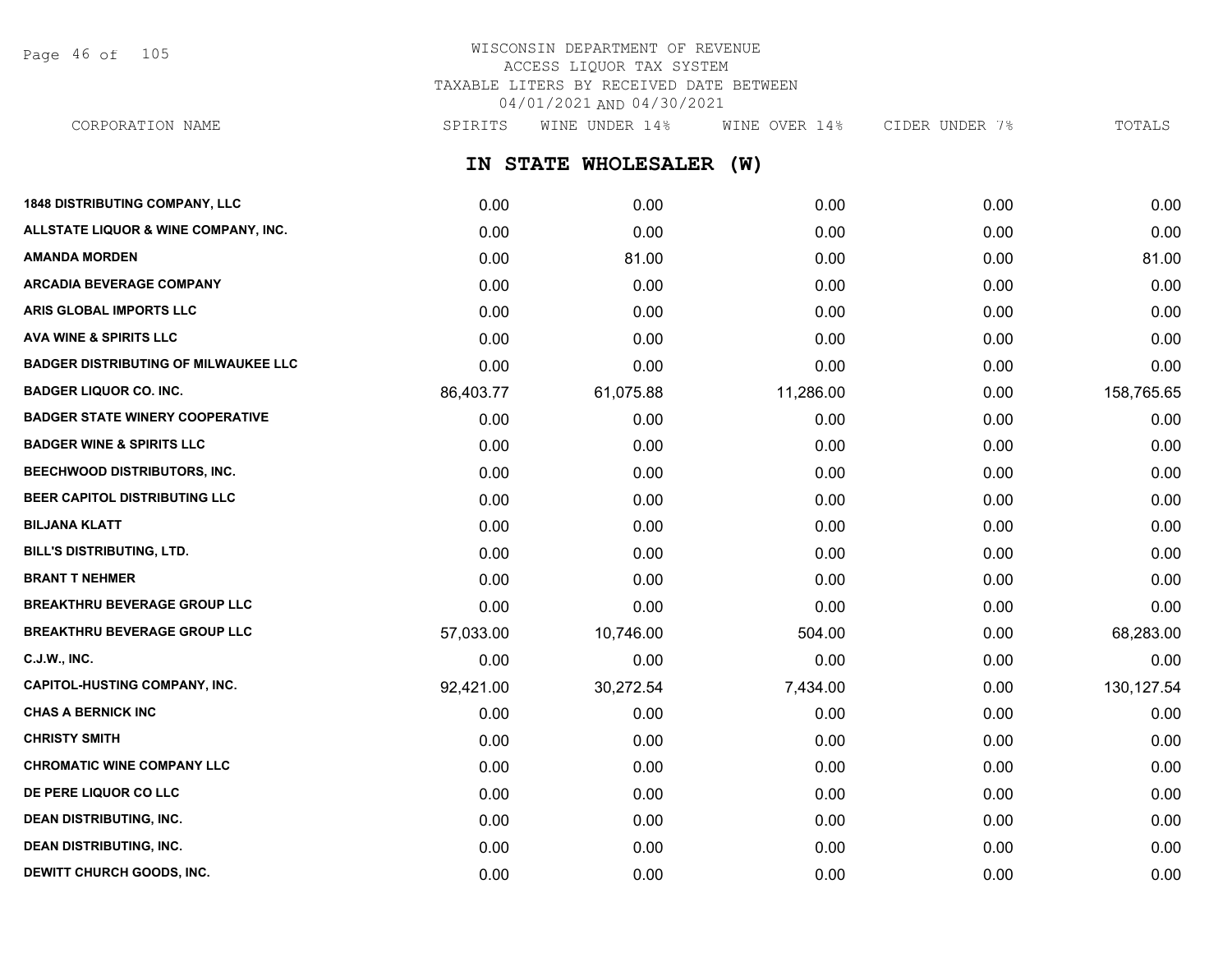Page 47 of 105

| CORPORATION NAME                                 | SPIRITS   | WINE UNDER 14% | WINE OVER 14% | CIDER UNDER 7% | TOTALS    |
|--------------------------------------------------|-----------|----------------|---------------|----------------|-----------|
| <b>EPIC MOMENTS LLC</b>                          | 0.00      | 0.00           | 0.00          | 0.00           | 0.00      |
| <b>FABIANO BROTHERS - WISCONSIN LLC</b>          | 0.00      | 0.00           | 0.00          | 0.00           | 0.00      |
| <b>FAUSTO FIORAVANTI</b>                         | 0.00      | 0.00           | 0.00          | 0.00           | 0.00      |
| FLANIGAN DISTRIBUTING OF DOOR COUNTY, INC.       | 0.00      | 0.00           | 0.00          | 0.00           | 0.00      |
| <b>FOUR SEASONS BEER DISTRIBUTORS INC.</b>       | 0.00      | 0.00           | 0.00          | 0.00           | 0.00      |
| FRANK BEER DISTRIBUTORS, INC.                    | 0.00      | 0.00           | 0.00          | 0.00           | 0.00      |
| FRANK BEER DISTRIBUTORS, INC.                    | 0.00      | 0.00           | 0.00          | 0.00           | 0.00      |
| <b>FRANK J MIRENDA SR</b>                        | 0.00      | 0.00           | 0.00          | 0.00           | 0.00      |
| <b>FRANK LIQUOR COMPANY, INC.</b>                | 69,136.29 | 10,726.87      | 0.00          | 0.00           | 79,863.16 |
| FRANK LIQUORS OF LA CROSSE, INC.                 | 0.00      | 0.00           | 0.00          | 0.00           | 0.00      |
| <b>G &amp; F DISTRIBUTING INC</b>                | 0.00      | 0.00           | 0.00          | 0.00           | 0.00      |
| <b>GENERAL BEER DISTRIBUTORS CO.</b>             | 0.00      | 0.00           | 0.00          | 0.00           | 0.00      |
| <b>GENERAL BEER DISTRIBUTORS CO. - MILWAUKEE</b> | 0.00      | 0.00           | 0.00          | 0.00           | 0.00      |
| <b>GENERAL BEER-NORTHEAST INC</b>                | 0.00      | 0.00           | 0.00          | 0.00           | 0.00      |
| <b>GENERAL BEER-NORTHEAST INC</b>                | 0.00      | 0.00           | 0.00          | 0.00           | 0.00      |
| <b>GENERAL BEER-NORTHWEST, INC.</b>              | 0.00      | 0.00           | 0.00          | 0.00           | 0.00      |
| <b>GENERAL BEER-NORTHWEST, INC.</b>              | 0.00      | 0.00           | 0.00          | 0.00           | 0.00      |
| <b>GENERAL BEVERAGE SALES CO.</b>                | 8,721.00  | 6,804.00       | 3,600.00      | 0.00           | 19,125.00 |
| <b>GENERAL BEVERAGE SALES CO. - OSHKOSH</b>      | 7,835.70  | 0.00           | 0.00          | 0.00           | 7,835.70  |
| <b>GENERAL BEVERAGE SALES CO.-MILWAUKEE</b>      | 32,682.00 | 0.00           | 0.00          | 0.00           | 32,682.00 |
| <b>GIUSEPPE GAGLIANELLO</b>                      | 0.00      | 0.00           | 0.00          | 0.00           | 0.00      |
| HENDRICKS BEVERAGE, INC.                         | 0.00      | 0.00           | 0.00          | 0.00           | 0.00      |
| <b>J &amp; P INTERNATIONAL LLC</b>               | 0.00      | 0.00           | 0.00          | 0.00           | 0.00      |
| <b>JACQUES VIEAU, INC.</b>                       | 0.00      | 0.00           | 0.00          | 0.00           | 0.00      |
| JANDRAIN RELIGIOUS SUPPLY, INC.                  | 0.00      | 0.00           | 0.00          | 0.00           | 0.00      |
| <b>JANSEN INTERNATIONAL LLC</b>                  | 0.00      | 0.00           | 0.00          | 0.00           | 0.00      |
| <b>JAW PROPERTIES LLC</b>                        | 0.00      | 0.00           | 0.00          | 0.00           | 0.00      |
| <b>JOHN J COLLETTI</b>                           | 0.00      | $-504.00$      | 0.00          | 0.00           | $-504.00$ |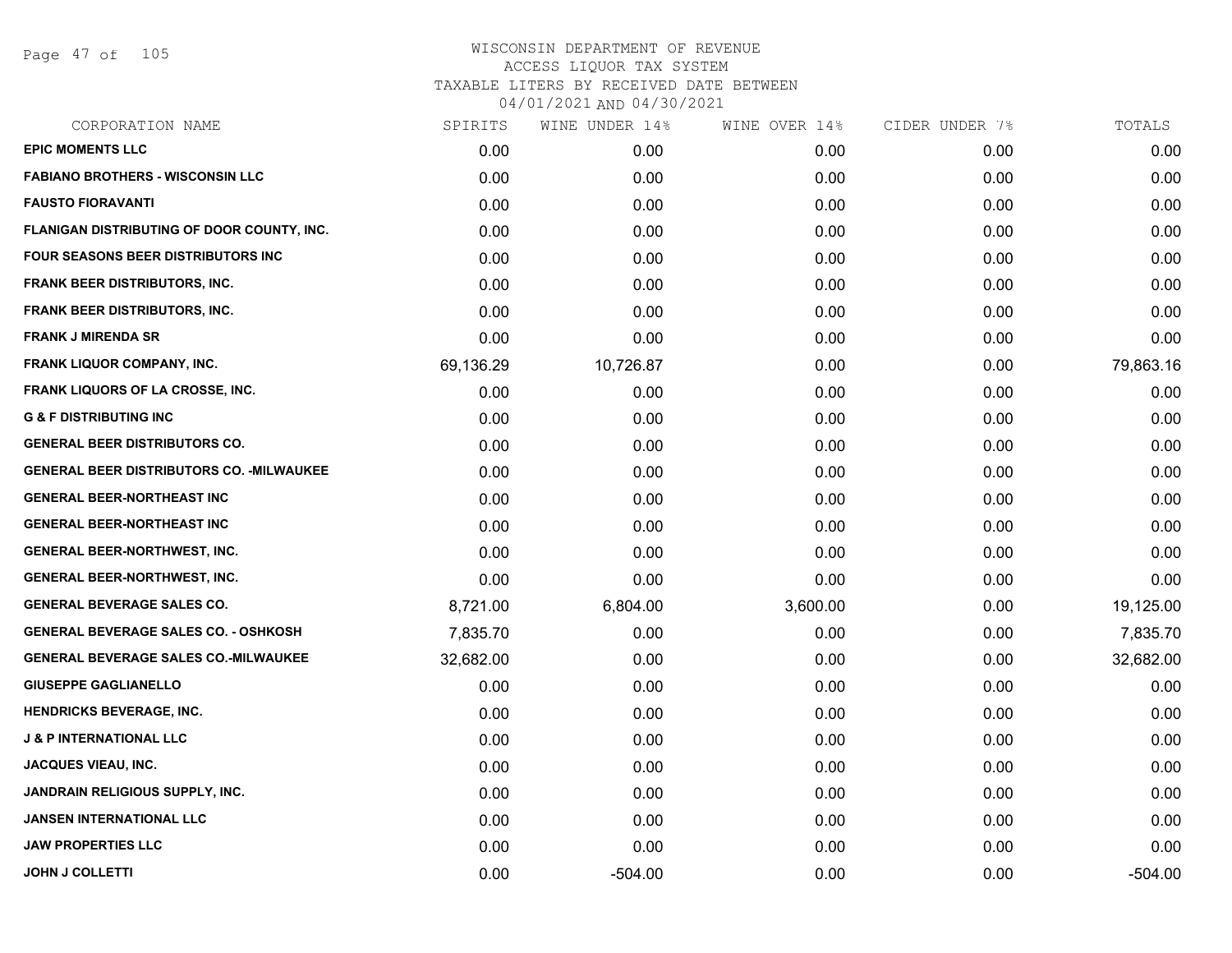Page 48 of 105

### WISCONSIN DEPARTMENT OF REVENUE ACCESS LIQUOR TAX SYSTEM

TAXABLE LITERS BY RECEIVED DATE BETWEEN

| CORPORATION NAME                        | SPIRITS   | WINE UNDER 14% | WINE OVER 14% | CIDER UNDER 7% | TOTALS    |
|-----------------------------------------|-----------|----------------|---------------|----------------|-----------|
| JOHNSON BROTHERS OF WISCONSIN, INC.     | 34,006.50 | 15,273.00      | 0.00          | 0.00           | 49,279.50 |
| <b>JONATHON LODUCA</b>                  | 0.00      | 0.00           | 0.00          | 0.00           | 0.00      |
| <b>JOSEPH A TRYGAR</b>                  | 0.00      | 0.00           | 0.00          | 0.00           | 0.00      |
| <b>JOYVINE LLC</b>                      | 0.00      | 0.00           | 0.00          | 0.00           | 0.00      |
| KAY BEER DISTRIBUTING, INC.             | 0.00      | 0.00           | 0.00          | 0.00           | 0.00      |
| <b>KRH ENTERPRISES, LLC</b>             | 0.00      | 0.00           | 0.00          | 0.00           | 0.00      |
| LA CROSSE BEVERAGE LLC                  | 0.00      | 0.00           | 0.00          | 0.00           | 0.00      |
| <b>LARRY'S DISTRIBUTING CO., INC.</b>   | 0.00      | 0.00           | 0.00          | 0.00           | 0.00      |
| LEE BEVERAGE OF WISCONSIN LLC           | 0.00      | 0.00           | 0.00          | 0.00           | 0.00      |
| LEE BEVERAGE OF WISCONSIN LLC           | 0.00      | 0.00           | 0.00          | 0.00           | 0.00      |
| LEE BEVERAGE-CIDERS WINES & SPIRITS LLC | 0.00      | 0.00           | 0.00          | 0.00           | 0.00      |
| <b>L'EFT BANK WINE COMPANY LIMITED</b>  | 2,422.50  | 22,956.75      | 6,970.50      | 0.00           | 32,349.75 |
| LIB DIB, LLC                            | 0.00      | 0.00           | 0.00          | 0.00           | 0.00      |
| LO DUCA BROS., INC.                     | 0.00      | $-912.00$      | 0.00          | 0.00           | $-912.00$ |
| <b>LORI SCOTT</b>                       | 0.00      | 0.00           | 0.00          | 0.00           | 0.00      |
| LOS ALTOS AGAVE DISTRIBUTOR INC         | 0.00      | 0.00           | 0.00          | 0.00           | 0.00      |
| <b>LOVINO LLC</b>                       | 0.00      | 0.00           | 0.00          | 0.00           | 0.00      |
| <b>LYNDA MALMBERG</b>                   | 0.00      | 0.00           | 0.00          | 0.00           | 0.00      |
| <b>M SHIRAZ LLC</b>                     | 0.00      | 0.00           | 0.00          | 0.00           | 0.00      |
| <b>MICCA HUTCHINS</b>                   | 0.00      | 0.00           | 0.00          | 0.00           | 0.00      |
| <b>MICHAEL G ANSAY</b>                  | 0.00      | 0.00           | 0.00          | 0.00           | 0.00      |
| <b>MICHAEL LENTINO</b>                  | 0.00      | $-945.00$      | $-27.00$      | 0.00           | $-972.00$ |
| MIDWEST SALES & SERVICE, INC.           | 0.00      | 0.00           | 0.00          | 0.00           | 0.00      |
| <b>NOELKE DISTRIBUTORS, INC.</b>        | 0.00      | 0.00           | 0.00          | 0.00           | 0.00      |
| <b>NOUVEAU VENTURES LLC</b>             | 0.00      | 0.00           | 0.00          | 0.00           | 0.00      |
| PARK RIDGE DISTRIBUTING, INC.           | 0.00      | 0.00           | 0.00          | 0.00           | 0.00      |
| PEHLER DISTRIBUTING, INC.               | 0.00      | 0.00           | 0.00          | 0.00           | 0.00      |
| PHILLIPS DISTRIBUTING CORPORATION       | 9,102.00  | 0.00           | 0.00          | 0.00           | 9,102.00  |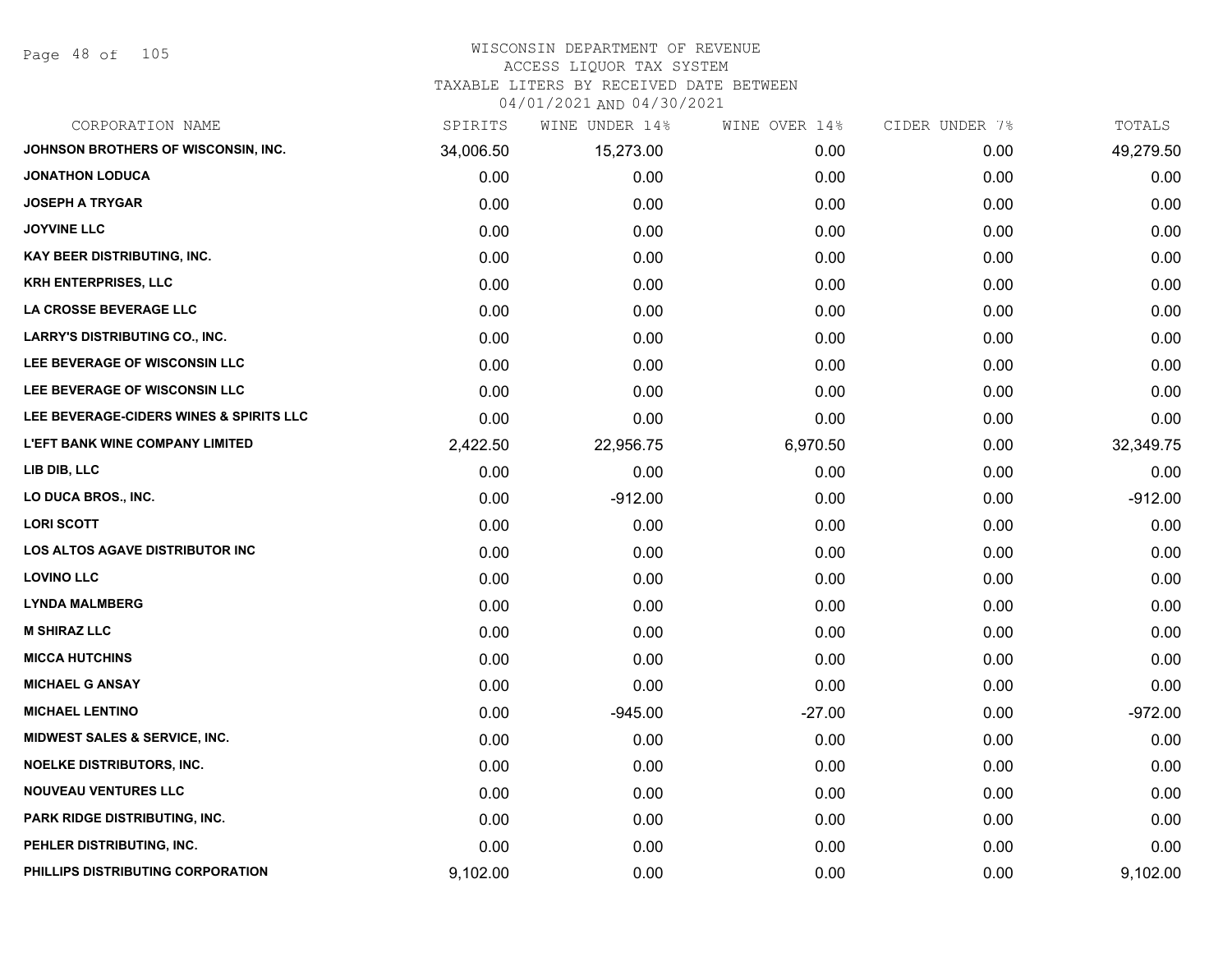Page 49 of 105

| CORPORATION NAME                        | SPIRITS | WINE UNDER 14% | WINE OVER 14% | CIDER UNDER 7% | TOTALS      |
|-----------------------------------------|---------|----------------|---------------|----------------|-------------|
| PHILLIPS WINE COMPANY                   | 0.00    | 0.00           | 0.00          | 0.00           | 0.00        |
| <b>PURE WINE WISCONSIN INC</b>          | 0.00    | 0.00           | 0.00          | 0.00           | 0.00        |
| PURPLE FEET WINES, LLC                  | 0.00    | 0.00           | 0.00          | 0.00           | 0.00        |
| <b>PVD ENTERPRISES LLC</b>              | 0.00    | 0.00           | 0.00          | 0.00           | 0.00        |
| RATAS WHOLESALE LIQUOR COMPANY          | 0.00    | 0.00           | 0.00          | 0.00           | 0.00        |
| S. & S. DISTRIBUTING, INC.              | 0.00    | 0.00           | 0.00          | 0.00           | 0.00        |
| S. & S. DISTRIBUTING, INC.              | 0.00    | 0.00           | 0.00          | 0.00           | 0.00        |
| SARATOGA LIQUOR CO., INC.               | 0.00    | 0.00           | 0.00          | 0.00           | 0.00        |
| <b>SP3 LLC</b>                          | 0.00    | 0.00           | 0.00          | 0.00           | 0.00        |
| <b>SUPERIOR BEVERAGES LLC</b>           | 0.00    | 0.00           | 0.00          | $-4,205.87$    | $-4,205.87$ |
| <b>SYRIANA INC</b>                      | 0.00    | 0.00           | 0.00          | 0.00           | 0.00        |
| T.H. STEMPER COMPANY, INC.              | 0.00    | 0.00           | 0.00          | 0.00           | 0.00        |
| <b>THOMAS A DORAIRAJ</b>                | 0.00    | 0.00           | 0.00          | 0.00           | 0.00        |
| TJ INTERNATIONAL LTD                    | 0.00    | 0.00           | 0.00          | 0.00           | 0.00        |
| <b>TORI-VERDI GROUP LLC</b>             | 0.00    | 0.00           | 0.00          | 0.00           | 0.00        |
| TRANSNATIONAL ENTERPRISES, INCORPORATED | 0.00    | 0.00           | 0.00          | 0.00           | 0.00        |
| TRIANGLE DISTRIBUTING COMPANY, INC.     | 0.00    | 0.00           | 0.00          | 0.00           | 0.00        |
| <b>TRI-MART COMPANY LLC</b>             | 0.00    | 0.00           | 0.00          | 0.00           | 0.00        |
| <b>VINO VERITAS, LTD.</b>               | 0.00    | 0.00           | 0.00          | 0.00           | 0.00        |
| <b>WDI LLC</b>                          | 0.00    | 0.00           | 0.00          | 0.00           | 0.00        |
| <b>WDI LLC</b>                          | 0.00    | 0.00           | 0.00          | 0.00           | 0.00        |
| <b>WEBB &amp; GERRITSEN, INC.</b>       | 0.00    | 0.00           | 0.00          | 0.00           | 0.00        |
| <b>WEBB &amp; GERRITSEN, INC.</b>       | 0.00    | 0.00           | 0.00          | 0.00           | 0.00        |
| <b>WILLIAM D HANSEN</b>                 | 0.00    | 0.00           | 0.00          | 0.00           | 0.00        |
| <b>WISCONSIN BEVERAGE TEAM, LLC</b>     | 0.00    | 0.00           | 0.00          | 0.00           | 0.00        |
| <b>WISCONSIN DISTRIBUTORS EAST LLC</b>  | 0.00    | 0.00           | 0.00          | 0.00           | 0.00        |
| <b>WISCONSIN DISTRIBUTORS NORTH LLC</b> | 0.00    | 0.00           | 0.00          | 0.00           | 0.00        |
| <b>WISCONSIN DISTRIBUTORS SOUTH LLC</b> | 0.00    | 0.00           | 0.00          | 0.00           | 0.00        |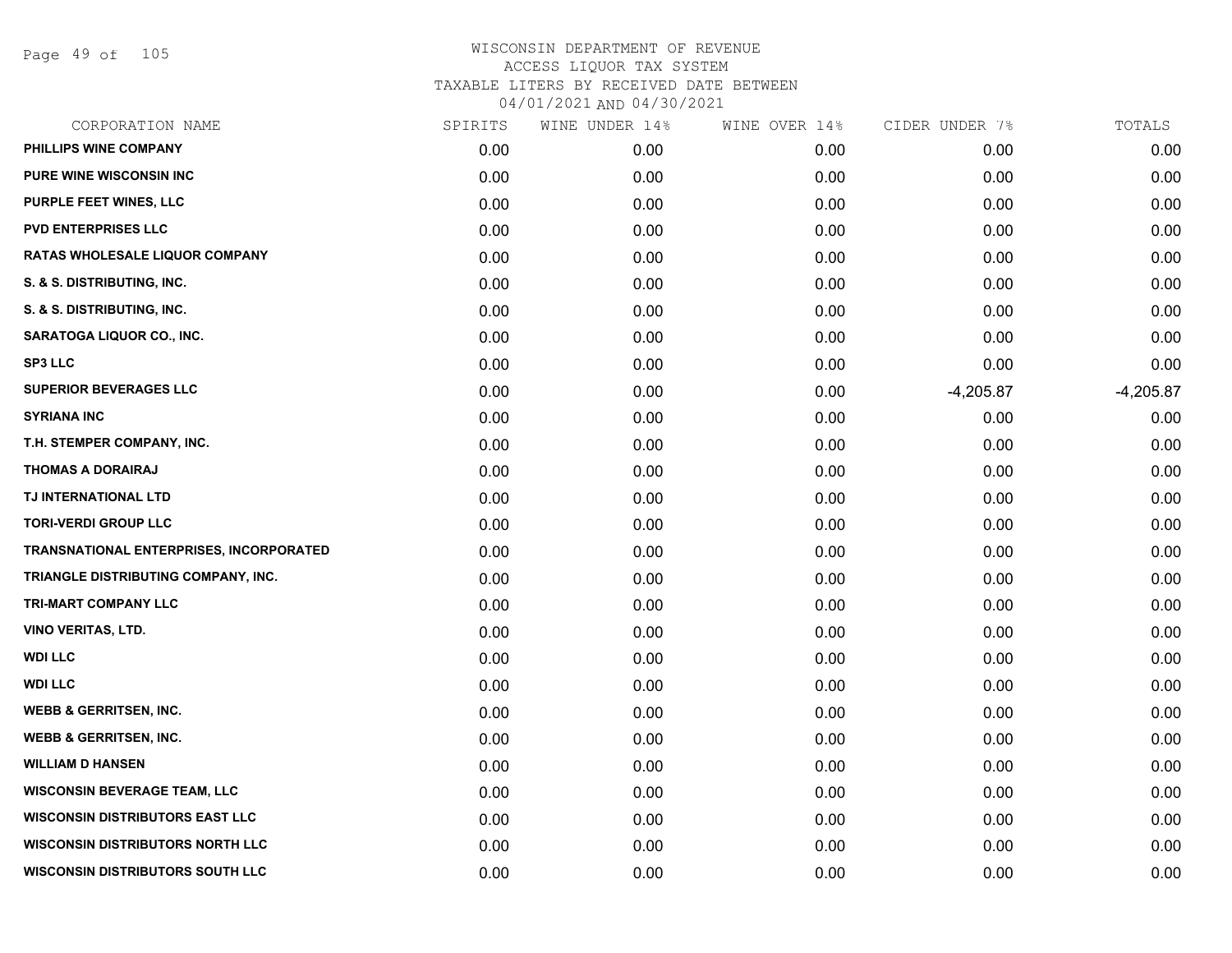Page 50 of 105

| CORPORATION NAME                  | SPIRITS    | WINE UNDER 14% | WINE OVER 14% | CIDER UNDER 7% | TOTALS     |
|-----------------------------------|------------|----------------|---------------|----------------|------------|
| WISCONSIN WINE AND SPIRITS INC    | 0.00       | 0.00           | 0.00          | 0.00           | 0.00       |
| <b>WISCONSIN WINERY CO-OP</b>     | 0.00       | 0.00           | 0.00          | 0.00           | 0.00       |
| <b>WOODFIELD DISTRIBUTION LLC</b> | 0.00       | 0.00           | 0.00          | 0.00           | 0.00       |
| ZASTROW THE BEER MAN, INC.        | 0.00       | 0.00           | 0.00          | 0.00           | 0.00       |
| TOTAL LITERS FOR 4/30/2021        | 399,763.76 | 155,575.04     | 29,767.50     | $-4,205.87$    | 580,900.43 |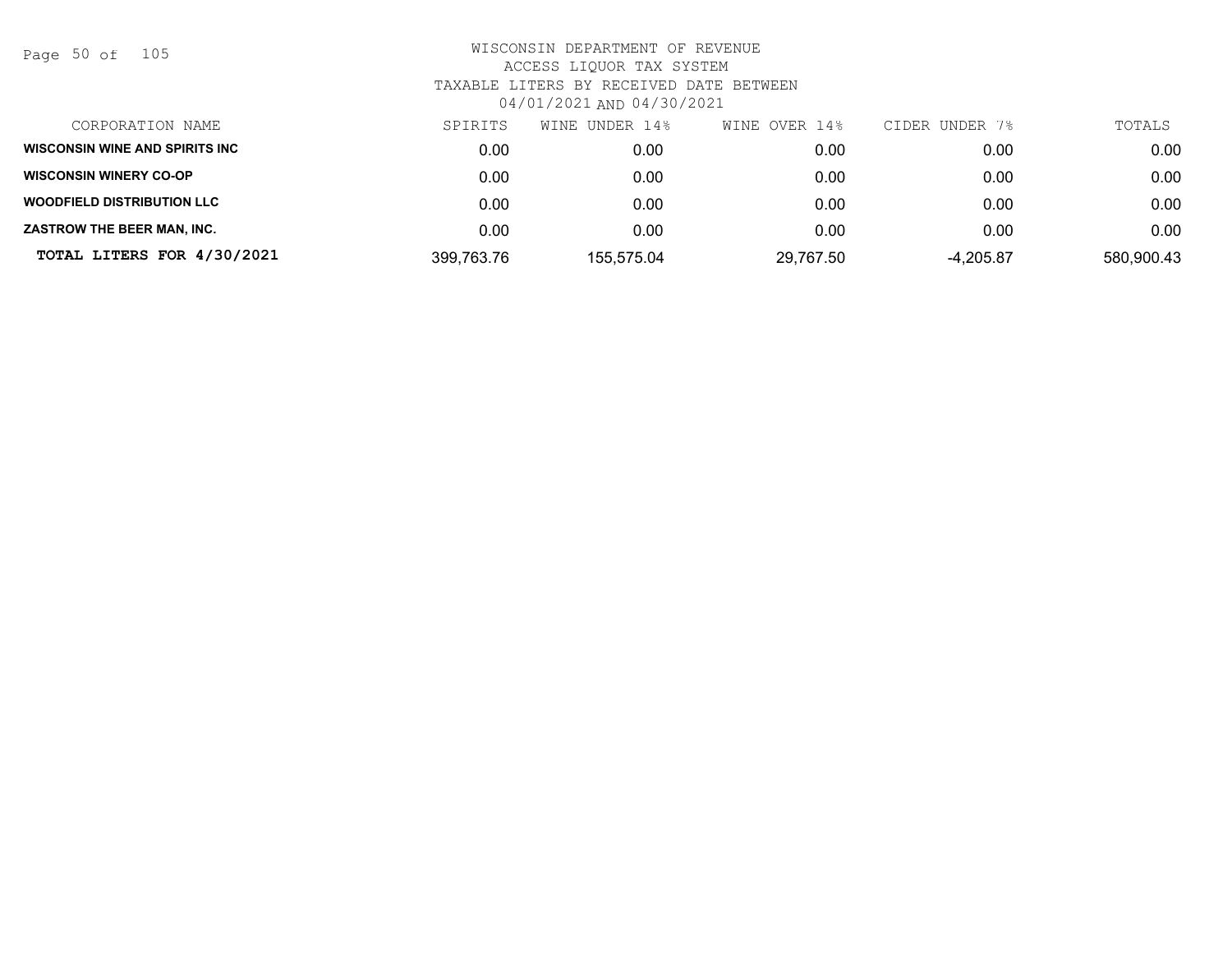Page 51 of 105

## WISCONSIN DEPARTMENT OF REVENUE ACCESS LIQUOR TAX SYSTEM TAXABLE LITERS BY RECEIVED DATE BETWEEN 04/01/2021 AND 04/30/2021

**IN STATE MANUFACTURER (WM) 45TH PARALLEL SPIRITS, LLC** 0.00 0.00 0.00 0.00 0.00 **ACE ETHANOL, LLC** 0.00 0.00 0.00 0.00 0.00 **AEPPELTREOW INC** 0.00 0.00 0.00 0.00 0.00 **ANCHOR STILLHOUSE HOLDINGS LLC** 0.00 0.00 0.00 0.00 0.00 **ANGRY SPIRITS DISTILLING LLC** 0.00 0.00 0.00 0.00 0.00 **B & E DISTILLERY INC.** 0.00 0.00 0.00 0.00 0.00 **BRIAN SAMMONS** 177.01 0.00 0.00 0.00 177.01 **C & N CORPORATION** 1,063.74 0.00 0.00 0.00 1,063.74 **CENTRAL STANDARD LLC** 0.00 0.00 0.00 0.00 0.00 **CENTRAL STANDARD LLC** 0.00 0.00 0.00 0.00 0.00 **CENTRAL TIME DISTILLERY AND WINERY, INC.**  $0.00$   $0.00$   $0.00$   $0.00$   $0.00$   $0.00$   $0.00$   $0.00$   $0.00$   $0.00$   $0.00$ **CHIPPEWA RIVER DISTILLERY AND BREWERY LLC**  $1.756.65$   $0.00$   $0.00$   $0.00$   $0.00$   $0.00$   $1.756.65$ **CLOVER MEADOW LLC** 0.00 0.00 0.00 0.00 0.00 **COPPER CROW DISTILLERY LLC** 603.13 0.00 0.00 0.00 603.13 **CULLEN AND HARRISON LLC** 0.00 0.00 0.00 0.00 0.00 **CULLEN AND HARRISON LLC** 224.00 0.00 0.00 0.00 224.00 **DANCING GOAT DISTILLERY, LLC** 0.00 0.00 0.00 0.00 0.00 **DENNIS E ERB** 0.00 0.00 0.00 0.00 0.00 **DISTILLERY PARTNERS, LLC** 0.00 0.00 0.00 0.00 0.00 **DOG AND SHRUB DISTILLERY LLC**  $0.00$   $0.00$   $0.00$   $0.00$   $0.00$   $0.00$   $0.00$   $0.00$   $0.00$   $0.00$   $0.00$   $0.00$   $0.00$   $0.00$   $0.00$   $0.00$   $0.00$   $0.00$   $0.00$   $0.00$   $0.00$   $0.00$   $0.00$   $0.00$   $0.00$   $0.00$   $0.00$   $0$ **DOUNDRINS DISTILLING** 422.83 0.00 0.00 0.00 422.83 CORPORATION NAME SPIRITS WINE UNDER 14% WINE OVER 14% CIDER UNDER 7% TOTALS

**DRIFTLESS GLEN DISTILLERY LLC**  $5.275.86$   $5.275.86$   $0.00$   $0.00$   $0.00$   $0.00$   $5.275.86$ **DRIFTLESS PURE LLC** 1,435.50 0.00 0.00 0.00 1,435.50 **EAGLE TRACE BREWING COMPANY LLC** 328.61 0.00 0.00 0.00 328.61 **EMCO CHEMICAL DISTRIBUTORS, INC.** 0.00 0.00 0.00 0.00 0.00 **FREDERICK QUANDT** 0.00 1,883.24 0.00 0.00 1,883.24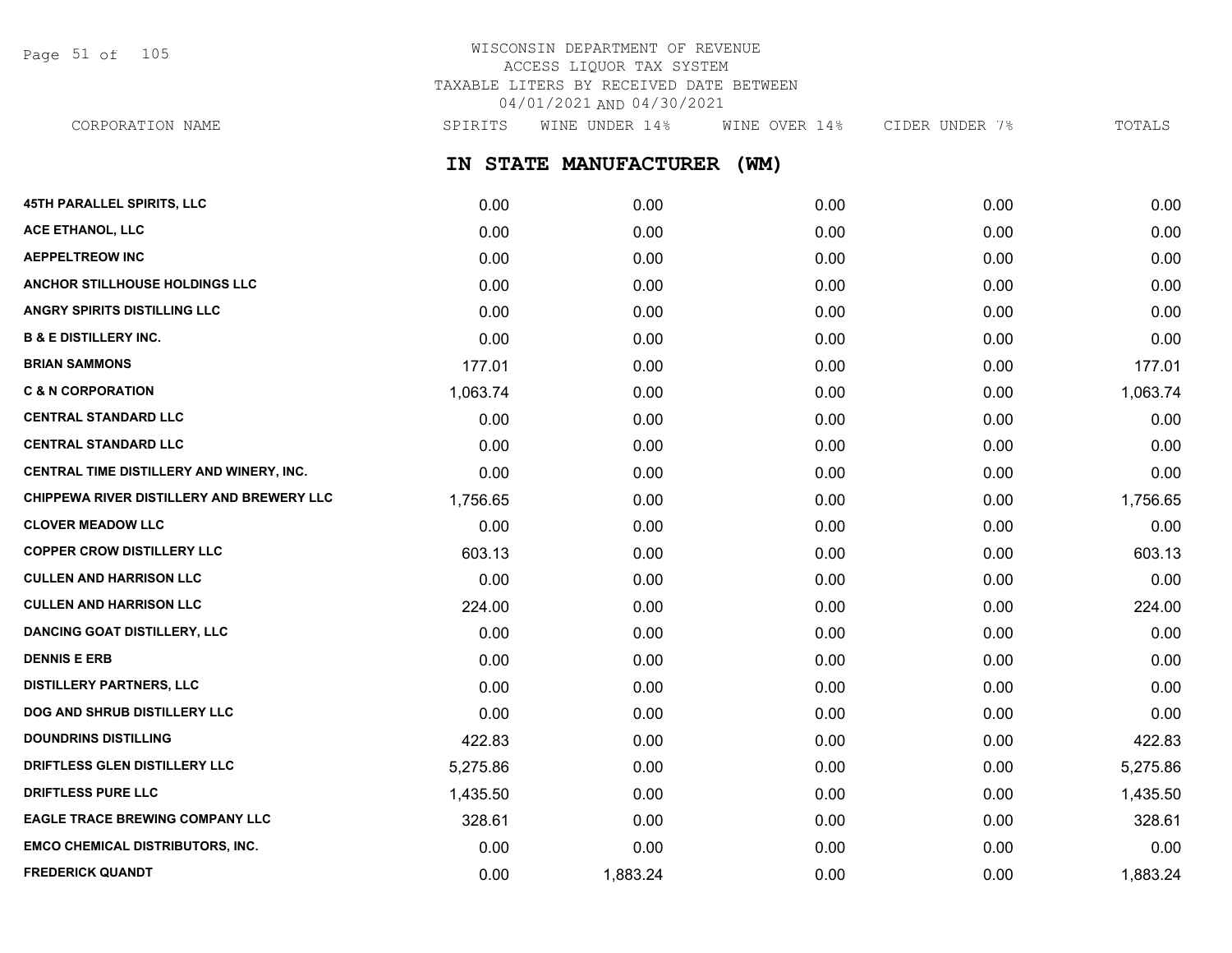Page 52 of 105

| CORPORATION NAME                             | SPIRITS  | WINE UNDER 14% | WINE OVER 14% | CIDER UNDER 7% | TOTALS    |
|----------------------------------------------|----------|----------------|---------------|----------------|-----------|
| <b>GLOBAL UNIVERSAL SRL</b>                  | 2,923.67 | 1,710.05       | 0.00          | 0.00           | 4,633.72  |
| <b>GRANT J VAN DRIEST</b>                    | 0.00     | 0.00           | 0.00          | 0.00           | 0.00      |
| <b>GREAT LAKES DISTILLERY LLC</b>            | 1,423.50 | 0.00           | 0.00          | 0.00           | 1,423.50  |
| <b>HENDRICKS FAMILY DISTILLERY LLC</b>       | 0.00     | 0.00           | 0.00          | 0.00           | 0.00      |
| <b>HICKORY VIEW DISTILLERY LLC</b>           | 981.00   | 0.00           | 0.00          | 0.00           | 981.00    |
| <b>IMAGINARY FACTORY LLC</b>                 | 0.00     | 0.00           | 0.00          | 0.00           | 0.00      |
| INCIDER, INC.                                | 0.00     | 0.00           | 0.00          | 0.00           | 0.00      |
| <b>ISAAC SHOWAKI</b>                         | 2,657.35 | 0.00           | 0.00          | 22,771.04      | 25,428.39 |
| <b>JACKSON WINE LLC</b>                      | 36.00    | 603.01         | 43.49         | 0.00           | 682.50    |
| <b>JAMES PLOETZ</b>                          | 56.14    | 0.00           | 0.00          | 0.00           | 56.14     |
| <b>JARIN K GELHAR</b>                        | 248.85   | 0.00           | 0.00          | 0.00           | 248.85    |
| <b>JEREMY A KAUFMANN</b>                     | 0.00     | 0.00           | 0.00          | 0.00           | 0.00      |
| JKLM DISTILLING PARTNERS LLC                 | 23.25    | 0.00           | 0.00          | 0.00           | 23.25     |
| <b>JOSEPH RETZER III</b>                     | 314.19   | 0.00           | 0.00          | 0.00           | 314.19    |
| <b>KATCHEVER &amp; CO LLC</b>                | 0.00     | 0.00           | 0.00          | 0.00           | 0.00      |
| <b>MATTHEW RICK</b>                          | 0.00     | 0.00           | 0.00          | 0.00           | 0.00      |
| <b>MEISENBURG BREWING AND DISTILLING LLC</b> | 0.00     | 0.00           | 0.00          | 0.00           | 0.00      |
| MOLSON COORS BEVERAGE COMPANY USA LLC        | 0.00     | 0.00           | 0.00          | 0.00           | 0.00      |
| <b>NATHAN G GREENAWALT</b>                   | 0.00     | 0.00           | 0.00          | 0.00           | 0.00      |
| <b>NORTHERN WATERS DISTILLERY LLC</b>        | 1,583.96 | 0.00           | 0.00          | 0.00           | 1,583.96  |
| <b>PABST HOLDINGS LLC</b>                    | 0.00     | 0.00           | 0.00          | 0.00           | 0.00      |
| PARADISE NORTH DISTILLERY CO.                | 0.00     | 0.00           | 0.00          | 0.00           | 0.00      |
| PERLICK DISTILLERY, LLC                      | 0.00     | 0.00           | 0.00          | 0.00           | 0.00      |
| <b>RIVER BEND VINEYARD &amp; WINERY LLC</b>  | 0.00     | 0.00           | 0.00          | 0.00           | 0.00      |
| <b>SENSIENT FLAVORS LLC</b>                  | 0.00     | 0.00           | 0.00          | 0.00           | 0.00      |
| <b>ST CROIX SPIRITS LLC</b>                  | 0.00     | 0.00           | 0.00          | 0.00           | 0.00      |
| <b>ST MARY'S DISTILLARY LLC</b>              | 0.00     | 0.00           | 0.00          | 0.00           | 0.00      |
| <b>STABLE ROCK WINERY LLC</b>                | 0.00     | 2,725.49       | 0.00          | 0.00           | 2,725.49  |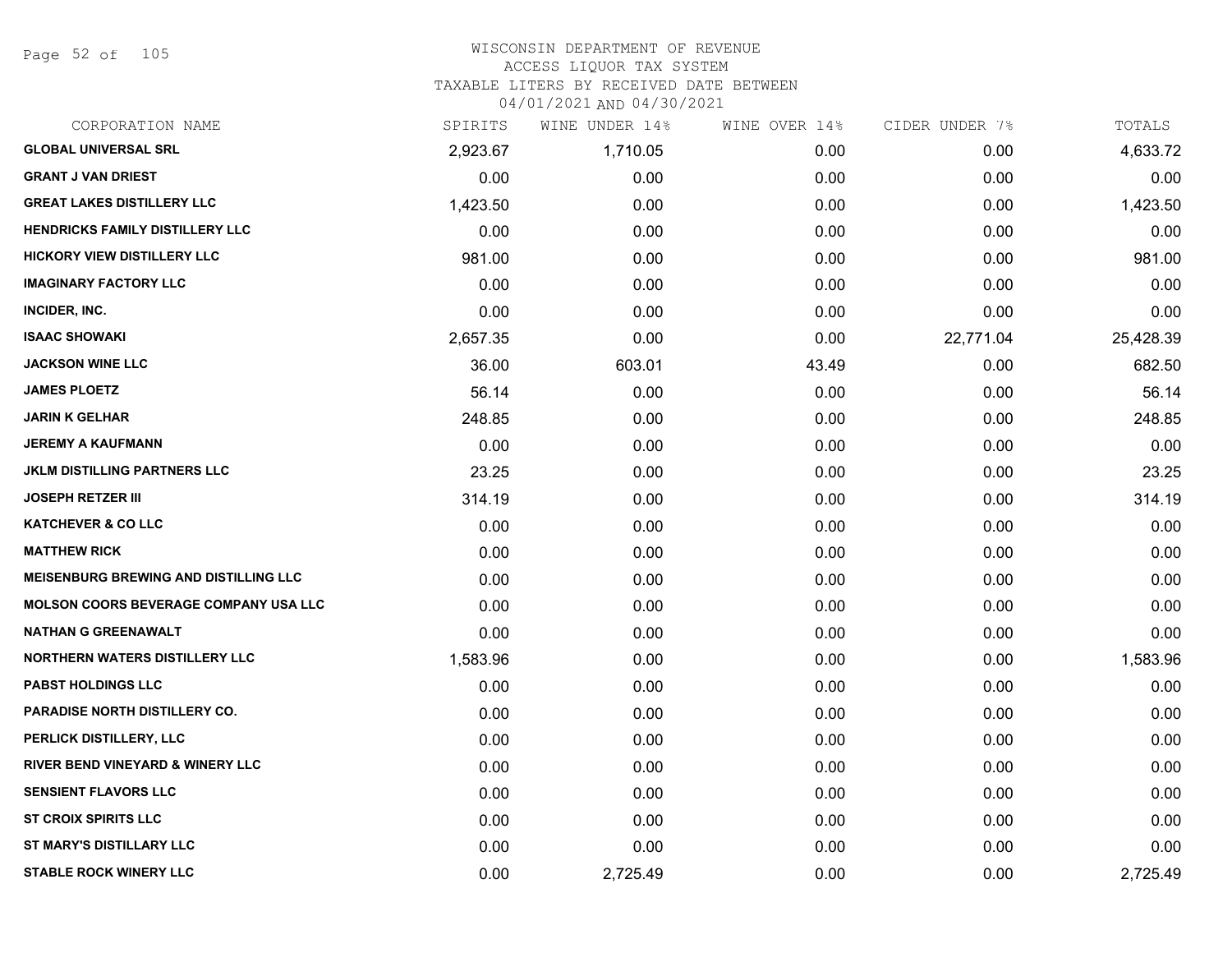Page 53 of 105

| CORPORATION NAME                   | SPIRITS   | UNDER 14%<br>WINE | WINE OVER 14% | CIDER UNDER<br>7% | TOTALS    |
|------------------------------------|-----------|-------------------|---------------|-------------------|-----------|
| <b>STATE LINE DISTILLERY, LLC</b>  | 0.00      | 0.00              | 0.00          | 0.00              | 0.00      |
| <b>SUGAR RIVER DISTILLERY INC</b>  | 0.00      | 0.00              | 0.00          | 0.00              | 0.00      |
| THE EAU CLAIRE BREWING PROJECT LLC | 0.00      | 0.00              | 0.00          | 0.00              | 0.00      |
| THE NORTH WOODS DISTILLERY LLC     | 0.00      | 0.00              | 0.00          | 0.00              | 0.00      |
| THE WINE VINEYARD LLC              | 0.00      | 1,362.74          | 0.00          | 0.00              | 1,362.74  |
| WHITE WINTER WINERY INC            | 46.45     | 0.00              | 0.00          | 0.00              | 46.45     |
| <b>WOLLERSHEIM WINERY, INC.</b>    | 0.00      | 0.00              | 0.00          | 0.00              | 0.00      |
| YAHARA BAY DISTILLERS, INC.        | 0.00      | 0.00              | 0.00          | 0.00              | 0.00      |
| TOTAL LITERS FOR 4/30/2021         | 21,581.69 | 8,284.53          | 43.49         | 22.771.04         | 52,680.75 |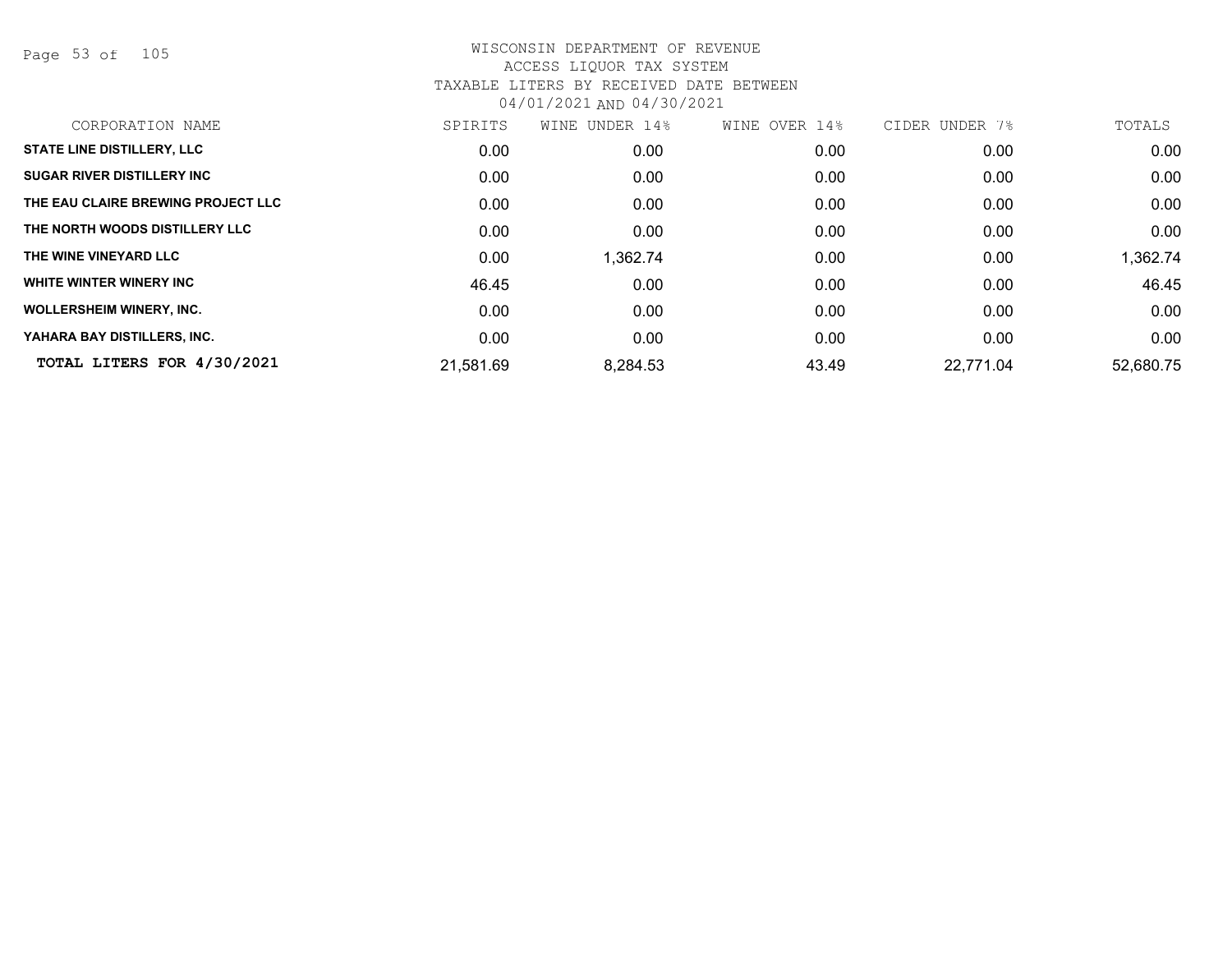Page 54 of 105

# WISCONSIN DEPARTMENT OF REVENUE ACCESS LIQUOR TAX SYSTEM TAXABLE LITERS BY RECEIVED DATE BETWEEN 04/01/2021 AND 04/30/2021

CORPORATION NAME SPIRITS WINE UNDER 14% WINE OVER 14% CIDER UNDER 7% TOTALS

## **IN STATE RECTIFIER (WR)**

| 45TH PARALLEL SPIRITS, LLC           | 9,150.72   | 0.00     | 0.00 | 0.00 | 9,150.72   |
|--------------------------------------|------------|----------|------|------|------------|
| <b>ARTY'S PREMIUM BEVERAGES, INC</b> | 5,563.33   | 0.00     | 0.00 | 0.00 | 5,563.33   |
| <b>CENTRAL STANDARD LLC</b>          | 12,534.73  | 0.00     | 0.00 | 0.00 | 12,534.73  |
| CITY BREWING COMPANY, LLC            | 368,674.45 | 0.00     | 0.00 | 0.00 | 368,674.45 |
| <b>DANCING GOAT DISTILLERY, LLC</b>  | 0.00       | 0.00     | 0.00 | 0.00 | 0.00       |
| <b>DISTILLERY PARTNERS, LLC</b>      | 0.00       | 0.00     | 0.00 | 0.00 | 0.00       |
| <b>DOUNDRINS DISTILLING</b>          | 0.00       | 0.00     | 0.00 | 0.00 | 0.00       |
| <b>FORTRESS NUTRITION, LLC</b>       | 0.00       | 0.00     | 0.00 | 0.00 | 0.00       |
| <b>FREDERICK QUANDT</b>              | 0.00       | 1,050.45 | 0.00 | 0.00 | 1,050.45   |
| <b>GALLOWAY COMPANY</b>              | 0.00       | 0.00     | 0.00 | 0.00 | 0.00       |
| <b>GLOBAL UNIVERSAL SRL</b>          | 0.00       | 0.00     | 0.00 | 0.00 | 0.00       |
| <b>GREAT LAKES DISTILLERY LLC</b>    | 2,092.49   | 0.00     | 0.00 | 0.00 | 2,092.49   |
| HENRY FARMS PRAIRIE SPIRITS LLC      | $-450.00$  | 0.00     | 0.00 | 0.00 | $-450.00$  |
| <b>JACKSON WINE LLC</b>              | 0.00       | 0.00     | 0.00 | 0.00 | 0.00       |
| <b>JOHN BIONDI</b>                   | 0.00       | 0.00     | 0.00 | 0.00 | 0.00       |
| <b>KELLY M YOCOM</b>                 | 70.79      | 144.00   | 0.00 | 0.00 | 214.79     |
| <b>MIDWEST CUSTOM BOTTLING LLC</b>   | 30,963.81  | $-2.02$  | 0.00 | 0.00 | 30,961.79  |
| <b>NATHAN G GREENAWALT</b>           | 0.00       | 0.00     | 0.00 | 0.00 | 0.00       |
| <b>ST MARY'S DISTILLARY LLC</b>      | 0.00       | 0.00     | 0.00 | 0.00 | 0.00       |
| THE EAU CLAIRE BREWING PROJECT LLC   | 0.00       | 0.00     | 0.00 | 0.00 | 0.00       |
| YAHARA BAY DISTILLERS, INC.          | 0.00       | 0.00     | 0.00 | 0.00 | 0.00       |
| YAHARA BAY DISTILLERS, INC.          | 0.00       | 0.00     | 0.00 | 0.00 | 0.00       |
| TOTAL LITERS FOR 4/30/2021           | 428,600.32 | 1,192.43 | 0.00 | 0.00 | 429,792.75 |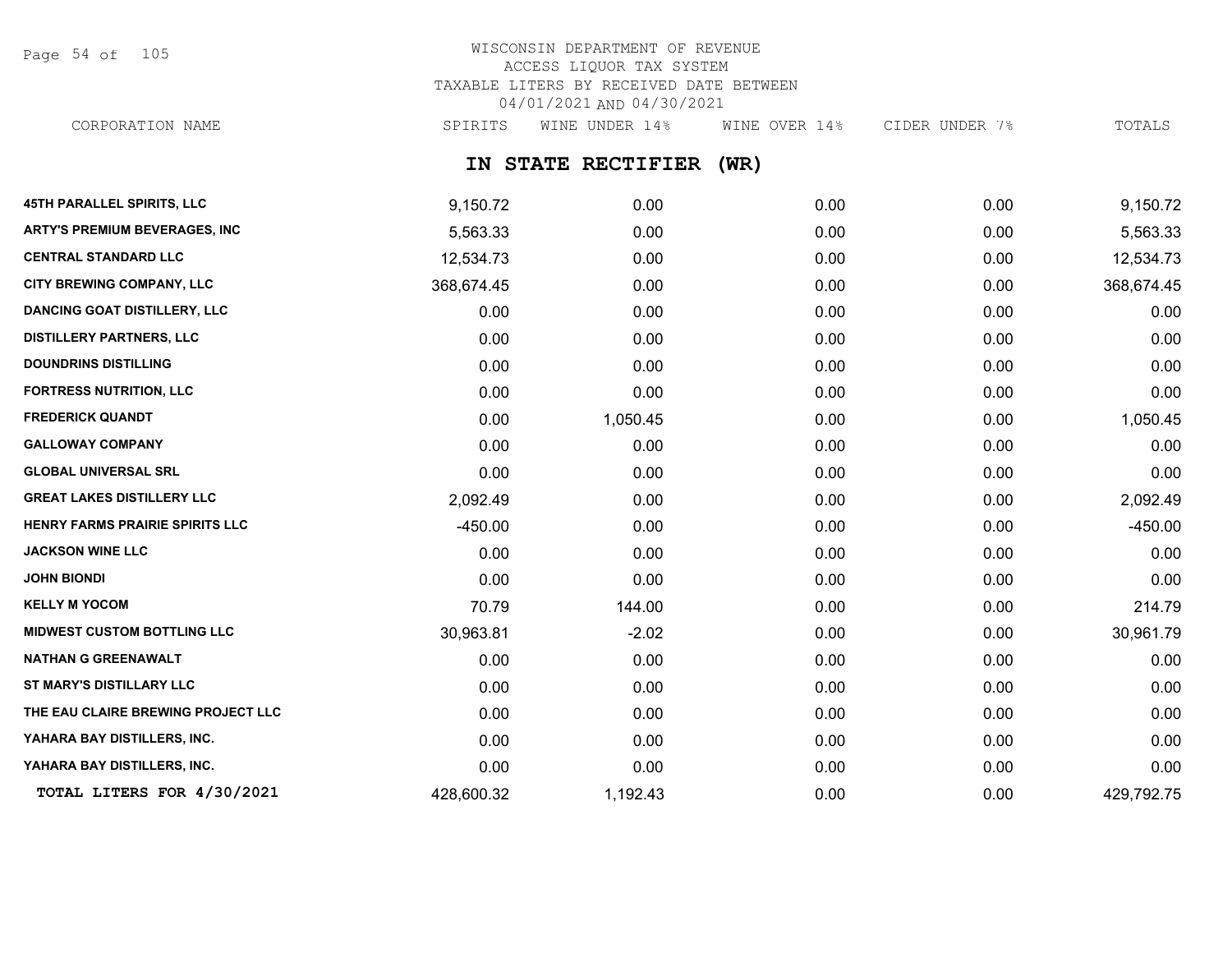Page 55 of 105

# WISCONSIN DEPARTMENT OF REVENUE ACCESS LIQUOR TAX SYSTEM TAXABLE LITERS BY RECEIVED DATE BETWEEN 04/01/2021 AND 04/30/2021

CORPORATION NAME SPIRITS WINE UNDER 14% WINE OVER 14% CIDER UNDER 7% TOTALS

**IN STATE WINERY (WWI)**

| <b>4 CHRISTI'S VINEYARD LLC</b>                   | 0.00 | 0.00     | 0.00   | 0.00   | 0.00     |
|---------------------------------------------------|------|----------|--------|--------|----------|
| <b>ALLEN L NAPARALLA</b>                          | 0.00 | 0.00     | 0.00   | 0.00   | 0.00     |
| <b>AMANDA STEFL</b>                               | 0.00 | 2,465.70 | 0.00   | 0.00   | 2,465.70 |
| <b>BADGER STATE BREWING COMPANY LLC</b>           | 0.00 | 0.00     | 0.00   | 196.84 | 196.84   |
| <b>BAYFIELD WINERY, LTD.</b>                      | 0.00 | 0.00     | 0.00   | 0.00   | 0.00     |
| <b>BELLEVINEZ LLC</b>                             | 0.00 | 567.02   | 0.00   | 0.00   | 567.02   |
| <b>BEVERLY GAGE</b>                               | 0.00 | 0.00     | 0.00   | 0.00   | 0.00     |
| <b>BLIND HORSE WINERY LLC</b>                     | 0.00 | 0.00     | 0.00   | 0.00   | 0.00     |
| <b>BOTHAM BRANDS LLC</b>                          | 0.00 | 1,207.54 | 0.00   | 0.00   | 1,207.54 |
| <b>BRADLEY L ALLEN</b>                            | 0.00 | 84.72    | 0.00   | 0.00   | 84.72    |
| <b>BRANCHES WINERY LLC</b>                        | 0.00 | 0.00     | 0.00   | 0.00   | 0.00     |
| <b>BRIAN C LOKRANTZ</b>                           | 0.00 | 0.00     | 0.00   | 0.00   | 0.00     |
| <b>BRIGADOON FARM &amp; WINERY LLC</b>            | 0.00 | 0.00     | 0.00   | 0.00   | 0.00     |
| <b>BRIX CIDER LLC</b>                             | 0.00 | 0.00     | 0.00   | 0.00   | 0.00     |
| <b>C &amp; N CORPORATION</b>                      | 0.00 | 0.00     | 0.00   | 0.00   | 0.00     |
| <b>CAPITAL BREWERY COMPANY, INC.</b>              | 0.00 | 0.00     | 0.00   | 0.00   | 0.00     |
| <b>CHATEAU ST CROIX WINERY &amp; VINEYARD LLC</b> | 0.00 | 3,904.49 | 107.24 | 0.00   | 4,011.73 |
| <b>CHERYL JOHNSON</b>                             | 0.00 | 0.00     | 0.00   | 0.00   | 0.00     |
| <b>CLOVER MEADOW LLC</b>                          | 0.00 | 0.00     | 0.00   | 0.00   | 0.00     |
| <b>COLLEEN M BOS</b>                              | 0.00 | 0.00     | 0.00   | 0.00   | 0.00     |
| <b>CRAIG FLETCHER</b>                             | 0.00 | 744.66   | 0.00   | 0.00   | 744.66   |
| <b>DANIEL J KOEPKE</b>                            | 0.00 | 0.00     | 0.00   | 0.00   | 0.00     |
| <b>DANZINGER VINEYARDS LLC</b>                    | 0.00 | 0.00     | 0.00   | 0.00   | 0.00     |
| <b>DAVID F MAHER</b>                              | 0.00 | 0.00     | 0.00   | 0.00   | 0.00     |
| <b>DAVID R RASMUSSEN</b>                          | 0.00 | 0.00     | 0.00   | 0.00   | 0.00     |
| <b>DEAD BIRD BREWING COMPANY</b>                  | 0.00 | 0.00     | 0.00   | 0.00   | 0.00     |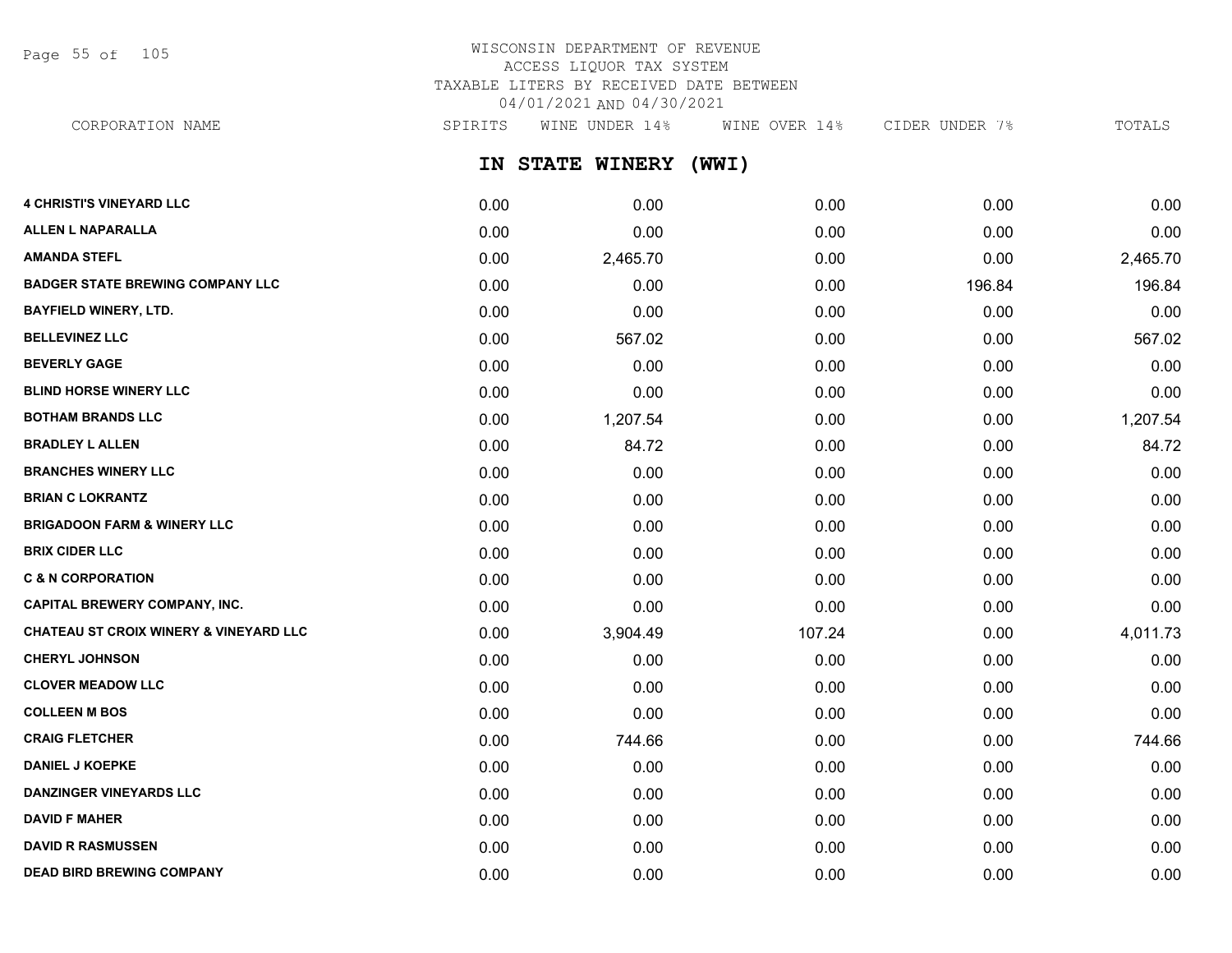Page 56 of 105

### WISCONSIN DEPARTMENT OF REVENUE ACCESS LIQUOR TAX SYSTEM TAXABLE LITERS BY RECEIVED DATE BETWEEN

| CORPORATION NAME                     | SPIRITS | WINE UNDER 14% | WINE OVER 14% | CIDER UNDER 7% | TOTALS    |
|--------------------------------------|---------|----------------|---------------|----------------|-----------|
| <b>DEAN L BAUMGARTEN</b>             | 0.00    | 1,499.02       | 0.00          | 0.00           | 1,499.02  |
| <b>DIANA HOBSON</b>                  | 0.00    | 0.00           | 0.00          | 0.00           | 0.00      |
| DIXONS AUTUMN HARVEST WINERY, LLC    | 0.00    | 0.00           | 0.00          | 0.00           | 0.00      |
| <b>DON GRASSE</b>                    | 0.00    | 0.00           | 0.00          | 0.00           | 0.00      |
| DRUMLIN RIDGE WINERY LLC             | 0.00    | 3,410.65       | 0.00          | 0.00           | 3,410.65  |
| <b>EASTERN RIDGES VINEYARD, LLC</b>  | 0.00    | 0.00           | 0.00          | 0.00           | 0.00      |
| <b>EDWARD J RINK</b>                 | 0.00    | 9.01           | 4.50          | 0.00           | 13.51     |
| <b>ELISABETH W KLEIN</b>             | 0.00    | 0.00           | 0.00          | 0.00           | 0.00      |
| <b>ETHAN KELLER</b>                  | 0.00    | 0.00           | 0.00          | 89.52          | 89.52     |
| <b>FAWN CREEK WINERY LLC</b>         | 0.00    | 6,334.49       | 0.00          | 0.00           | 6,334.49  |
| <b>FERMENTING CELLARS LLC</b>        | 0.00    | 0.00           | 0.00          | 0.00           | 0.00      |
| FISHER KING WINERY, LLC              | 0.00    | 0.00           | 0.00          | 0.00           | 0.00      |
| <b>FRESAR INC</b>                    | 0.00    | 0.00           | 0.00          | 0.00           | 0.00      |
| FRUIT OF THE WOODS WINE CELLAR, INC. | 0.00    | 10,827.75      | 0.00          | 0.00           | 10,827.75 |
| <b>HALF KRAKT LLC</b>                | 0.00    | 0.00           | 0.00          | 0.00           | 0.00      |
| HALF MOON HILL LLC                   | 0.00    | 11.24          | 0.00          | 8.74           | 19.98     |
| <b>HARBOR RIDGE WINERY INC.</b>      | 0.00    | 0.00           | 0.00          | 0.00           | 0.00      |
| HAYWARD LAKES WINERY, LLC            | 0.00    | 0.00           | 0.00          | 0.00           | 0.00      |
| <b>HERDIE BAISDEN</b>                | 0.00    | 80.96          | 0.00          | 5,982.49       | 6,063.45  |
| <b>INDEED BREWING COMPANY LLC</b>    | 0.00    | 0.00           | 0.00          | 0.00           | 0.00      |
| <b>ISLAND ORCHARD CIDER LLC</b>      | 0.00    | 0.00           | 0.00          | 0.00           | 0.00      |
| <b>JAMES F HAUSER JR</b>             | 0.00    | 0.00           | 0.00          | 0.00           | 0.00      |
| <b>JAMES PLOETZ</b>                  | 0.00    | 732.74         | 3.75          | 0.00           | 736.49    |
| <b>JEFFERY BEMIS</b>                 | 0.00    | 1,828.35       | 0.00          | 0.00           | 1,828.35  |
| <b>JEFFREY L STOEGER</b>             | 0.00    | 764.58         | 0.00          | 0.00           | 764.58    |
| <b>JESSICA L ECKER</b>               | 0.00    | 0.00           | 0.00          | 0.00           | 0.00      |
| <b>JOHN BIONDI</b>                   | 0.00    | $-84.00$       | 0.00          | $-334.50$      | $-418.50$ |
| <b>JONATHAN DALE</b>                 | 0.00    | 0.00           | 0.00          | 0.00           | 0.00      |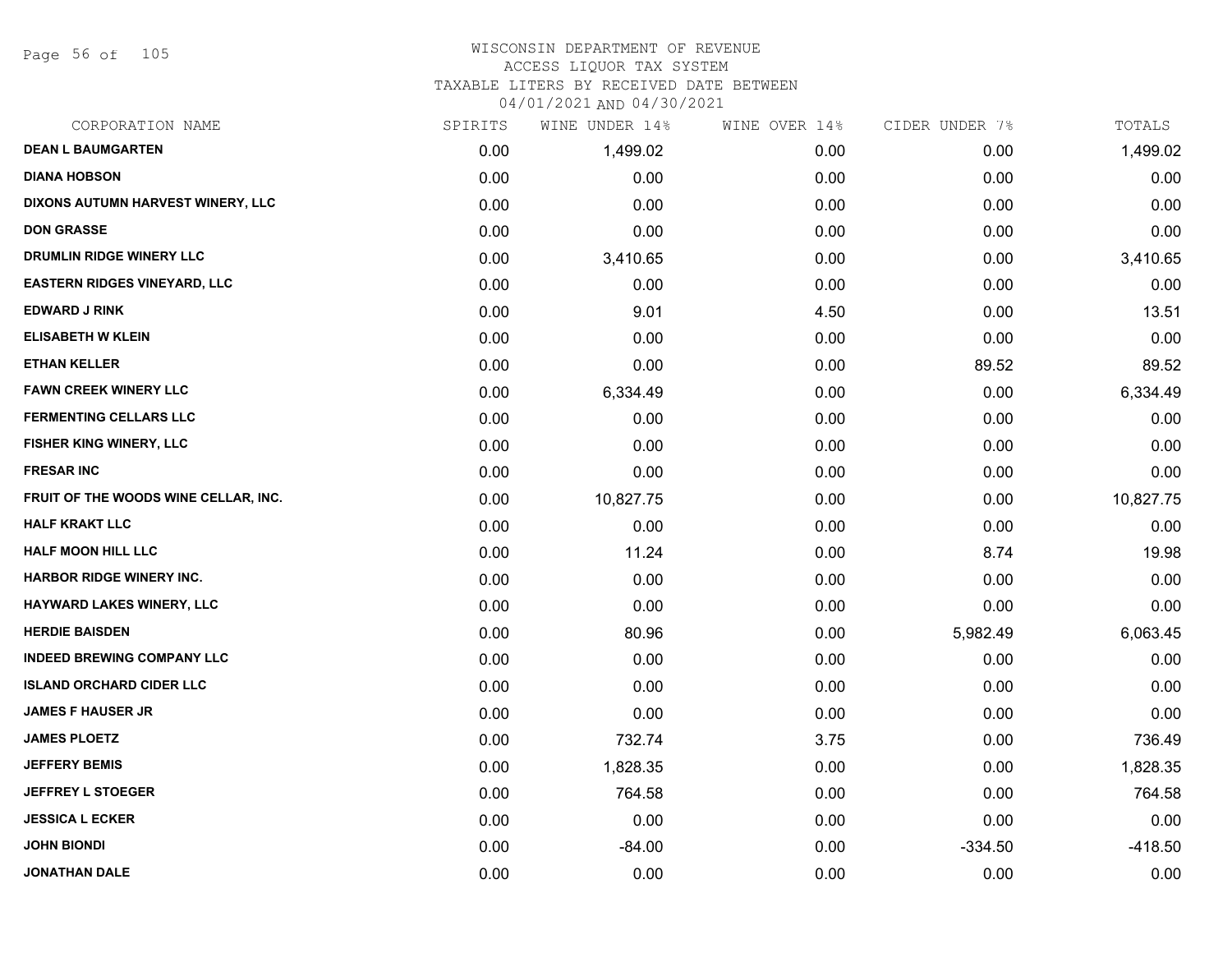Page 57 of 105

### WISCONSIN DEPARTMENT OF REVENUE ACCESS LIQUOR TAX SYSTEM TAXABLE LITERS BY RECEIVED DATE BETWEEN

| CORPORATION NAME                             | SPIRITS | WINE UNDER 14% | WINE OVER 14% | CIDER UNDER 7% | TOTALS    |
|----------------------------------------------|---------|----------------|---------------|----------------|-----------|
| <b>JORNY'S END LLC</b>                       | 0.00    | 0.00           | 0.00          | 0.00           | 0.00      |
| <b>JORNY'S END LLC</b>                       | 0.00    | 863.07         | 0.00          | 0.00           | 863.07    |
| <b>JOSEPH CALLOW</b>                         | 0.00    | 11,931.01      | 0.00          | 635.95         | 12,566.96 |
| <b>JOSEPH STALLER</b>                        | 0.00    | 1,278.71       | 0.00          | 0.00           | 1,278.71  |
| <b>JOSEPH WYNIMKO</b>                        | 0.00    | 18.00          | 0.00          | 0.00           | 18.00     |
| <b>KATCHEVER &amp; CO LLC</b>                | 0.00    | 0.00           | 0.00          | 0.00           | 0.00      |
| <b>KEVIN BEHNKE</b>                          | 0.00    | 206.68         | 523.14        | 0.00           | 729.82    |
| <b>KRISTIN HARRINGTON-BOEGNER</b>            | 0.00    | 0.00           | 0.00          | 0.00           | 0.00      |
| <b>KRISTINA M HOGE</b>                       | 0.00    | 0.00           | 0.00          | 0.00           | 0.00      |
| <b>LAKE NOKOMIS CRANBERRIES INC</b>          | 0.00    | 0.00           | 0.00          | 0.00           | 0.00      |
| <b>LANDTA WINES LLC</b>                      | 0.00    | 0.00           | 0.00          | 0.00           | 0.00      |
| <b>LAUTENBACH'S ORCHARD COUNTRY INC</b>      | 0.00    | 6,209.95       | 0.00          | 0.00           | 6,209.95  |
| <b>LEDGESTONE ESTATE LLC</b>                 | 0.00    | 277.47         | 119.39        | 0.00           | 396.86    |
| LIL' OLE WINEMAKER SHOPPE LLC                | 0.00    | 632.16         | 0.00          | 0.00           | 632.16    |
| <b>LOST ISLAND WINE LLC</b>                  | 0.00    | 474.01         | 0.00          | 0.00           | 474.01    |
| <b>LUCKY DOG WINERY</b>                      | 0.00    | 0.00           | 0.00          | 0.00           | 0.00      |
| <b>LUNCH CREEK VINEYARDS LLC</b>             | 0.00    | 1,287.04       | 4.04          | 0.00           | 1,291.08  |
| <b>MARTIN E SELL</b>                         | 0.00    | 434.94         | 24.23         | 0.00           | 459.17    |
| <b>MARY BELLAZZINI</b>                       | 0.00    | 0.00           | 0.00          | 0.00           | 0.00      |
| <b>MATENAER CORPORATION</b>                  | 0.00    | 0.00           | 0.00          | 0.00           | 0.00      |
| <b>MATTHEW RICK</b>                          | 0.00    | 0.00           | 0.00          | 0.00           | 0.00      |
| <b>MCFLESHMAN'S BREWING CO., LLC.</b>        | 0.00    | 0.00           | 0.00          | 0.00           | 0.00      |
| <b>MERSHONIAN CIDERY LLC</b>                 | 0.00    | 495.89         | 0.00          | 1,040.99       | 1,536.88  |
| <b>MOBCRAFT BEER INC</b>                     | 0.00    | 0.00           | 0.00          | 0.00           | 0.00      |
| <b>MOLSON COORS BEVERAGE COMPANY USA LLC</b> | 0.00    | 0.00           | 0.00          | 0.00           | 0.00      |
| <b>MOLSON COORS USA LLC</b>                  | 0.00    | 0.00           | 0.00          | 0.00           | 0.00      |
| <b>MOONDANCER LLC</b>                        | 0.00    | 389.21         | 0.00          | 0.00           | 389.21    |
| <b>MUNSON BRIDGE WINERY INC</b>              | 0.00    | 0.00           | 0.00          | 0.00           | 0.00      |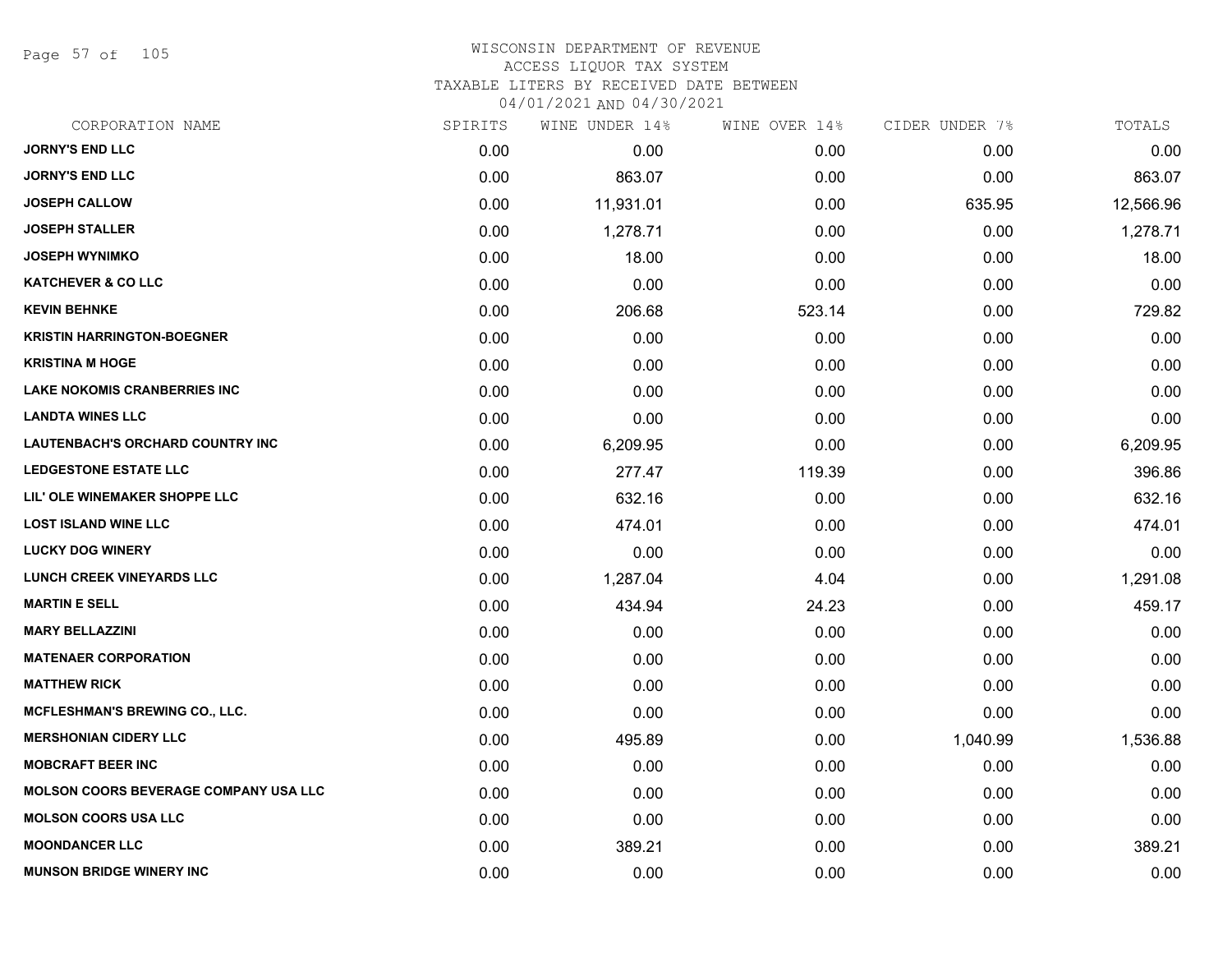Page 58 of 105

| CORPORATION NAME                            | SPIRITS | WINE UNDER 14% | WINE OVER 14% | CIDER UNDER 7% | TOTALS   |
|---------------------------------------------|---------|----------------|---------------|----------------|----------|
| <b>MUSETTA WINERY, LLC</b>                  | 0.00    | 0.00           | 0.00          | 0.00           | 0.00     |
| <b>NOBLE ROOTS BREWING COMPANY, LLC</b>     | 0.00    | 0.00           | 0.00          | 0.00           | 0.00     |
| <b>NORTHLEAF WINERY, LLC</b>                | 0.00    | 1,282.49       | 26.99         | 0.00           | 1,309.48 |
| <b>ODILON FORD WINERY INC</b>               | 0.00    | 0.00           | 0.00          | 0.00           | 0.00     |
| PARALLEL 44 VINEYARD & WINERY, INC.         | 0.00    | 8,557.94       | 0.00          | 0.00           | 8,557.94 |
| PARALLEL 44 VINEYARD & WINERY, INC.         | 0.00    | 892.48         | 0.00          | 0.00           | 892.48   |
| <b>PATRICK ARNDT</b>                        | 0.00    | 227.12         | 0.00          | 0.00           | 227.12   |
| <b>PAUL D ASPER</b>                         | 0.00    | 0.00           | 0.00          | 2,053.58       | 2,053.58 |
| <b>PAUL G BLOMMEL</b>                       | 0.00    | 0.00           | 0.00          | 0.00           | 0.00     |
| <b>PAUL HAMMEN</b>                          | 0.00    | 117.00         | 3,492.00      | 207.00         | 3,816.00 |
| <b>PAUL J FRANZEN</b>                       | 0.00    | 0.00           | 243.00        | 0.00           | 243.00   |
| PETER H GENTRY                              | 0.00    | 0.00           | 0.00          | 0.00           | 0.00     |
| <b>PHILIP J BRATSCH</b>                     | 0.00    | 0.00           | 0.00          | 0.00           | 0.00     |
| PIEPERTK LLC                                | 0.00    | 206.23         | 0.38          | 0.00           | 206.61   |
| <b>PRAIRIE HAWK WINERY INC</b>              | 0.00    | 0.00           | 0.00          | 0.00           | 0.00     |
| <b>RED OAK VINEYARD INC</b>                 | 0.00    | 0.00           | 0.00          | 0.00           | 0.00     |
| RIO LOBO LLC                                | 0.00    | 0.00           | 0.00          | 0.00           | 0.00     |
| <b>RIVER BEND VINEYARD &amp; WINERY LLC</b> | 0.00    | 0.00           | 0.00          | 0.00           | 0.00     |
| <b>ROBERT J FOWLER</b>                      | 0.00    | 0.00           | 0.00          | 0.00           | 0.00     |
| <b>ROCK N WOOL WINERY LLC</b>               | 0.00    | 0.00           | 0.00          | 0.00           | 0.00     |
| <b>RUSHFORD MEADERY AND WINERY LLC</b>      | 0.00    | $-9.00$        | 0.00          | 0.00           | $-9.00$  |
| <b>RYAN PRELLWITZ</b>                       | 0.00    | 0.00           | 0.00          | 0.00           | 0.00     |
| SEVEN HAWKS VINEYARDS LLC                   | 0.00    | 0.00           | 0.00          | 0.00           | 0.00     |
| <b>SEVEN HAWKS VINEYARDS LLC</b>            | 0.00    | 0.00           | 0.00          | 0.00           | 0.00     |
| <b>SHARON L PINGEL</b>                      | 0.00    | 0.00           | 0.00          | 0.00           | 0.00     |
| <b>SHERRY HARDIE</b>                        | 0.00    | 314.25         | 4.50          | 0.00           | 318.75   |
| <b>SIMON CREEK VINEYARD LLC</b>             | 0.00    | 1,367.97       | 90.02         | 0.00           | 1,457.99 |
| SINNIPEE VALLEY VINEYARD LLC                | 0.00    | 0.00           | 0.00          | 0.00           | 0.00     |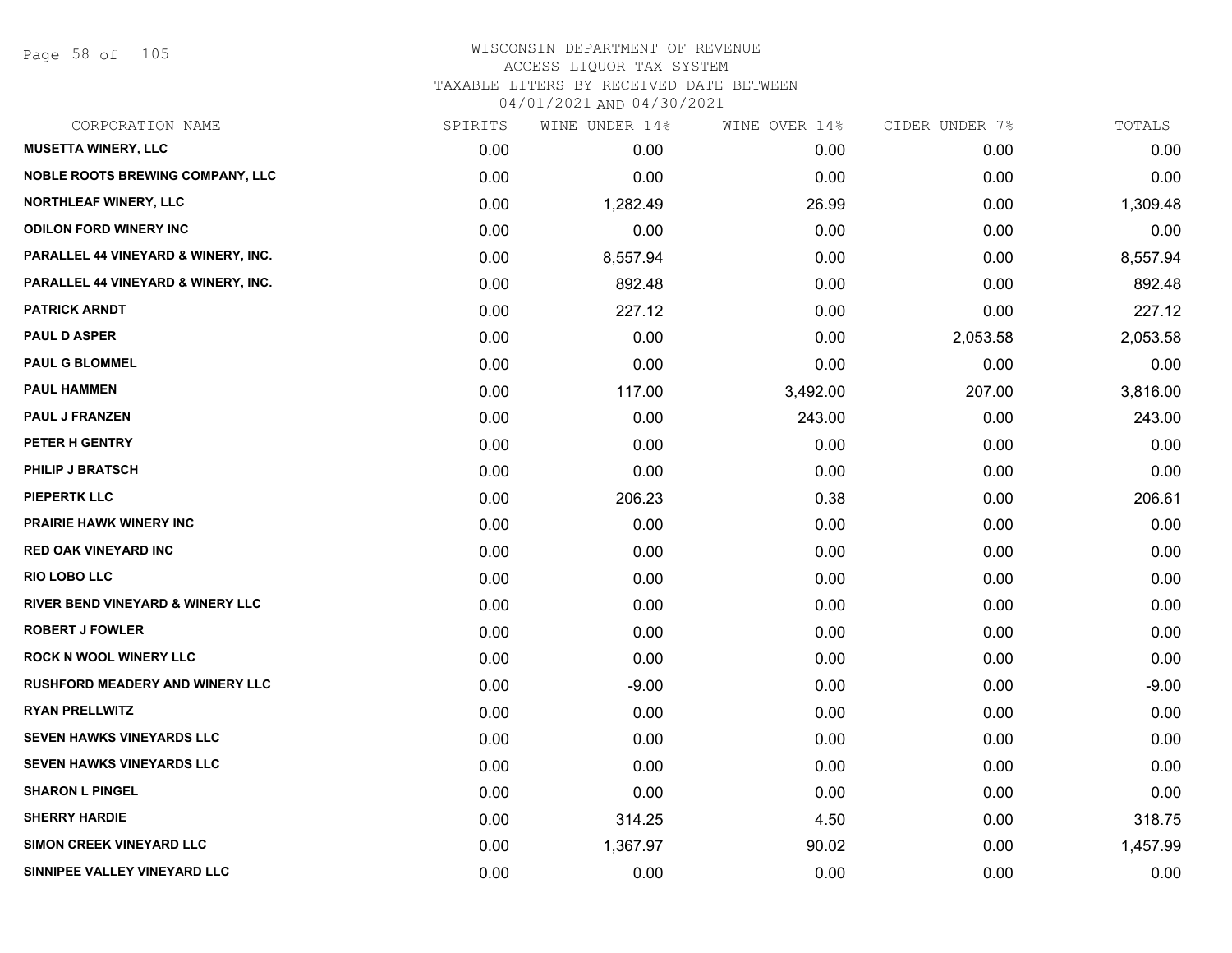Page 59 of 105

| CORPORATION NAME                           | SPIRITS | WINE UNDER 14% | WINE OVER 14% | CIDER UNDER 7% | TOTALS    |
|--------------------------------------------|---------|----------------|---------------|----------------|-----------|
| <b>SPB LLC</b>                             | 0.00    | 0.00           | 0.00          | 94,510.12      | 94,510.12 |
| SPIRITS OF NORWAY VINEYARD LLC             | 0.00    | 0.00           | 0.00          | 0.00           | 0.00      |
| SPRECHER BREWING COMPANY, LLC              | 0.00    | 0.00           | 0.00          | 0.00           | 0.00      |
| <b>SPURGEON VINEYARDS &amp; WINERY LLC</b> | 0.00    | 2,479.96       | 81.01         | 0.00           | 2,560.97  |
| <b>STEPHEN M KENNEDY</b>                   | 0.00    | 181.70         | 0.00          | 0.00           | 181.70    |
| <b>STEVEN DEBAKER</b>                      | 0.00    | 0.00           | 0.00          | 0.00           | 0.00      |
| STEVEN M & JUDITH A JACOBSON LLC           | 0.00    | 0.00           | 0.00          | 0.00           | 0.00      |
| <b>STILLMANK BREWING COMPANY</b>           | 0.00    | 0.00           | 0.00          | 176.02         | 176.02    |
| <b>STONES THROW WINERY INC</b>             | 0.00    | 6,185.34       | 6,071.78      | 0.00           | 12,257.12 |
| <b>STRING THEORY CIDER INC</b>             | 0.00    | 0.00           | 0.00          | 0.00           | 0.00      |
| <b>SUNSET HOLLOW RANCH</b>                 | 0.00    | 0.03           | 0.00          | 0.00           | 0.03      |
| <b>SUNSET POINT WINERY LLC</b>             | 0.00    | 1,117.12       | 45.05         | 0.00           | 1,162.17  |
| <b>TENBA RIDGE WINERY LLC</b>              | 0.00    | 1,442.24       | 0.00          | 0.00           | 1,442.24  |
| THE RUM TREE, INC.                         | 0.00    | 0.00           | 0.00          | 0.00           | 0.00      |
| THE WINE VINEYARD LLC                      | 0.00    | 4,071.12       | 0.00          | 0.00           | 4,071.12  |
| THE WOODLAND TRAIL BEVERAGE COMPANY, INC.  | 0.00    | 0.00           | 0.00          | 0.00           | 0.00      |
| <b>TIMOTHY D GUILD</b>                     | 0.00    | 1,651.38       | 0.00          | 0.00           | 1,651.38  |
| <b>TIMOTHY P MCDONALD</b>                  | 0.00    | 61.89          | 0.00          | 0.00           | 61.89     |
| <b>TODD KUEHL</b>                          | 0.00    | 0.00           | 0.00          | 0.00           | 0.00      |
| <b>TOMMYS TOO HIGH WINES LLC</b>           | 0.00    | 810.07         | 0.00          | 0.00           | 810.07    |
| <b>TRACY A SOMERVILLE</b>                  | 0.00    | 0.00           | 0.00          | 0.00           | 0.00      |
| <b>TROY LANDWEHR</b>                       | 0.00    | 651.75         | 126.75        | 0.00           | 778.50    |
| <b>TWO BROTHERS WINES LLC</b>              | 0.00    | 422.98         | 0.00          | 0.00           | 422.98    |
| <b>UPSTREAM CIDER LLC</b>                  | 0.00    | 0.00           | 0.00          | 0.00           | 0.00      |
| VAN WYCHEN WINES INC.                      | 0.00    | 0.00           | 0.00          | 0.00           | 0.00      |
| <b>VERNON VINEYARDS LTD</b>                | 0.00    | 714.30         | 0.00          | 0.00           | 714.30    |
| <b>VINES TO CELLAR, INC.</b>               | 0.00    | 652.57         | 0.00          | 0.00           | 652.57    |
| <b>VON KLAUS WINERY LLC</b>                | 0.00    | 1,785.01       | 0.00          | 0.00           | 1,785.01  |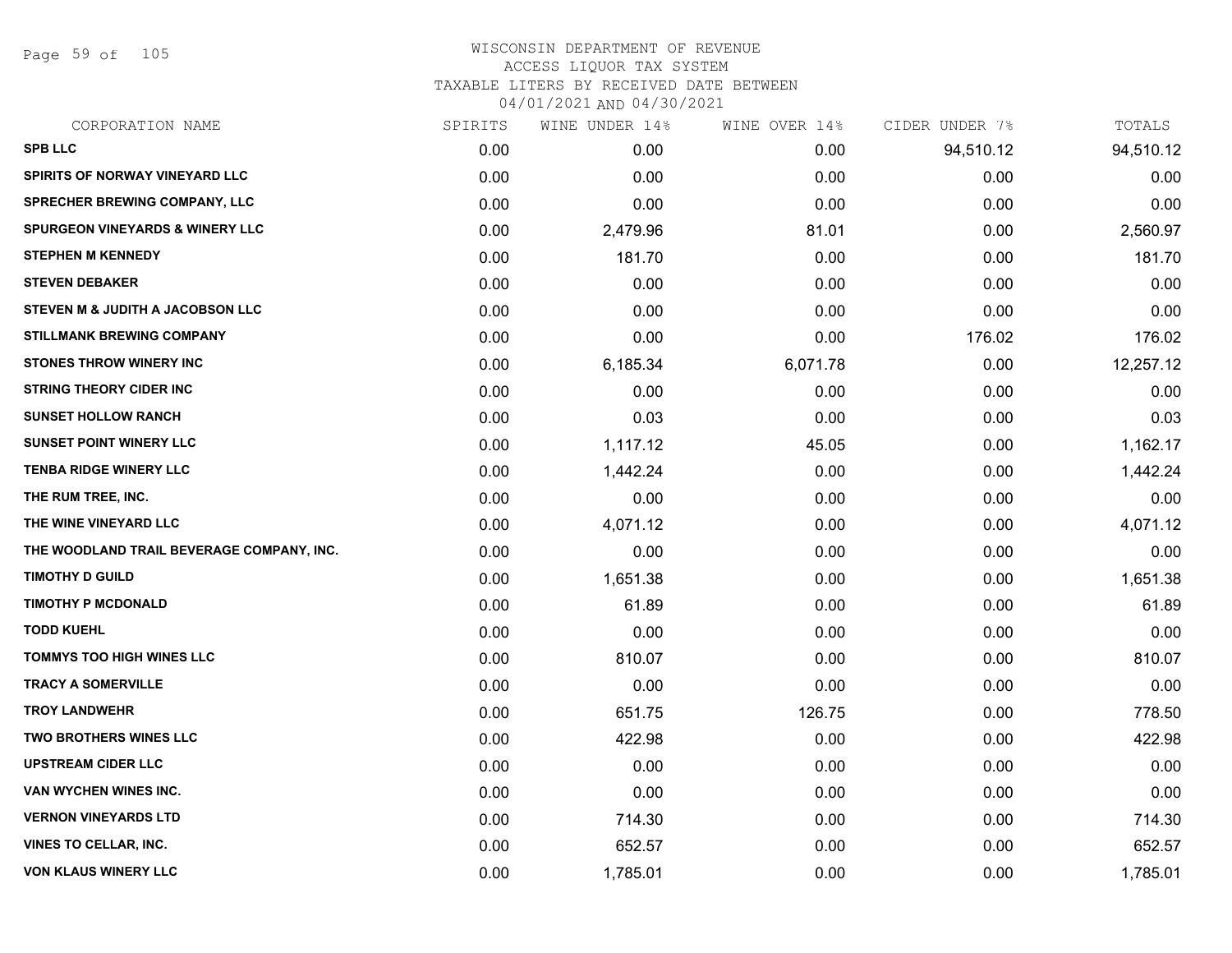Page 60 of 105

### WISCONSIN DEPARTMENT OF REVENUE ACCESS LIQUOR TAX SYSTEM

TAXABLE LITERS BY RECEIVED DATE BETWEEN

| CORPORATION NAME                                   | SPIRITS | UNDER 14%<br>WINE | WINE OVER 14% | CIDER UNDER 7% | TOTALS     |
|----------------------------------------------------|---------|-------------------|---------------|----------------|------------|
| <b>VON STIEHL WINERY LTD.</b>                      | 0.00    | 0.00              | 0.00          | 0.00           | 0.00       |
| <b>VON STIEHL WINERY LTD.</b>                      | 0.00    | 18,837.85         | $-72.25$      | 2,317.26       | 21,082.86  |
| <b>VON STIEHL WINERY LTD.</b>                      | 0.00    | 0.00              | 0.00          | 0.00           | 0.00       |
| <b>WALKER K FANNING</b>                            | 0.00    | 0.00              | 0.00          | 0.00           | 0.00       |
| <b>WEST PRAIRIE WINERY LLC</b>                     | 0.00    | 10,728.39         | 0.00          | 40.50          | 10,768.89  |
| <b>WHISPERING BLUFFS VINEYARD &amp; WINERY LTD</b> | 0.00    | 0.00              | 0.00          | 0.00           | 0.00       |
| <b>WHITE BEAR SPIRITS LLC</b>                      | 0.00    | 0.00              | 630.76        | 0.00           | 630.76     |
| <b>WHITE WINTER WINERY INC</b>                     | 0.00    | 0.00              | 0.00          | 878.21         | 878.21     |
| <b>WILD EPITOME LLC</b>                            | 0.00    | 0.00              | 0.00          | 0.00           | 0.00       |
| <b>WILD HARE LLC</b>                               | 0.00    | 162.02            | 0.00          | 0.00           | 162.02     |
| <b>WILD HILLS WINERY LLC</b>                       | 0.00    | 0.00              | 0.00          | 0.00           | 0.00       |
| <b>WILLIAM F BLUHM</b>                             | 0.00    | 1,960.86          | 17.26         | 0.00           | 1,978.12   |
| <b>WILLIAM L SCHNEIDER</b>                         | 0.00    | 0.00              | 0.00          | 0.00           | 0.00       |
| <b>WINEMAKER'S DAUGHTER LLC</b>                    | 0.00    | 0.00              | 0.00          | 0.00           | 0.00       |
| <b>WINESITTER BREWHOUSE LLC</b>                    | 555.65  | 0.00              | 0.00          | 0.00           | 555.65     |
| <b>WOLLERSHEIM WINERY, INC.</b>                    | 0.00    | 4,707.26          | 269.97        | 0.00           | 4,977.23   |
| <b>WOLLERSHEIM WINERY, INC.</b>                    | 0.00    | 45,513.41         | 1,149.00      | 0.00           | 46,662.41  |
| TOTAL LITERS FOR 4/30/2021                         | 555.65  | 175,980.79        | 12,962.51     | 107,802.72     | 297,301.67 |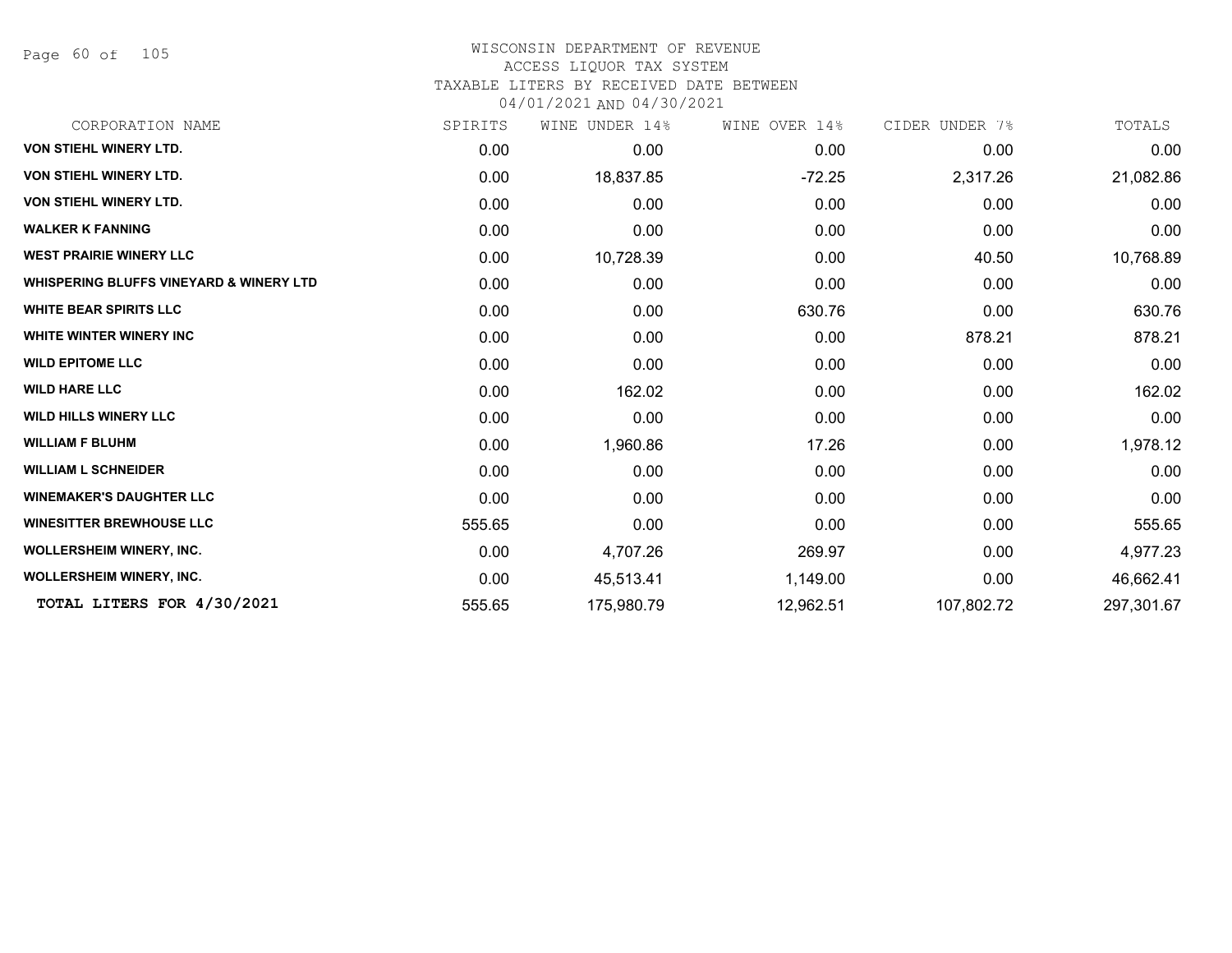Page 61 of 105

# WISCONSIN DEPARTMENT OF REVENUE ACCESS LIQUOR TAX SYSTEM TAXABLE LITERS BY RECEIVED DATE BETWEEN 04/01/2021 AND 04/30/2021

CORPORATION NAME SPIRITS WINE UNDER 14% WINE OVER 14% CIDER UNDER 7% TOTALS

**WINE DIRECT SHIPPER (WDS)**

| 1-800 WINESHOP.COM INC                    | 0.00 | 2,637.00 | 601.75 | 0.00 | 3,238.75 |
|-------------------------------------------|------|----------|--------|------|----------|
| 2HAWK, LLC                                | 0.00 | 0.75     | 0.75   | 0.00 | 1.50     |
| <b>4 CHRISTI'S VINEYARD LLC</b>           | 0.00 | 0.00     | 0.00   | 0.00 | 0.00     |
| A DONKEY AND GOAT LLC                     | 0.00 | 21.00    | 0.00   | 0.00 | 21.00    |
| A TO Z WINEWORKS LLC                      | 0.00 | 36.00    | 28.50  | 0.00 | 64.50    |
| <b>ABACELA VINEYARDS &amp; WINERY INC</b> | 0.00 | 9.75     | 11.25  | 0.00 | 21.00    |
| ABREU VINEYARDS INC                       | 0.00 | 0.00     | 0.00   | 0.00 | 0.00     |
| AC VIN CO LLC                             | 0.00 | 35.25    | 79.50  | 0.00 | 114.75   |
| <b>ACKERMAN FAMILY VINEYARDS LLC</b>      | 0.00 | 0.00     | 0.00   | 0.00 | 0.00     |
| <b>ACKLEY BRANDS LTD</b>                  | 0.00 | 8.62     | 0.00   | 0.00 | 8.62     |
| <b>ACORN ALEGRIA WINERY</b>               | 0.00 | 32.25    | 42.75  | 0.00 | 75.00    |
| <b>ADAM J RUHLAND</b>                     | 0.00 | 0.00     | 0.00   | 0.00 | 0.00     |
| <b>ADAMS WINERY LLC</b>                   | 0.00 | 172.50   | 94.50  | 0.00 | 267.00   |
| <b>ADELAIDA CELLARS INC</b>               | 0.00 | 24.75    | 60.00  | 0.00 | 84.75    |
| <b>ADELSHEIM VINEYARD LLC</b>             | 0.00 | 103.02   | 1.50   | 0.00 | 104.52   |
| ADLER DEUTSCH VINEYARD LLC                | 0.00 | 0.00     | 0.00   | 0.00 | 0.00     |
| <b>AEPPELTREOW INC</b>                    | 0.00 | 0.00     | 0.00   | 0.00 | 0.00     |
| <b>AHA PARTNERS LLC</b>                   | 0.00 | 0.00     | 0.00   | 0.00 | 0.00     |
| <b>AIRPORT RANCH ESTATES LLC</b>          | 0.00 | 38.25    | 60.00  | 0.00 | 98.25    |
| <b>AKA WINES LLC</b>                      | 0.00 | 244.00   | 3.00   | 0.00 | 247.00   |
| <b>ALEJANDRO BULGHERONI ESTATE LLC</b>    | 0.00 | 0.00     | 18.75  | 0.00 | 18.75    |
| ALEXANDRIA NICOLE CELLARS LLC             | 0.00 | 5.25     | 43.50  | 0.00 | 48.75    |
| <b>ALLEN WINE CO LLC</b>                  | 0.00 | 0.00     | 0.00   | 0.00 | 0.00     |
| <b>ALOFT WINES LLC</b>                    | 0.00 | 4.50     | 2.25   | 0.00 | 6.75     |
| <b>ALPHA &amp; OMEGA WINERY LLC</b>       | 0.00 | 0.00     | 167.25 | 0.00 | 167.25   |
| <b>ALTAMURA WINERY INC</b>                | 0.00 | 0.00     | 110.25 | 0.00 | 110.25   |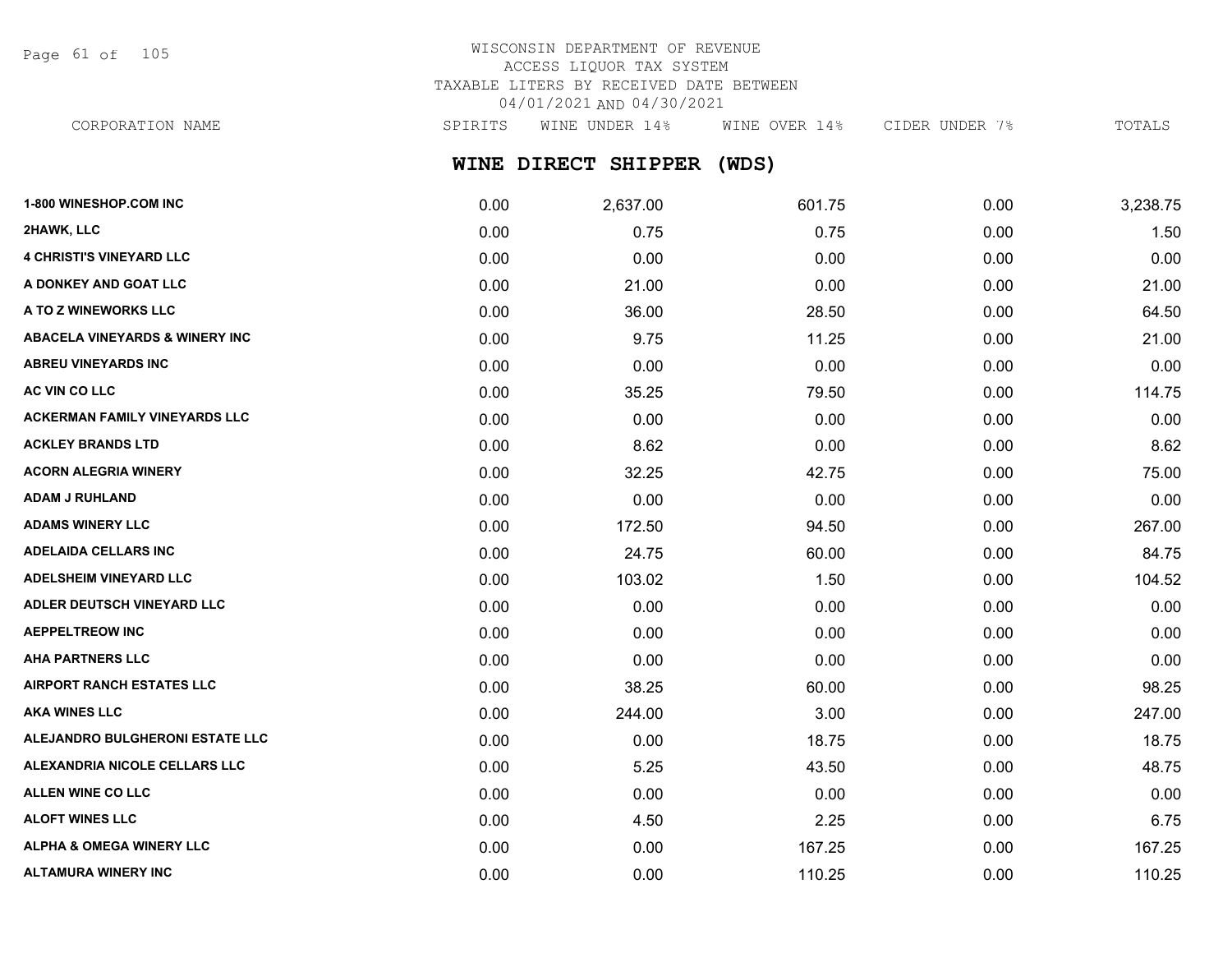Page 62 of 105

## WISCONSIN DEPARTMENT OF REVENUE ACCESS LIQUOR TAX SYSTEM TAXABLE LITERS BY RECEIVED DATE BETWEEN

| CORPORATION NAME                           | SPIRITS | WINE UNDER 14% | WINE OVER 14% | CIDER UNDER 7% | TOTALS   |
|--------------------------------------------|---------|----------------|---------------|----------------|----------|
| <b>ALTBIER OPERATIONS LLC</b>              | 0.00    | 2,763.00       | 557.25        | 0.00           | 3,320.25 |
| <b>ALVAREZ VINEYARDS LLC</b>               | 0.00    | 4.50           | 0.00          | 0.00           | 4.50     |
| <b>AMANDA STEFL</b>                        | 0.00    | 0.00           | 0.00          | 0.00           | 0.00     |
| <b>AMAVI CELLARS LLC</b>                   | 0.00    | 12.00          | 0.00          | 0.00           | 12.00    |
| <b>AMERICAN VINTNERS LLC</b>               | 0.00    | 0.00           | 0.00          | 0.00           | 0.00     |
| <b>AMERICAN WINE TRADE INC</b>             | 0.00    | 61.50          | 0.00          | 0.00           | 61.50    |
| <b>AMICI CELLARS INC</b>                   | 0.00    | 0.75           | 17.25         | 0.00           | 18.00    |
| <b>AMIZETTA VINEYARDS WINERY LLC</b>       | 0.00    | 12.75          | 78.75         | 0.00           | 91.50    |
| <b>AMPELOS CELLARS INC</b>                 | 0.00    | 11.25          | 11.25         | 0.00           | 22.50    |
| <b>AMUSE BOUCHE LLC</b>                    | 0.00    | 0.00           | 0.00          | 0.00           | 0.00     |
| <b>ANCIEN WINES INC</b>                    | 0.00    | 0.00           | 54.75         | 0.00           | 54.75    |
| <b>ANCIENT PEAK INC</b>                    | 0.00    | 0.00           | 0.00          | 0.00           | 0.00     |
| ANDERSONS CONN VALLEY WINERY INC           | 0.00    | 4.50           | 28.50         | 0.00           | 33.00    |
| <b>ANDIS WINES LLC</b>                     | 0.00    | 7.50           | 27.75         | 0.00           | 35.25    |
| ANDREW MURRAY, LLC                         | 0.00    | 13.50          | 36.75         | 0.00           | 50.25    |
| <b>ANDREW TOW</b>                          | 0.00    | 0.00           | 0.00          | 0.00           | 0.00     |
| <b>ANIMOLP</b>                             | 0.00    | 4.50           | 0.00          | 0.00           | 4.50     |
| <b>ANNADEL ESTATE WINERY &amp; FLOWERS</b> | 0.00    | 0.00           | 0.00          | 0.00           | 0.00     |
| ANNADEL VINEYARD PARTNERS(DE) LLC          | 0.00    | 0.00           | 0.00          | 0.00           | 0.00     |
| <b>ANOMALY VINEYARDS LLC</b>               | 0.00    | 0.00           | 13.50         | 0.00           | 13.50    |
| <b>ANTHILL FARMS LLC</b>                   | 0.00    | 39.75          | 0.00          | 0.00           | 39.75    |
| <b>ANTHONY M TRUCHARD</b>                  | 0.00    | 6.75           | 174.00        | 0.00           | 180.75   |
| <b>ANTHONY ROAD WINE CO INC</b>            | 0.00    | 22.50          | 0.00          | 0.00           | 22.50    |
| <b>APERTURE CELLARS, LLC</b>               | 0.00    | 0.00           | 6.75          | 0.00           | 6.75     |
| <b>APPELLATION TRADING COMPANY LLC</b>     | 0.00    | 539.25         | 511.50        | 0.00           | 1,050.75 |
| <b>AQUA PUMPKIN INC</b>                    | 0.00    | 0.00           | 0.00          | 0.00           | 0.00     |
| <b>ARC WINERY LLC</b>                      | 0.00    | 0.00           | 0.00          | 0.00           | 0.00     |
| <b>ARCHANGEL INVESTMENTS LLC</b>           | 0.00    | 27.75          | 63.39         | 0.00           | 91.14    |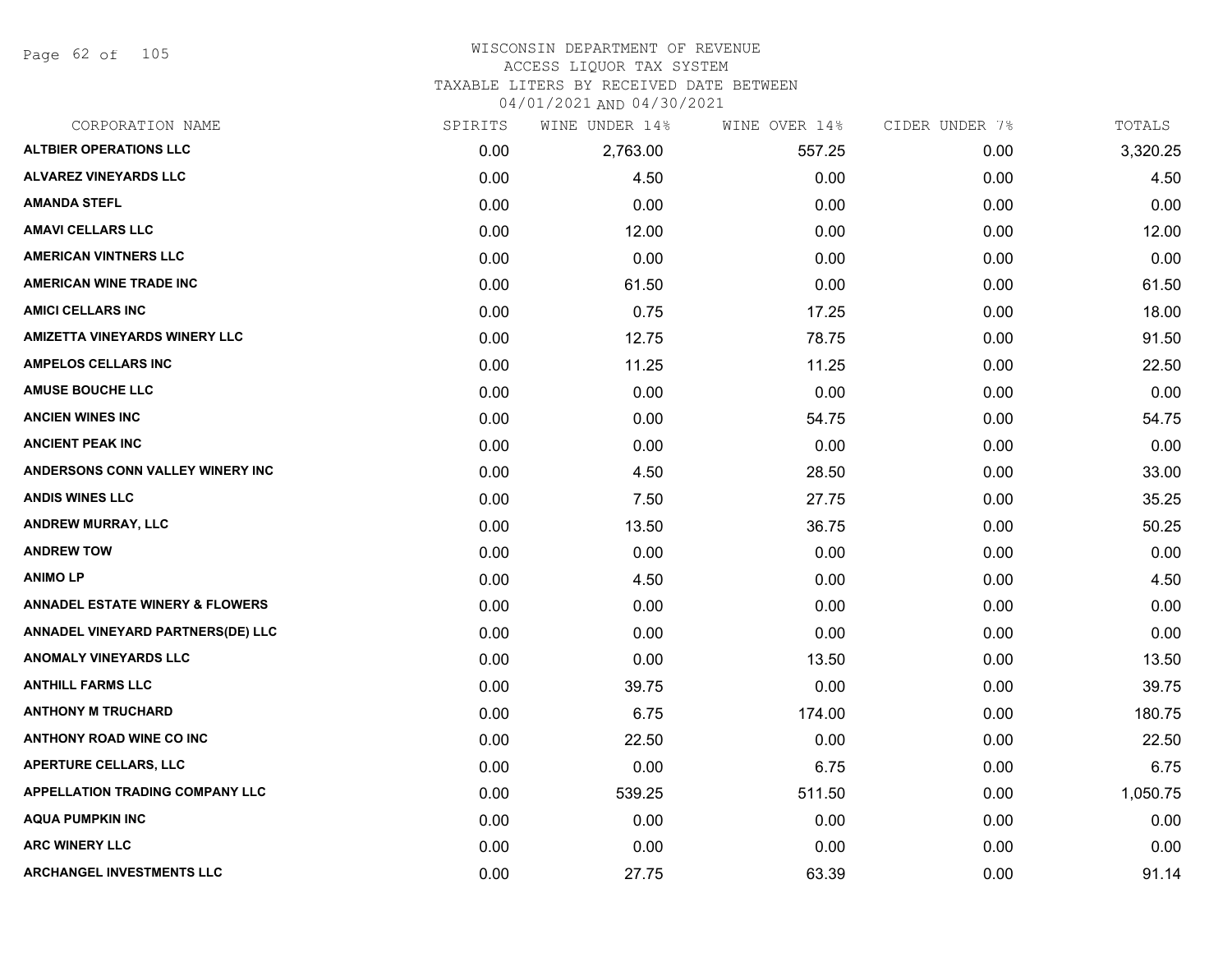Page 63 of 105

| CORPORATION NAME                        | SPIRITS | WINE UNDER 14% | WINE OVER 14% | CIDER UNDER 7% | TOTALS |
|-----------------------------------------|---------|----------------|---------------|----------------|--------|
| <b>ARETE WINES LLC</b>                  | 0.00    | 0.00           | 0.00          | 0.00           | 0.00   |
| <b>ARIETTA INC</b>                      | 0.00    | 0.00           | 6.00          | 0.00           | 6.00   |
| <b>ARISTA WINES LLC</b>                 | 0.00    | 212.25         | 0.00          | 0.00           | 212.25 |
| <b>ARKENSTONE VINEYARDS LLC</b>         | 0.00    | 0.00           | 33.75         | 0.00           | 33.75  |
| <b>ARMIDA WINERY INC</b>                | 0.00    | 30.75          | 23.63         | 0.00           | 54.38  |
| <b>ARMSTRONG FAMILY WINERY LLC</b>      | 0.00    | 4.50           | 26.25         | 0.00           | 30.75  |
| <b>ARMSTRONG VINEYARDS INC</b>          | 0.00    | 15.00          | 88.88         | 0.00           | 103.88 |
| <b>ARNOT-ROBERTS LLC</b>                | 0.00    | 31.50          | 0.00          | 0.00           | 31.50  |
| <b>ARRINGTON VINEYARDS LLC</b>          | 0.00    | 101.25         | 113.25        | 0.00           | 214.50 |
| <b>ARTISTE MANAGEMENT CO LLC</b>        | 0.00    | 0.00           | 0.00          | 0.00           | 0.00   |
| <b>ATWATER VINEYARDS, LLC</b>           | 0.00    | 0.00           | 0.00          | 0.00           | 0.00   |
| AU BON CLIMAT LLC                       | 0.00    | 40.50          | 0.00          | 0.00           | 40.50  |
| <b>AUBERT WINEGROWING INC</b>           | 0.00    | 0.00           | 264.75        | 0.00           | 264.75 |
| <b>AUGUST BRIGGS JR INC</b>             | 0.00    | 16.50          | 10.50         | 0.00           | 27.00  |
| <b>AURORA CELLARS 2015, LLC</b>         | 0.00    | 0.00           | 0.00          | 0.00           | 0.00   |
| <b>AUSTIN NICHOLS &amp; CO INC</b>      | 0.00    | 303.00         | 0.00          | 0.00           | 303.00 |
| <b>AVV WINERY CO LLC</b>                | 0.00    | 167.25         | 69.00         | 0.00           | 236.25 |
| <b>B &amp; B ORGANICS, LLC</b>          | 0.00    | 3.00           | 3.00          | 0.00           | 6.00   |
| <b>B WISE VINEYARDS LLC</b>             | 0.00    | 8.25           | 50.25         | 0.00           | 58.50  |
| <b>B. NEKTAR LLC</b>                    | 0.00    | 0.00           | 0.00          | 0.00           | 0.00   |
| <b>BABCOCK ENTERPRISES INC</b>          | 0.00    | 12.00          | 4.50          | 0.00           | 16.50  |
| <b>BADGER MOUNTAIN INC</b>              | 0.00    | 0.00           | 0.00          | 0.00           | 0.00   |
| <b>BADGER STATE BREWING COMPANY LLC</b> | 0.00    | 0.00           | 0.00          | 0.00           | 0.00   |
| <b>BALBOA WINERY LLC</b>                | 0.00    | 25.50          | 44.25         | 0.00           | 69.75  |
| <b>BALLENTINE VINEYARDS INC</b>         | 0.00    | 9.00           | 54.00         | 0.00           | 63.00  |
| <b>BALTIMORE BEND VINEYARD LLC</b>      | 0.00    | 0.00           | 0.00          | 0.00           | 0.00   |
| <b>BARGETTOS SANTA CRUZ WINERY INC</b>  | 0.00    | 17.63          | 0.75          | 0.00           | 18.38  |
| <b>BARLOW VINEYARDS LLC</b>             | 0.00    | 0.75           | 30.75         | 0.00           | 31.50  |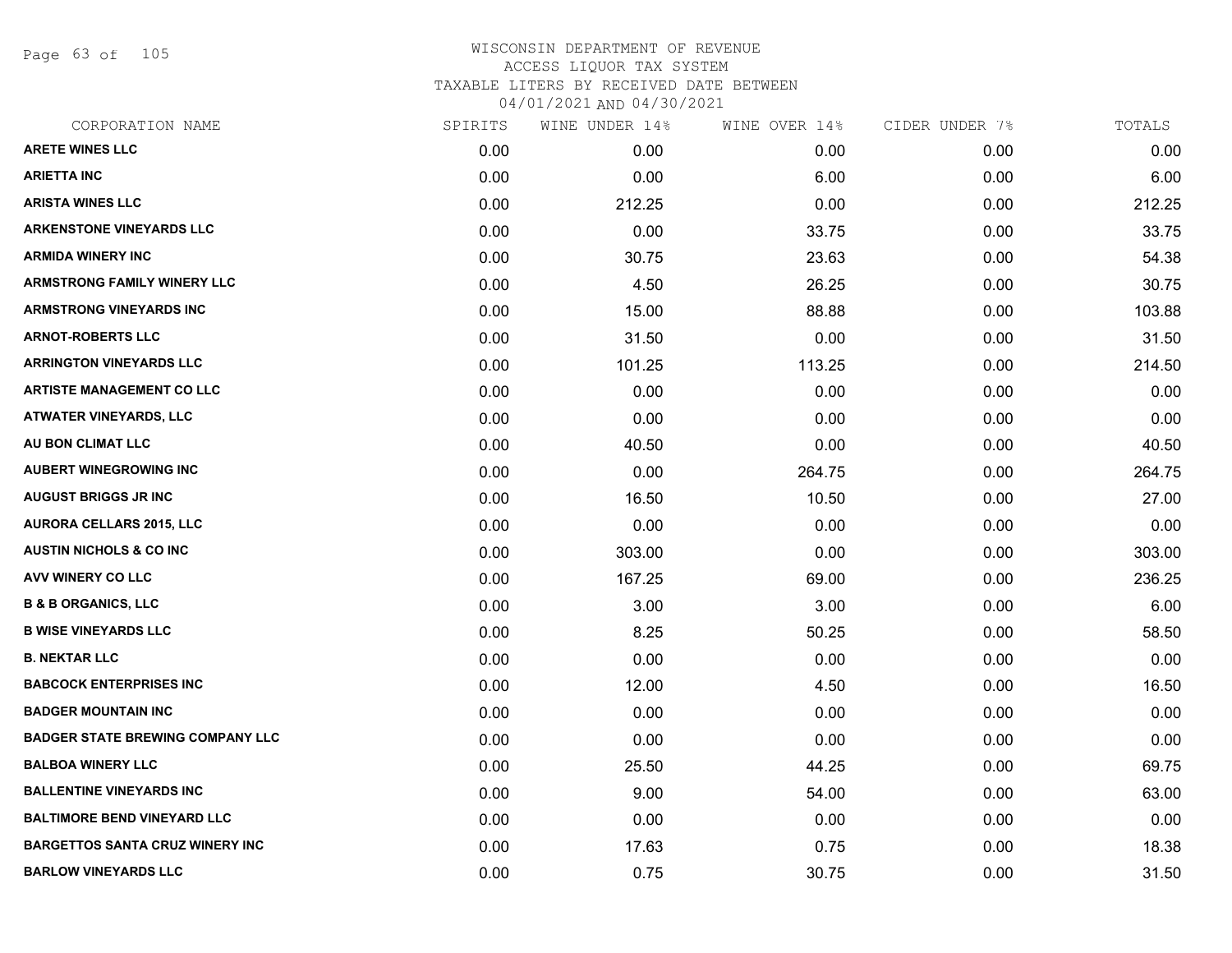Page 64 of 105

| CORPORATION NAME                    | SPIRITS | WINE UNDER 14% | WINE OVER 14% | CIDER UNDER 7% | TOTALS |
|-------------------------------------|---------|----------------|---------------|----------------|--------|
| <b>BARNARD GRIFFIN INC</b>          | 0.00    | 10.50          | 19.50         | 0.00           | 30.00  |
| <b>BARNETT VINEYARDS LP</b>         | 0.00    | 17.25          | 52.14         | 0.00           | 69.39  |
| <b>BAW INC</b>                      | 0.00    | 406.50         | 369.00        | 0.00           | 775.50 |
| <b>BAYFIELD WINERY, LTD.</b>        | 0.00    | 0.00           | 0.00          | 0.00           | 0.00   |
| <b>BEAUREGARD VINEYARDS LLC</b>     | 0.00    | 27.75          | 0.00          | 0.00           | 27.75  |
| <b>BEAUX FRERES LLC</b>             | 0.00    | 10.50          | 0.00          | 0.00           | 10.50  |
| <b>BECKER FARMS INC</b>             | 0.00    | 0.00           | 0.00          | 0.00           | 0.00   |
| <b>BEDELL NORTH FORK LLC</b>        | 0.00    | 6.00           | 0.00          | 0.00           | 6.00   |
| <b>BEDROCK WINE COMPANY LP</b>      | 0.00    | 0.00           | 0.00          | 0.00           | 0.00   |
| <b>BEHRENS AND DRINKWARD</b>        | 0.00    | 0.00           | 51.75         | 0.00           | 51.75  |
| <b>BEL VINO LLC</b>                 | 0.00    | 29.25          | 6.00          | 0.00           | 35.25  |
| <b>BELLAVINI WINERY</b>             | 0.00    | 106.50         | 0.00          | 0.00           | 106.50 |
| <b>BELLEVINEZ LLC</b>               | 0.00    | 0.00           | 0.00          | 0.00           | 0.00   |
| <b>BENESSERE VINEYARDS LTD</b>      | 0.00    | 6.00           | 28.50         | 0.00           | 34.50  |
| <b>BENNETT LANE WINERY LLC</b>      | 0.00    | 0.00           | 46.50         | 0.00           | 46.50  |
| <b>BENOVIA WINERY LLC</b>           | 0.00    | 1.50           | 126.75        | 0.00           | 128.25 |
| <b>BENT CREEK WINERY LLC</b>        | 0.00    | 0.00           | 2.25          | 0.00           | 2.25   |
| <b>BERGSTROM WINES LLC</b>          | 0.00    | 113.25         | 5.25          | 0.00           | 118.50 |
| <b>BERNARDUS LLC</b>                | 0.00    | 36.00          | 36.00         | 0.00           | 72.00  |
| BETHEL HEIGHTS VINEYARD INC         | 0.00    | 6.75           | 0.00          | 0.00           | 6.75   |
| BETTER BRANDS INTERNATIONAL         | 0.00    | 0.00           | 4.50          | 0.00           | 4.50   |
| <b>BETZ CELLARS LLC</b>             | 0.00    | 9.75           | 5.25          | 0.00           | 15.00  |
| <b>BEVAN CELLARS, LLC</b>           | 0.00    | 0.00           | 0.75          | 0.00           | 0.75   |
| <b>BEVERLY GAGE</b>                 | 0.00    | 0.00           | 0.00          | 0.00           | 0.00   |
| <b>BIG TABLE FARM, INC</b>          | 0.00    | 33.00          | 3.75          | 0.00           | 36.75  |
| <b>BILTMORE ESTATE WINE COMPANY</b> | 0.00    | 339.75         | 110.25        | 0.00           | 450.00 |
| <b>BLACK CAT VINEYARD LLC</b>       | 0.00    | 0.00           | 56.25         | 0.00           | 56.25  |
| <b>BLACK MESA WINERY LLC</b>        | 0.00    | 0.00           | 0.00          | 0.00           | 0.00   |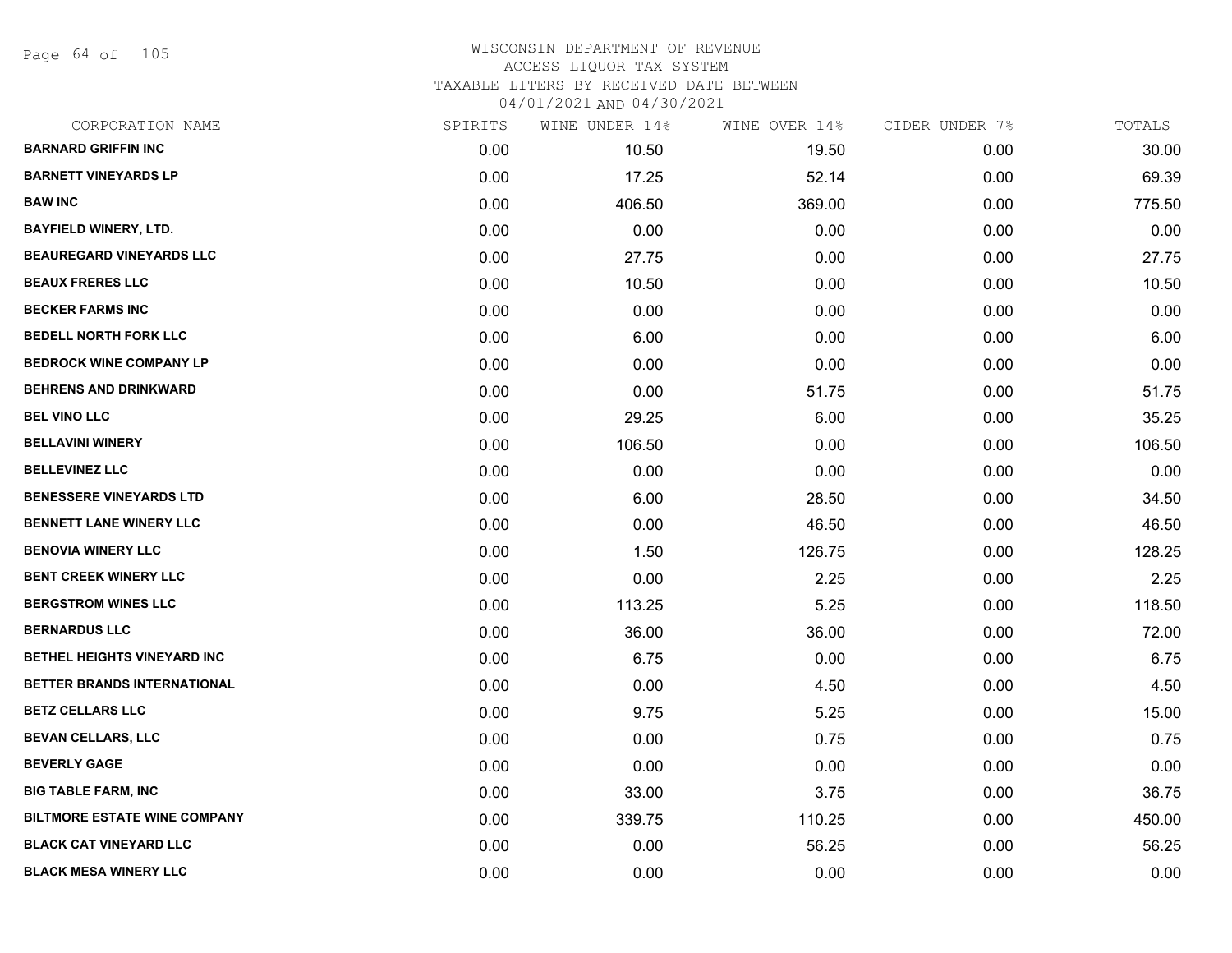Page 65 of 105

| CORPORATION NAME                              | SPIRITS | WINE UNDER 14% | WINE OVER 14% | CIDER UNDER 7% | TOTALS |
|-----------------------------------------------|---------|----------------|---------------|----------------|--------|
| <b>BLACKBIRD VINEYARDS LLC</b>                | 0.00    | 24.00          | 65.25         | 0.00           | 89.25  |
| <b>BLAIR VINEYARDS LLC</b>                    | 0.00    | 0.00           | 0.00          | 0.00           | 0.00   |
| <b>BLANKIET ESTATE LLC</b>                    | 0.00    | 0.00           | 0.00          | 0.00           | 0.00   |
| <b>BLIND HORSE WINERY LLC</b>                 | 0.00    | 0.00           | 0.00          | 0.00           | 0.00   |
| <b>BLUE FARM, LLC</b>                         | 0.00    | 1.50           | 33.75         | 0.00           | 35.25  |
| <b>BLUE SKY VINTNERS LLC</b>                  | 0.00    | 2.25           | 0.00          | 0.00           | 2.25   |
| <b>BOARS VIEW LLC</b>                         | 0.00    | 0.00           | 0.00          | 0.00           | 0.00   |
| <b>BOATHOUSE VINEYARDS LLC</b>                | 0.00    | 0.00           | 0.00          | 0.00           | 0.00   |
| <b>BOEDECKER CELLARS, LLC</b>                 | 0.00    | 0.00           | 0.00          | 0.00           | 0.00   |
| <b>BOEGER WINERY INC</b>                      | 0.00    | 18.00          | 34.50         | 0.00           | 52.50  |
| <b>BOEKENOOGEN WINERY LLC</b>                 | 0.00    | 0.00           | 74.02         | 0.00           | 74.02  |
| <b>BOGLE VINEYARDS INC</b>                    | 0.00    | 22.50          | 34.75         | 0.00           | 57.25  |
| <b>BONNY DOON WINERY INC</b>                  | 0.00    | 0.00           | 0.00          | 0.00           | 0.00   |
| <b>BOOKWALTER WINERY LLC</b>                  | 0.00    | 27.00          | 49.50         | 0.00           | 76.50  |
| <b>BOTHAM BRANDS LLC</b>                      | 0.00    | 0.00           | 0.00          | 0.00           | 0.00   |
| <b>BOUCHAINE VINEYARDS INC</b>                | 0.00    | 83.75          | 117.00        | 0.00           | 200.75 |
| <b>BOUNDARY BREAKS LLC</b>                    | 0.00    | 0.00           | 0.00          | 0.00           | 0.00   |
| <b>BOWERS HARBOR VINEYARDS AND WINERY INC</b> | 0.00    | 49.50          | 0.00          | 0.00           | 49.50  |
| <b>BRADLEY GEARHART</b>                       | 0.00    | 30.00          | 10.50         | 0.00           | 40.50  |
| <b>BRADLEY L ALLEN</b>                        | 0.00    | 0.00           | 0.00          | 0.00           | 0.00   |
| <b>BRANCHES WINERY LLC</b>                    | 0.00    | 0.00           | 0.00          | 0.00           | 0.00   |
| <b>BRASSFIELD ESTATE WINERY LLC</b>           | 0.00    | 12.00          | 6.00          | 0.00           | 18.00  |
| <b>BREATHLESS, LLC</b>                        | 0.00    | 0.00           | 0.00          | 0.00           | 0.00   |
| <b>BRECON ESTATE INC</b>                      | 0.00    | 3.75           | 32.25         | 0.00           | 36.00  |
| <b>BRET LOPEZ</b>                             | 0.00    | 0.00           | 27.00         | 0.00           | 27.00  |
| <b>BRETON WINE COMPANY INC</b>                | 0.00    | 0.00           | 0.00          | 0.00           | 0.00   |
| <b>BREWDOG BREWING COMPANY LLC</b>            | 0.00    | 0.00           | 0.00          | 0.00           | 0.00   |
| <b>BRIAN C LOKRANTZ</b>                       | 0.00    | 0.00           | 0.00          | 0.00           | 0.00   |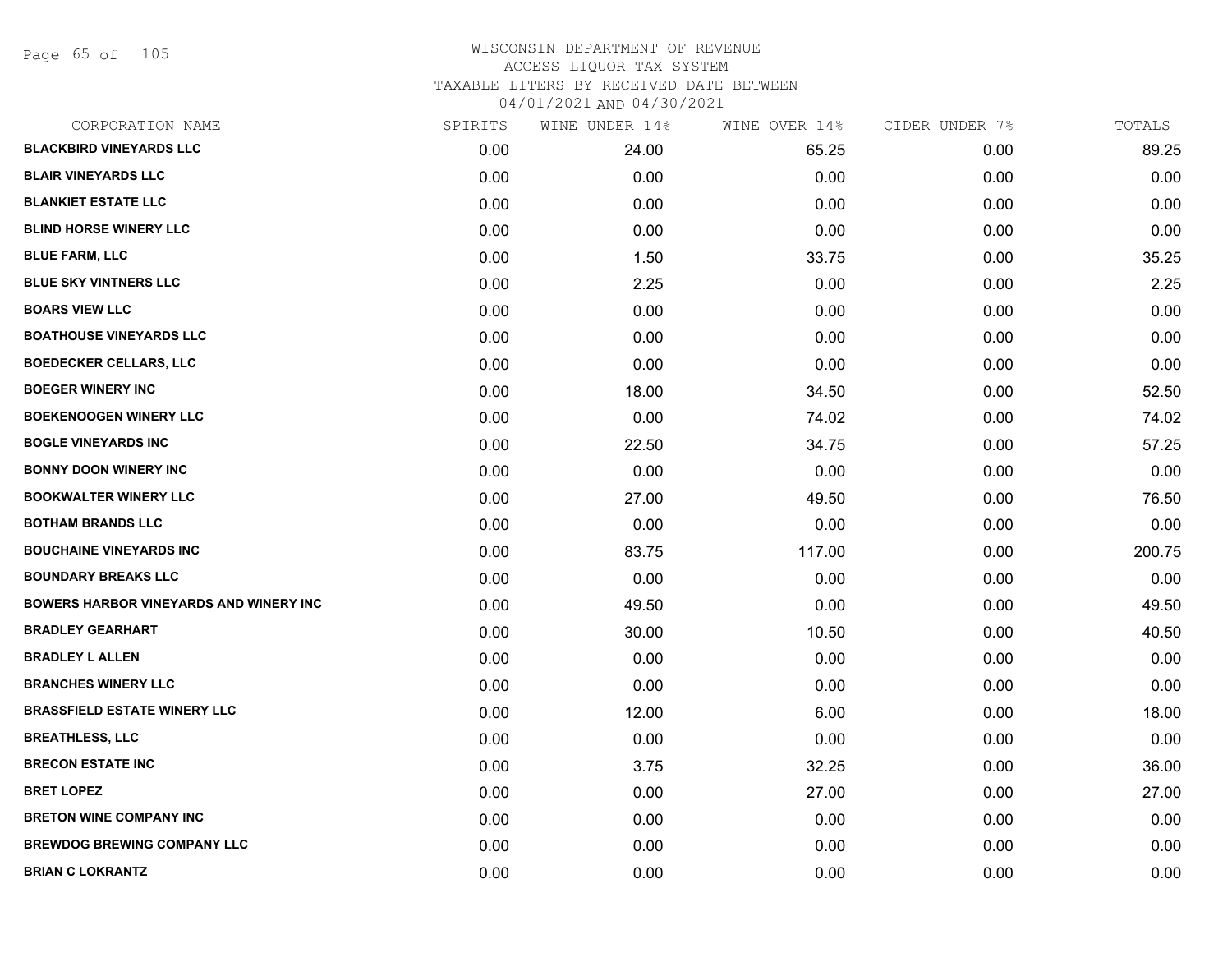Page 66 of 105

# WISCONSIN DEPARTMENT OF REVENUE ACCESS LIQUOR TAX SYSTEM TAXABLE LITERS BY RECEIVED DATE BETWEEN

| CORPORATION NAME                             | SPIRITS | WINE UNDER 14% | WINE OVER 14% | CIDER UNDER 7% | TOTALS    |
|----------------------------------------------|---------|----------------|---------------|----------------|-----------|
| <b>BRIAN CARTER CELLARS LLC</b>              | 0.00    | 9.75           | 4.50          | 0.00           | 14.25     |
| <b>BRIAN M HEATH</b>                         | 0.00    | 120.00         | 30.00         | 0.00           | 150.00    |
| <b>BRICOLEUR VINEYARDS LLC</b>               | 0.00    | 0.00           | 0.00          | 0.00           | 0.00      |
| <b>BRIDGEVIEW VINEYARDS INC</b>              | 0.00    | 0.00           | 0.00          | 0.00           | 0.00      |
| <b>BRIGADOON FARM &amp; WINERY LLC</b>       | 0.00    | 0.00           | 0.00          | 0.00           | 0.00      |
| <b>BRIGHT CELLARS INC.</b>                   | 0.00    | 0.00           | 0.00          | 0.00           | 0.00      |
| <b>BRIX CIDER LLC</b>                        | 0.00    | 0.00           | 0.00          | 0.00           | 0.00      |
| <b>BRONCO WINE COMPANY</b>                   | 0.00    | 12.00          | 1.50          | 0.00           | 13.50     |
| BROWN COUNTY WINE COMPANY, INC.              | 0.00    | 18.75          | 1.50          | 0.00           | 20.25     |
| <b>BROWN ESTATE VINEYARDS LLC</b>            | 0.00    | 11.25          | 75.75         | 0.00           | 87.00     |
| <b>BROWNE FAMILY WINES LLC</b>               | 0.00    | 0.00           | 1.50          | 0.00           | 1.50      |
| <b>BRUTOCAO CELLARS LP</b>                   | 0.00    | 60.75          | 53.25         | 0.00           | 114.00    |
| <b>BRYANT VINEYARDS INC</b>                  | 0.00    | 0.00           | 39.75         | 0.00           | 39.75     |
| <b>BUCKLER FAMILY VINEYARDS LLC</b>          | 0.00    | 26.25          | 86.25         | 0.00           | 112.50    |
| <b>BUEHLER VINEYARDS INC</b>                 | 0.00    | 1.50           | 19.50         | 0.00           | 21.00     |
| <b>BULLY HILL VINEYARDS INC</b>              | 0.00    | 0.00           | 0.00          | 0.00           | 0.00      |
| <b>BURGESS CELLARS INC</b>                   | 0.00    | 0.00           | 3.00          | 0.00           | 3.00      |
| <b>BURRELL SCHOOL VINEYARDS INC</b>          | 0.00    | 0.00           | 0.00          | 0.00           | 0.00      |
| <b>BUTTONWOOD FARM WINERY INC</b>            | 0.00    | 11.49          | 1.00          | 0.00           | 12.49     |
| <b>BWSC LLC</b>                              | 0.00    | 7,974.00       | 5,110.50      | 0.00           | 13,084.50 |
| <b>C &amp; C WINE SERVICES INC</b>           | 0.00    | 6.75           | 111.00        | 0.00           | 117.75    |
| <b>C &amp; N CORPORATION</b>                 | 0.00    | 0.00           | 0.00          | 0.00           | 0.00      |
| <b>C G DI ARIE VINEYARD &amp; WINERY LLC</b> | 0.00    | 13.50          | 19.50         | 0.00           | 33.00     |
| <b>C MONDAVI &amp; FAMILY</b>                | 0.00    | 100.50         | 198.00        | 0.00           | 298.50    |
| <b>CADA LLC</b>                              | 0.00    | 15.00          | 0.00          | 0.00           | 15.00     |
| <b>CAIN CELLARS INC</b>                      | 0.00    | 0.00           | 3.00          | 0.00           | 3.00      |
| <b>CAKEBREAD CELLARS</b>                     | 0.00    | 201.00         | 523.50        | 0.00           | 724.50    |
| <b>CALCAREOUS VINEYARD LLC</b>               | 0.00    | 9.75           | 46.50         | 0.00           | 56.25     |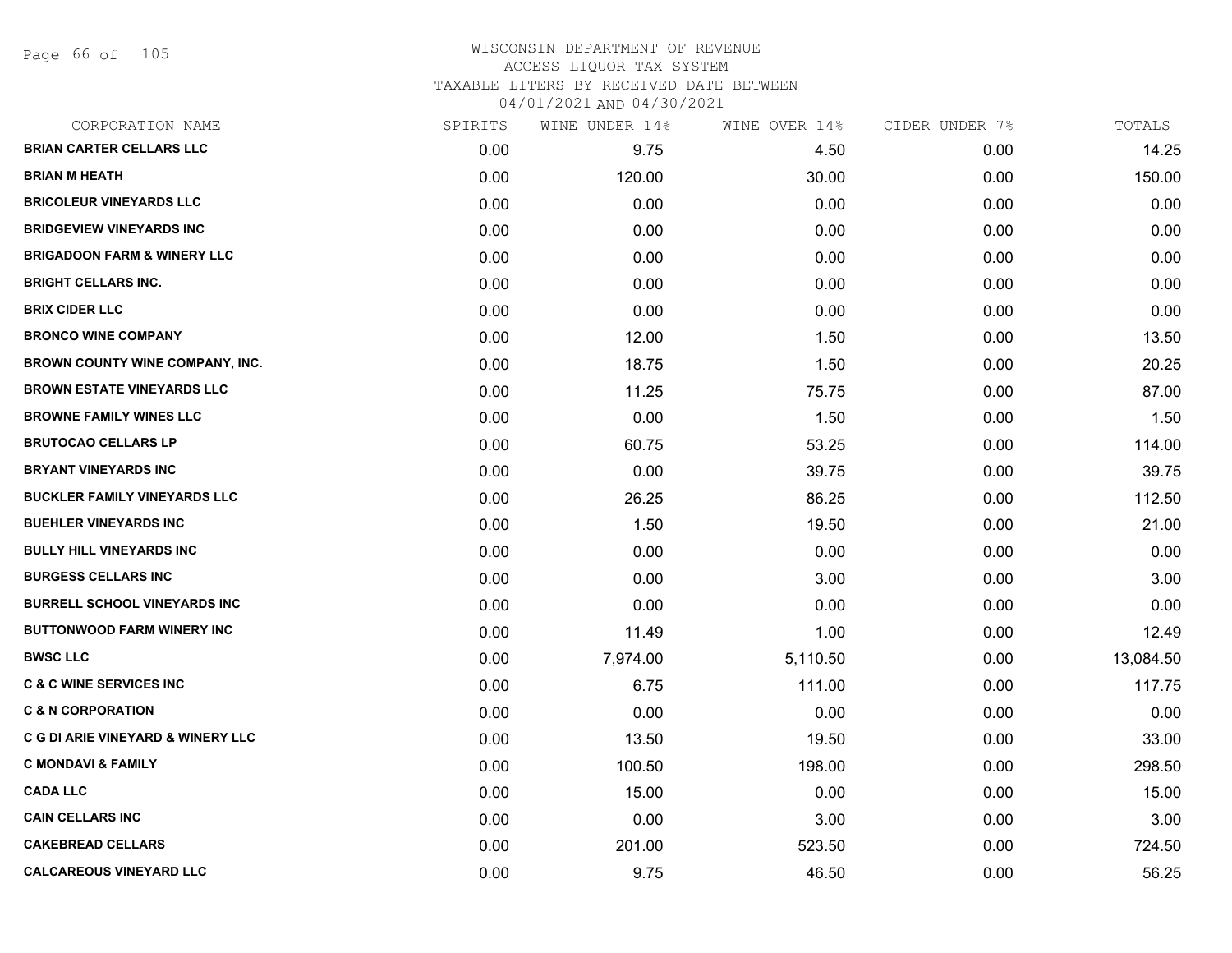Page 67 of 105

| CORPORATION NAME                           | SPIRITS | WINE UNDER 14% | WINE OVER 14% | CIDER UNDER 7% | TOTALS |
|--------------------------------------------|---------|----------------|---------------|----------------|--------|
| <b>CALDWELL WINERY LLC</b>                 | 0.00    | 0.00           | 0.00          | 0.00           | 0.00   |
| <b>CALLAWAY TEMECULA LP</b>                | 0.00    | 16.49          | 20.25         | 0.00           | 36.74  |
| CALWD, INC.                                | 0.00    | 0.19           | 1.89          | 0.00           | 2.08   |
| <b>CAMARDA CORP</b>                        | 0.00    | 2.25           | 0.00          | 0.00           | 2.25   |
| <b>CARACCIOLI CELLARS INC</b>              | 0.00    | 3.00           | 0.00          | 0.00           | 3.00   |
| <b>CARHARTT VINEYARD, INC.</b>             | 0.00    | 27.00          | 0.00          | 0.00           | 27.00  |
| <b>CARL THOMA</b>                          | 0.00    | 4.25           | 1.50          | 0.00           | 5.75   |
| <b>CARLISLE WINERY &amp; VINEYARDS LLC</b> | 0.00    | 0.00           | 9.00          | 0.00           | 9.00   |
| <b>CARLSON VINEYARDS INC</b>               | 0.00    | 55.50          | 0.00          | 0.00           | 55.50  |
| <b>CARNEROS WINE COMPANY INC</b>           | 0.00    | 0.00           | 1.50          | 0.00           | 1.50   |
| <b>CARR WINERY INC</b>                     | 0.00    | 30.49          | 0.75          | 0.00           | 31.24  |
| <b>CASTORO CELLARS</b>                     | 0.00    | 181.50         | 106.50        | 0.00           | 288.00 |
| <b>CATHERINE ELIZABETH INC</b>             | 0.00    | 0.00           | 0.00          | 0.00           | 0.00   |
| <b>CAYMUS VINEYARDS INC</b>                | 0.00    | 0.00           | 186.00        | 0.00           | 186.00 |
| <b>CBGE LLC</b>                            | 0.00    | 32.25          | 66.00         | 0.00           | 98.25  |
| <b>CECIL A ZERBA</b>                       | 0.00    | 6.75           | 0.00          | 0.00           | 6.75   |
| <b>CEDAR KNOLL VINEYARDS INC</b>           | 0.00    | 0.00           | 40.50         | 0.00           | 40.50  |
| <b>CEJA VINEYARDS INC</b>                  | 0.00    | 0.00           | 4.50          | 0.00           | 4.50   |
| <b>CELIA WELCH WINES LLC</b>               | 0.00    | 0.00           | 0.00          | 0.00           | 0.00   |
| <b>CELLAR RAT CELLARS LLC</b>              | 0.00    | 168.30         | 0.00          | 0.00           | 168.30 |
| <b>CHAPPELLET WINERY INC</b>               | 0.00    | 1.50           | 399.00        | 0.00           | 400.50 |
| <b>CHARLES &amp; MARTHA BARRA</b>          | 0.00    | 4.50           | 12.00         | 0.00           | 16.50  |
| <b>CHARLES REININGER LLC</b>               | 0.00    | 7.50           | 24.00         | 0.00           | 31.50  |
| <b>CHATEAU BIANCA INC</b>                  | 0.00    | 0.00           | 0.00          | 0.00           | 0.00   |
| <b>CHATEAU DIANA LLC</b>                   | 0.00    | 8.25           | 5.25          | 0.00           | 13.50  |
| <b>CHATEAU GRAND TRAVERSE LTD</b>          | 0.00    | 135.75         | 0.75          | 0.00           | 136.50 |
| <b>CHATEAU MARGENE INC</b>                 | 0.00    | 0.00           | 18.00         | 0.00           | 18.00  |
| <b>CHATEAU MORRISETTE INC</b>              | 0.00    | 16.50          | 0.00          | 0.00           | 16.50  |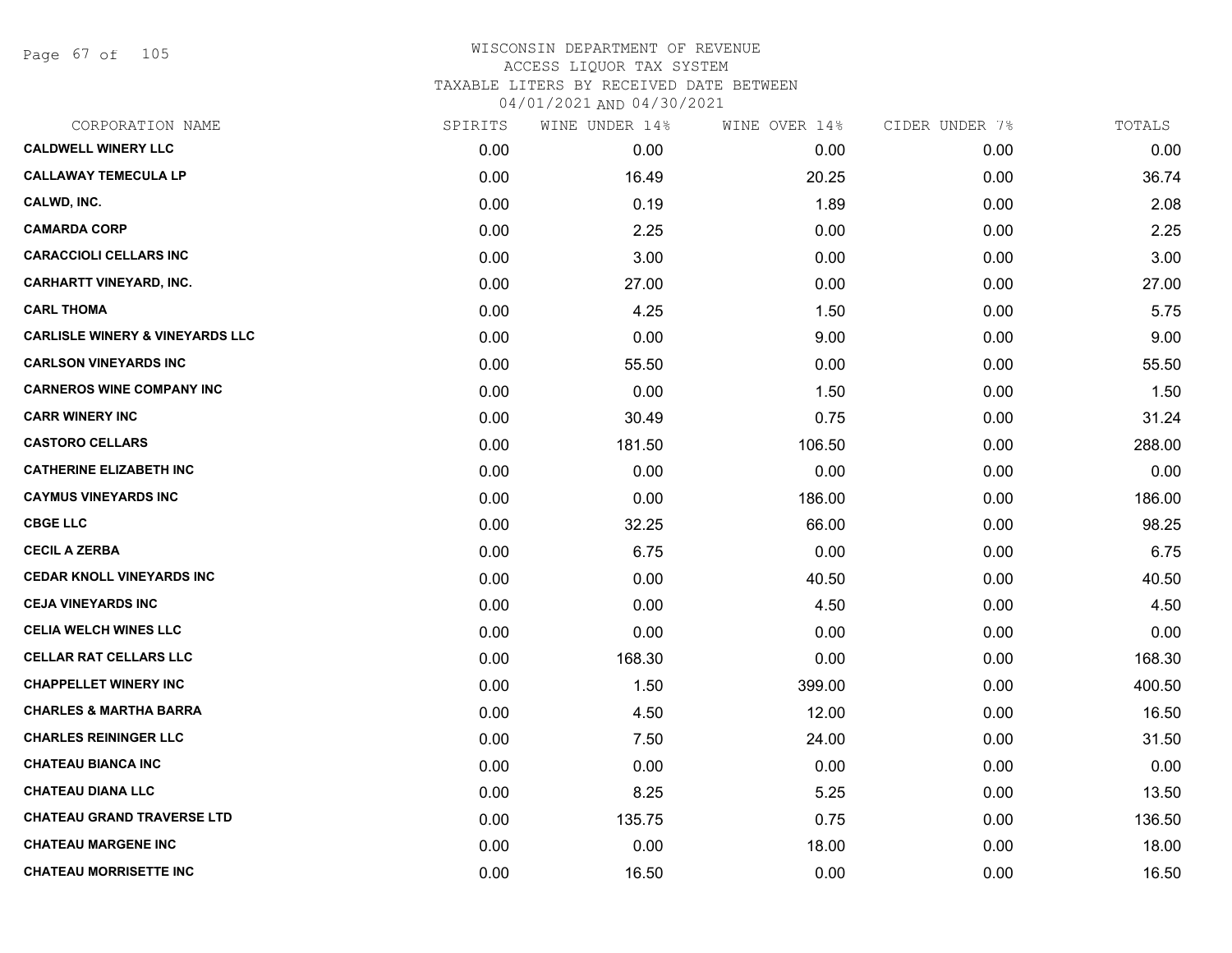# WISCONSIN DEPARTMENT OF REVENUE ACCESS LIQUOR TAX SYSTEM TAXABLE LITERS BY RECEIVED DATE BETWEEN

| CORPORATION NAME                                  | SPIRITS | WINE UNDER 14% | WINE OVER 14% | CIDER UNDER 7% | TOTALS |
|---------------------------------------------------|---------|----------------|---------------|----------------|--------|
| <b>CHATEAU OPERATIONS, LTD.</b>                   | 0.00    | 50.63          | 1.50          | 0.00           | 52.13  |
| <b>CHATEAU POTELLE HOLDINGS LLC</b>               | 0.00    | 0.00           | 0.00          | 0.00           | 0.00   |
| <b>CHATEAU ST CROIX WINERY &amp; VINEYARD LLC</b> | 0.00    | 0.00           | 0.00          | 0.00           | 0.00   |
| <b>CHERRY HILL LLC</b>                            | 0.00    | 18.00          | 0.00          | 0.00           | 18.00  |
| <b>CHIARELLO FAMILY VINEYARDS LLC</b>             | 0.00    | 0.00           | 0.00          | 0.00           | 0.00   |
| <b>CHILDRESS WINERY, LLC</b>                      | 0.00    | 93.38          | 5.25          | 0.00           | 98.63  |
| <b>CHIMNEY ROCK WINERY LLC</b>                    | 0.00    | 55.50          | 126.75        | 0.00           | 182.25 |
| <b>CHRISTOPHE BARON</b>                           | 0.00    | 29.25          | 0.00          | 0.00           | 29.25  |
| <b>CHRISTOPHER FIGGINS</b>                        | 0.00    | 1.50           | 3.00          | 0.00           | 4.50   |
| <b>CHRISTOPHER L SHOWN</b>                        | 0.00    | 0.00           | 0.00          | 0.00           | 0.00   |
| <b>CHRISTOPHER M JAMES</b>                        | 0.00    | 0.00           | 0.00          | 0.00           | 0.00   |
| CHUKAR CHERRY COMPANY, INC                        | 0.00    | 0.00           | 0.00          | 0.00           | 0.00   |
| <b>CINNABAR VINEYARDS &amp; WINERY LLC</b>        | 0.00    | 0.00           | 9.00          | 0.00           | 9.00   |
| <b>CIPCO INC.</b>                                 | 0.00    | 6.75           | 2.25          | 0.00           | 9.00   |
| <b>CLAYTON GARLAND</b>                            | 0.00    | 0.00           | 0.00          | 0.00           | 0.00   |
| <b>CLEARWATER CANYON CELLARS LLC</b>              | 0.00    | 0.00           | 0.00          | 0.00           | 0.00   |
| <b>CLIF BAR FAMILY WINERY &amp; FARM LLC</b>      | 0.00    | 0.00           | 0.00          | 0.00           | 0.00   |
| <b>CLINE CELLARS INC</b>                          | 0.00    | 15.38          | 96.00         | 0.00           | 111.38 |
| <b>CLOS DU VAL WINE CO LTD</b>                    | 0.00    | 14.25          | 91.50         | 0.00           | 105.75 |
| <b>CLOS LACHANCE WINES LLC</b>                    | 0.00    | 6.00           | 6.75          | 0.00           | 12.75  |
| <b>COCKERELL WINE CONSULTING LLC</b>              | 0.00    | 0.00           | 0.00          | 0.00           | 0.00   |
| <b>CODORNIU NAPA INC</b>                          | 0.00    | 107.25         | 305.25        | 0.00           | 412.50 |
| <b>COELHO WINERY INC</b>                          | 0.00    | 9.00           | 0.00          | 0.00           | 9.00   |
| <b>COL SOLARE, LLP</b>                            | 0.00    | 0.00           | 6.00          | 0.00           | 6.00   |
| <b>COLGIN PARTNERS LLC</b>                        | 0.00    | 0.00           | 0.00          | 0.00           | 0.00   |
| <b>COLLEEN M BOS</b>                              | 0.00    | 0.00           | 0.00          | 0.00           | 0.00   |
| <b>COLONIAL GREEN TRUST</b>                       | 0.00    | 0.00           | 0.00          | 0.00           | 0.00   |
| <b>COLUMBIA RIVER WINERY INC</b>                  | 0.00    | 32.25          | 19.50         | 0.00           | 51.75  |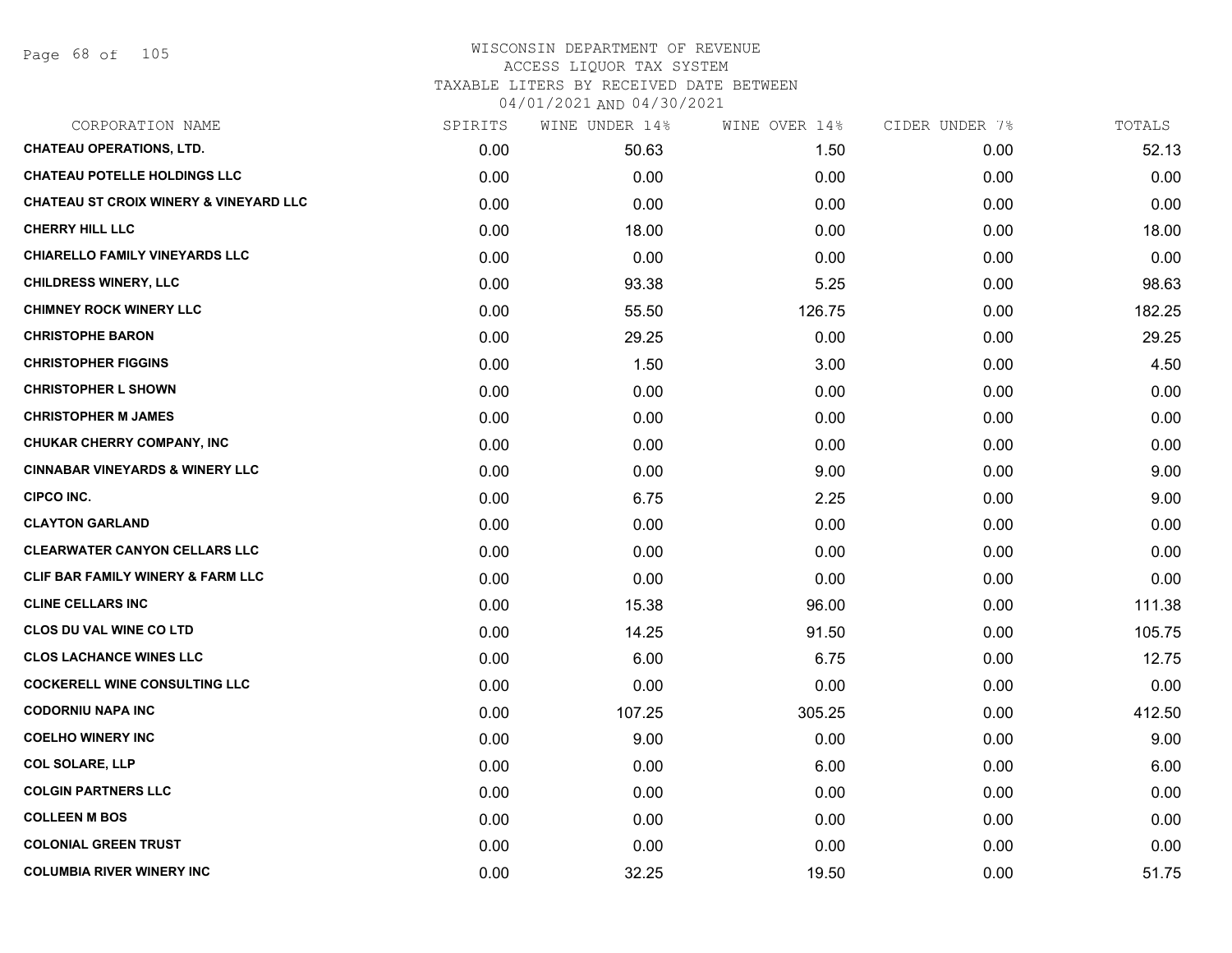Page 69 of 105

| CORPORATION NAME                            | SPIRITS | WINE UNDER 14% | WINE OVER 14% | CIDER UNDER 7% | TOTALS |
|---------------------------------------------|---------|----------------|---------------|----------------|--------|
| <b>COMSTOCK WINES LLC</b>                   | 0.00    | 3.00           | 10.50         | 0.00           | 13.50  |
| <b>CONSTELLATION BRANDS U.S. OPERATIONS</b> | 0.00    | 116.65         | 386.25        | 0.00           | 502.90 |
| <b>CONUNDRUM WINERY LLC</b>                 | 0.00    | 5.25           | 0.00          | 0.00           | 5.25   |
| <b>CONWAY VINEYARDS INC</b>                 | 0.00    | 0.00           | 0.00          | 0.00           | 0.00   |
| <b>COOL HAND VINEYARDS LLC</b>              | 0.00    | 20.25          | 18.75         | 0.00           | 39.00  |
| <b>COOPER VINEYARDS LLC</b>                 | 0.00    | 0.75           | 86.25         | 0.00           | 87.00  |
| <b>COPPER CANE LLC</b>                      | 0.00    | 6.75           | 57.00         | 0.00           | 63.75  |
| <b>COR WINE CELLARS, LLC</b>                | 0.00    | 4.50           | 4.50          | 0.00           | 9.00   |
| <b>CORISON WINERY INC</b>                   | 0.00    | 22.50          | 5.63          | 0.00           | 28.13  |
| <b>CORNERSTONE CELLARS LLC</b>              | 0.00    | 0.00           | 63.75         | 0.00           | 63.75  |
| <b>CORY J MICHAL</b>                        | 0.00    | 9.00           | 0.00          | 0.00           | 9.00   |
| <b>COURAGEOUS INC</b>                       | 0.00    | 0.00           | 0.00          | 0.00           | 0.00   |
| <b>CRAFT BEVERAGE CONCEPTS LLC</b>          | 0.00    | 0.00           | 0.00          | 0.00           | 0.00   |
| <b>CRAIG FLETCHER</b>                       | 0.00    | 0.00           | 0.00          | 0.00           | 0.00   |
| <b>CRAIG S HANDLY</b>                       | 0.00    | 0.00           | 11.25         | 0.00           | 11.25  |
| <b>CREATIVE WINE CONCEPTS INC</b>           | 0.00    | 2.25           | 38.25         | 0.00           | 40.50  |
| <b>CREW WINE COMPANY LLC</b>                | 0.00    | 14.25          | 0.00          | 0.00           | 14.25  |
| <b>CRIMSON WINE GROUP LTD</b>               | 0.00    | 30.00          | 9.00          | 0.00           | 39.00  |
| <b>CRISTOM VINEYARDS INC</b>                | 0.00    | 60.75          | 0.00          | 0.00           | 60.75  |
| <b>CROCKER &amp; STARR WINE CO LLC</b>      | 0.00    | 0.00           | 33.75         | 0.00           | 33.75  |
| <b>CROFT LLC</b>                            | 0.00    | 7.90           | 0.00          | 0.00           | 7.90   |
| <b>CROWN POINT WINERY LLC</b>               | 0.00    | 0.00           | 0.00          | 0.00           | 0.00   |
| <b>CRUSE WINE COMPANY, LLC</b>              | 0.00    | 0.00           | 13.50         | 0.00           | 13.50  |
| <b>CULLEN AND HARRISON LLC</b>              | 0.00    | 0.00           | 0.00          | 0.00           | 0.00   |
| <b>CUNAT PREMIUM VINEYARDS LLC</b>          | 0.00    | 0.00           | 29.25         | 0.00           | 29.25  |
| <b>CUSHMAN WINERY CORPORATION</b>           | 0.00    | 24.00          | 22.50         | 0.00           | 46.50  |
| <b>CUVAISON INC</b>                         | 0.00    | 7.50           | 103.50        | 0.00           | 111.00 |
| <b>CWC WINERY LLC</b>                       | 0.00    | 0.00           | 0.00          | 0.00           | 0.00   |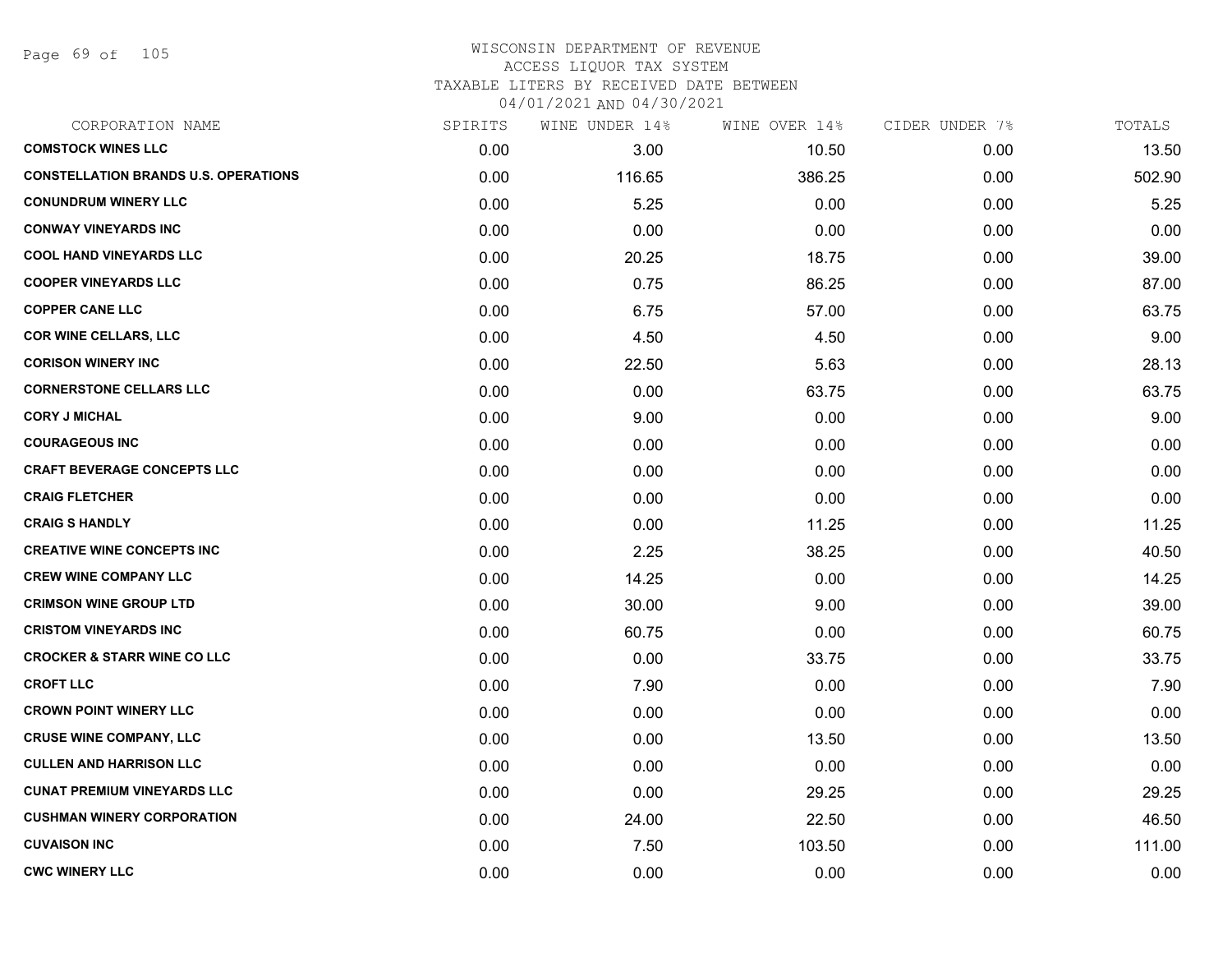Page 70 of 105

| CORPORATION NAME                      | SPIRITS | WINE UNDER 14% | WINE OVER 14% | CIDER UNDER 7% | TOTALS |
|---------------------------------------|---------|----------------|---------------|----------------|--------|
| <b>D MYERS LLC</b>                    | 0.00    | 1.50           | 0.00          | 0.00           | 1.50   |
| <b>D R STEPHENS ESTATE WINES, LLC</b> | 0.00    | 0.00           | 0.00          | 0.00           | 0.00   |
| <b>DADY CAPITAL LLLP</b>              | 0.00    | 0.75           | 4.50          | 0.00           | 5.25   |
| <b>DAMIANI WINE CELLARS, LLC</b>      | 0.00    | 10.50          | 0.00          | 0.00           | 10.50  |
| <b>DANA ESTATES INC</b>               | 0.00    | 0.00           | 2.25          | 0.00           | 2.25   |
| <b>DANICA PATRICK</b>                 | 0.00    | 24.75          | 4.50          | 0.00           | 29.25  |
| <b>DANIEL J KOEPKE</b>                | 0.00    | 0.00           | 0.00          | 0.00           | 0.00   |
| DANZA DEL SOL WINERY INC              | 0.00    | 18.00          | 19.50         | 0.00           | 37.50  |
| <b>DANZINGER VINEYARDS LLC</b>        | 0.00    | 0.00           | 0.00          | 0.00           | 0.00   |
| <b>DAOU VINEYARDS LLC</b>             | 0.00    | 14.25          | 194.25        | 0.00           | 208.50 |
| <b>DARIOUSH KHALEDI WINERY LLC</b>    | 0.00    | 0.00           | 255.00        | 0.00           | 255.00 |
| DAVERO SONOMA, INC                    | 0.00    | 23.25          | 31.71         | 0.00           | 54.96  |
| <b>DAVID BRUCE WINERY INC</b>         | 0.00    | 0.00           | 0.00          | 0.00           | 0.00   |
| <b>DAVID COFFARO</b>                  | 0.00    | 18.00          | 85.50         | 0.00           | 103.50 |
| <b>DAVID F MAHER</b>                  | 0.00    | 0.00           | 0.00          | 0.00           | 0.00   |
| <b>DAVID J ECKERT</b>                 | 0.00    | 163.80         | 6.00          | 0.00           | 169.80 |
| <b>DAVID J MATTHEWS</b>               | 0.00    | 4.50           | 0.00          | 0.00           | 4.50   |
| <b>DAVID JAMES LLC</b>                | 0.00    | 51.00          | 9.00          | 0.00           | 60.00  |
| <b>DAVID L MCGEE</b>                  | 0.00    | 0.00           | 0.00          | 0.00           | 0.00   |
| <b>DAVID R ARIZINI</b>                | 0.00    | 0.00           | 0.00          | 0.00           | 0.00   |
| <b>DAVID R RASMUSSEN</b>              | 0.00    | 0.00           | 0.00          | 0.00           | 0.00   |
| <b>DAVIS ESTATES LLC</b>              | 0.00    | 14.63          | 88.13         | 0.00           | 102.76 |
| <b>DAWN'S DREAM LLC</b>               | 0.00    | 0.00           | 4.50          | 0.00           | 4.50   |
| DE LA MONTANYA WINERY INC             | 0.00    | 0.00           | 13.50         | 0.00           | 13.50  |
| DE TIERRA VINEYARD LLC                | 0.00    | 12.00          | 0.00          | 0.00           | 12.00  |
| <b>DEAN VINCENT BORDIGIONI</b>        | 0.00    | 0.00           | 0.00          | 0.00           | 0.00   |
| DEERFIELD RANCH WINERY LLC            | 0.00    | 0.00           | 0.00          | 0.00           | 0.00   |
| DEL DOTTO VINEYARDS INC               | 0.00    | 3.00           | 276.75        | 0.00           | 279.75 |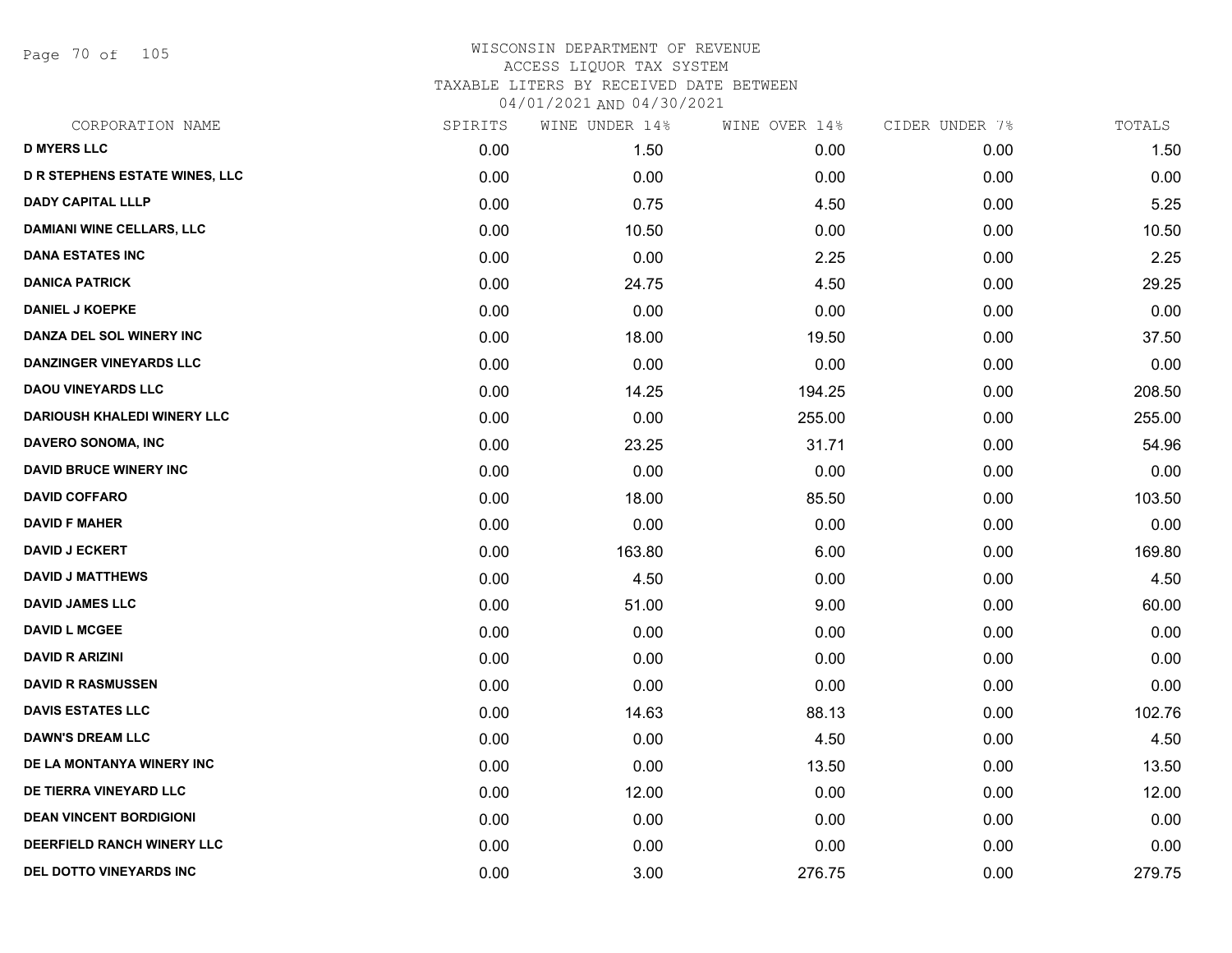Page 71 of 105

| CORPORATION NAME                                              | SPIRITS | WINE UNDER 14% | WINE OVER 14% | CIDER UNDER 7% | TOTALS |
|---------------------------------------------------------------|---------|----------------|---------------|----------------|--------|
| <b>DELFINO FARMS LLC</b>                                      | 0.00    | 0.00           | 0.00          | 0.00           | 0.00   |
| <b>DELICATO VINEYARDS INC</b>                                 | 0.00    | 7.50           | 97.75         | 0.00           | 105.25 |
| <b>DELILLE CELLARS LLC</b>                                    | 0.00    | 0.00           | 0.00          | 0.00           | 0.00   |
| <b>DELLA TERRA LLC</b>                                        | 0.00    | 759.00         | 0.00          | 0.00           | 759.00 |
| <b>DENNIS R ONEIL</b>                                         | 0.00    | 0.00           | 0.00          | 0.00           | 0.00   |
| DH GUSTAFSON FAMILY VINEYARDS LLC                             | 0.00    | 165.00         | 108.00        | 0.00           | 273.00 |
| DIAMOND MOUNTAIN VINEYARD COMPANY INC                         | 0.00    | 0.00           | 0.00          | 0.00           | 0.00   |
| <b>DIANA HOBSON</b>                                           | 0.00    | 0.00           | 0.00          | 0.00           | 0.00   |
| <b>DINO DINA</b>                                              | 0.00    | 0.00           | 13.50         | 0.00           | 13.50  |
| DIXONS AUTUMN HARVEST WINERY, LLC                             | 0.00    | 0.00           | 0.00          | 0.00           | 0.00   |
| <b>DOMAINE CARNEROS LTD</b>                                   | 0.00    | 300.75         | 104.25        | 0.00           | 405.00 |
| <b>DOMAINE CHANDON INC</b>                                    | 0.00    | 0.00           | 0.00          | 0.00           | 0.00   |
| DOMAINE DE LA TERRE ROUGE LTD                                 | 0.00    | 0.00           | 0.00          | 0.00           | 0.00   |
| <b>DOMAINE DE MARIA SOTER LLC</b>                             | 0.00    | 3.00           | 0.00          | 0.00           | 3.00   |
| <b>DOMAINE DROUHIN OREGON LLC</b>                             | 0.00    | 38.25          | 66.75         | 0.00           | 105.00 |
| <b>DOMAINE SERENE VINEYARDS &amp; WINERY INC</b>              | 0.00    | 27.00          | 117.00        | 0.00           | 144.00 |
| <b>DOMINICK CHIRICHILLO</b>                                   | 0.00    | 0.00           | 3.00          | 0.00           | 3.00   |
| <b>DON GRASSE</b>                                             | 0.00    | 0.00           | 0.00          | 0.00           | 0.00   |
| DON SEBASTIANI & SONS INTERNATIONAL WINE<br><b>NEGOCIANTS</b> | 0.00    | 0.00           | 9.00          | 0.00           | 9.00   |
| <b>DONALD PHILLIPS HILL JR</b>                                | 0.00    | 0.00           | 0.00          | 0.00           | 0.00   |
| DONATI FAMILY VINEYARD, INC                                   | 0.00    | 45.00          | 0.00          | 0.00           | 45.00  |
| DONELAN FAMILY WINE CELLARS LLC                               | 0.00    | 11.25          | 5.25          | 0.00           | 16.50  |
| DONGYI INTERNATIONAL LLC                                      | 0.00    | 0.00           | 4.50          | 0.00           | 4.50   |
| <b>DOROTHY PANELLA</b>                                        | 0.00    | 9.75           | 58.25         | 0.00           | 68.00  |
| <b>DOSSEY VINEYARDS LLC</b>                                   | 0.00    | 0.00           | 0.00          | 0.00           | 0.00   |
| <b>DOUBLE CANYON VINEYARDS LLC</b>                            | 0.00    | 44.25          | 4.50          | 0.00           | 48.75  |
| DOUKENIE WINERY, INC.                                         | 0.00    | 0.00           | 0.00          | 0.00           | 0.00   |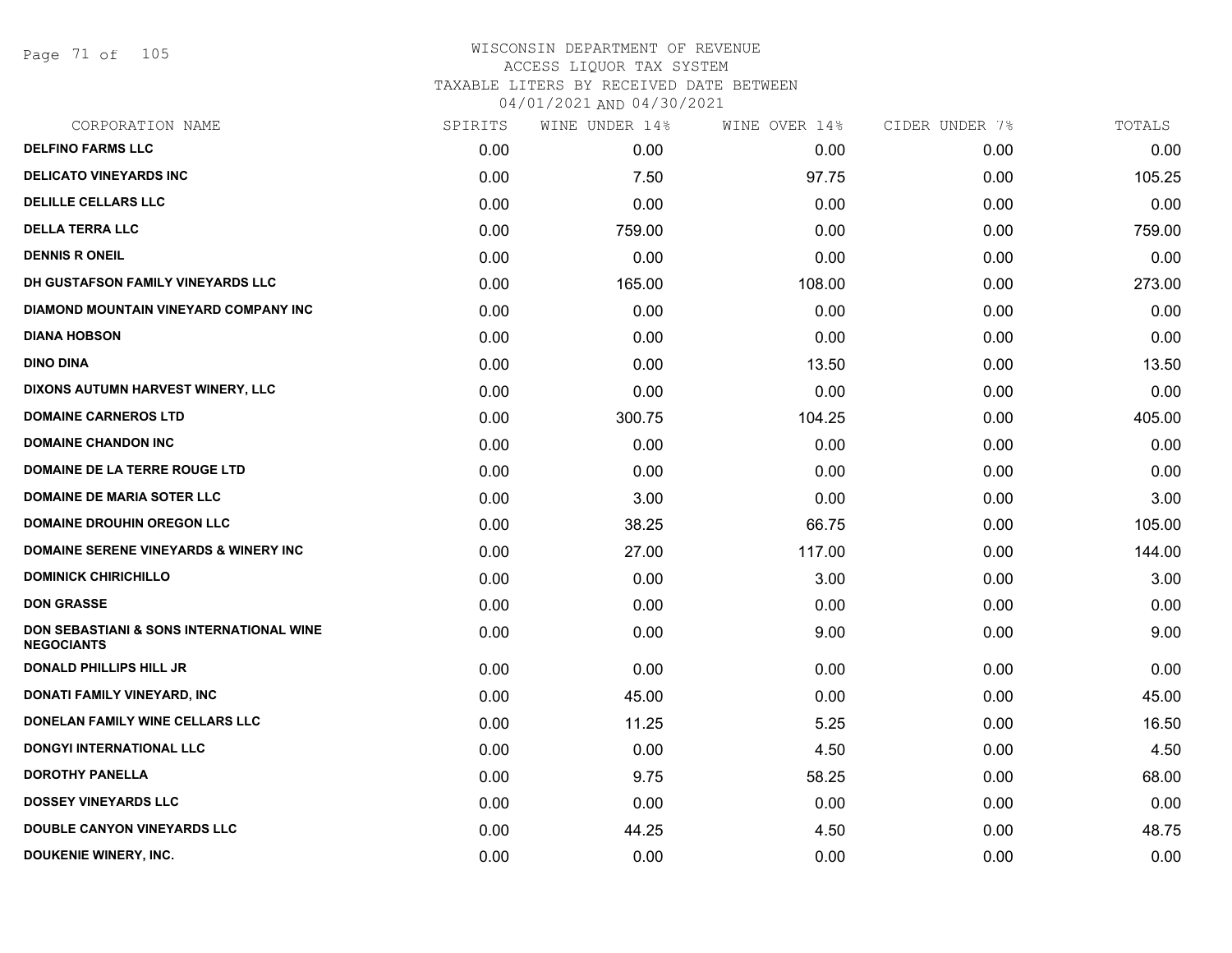Page 72 of 105

| CORPORATION NAME                    | SPIRITS | WINE UNDER 14% | WINE OVER 14% | CIDER UNDER 7% | TOTALS |
|-------------------------------------|---------|----------------|---------------|----------------|--------|
| DRAGONETTE CELLARS LLC              | 0.00    | 3.75           | 54.75         | 0.00           | 58.50  |
| DRAKE MAKES WINE, INC.              | 0.00    | 9.75           | 0.00          | 0.00           | 9.75   |
| DRUMLIN RIDGE WINERY LLC            | 0.00    | 0.00           | 0.00          | 0.00           | 0.00   |
| DRY CREEK VINEYARD INC              | 0.00    | 77.25          | 192.75        | 0.00           | 270.00 |
| <b>DSC INVESTORS INC</b>            | 0.00    | 0.00           | 0.00          | 0.00           | 0.00   |
| <b>DUCKHORN WINE COMPANY</b>        | 0.00    | 0.00           | 0.00          | 0.00           | 0.00   |
| <b>DUMOL WINERY LLC</b>             | 0.00    | 0.00           | 17.25         | 0.00           | 17.25  |
| <b>DUNHAM CELLARS LLC</b>           | 0.00    | 9.75           | 14.25         | 0.00           | 24.00  |
| <b>DUNN VINEYARDS LLC</b>           | 0.00    | 0.00           | 0.00          | 0.00           | 0.00   |
| <b>DUPLIN WINE CELLARS INC</b>      | 0.00    | 633.00         | 0.00          | 0.00           | 633.00 |
| <b>DURANT VINEYARDS LLC</b>         | 0.00    | 12.00          | 0.00          | 0.00           | 12.00  |
| DUTTON GOLDFIELD WINERY LLC         | 0.00    | 152.25         | 81.75         | 0.00           | 234.00 |
| <b>E &amp; J GALLO WINERY</b>       | 0.00    | 0.00           | 0.00          | 0.00           | 0.00   |
| <b>E STRING CELLARS LLC</b>         | 0.00    | 27.75          | 35.25         | 0.00           | 63.00  |
| <b>EAGLES LANDING WINERY LLC</b>    | 0.00    | 0.00           | 0.00          | 0.00           | 0.00   |
| EAST BRANCH WINERY, INC.            | 0.00    | 10.50          | 0.00          | 0.00           | 10.50  |
| <b>EASTERN RIDGES VINEYARD, LLC</b> | 0.00    | 0.00           | 0.00          | 0.00           | 0.00   |
| <b>EBERLE WINERY LP</b>             | 0.00    | 26.25          | 101.25        | 0.00           | 127.50 |
| EDEN ICE CIDER COMPANY INC.         | 0.00    | 2.63           | 0.00          | 0.00           | 2.63   |
| <b>EDWARD J RINK</b>                | 0.00    | 0.00           | 0.00          | 0.00           | 0.00   |
| EHREN JORDAN WINE CELLARS LLC       | 0.00    | 109.50         | 60.75         | 0.00           | 170.25 |
| <b>EILEEN BRYS</b>                  | 0.00    | 44.25          | 0.00          | 0.00           | 44.25  |
| <b>ELEGANCE PROPERTIES LLC</b>      | 0.00    | 15.75          | 24.75         | 0.00           | 40.50  |
| <b>ELISABETH W KLEIN</b>            | 0.00    | 0.00           | 0.00          | 0.00           | 0.00   |
| <b>ELK COVE VINEYARDS INC</b>       | 0.00    | 152.25         | 0.00          | 0.00           | 152.25 |
| <b>ELV-OREGON LLC</b>               | 0.00    | 0.00           | 0.00          | 0.00           | 0.00   |
| <b>EMILIO GUGLIELMO WINERY INC</b>  | 0.00    | 0.00           | 1.50          | 0.00           | 1.50   |
| <b>EMMITT-SCORSONE WINES LLC</b>    | 0.00    | 0.00           | 0.00          | 0.00           | 0.00   |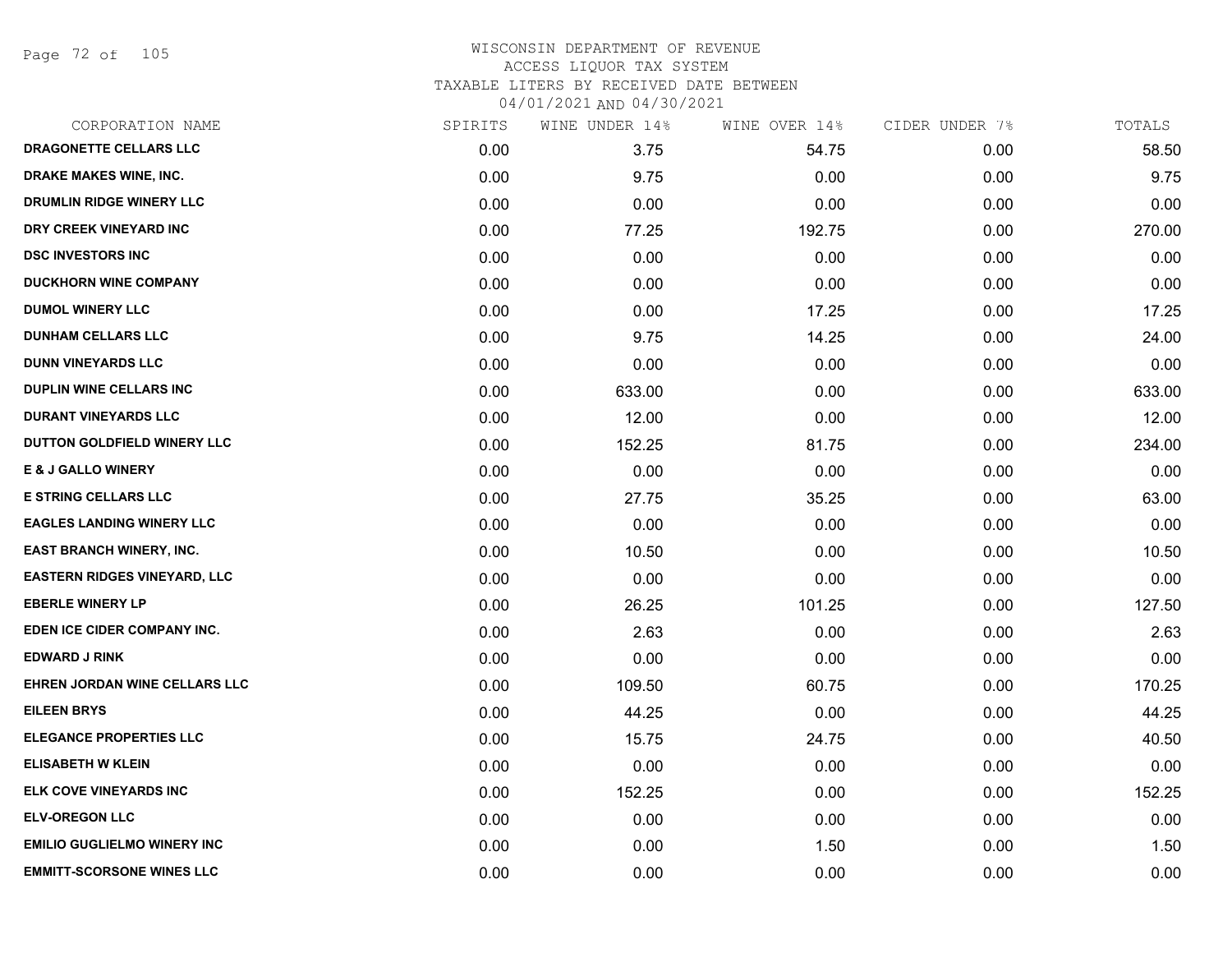Page 73 of 105

# WISCONSIN DEPARTMENT OF REVENUE ACCESS LIQUOR TAX SYSTEM

TAXABLE LITERS BY RECEIVED DATE BETWEEN

| CORPORATION NAME                         | SPIRITS | WINE UNDER 14% | WINE OVER 14% | CIDER UNDER 7% | TOTALS |
|------------------------------------------|---------|----------------|---------------|----------------|--------|
| <b>EMMOLO RIVER RANCH LLC</b>            | 0.00    | 5.25           | 3.75          | 0.00           | 9.00   |
| <b>ENTENTE SPIRITS LLC</b>               | 0.00    | 168.90         | 0.00          | 0.00           | 168.90 |
| <b>EOLA HILLS WINE CELLARS INC</b>       | 0.00    | 7.50           | 1.50          | 0.00           | 9.00   |
| <b>ERIC FLANAGAN</b>                     | 0.00    | 0.00           | 0.00          | 0.00           | 0.00   |
| <b>ERIC TRUMP WINE MANUFACTURING LLC</b> | 0.00    | 423.79         | 15.00         | 0.00           | 438.79 |
| ERIK MILLER WINES, INC.                  | 0.00    | 166.50         | 0.00          | 0.00           | 166.50 |
| <b>ERNEST VINEYARDS LLC</b>              | 0.00    | 0.00           | 0.00          | 0.00           | 0.00   |
| <b>ETHAN KELLER</b>                      | 0.00    | 0.00           | 0.00          | 0.00           | 0.00   |
| <b>EUGENE PERATA</b>                     | 0.00    | 24.00          | 48.00         | 0.00           | 72.00  |
| <b>F KORBEL &amp; BROS INC</b>           | 0.00    | 185.97         | 34.50         | 0.00           | 220.47 |
| <b>FAETHM INC</b>                        | 0.00    | 0.00           | 15.00         | 0.00           | 15.00  |
| <b>FAIRWINDS ESTATE, LLC</b>             | 0.00    | 0.00           | 0.00          | 0.00           | 0.00   |
| <b>FANTESCA LLC</b>                      | 0.00    | 9.00           | 118.50        | 0.00           | 127.50 |
| <b>FAT BOYS INC</b>                      | 0.00    | 61.50          | 51.75         | 0.00           | 113.25 |
| <b>FAWN CREEK WINERY LLC</b>             | 0.00    | 0.00           | 0.00          | 0.00           | 0.00   |
| <b>FAZELI VINEYARDS, LLC</b>             | 0.00    | 0.75           | 4.50          | 0.00           | 5.25   |
| <b>FENESTRA WINERY INC</b>               | 0.00    | 0.00           | 0.00          | 0.00           | 0.00   |
| FENN VALLEY VINEYARDS, INC.              | 0.00    | 69.75          | 0.00          | 0.00           | 69.75  |
| <b>FERMENTED SCIENCES II INC</b>         | 0.00    | 0.00           | 0.00          | 0.00           | 0.00   |
| <b>FERMENTING CELLARS LLC</b>            | 0.00    | 0.00           | 0.00          | 0.00           | 0.00   |
| <b>FERNRAY LLC</b>                       | 0.00    | 0.00           | 0.00          | 0.00           | 0.00   |
| <b>FETZER VINEYARDS</b>                  | 0.00    | 220.25         | 171.00        | 0.00           | 391.25 |
| <b>FICKLIN VINEYARDS INC</b>             | 0.00    | 0.00           | 6.00          | 0.00           | 6.00   |
| <b>FIDDLEHEAD CELLARS LP</b>             | 0.00    | 0.00           | 0.00          | 0.00           | 0.00   |
| <b>FIDELITAS WINES LLC</b>               | 0.00    | 0.00           | 127.50        | 0.00           | 127.50 |
| <b>FIESTA VINEYARD &amp; WINERY LLC</b>  | 0.00    | 9.00           | 0.00          | 0.00           | 9.00   |
| <b>FINKELSTEIN VINEYARDS INC</b>         | 0.00    | 0.00           | 0.00          | 0.00           | 0.00   |
| <b>FIRESTEED CORPORATION</b>             | 0.00    | 0.00           | 0.00          | 0.00           | 0.00   |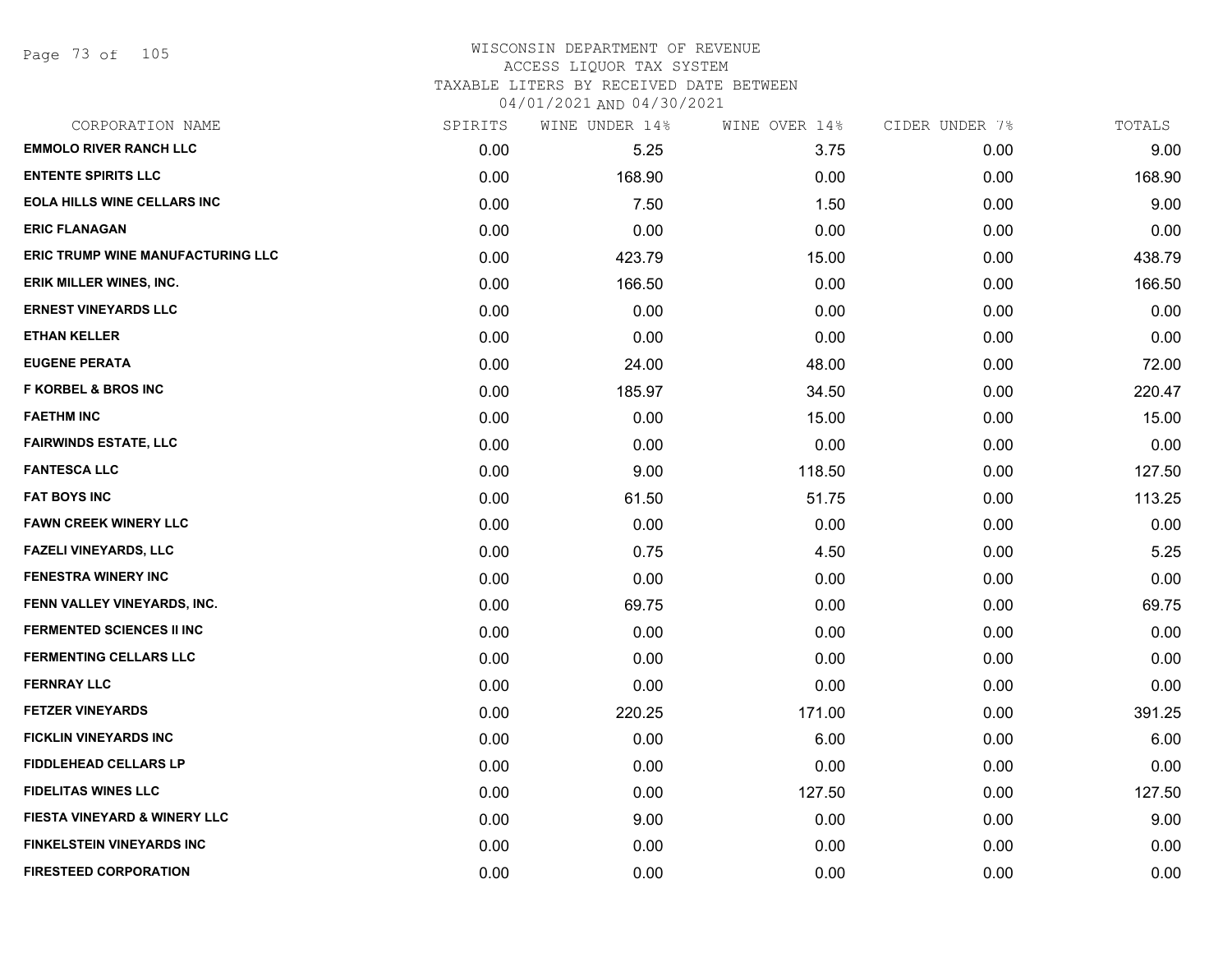Page 74 of 105

|      | WINE UNDER 14% | WINE OVER 14% |       | TOTALS         |
|------|----------------|---------------|-------|----------------|
| 0.00 | 0.00           | 0.00          | 0.00  | 0.00           |
| 0.00 | 0.00           | 15.00         | 0.00  | 15.00          |
| 0.00 | 192.00         | 0.00          | 0.00  | 192.00         |
| 0.00 | 0.00           | 0.00          | 0.00  | 0.00           |
| 0.00 | 0.00           | 0.00          | 0.00  | 0.00           |
| 0.00 | 0.00           | 316.50        | 0.00  | 316.50         |
| 0.00 | 156.50         | 0.00          | 0.00  | 156.50         |
| 0.00 | 0.00           | 0.00          | 0.00  | 0.00           |
| 0.00 | 0.00           | 0.00          | 0.00  | 0.00           |
| 0.00 | 3.75           | 97.50         | 0.00  | 101.25         |
| 0.00 | 5.63           | 597.75        | 0.00  | 603.38         |
| 0.00 | 16.50          | 51.00         | 0.00  | 67.50          |
| 0.00 | 0.00           | 0.00          | 0.00  | 0.00           |
| 0.00 | 54.00          | 0.00          | 0.00  | 54.00          |
| 0.00 | 0.00           | 90.00         | 0.00  | 90.00          |
| 0.00 | 36.75          | 0.00          | 0.00  | 36.75          |
| 0.00 | 0.75           | 3.75          | 0.00  | 4.50           |
| 0.00 | 7.50           | 1.50          | 0.00  | 9.00           |
| 0.00 | 42.00          | 0.00          | 38.09 | 80.09          |
| 0.00 | 16.50          | 0.00          | 0.00  | 16.50          |
| 0.00 | 73.50          | 40.13         | 0.00  | 113.63         |
| 0.00 | 381.85         | 404.26        | 0.00  | 786.11         |
| 0.00 | 142.13         | 324.38        | 0.00  | 466.51         |
| 0.00 | 0.00           | 54.00         | 0.00  | 54.00          |
| 0.00 | 0.00           | 0.00          | 0.00  | 0.00           |
| 0.00 | 0.00           | 0.00          | 0.00  | 0.00           |
| 0.00 | 211.50         | 30.75         | 0.00  | 242.25         |
| 0.00 | 114.75         | 0.00          | 0.00  | 114.75         |
|      | SPIRITS        |               |       | CIDER UNDER 7% |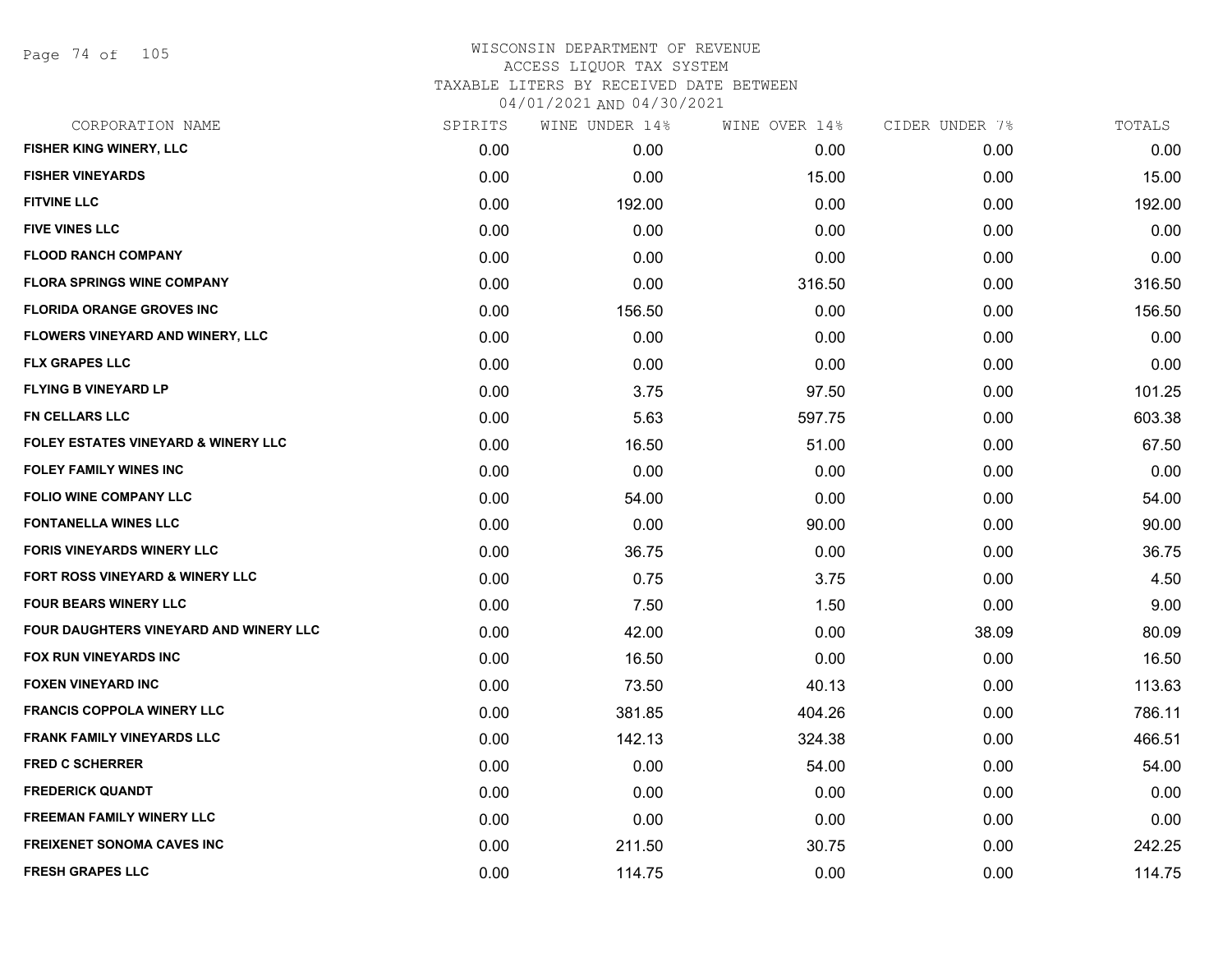Page 75 of 105

#### WISCONSIN DEPARTMENT OF REVENUE ACCESS LIQUOR TAX SYSTEM TAXABLE LITERS BY RECEIVED DATE BETWEEN

| CORPORATION NAME                           | SPIRITS | WINE UNDER 14% | WINE OVER 14% | CIDER UNDER 7% | TOTALS |
|--------------------------------------------|---------|----------------|---------------|----------------|--------|
| FREY FAMILY WINERY LLC                     | 0.00    | 49.50          | 3.00          | 0.00           | 52.50  |
| <b>FREY VINEYARDS LTD</b>                  | 0.00    | 96.00          | 39.00         | 0.00           | 135.00 |
| <b>FROGS LEAP WINERY</b>                   | 0.00    | 0.00           | 0.00          | 0.00           | 0.00   |
| <b>FROGTOWN CELLARS LLP</b>                | 0.00    | 4.50           | 0.00          | 0.00           | 4.50   |
| <b>FROST WINES LLC</b>                     | 0.00    | 21.75          | 0.00          | 0.00           | 21.75  |
| FRUIT OF THE WOODS WINE CELLAR, INC.       | 0.00    | 0.00           | 0.00          | 0.00           | 0.00   |
| <b>FULCRUM WINES LLC</b>                   | 0.00    | 0.00           | 0.00          | 0.00           | 0.00   |
| <b>FULKERSON WINE CELLARS LLC</b>          | 0.00    | 4.50           | 0.00          | 0.00           | 4.50   |
| <b>FULLERTON WINES, INC</b>                | 0.00    | 0.00           | 0.00          | 0.00           | 0.00   |
| <b>FURTHERMORE LLC</b>                     | 0.00    | 0.75           | 6.75          | 0.00           | 7.50   |
| <b>G GRAHAM WINES INC</b>                  | 0.00    | 0.00           | 0.00          | 0.00           | 0.00   |
| <b>GALANTE FAMILY WINERY INC</b>           | 0.00    | 0.00           | 0.00          | 0.00           | 0.00   |
| <b>GALENA CELLARS INC</b>                  | 0.00    | 0.00           | 0.00          | 0.00           | 0.00   |
| <b>GALLICA WINES LLC</b>                   | 0.00    | 0.00           | 2.25          | 0.00           | 2.25   |
| <b>GAMBA VINEYARDS AND WINERY LLC</b>      | 0.00    | 0.00           | 0.00          | 0.00           | 0.00   |
| <b>GAMBLE FAMILY VINEYARDS LLC</b>         | 0.00    | 70.50          | 163.50        | 0.00           | 234.00 |
| <b>GANDONA INC</b>                         | 0.00    | 0.00           | 0.00          | 0.00           | 0.00   |
| <b>GARGIULO VINEYARD LLC</b>               | 0.00    | 43.50          | 48.75         | 0.00           | 92.25  |
| <b>GARROD TRUST</b>                        | 0.00    | 0.00           | 0.00          | 0.00           | 0.00   |
| <b>GARY FRANSCIONI, INC.</b>               | 0.00    | 0.00           | 96.75         | 0.00           | 96.75  |
| <b>GEARY MARKET INVESTMENT COMPANY LTD</b> | 0.00    | 0.00           | 0.00          | 0.00           | 0.00   |
| <b>GEMSTONE VINEYARDS LLC</b>              | 0.00    | 0.00           | 0.00          | 0.00           | 0.00   |
| <b>GENERATIONS OF SONOMA LLC</b>           | 0.00    | 91.50          | 28.50         | 0.00           | 120.00 |
| <b>GENESEO PARTNERS LP</b>                 | 0.00    | 0.00           | 0.00          | 0.00           | 0.00   |
| <b>GEORGE O HENDRY</b>                     | 0.00    | 5.25           | 115.50        | 0.00           | 120.75 |
| <b>GEORGE RONALD DENNER</b>                | 0.00    | 9.75           | 57.75         | 0.00           | 67.50  |
| <b>GEORGIA WINES, INC</b>                  | 0.00    | 0.00           | 0.00          | 0.00           | 0.00   |
| <b>GERALD E FORTH</b>                      | 0.00    | 9.00           | 0.00          | 0.00           | 9.00   |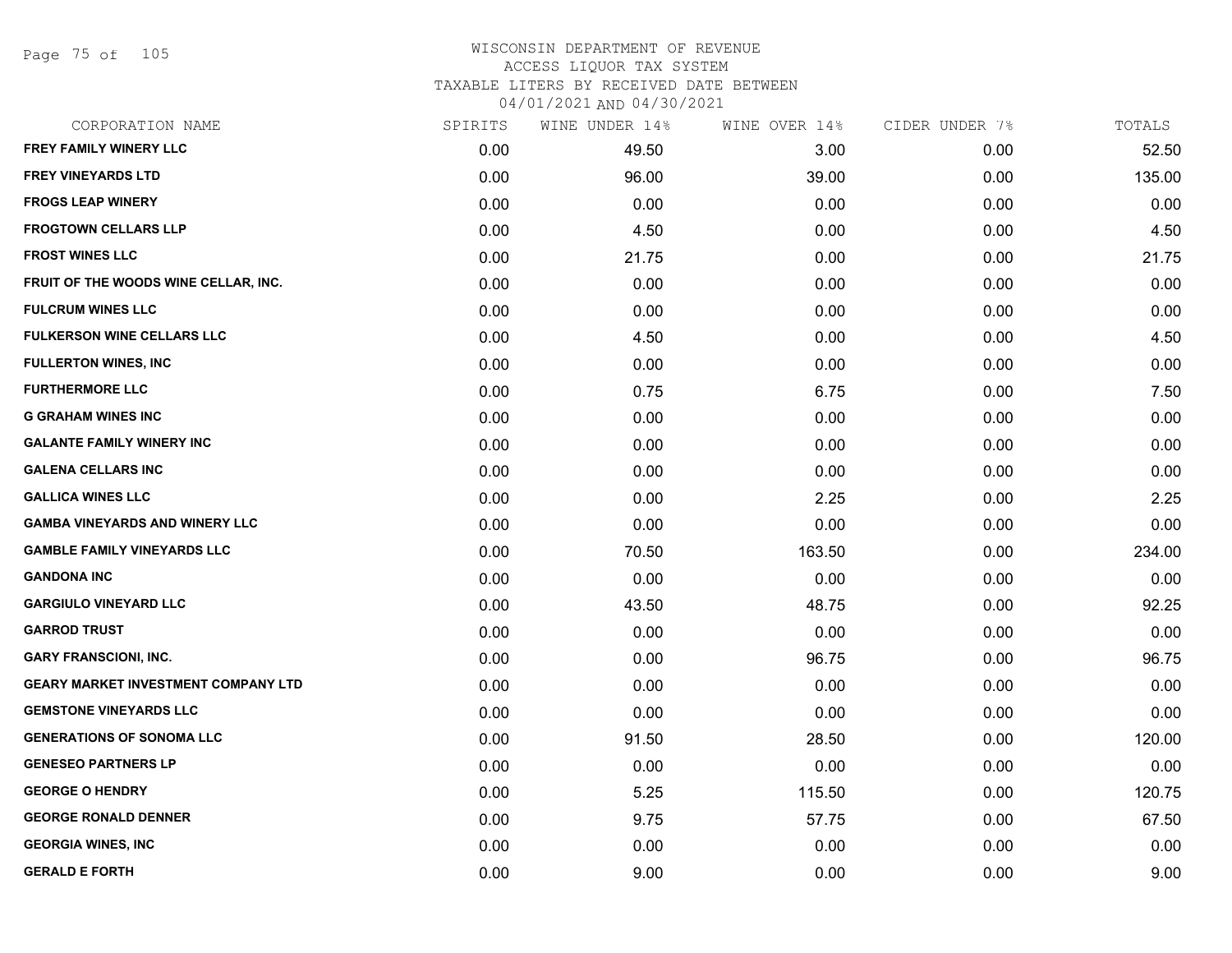Page 76 of 105

| CORPORATION NAME                        | SPIRITS | WINE UNDER 14% | WINE OVER 14% | CIDER UNDER 7% | TOTALS |
|-----------------------------------------|---------|----------------|---------------|----------------|--------|
| <b>GF VINEYARDS LLC</b>                 | 0.00    | 0.00           | 0.00          | 0.00           | 0.00   |
| <b>GF WINES LLC</b>                     | 0.00    | 165.75         | 60.75         | 0.00           | 226.50 |
| <b>GIFT SERVICES INC</b>                | 0.00    | 0.00           | 0.00          | 0.00           | 0.00   |
| <b>GLEASON FAMILY VINEYARDS LP</b>      | 0.00    | 3.00           | 167.25        | 0.00           | 170.25 |
| <b>GLOBAL UNIVERSAL SRL</b>             | 0.00    | 0.00           | 0.00          | 0.00           | 0.00   |
| <b>GOLDIN INVESTMENT II INC</b>         | 0.00    | 0.00           | 0.00          | 0.00           | 0.00   |
| <b>GOLDRIDGEPINOT.COM LLC</b>           | 0.00    | 69.00          | 19.50         | 0.00           | 88.50  |
| <b>GOLDSCHMIDT VINEYARDS LLC</b>        | 0.00    | 0.00           | 0.00          | 0.00           | 0.00   |
| <b>GOOD FOUNDATIONS INC</b>             | 0.00    | 44.75          | 0.00          | 0.00           | 44.75  |
| <b>GOOSE RIDGE LLC</b>                  | 0.00    | 10.50          | 6.00          | 0.00           | 16.50  |
| <b>GRAPE VISIONS LLC</b>                | 0.00    | 0.00           | 80.10         | 0.00           | 80.10  |
| <b>GRAPES &amp; GRAIN L.L.C.</b>        | 0.00    | 0.00           | 0.00          | 0.00           | 0.00   |
| <b>GRASSINI FAMILY VINEYARDS LLC</b>    | 0.00    | 1.50           | 6.00          | 0.00           | 7.50   |
| <b>GREEN FAMILY WINERY LLC</b>          | 0.00    | 0.00           | 0.00          | 0.00           | 0.00   |
| <b>GREG MICHAEL CELLARS, LLC</b>        | 0.00    | 0.00           | 11.23         | 0.00           | 11.23  |
| <b>GREG SANDERS</b>                     | 0.00    | 0.00           | 0.00          | 0.00           | 0.00   |
| <b>GREGORY EDWARD GRAZIANO</b>          | 0.00    | 37.50          | 36.65         | 0.00           | 74.15  |
| <b>GRGICH HILLS CELLAR</b>              | 0.00    | 55.50          | 117.00        | 0.00           | 172.50 |
| <b>GRIEB OPTIMAL WINECRAFTING LLC</b>   | 0.00    | 0.00           | 0.00          | 0.00           | 0.00   |
| <b>GROENNFELL MEADERY LLC</b>           | 0.00    | 0.00           | 0.00          | 0.00           | 0.00   |
| <b>GROTH VINEYARDS &amp; WINERY LLC</b> | 0.00    | 0.00           | 57.00         | 0.00           | 57.00  |
| <b>GULLETT &amp; GULLETT</b>            | 0.00    | 15.00          | 33.75         | 0.00           | 48.75  |
| H DE V LLC                              | 0.00    | 29.25          | 7.50          | 0.00           | 36.75  |
| <b>HAFNER VINEYARD LLC</b>              | 0.00    | 239.25         | 0.00          | 0.00           | 239.25 |
| <b>HAGAFEN CELLARS INC</b>              | 0.00    | 0.00           | 15.00         | 0.00           | 15.00  |
| <b>HAHN ESTATE</b>                      | 0.00    | 1.50           | 50.25         | 0.00           | 51.75  |
| <b>HALF KRAKT LLC</b>                   | 0.00    | 0.00           | 0.00          | 0.00           | 0.00   |
| <b>HALF MOON HILL LLC</b>               | 0.00    | 0.00           | 0.00          | 0.00           | 0.00   |
|                                         |         |                |               |                |        |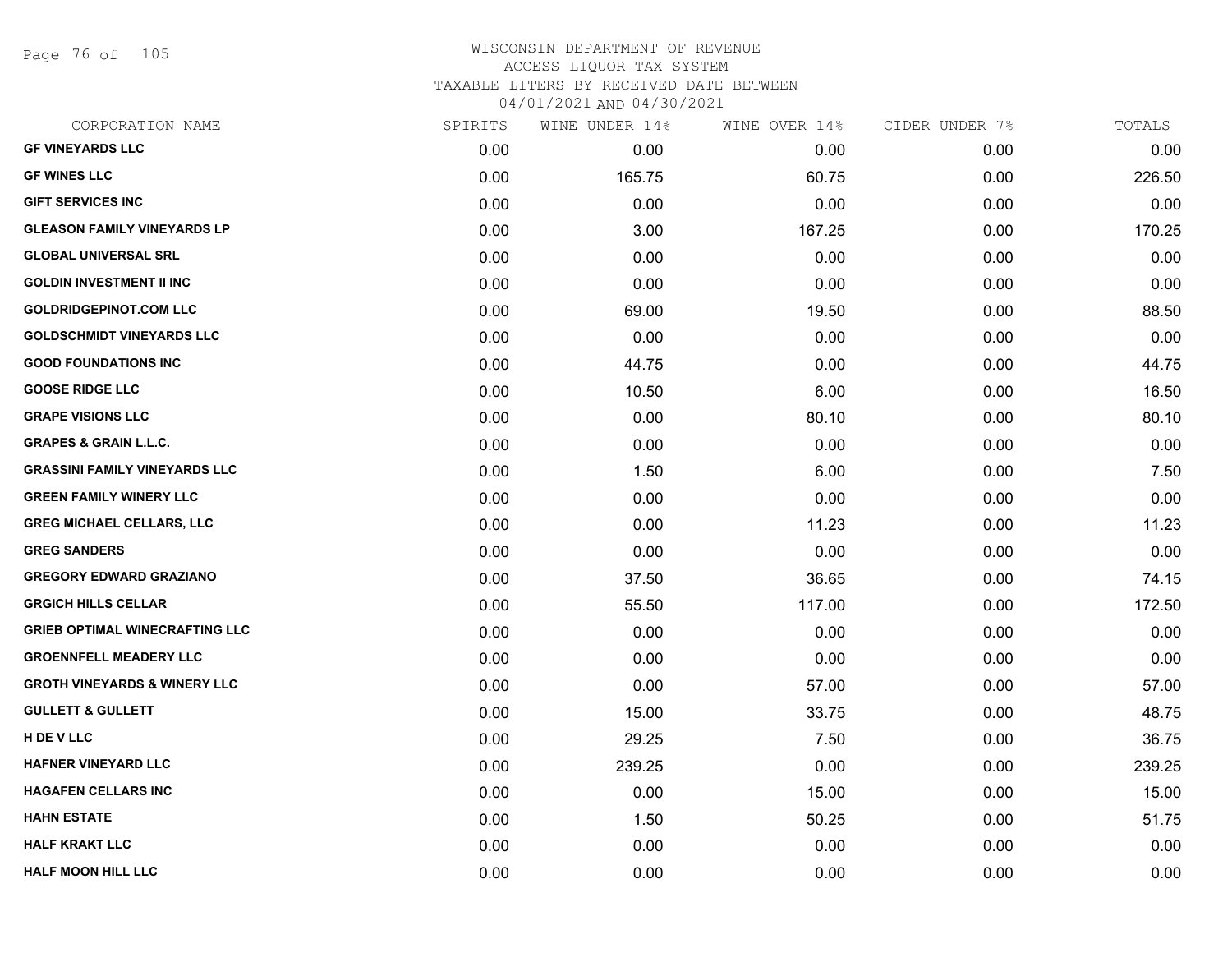Page 77 of 105

| CORPORATION NAME                      | SPIRITS | WINE UNDER 14% | WINE OVER 14% | CIDER UNDER 7% | TOTALS    |
|---------------------------------------|---------|----------------|---------------|----------------|-----------|
| <b>HALL WINES LLC</b>                 | 0.00    | 0.00           | 610.50        | 0.00           | 610.50    |
| <b>HAMEL FAMILY WINES LLC</b>         | 0.00    | 31.50          | 141.00        | 0.00           | 172.50    |
| <b>HAMMLER WINE CORP</b>              | 0.00    | 0.00           | 0.00          | 0.00           | 0.00      |
| HANDAL-DENIER VINEYARDS, LLC          | 0.00    | 0.00           | 4.50          | 0.00           | 4.50      |
| HANDLEY CELLARS LIMITED PARTNERSHIP   | 0.00    | 0.00           | 0.00          | 0.00           | 0.00      |
| <b>HANNA WINERY INC</b>               | 0.00    | 25.50          | 51.75         | 0.00           | 77.25     |
| <b>HANSJOERG WYSS</b>                 | 0.00    | 0.75           | 21.75         | 0.00           | 22.50     |
| HARBOR HILL FRUIT FARMS INC           | 0.00    | 0.00           | 0.00          | 0.00           | 0.00      |
| <b>HARBOR RIDGE WINERY INC.</b>       | 0.00    | 0.00           | 0.00          | 0.00           | 0.00      |
| <b>HARLAN ESTATE WINERY INC</b>       | 0.00    | 0.00           | 24.00         | 0.00           | 24.00     |
| <b>HARMELL CELLARS LLC</b>            | 0.00    | 327.00         | 0.00          | 0.00           | 327.00    |
| <b>HARRIS &amp; HARRIS</b>            | 0.00    | 0.00           | 35.25         | 0.00           | 35.25     |
| <b>HARRY &amp; DAVID HOLDINGS INC</b> | 0.00    | 679.50         | 63.50         | 0.00           | 743.00    |
| <b>HAUS BEVERAGE, INC</b>             | 0.00    | 0.00           | 111.25        | 0.00           | 111.25    |
| <b>HAWK AND HORSE VINEYARDS LLC</b>   | 0.00    | 0.00           | 4.50          | 0.00           | 4.50      |
| <b>HAWKES LLC</b>                     | 0.00    | 75.75          | 135.75        | 0.00           | 211.50    |
| <b>HAZLITT 1852 VINEYARDS INC</b>     | 0.00    | 14.25          | 0.00          | 0.00           | 14.25     |
| <b>HDD LLC</b>                        | 0.00    | 23.25          | 489.00        | 0.00           | 512.25    |
| <b>HEIDRUN MEADERY</b>                | 0.00    | 0.00           | 0.00          | 0.00           | 0.00      |
| <b>HEITZ WINE CELLARS</b>             | 0.00    | 3.00           | 33.00         | 0.00           | 36.00     |
| <b>HEMISPHERE WINE COMPANY INC</b>    | 0.00    | 27.75          | 94.50         | 0.00           | 122.25    |
| <b>HEMISPHERES LLC</b>                | 0.00    | 19,750.50      | 3,892.50      | 0.00           | 23,643.00 |
| <b>HERDIE BAISDEN</b>                 | 0.00    | 0.00           | 0.00          | 0.00           | 0.00      |
| <b>HERMAN STORY WINES INC</b>         | 0.00    | 4.38           | 53.92         | 0.00           | 58.30     |
| <b>HERON HILL VINEYARDS INC</b>       | 0.00    | 9.00           | 0.00          | 0.00           | 9.00      |
| <b>HESTAN VINEYARDS LLC</b>           | 0.00    | 2.25           | 29.25         | 0.00           | 31.50     |
| <b>HICKORY FARMS LLC</b>              | 0.00    | 59.25          | 0.00          | 0.00           | 59.25     |
| <b>HIDDEN RIDGE VINEYARD LLC</b>      | 0.00    | 0.00           | 13.50         | 0.00           | 13.50     |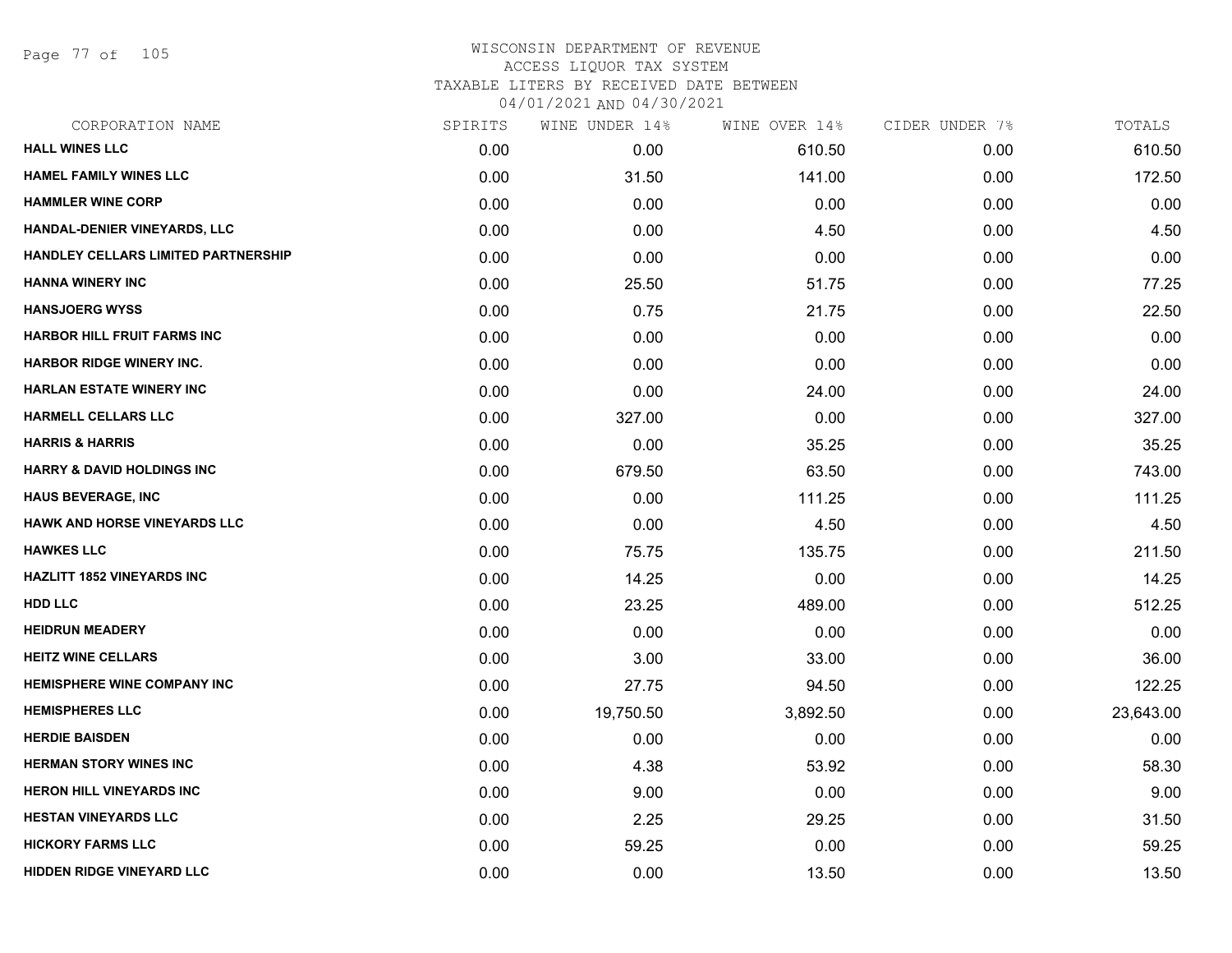Page 78 of 105

#### WISCONSIN DEPARTMENT OF REVENUE ACCESS LIQUOR TAX SYSTEM TAXABLE LITERS BY RECEIVED DATE BETWEEN

| CORPORATION NAME                                    | SPIRITS | WINE UNDER 14% | WINE OVER 14% | CIDER UNDER 7% | TOTALS   |
|-----------------------------------------------------|---------|----------------|---------------|----------------|----------|
| <b>HILL ESTATES INC</b>                             | 0.00    | 32.63          | 120.75        | 0.00           | 153.38   |
| <b>HILLSIDE WINERY</b>                              | 0.00    | 58.50          | 0.00          | 0.00           | 58.50    |
| <b>HIRSCH WINERY LLC</b>                            | 0.00    | 35.25          | 0.00          | 0.00           | 35.25    |
| HOLLYS HILL VINEYARDS LLC                           | 0.00    | 5.08           | 0.00          | 0.00           | 5.08     |
| HONIG VINEYARD AND WINERY LLC                       | 0.00    | 0.75           | 37.13         | 0.00           | 37.88    |
| <b>HOPE WINE LLC</b>                                | 0.00    | 0.00           | 0.00          | 0.00           | 0.00     |
| <b>HOUDINI INC</b>                                  | 0.00    | 1,025.25       | 190.50        | 0.00           | 1,215.75 |
| <b>HOURGLASS WINE COMPANY INC</b>                   | 0.00    | 0.00           | 16.50         | 0.00           | 16.50    |
| <b>HQ WINERY LLC</b>                                | 0.00    | 0.00           | 93.38         | 0.00           | 93.38    |
| <b>HUA YUAN</b>                                     | 0.00    | 3.00           | 1.50          | 0.00           | 4.50     |
| HUNEEUS VINTNERS LLC                                | 0.00    | 0.00           | 0.00          | 0.00           | 0.00     |
| HUNEEUS WINES HOLDCO LLC                            | 0.00    | 69.75          | 346.50        | 0.00           | 416.25   |
| HUNT COUNTRY VINEYARDS LLC                          | 0.00    | 4.50           | 0.00          | 0.00           | 4.50     |
| HUSCH VINEYARDS INC                                 | 0.00    | 0.00           | 0.00          | 0.00           | 0.00     |
| <b>IMAGINARY FACTORY LLC</b>                        | 0.00    | 0.00           | 0.00          | 0.00           | 0.00     |
| <b>INCEPTION WINES LLC</b>                          | 0.00    | 0.00           | 0.00          | 0.00           | 0.00     |
| INCIDER, INC.                                       | 0.00    | 0.00           | 0.00          | 0.00           | 0.00     |
| <b>INMAN FAMILY WINES LLC</b>                       | 0.00    | 47.25          | 3.75          | 0.00           | 51.00    |
| <b>INVESTOR'S OF AMERICA LP</b>                     | 0.00    | 9.00           | 0.00          | 0.00           | 9.00     |
| <b>IRON HORSE VINEYARDS LP</b>                      | 0.00    | 273.00         | 6.00          | 0.00           | 279.00   |
| <b>ISENHOWER CELLARS LLC</b>                        | 0.00    | 0.00           | 0.00          | 0.00           | 0.00     |
| <b>ISLAND ORCHARD CIDER LLC</b>                     | 0.00    | 0.00           | 0.00          | 0.00           | 0.00     |
| <b>J BLAIR PENCE, TRUSTEE OF PENCE FAMILY TRUST</b> | 0.00    | 0.00           | 0.00          | 0.00           | 0.00     |
| <b>J CELLARS INVESTMENTS LLC</b>                    | 0.00    | 18.75          | 71.25         | 0.00           | 90.00    |
| <b>J LOHR WINERY CORP</b>                           | 0.00    | 23.25          | 49.50         | 0.00           | 72.75    |
| <b>J PEDRONCELLI WINERY</b>                         | 0.00    | 212.25         | 161.25        | 0.00           | 373.50   |
| <b>J RICKARDS WINERY LLC</b>                        | 0.00    | 0.00           | 0.00          | 0.00           | 0.00     |
| <b>J WILLETT COMPANIES</b>                          | 0.00    | 0.00           | 0.00          | 0.00           | 0.00     |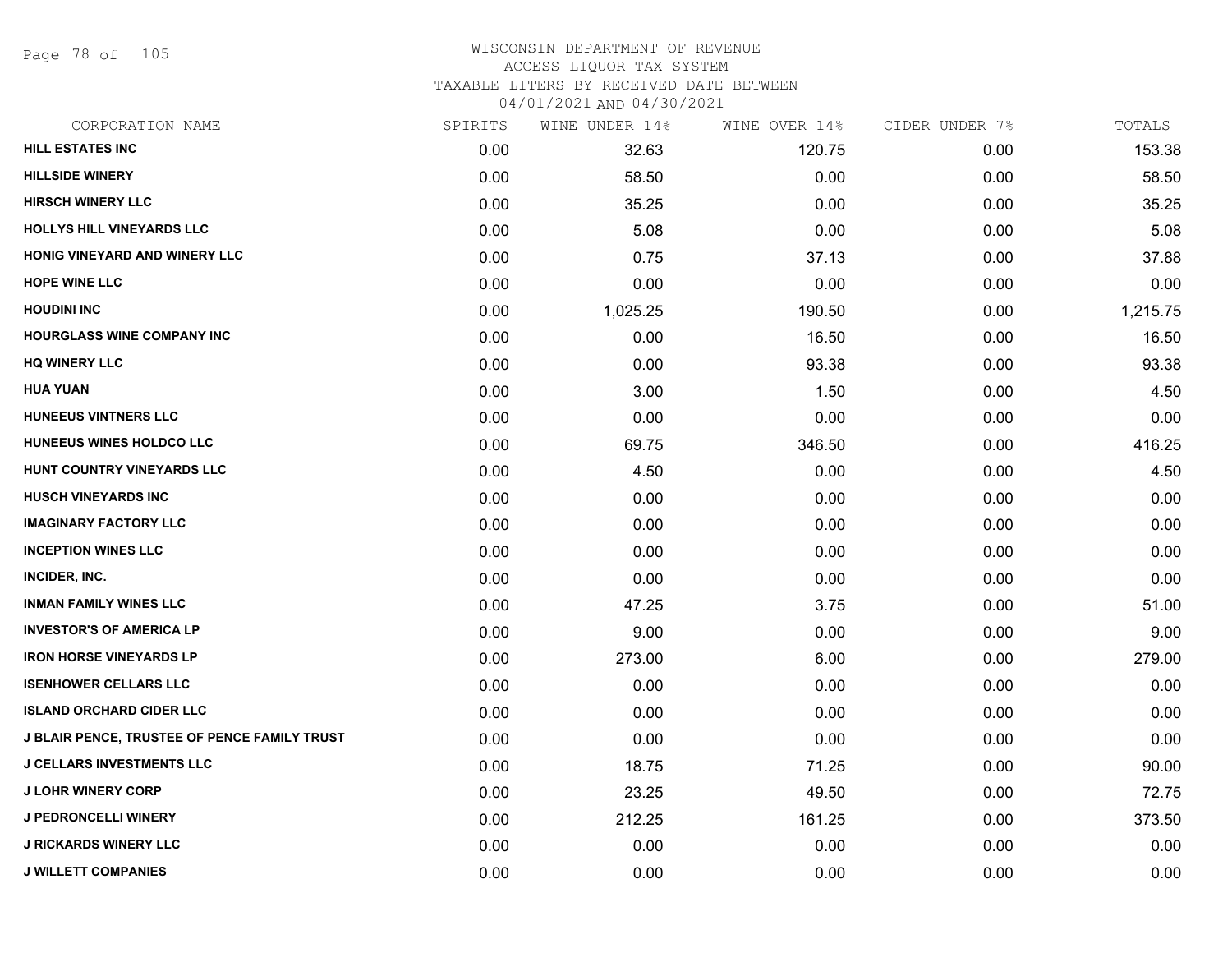Page 79 of 105

| CORPORATION NAME                      | SPIRITS | WINE UNDER 14% | WINE OVER 14% | CIDER UNDER 7% | TOTALS   |
|---------------------------------------|---------|----------------|---------------|----------------|----------|
| J. DUSI, INC.                         | 0.00    | 0.00           | 16.50         | 0.00           | 16.50    |
| <b>J.W. THOMAS LLC</b>                | 0.00    | 0.00           | 45.00         | 0.00           | 45.00    |
| <b>J3 WINE PARTNERS LLC</b>           | 0.00    | 85.50          | 84.00         | 0.00           | 169.50   |
| JACK JOHN INVESTMENTS INC             | 0.00    | 0.00           | 10.50         | 0.00           | 10.50    |
| <b>JACKSON FAMILY WINES INC</b>       | 0.00    | 1,460.25       | 493.50        | 0.00           | 1,953.75 |
| <b>JACKSON WINE LLC</b>               | 0.00    | 0.00           | 0.00          | 0.00           | 0.00     |
| <b>JACKSON WINERY &amp; VINEYARDS</b> | 0.00    | 37.50          | 0.00          | 0.00           | 37.50    |
| <b>JACUZZI FAMILY VINEYARDS LLC</b>   | 0.00    | 33.75          | 71.25         | 0.00           | 105.00   |
| <b>JAIME GONZALEZ</b>                 | 0.00    | 0.00           | 0.00          | 0.00           | 0.00     |
| <b>JAM CELLARS INC</b>                | 0.00    | 0.00           | 10.50         | 0.00           | 10.50    |
| <b>JAMES CZACHOROWSKI</b>             | 0.00    | 0.00           | 0.00          | 0.00           | 0.00     |
| <b>JAMES L LAMBERT</b>                | 0.00    | 0.00           | 0.00          | 0.00           | 0.00     |
| <b>JAMES P PROSSER</b>                | 0.00    | 0.00           | 0.00          | 0.00           | 0.00     |
| <b>JARVIS</b>                         | 0.00    | 0.00           | 68.26         | 0.00           | 68.26    |
| <b>JB GEORGE LLC</b>                  | 0.00    | 0.00           | 4.50          | 0.00           | 4.50     |
| <b>JC CELLARS INC</b>                 | 0.00    | 0.00           | 18.75         | 0.00           | 18.75    |
| JEFF RUNQUIST WINES INC               | 0.00    | 0.00           | 0.00          | 0.00           | 0.00     |
| <b>JEFFERY BEMIS</b>                  | 0.00    | 0.00           | 0.00          | 0.00           | 0.00     |
| <b>JEFFREY L STOEGER</b>              | 0.00    | 0.00           | 0.00          | 0.00           | 0.00     |
| <b>JEFFREY NELSON</b>                 | 0.00    | 0.00           | 0.00          | 0.00           | 0.00     |
| JENNIFER L JACKSON-HARTFORD           | 0.00    | 90.00          | 57.75         | 0.00           | 147.75   |
| <b>JESSIES GROVE WINERY INC</b>       | 0.00    | 0.00           | 0.00          | 0.00           | 0.00     |
| <b>JESSUP CELLARS HOLDING CO LLC</b>  | 0.00    | 1.50           | 141.38        | 0.00           | 142.88   |
| <b>JM CELLARS COMPANY</b>             | 0.00    | 0.00           | 14.25         | 0.00           | 14.25    |
| <b>J-NH WINE GROUP LLC</b>            | 0.00    | 11.25          | 51.00         | 0.00           | 62.25    |
| JOHN ANTHONY VINEYARDS LLC            | 0.00    | 6.00           | 67.50         | 0.00           | 73.50    |
| <b>JOHN BIONDI</b>                    | 0.00    | 0.00           | 0.00          | 0.00           | 0.00     |
| <b>JOHN BOICH</b>                     | 0.00    | 0.00           | 0.00          | 0.00           | 0.00     |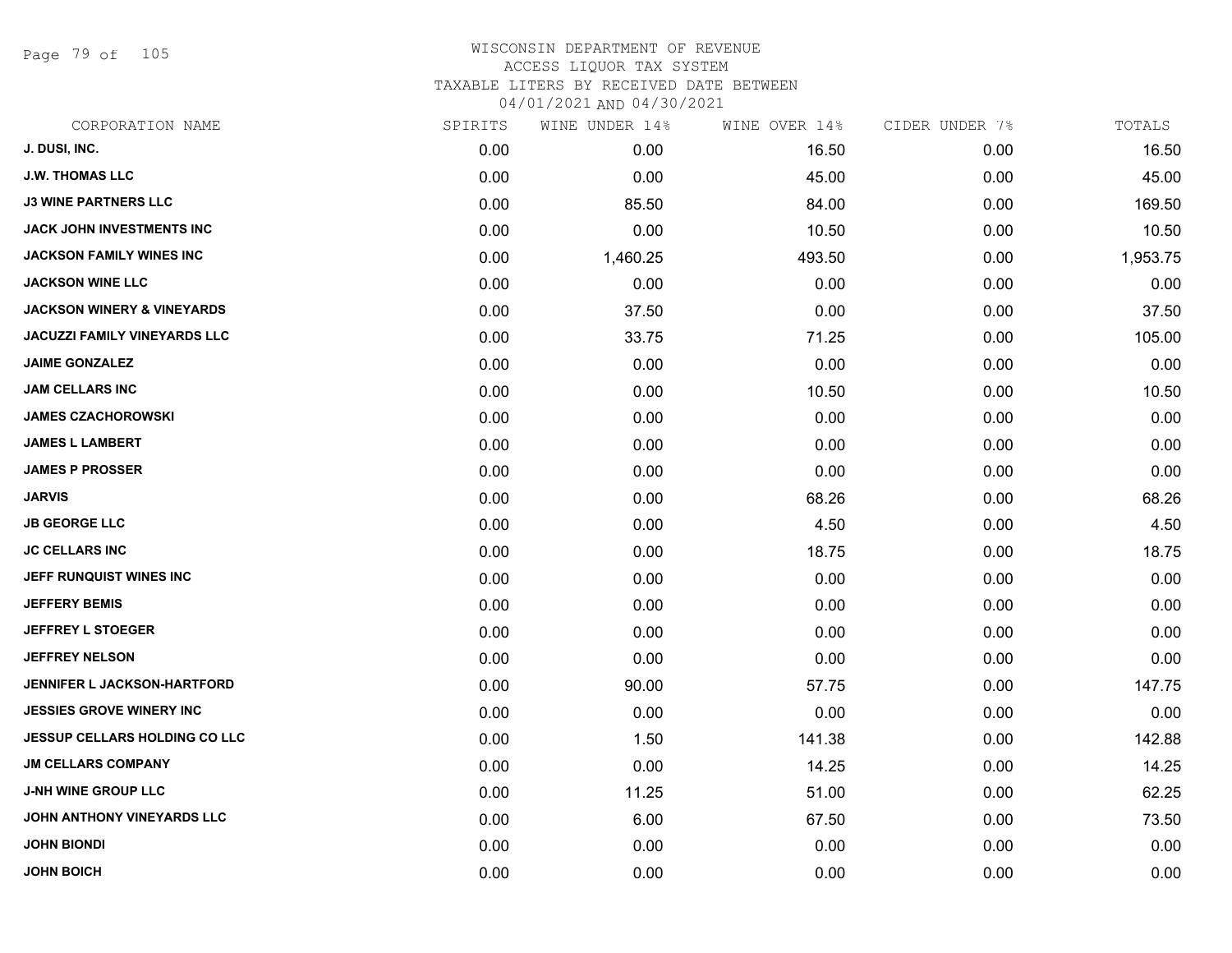Page 80 of 105

| CORPORATION NAME                         | SPIRITS | WINE UNDER 14% | WINE OVER 14% | CIDER UNDER 7% | TOTALS   |
|------------------------------------------|---------|----------------|---------------|----------------|----------|
| <b>JOHN R LUCAS</b>                      | 0.00    | 18.00          | 0.00          | 0.00           | 18.00    |
| <b>JOHNSON ESTATE WINERY LLC</b>         | 0.00    | 34.88          | 0.00          | 0.00           | 34.88    |
| JONATHAN DALE                            | 0.00    | 0.00           | 0.00          | 0.00           | 0.00     |
| <b>JONES FAMILY WINERY LLC</b>           | 0.00    | 0.00           | 0.00          | 0.00           | 0.00     |
| <b>JORNY'S END LLC</b>                   | 0.00    | 0.00           | 0.00          | 0.00           | 0.00     |
| JOSEPH ALEXANDER VILLICANA II            | 0.00    | 0.00           | 9.00          | 0.00           | 9.00     |
| <b>JOSEPH CALLOW</b>                     | 0.00    | 0.00           | 0.00          | 0.00           | 0.00     |
| <b>JOSEPH PHELPS VINEYARDS LLC</b>       | 0.00    | 21.00          | 293.25        | 0.00           | 314.25   |
| <b>JOSEPH STALLER</b>                    | 0.00    | 0.00           | 0.00          | 0.00           | 0.00     |
| <b>JOSEPH WYNIMKO</b>                    | 0.00    | 0.00           | 0.00          | 0.00           | 0.00     |
| <b>JOYCE VINEYARDS LLC</b>               | 0.00    | 4.50           | 0.00          | 0.00           | 4.50     |
| <b>JUNESHINE INC</b>                     | 0.00    | 0.00           | 0.00          | 0.00           | 0.00     |
| <b>JUST THE TIPSY INC.</b>               | 0.00    | 0.00           | 0.00          | 0.00           | 0.00     |
| <b>JUSTIN VINEYARDS &amp; WINERY LLC</b> | 0.00    | 0.00           | 0.00          | 0.00           | 0.00     |
| <b>JVW CORPORATION</b>                   | 0.00    | 93.00          | 0.00          | 0.00           | 93.00    |
| <b>K VINTNERS LLC</b>                    | 0.00    | 0.00           | 0.00          | 0.00           | 0.00     |
| <b>KACHINA CELLARS LLC</b>               | 0.00    | 2,253.00       | 2,352.84      | 0.00           | 4,605.84 |
| <b>KALYRA WINERY LLC</b>                 | 0.00    | 18.00          | 0.00          | 0.00           | 18.00    |
| <b>KAMEN WINES LLC</b>                   | 0.00    | 0.00           | 11.25         | 0.00           | 11.25    |
| KANGARU ENTERPRISES LLC                  | 0.00    | 13.50          | 0.75          | 0.00           | 14.25    |
| <b>KAPCSANDY FAMILY LLC</b>              | 0.00    | 0.00           | 0.00          | 0.00           | 0.00     |
| <b>KATCHEVER &amp; CO LLC</b>            | 0.00    | 0.00           | 0.00          | 0.00           | 0.00     |
| <b>KDS LLC</b>                           | 0.00    | 36.40          | 0.00          | 0.00           | 36.40    |
| <b>KEEVER VINEYARDS LLC</b>              | 0.00    | 0.00           | 0.00          | 0.00           | 0.00     |
| <b>KEN BROWN WINES LLC</b>               | 0.00    | 0.00           | 11.25         | 0.00           | 11.25    |
| <b>KEN WRIGHT CELLARS CO</b>             | 0.00    | 0.00           | 0.00          | 0.00           | 0.00     |
| <b>KENEFICK RANCHES WINERY LLC</b>       | 0.00    | 0.00           | 9.75          | 0.00           | 9.75     |
| <b>KENT HUMPHREY</b>                     | 0.00    | 23.25          | 99.00         | 0.00           | 122.25   |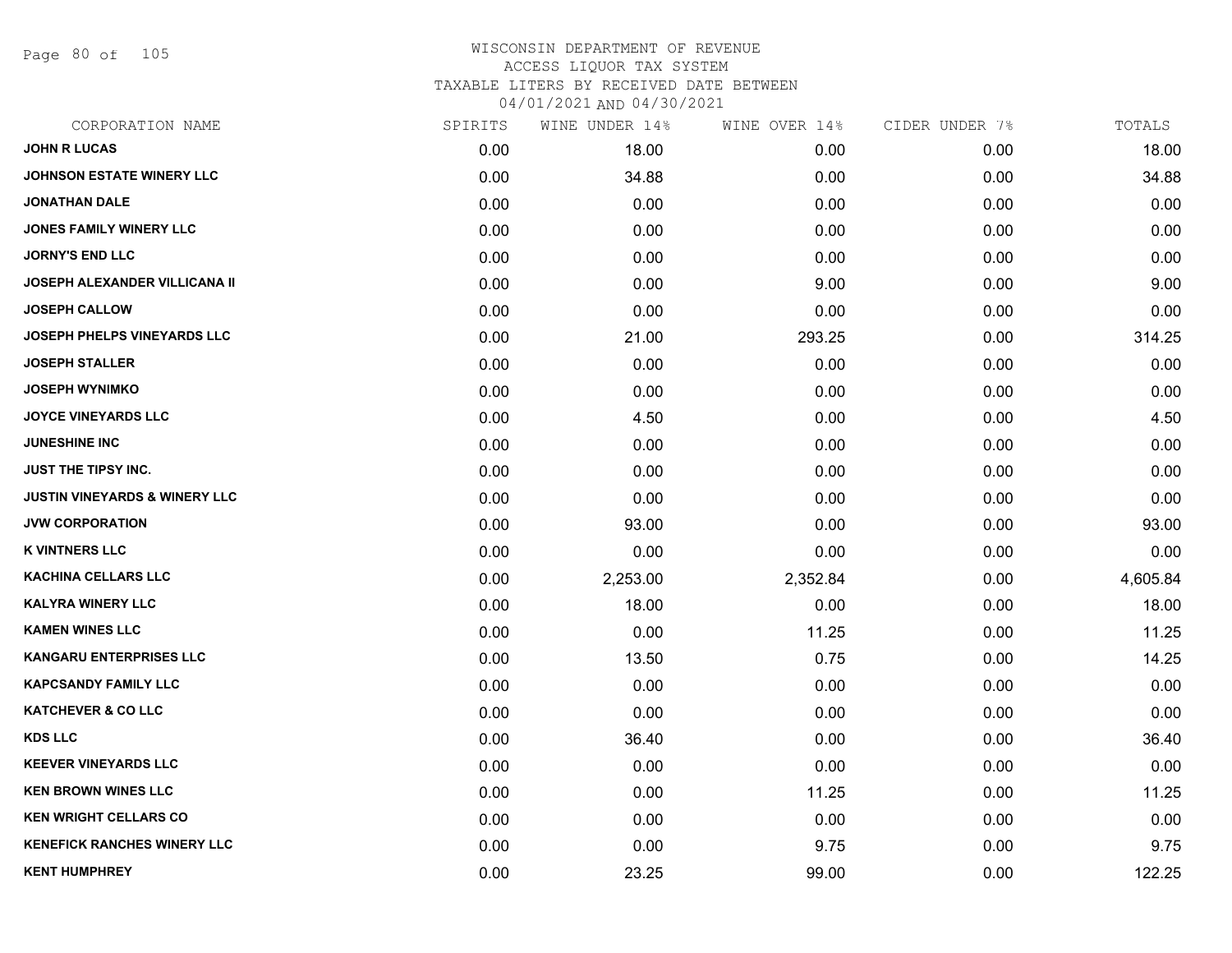Page 81 of 105

| CORPORATION NAME                             | SPIRITS | WINE UNDER 14% | WINE OVER 14% | CIDER UNDER 7% | TOTALS |
|----------------------------------------------|---------|----------------|---------------|----------------|--------|
| KENWARD FAMILY VINEYARDS, LLC                | 0.00    | 0.00           | 30.75         | 0.00           | 30.75  |
| <b>KENZO ESTATE INC</b>                      | 0.00    | 0.00           | 0.00          | 0.00           | 0.00   |
| <b>KERWIN ESTATE LLC</b>                     | 0.00    | 0.00           | 52.50         | 0.00           | 52.50  |
| <b>KESTREL PROPERTIES LLC</b>                | 0.00    | 12.75          | 3.75          | 0.00           | 16.50  |
| <b>KEVIN BEHNKE</b>                          | 0.00    | 0.00           | 0.00          | 0.00           | 0.00   |
| <b>KING ESTATE WINERY LP</b>                 | 0.00    | 54.00          | 18.00         | 0.00           | 72.00  |
| KISMET WINE, INC.                            | 0.00    | 0.00           | 14.85         | 0.00           | 14.85  |
| KISTLER VINEYARDS, LLC                       | 0.00    | 288.75         | 0.00          | 0.00           | 288.75 |
| <b>KLEIN FOODS INC</b>                       | 0.00    | 4.50           | 268.50        | 0.00           | 273.00 |
| <b>KNIGHTS BRIDGE WINERY LLC</b>             | 0.00    | 0.00           | 0.75          | 0.00           | 0.75   |
| <b>KOEHLER WINERY LLC</b>                    | 0.00    | 6.75           | 23.25         | 0.00           | 30.00  |
| <b>KONSTANTIN D FRANK &amp; SONS</b>         | 0.00    | 210.00         | 0.00          | 0.00           | 210.00 |
| <b>KOPRI INC</b>                             | 0.00    | 0.00           | 0.00          | 0.00           | 0.00   |
| <b>KPC MT. PALOMAR WINERY LLC</b>            | 0.00    | 0.00           | 0.00          | 0.00           | 0.00   |
| <b>KRAUSE FAMILY CELLARS LLC</b>             | 0.00    | 32.25          | 35.06         | 0.00           | 67.31  |
| <b>KRISTIN HARRINGTON-BOEGNER</b>            | 0.00    | 0.00           | 0.00          | 0.00           | 0.00   |
| <b>KRUPP BROTHERS LLC</b>                    | 0.00    | 24.75          | 21.00         | 0.00           | 45.75  |
| <b>KSSM LLC</b>                              | 0.00    | 144.00         | 381.75        | 0.00           | 525.75 |
| <b>KT WINECO LLC</b>                         | 0.00    | 0.00           | 18.75         | 0.00           | 18.75  |
| <b>KULETO VILLA LLC</b>                      | 0.00    | 0.00           | 43.50         | 0.00           | 43.50  |
| <b>KUNDE ENTERPRISES INC</b>                 | 0.00    | 22.50          | 328.50        | 0.00           | 351.00 |
| <b>KV WINES LLC</b>                          | 0.00    | 9.75           | 5.25          | 0.00           | 15.00  |
| <b>L C WINE</b>                              | 0.00    | 0.00           | 4.50          | 0.00           | 4.50   |
| L FOPPIANO WINE CO INC                       | 0.00    | 0.75           | 37.50         | 0.00           | 38.25  |
| L. MAWBY, LLC                                | 0.00    | 52.50          | 0.00          | 0.00           | 52.50  |
| <b>L18 HOLDINGS, INC.</b>                    | 0.00    | 0.00           | 0.00          | 0.00           | 0.00   |
| <b>LADERA WINERY LLC</b>                     | 0.00    | 0.00           | 0.00          | 0.00           | 0.00   |
| <b>LAGUNA OAKS VINEYARD &amp; WINERY INC</b> | 0.00    | 0.00           | 0.00          | 0.00           | 0.00   |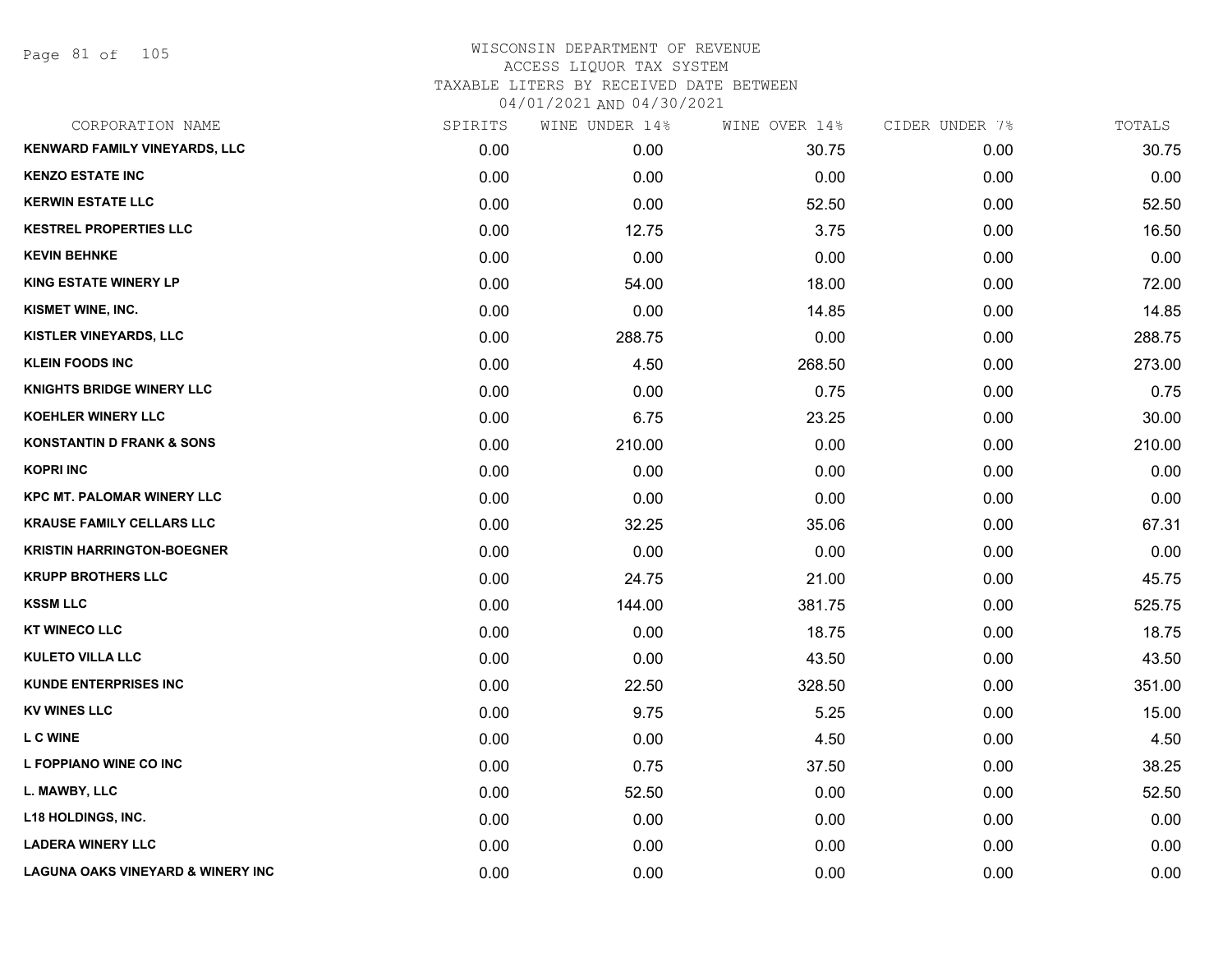Page 82 of 105

| CORPORATION NAME                                  | SPIRITS | WINE UNDER 14% | WINE OVER 14% | CIDER UNDER 7% | TOTALS |
|---------------------------------------------------|---------|----------------|---------------|----------------|--------|
| <b>LAIL VINEYARDS LLC</b>                         | 0.00    | 0.00           | 33.75         | 0.00           | 33.75  |
| <b>LAIRD FAMILY ESTATE LLC</b>                    | 0.00    | 0.00           | 18.00         | 0.00           | 18.00  |
| <b>LAKE NOKOMIS CRANBERRIES INC</b>               | 0.00    | 0.00           | 0.00          | 0.00           | 0.00   |
| <b>LAMBERT BRIDGE WINERY INC</b>                  | 0.00    | 0.00           | 220.50        | 0.00           | 220.50 |
| <b>LAMBORN FAMILY WINE COMPANY LP</b>             | 0.00    | 0.00           | 9.75          | 0.00           | 9.75   |
| <b>LAMOREAUX LANDING WINE CELLARS LLC</b>         | 0.00    | 4.50           | 0.00          | 0.00           | 4.50   |
| <b>LANCASTER ESTATE VINEYARD &amp; WINERY LLC</b> | 0.00    | 0.75           | 33.00         | 0.00           | 33.75  |
| <b>LANGE WINERY LLC</b>                           | 0.00    | 42.75          | 28.50         | 0.00           | 71.25  |
| <b>LANGETWINS WINE CO INC</b>                     | 0.00    | 18.00          | 5.25          | 0.00           | 23.25  |
| <b>LARKMEAD VINEYARDS INC</b>                     | 0.00    | 0.00           | 120.00        | 0.00           | 120.00 |
| <b>LARSON FAMILY WINERY INC</b>                   | 0.00    | 1.50           | 48.00         | 0.00           | 49.50  |
| <b>LASSETER FAMILY WINERY LLC</b>                 | 0.00    | 18.75          | 26.25         | 0.00           | 45.00  |
| <b>LATAH CREEK WINE CELLARS LTD</b>               | 0.00    | 0.00           | 0.00          | 0.00           | 0.00   |
| <b>LAURO GUERRA</b>                               | 0.00    | 1.50           | 1.50          | 0.00           | 3.00   |
| LAUTENBACH'S ORCHARD COUNTRY INC                  | 0.00    | 0.00           | 0.00          | 0.00           | 0.00   |
| <b>LAVA SPRINGS INC</b>                           | 0.00    | 6.75           | 12.00         | 0.00           | 18.75  |
| <b>LAW ESTATE WINES</b>                           | 0.00    | 3.75           | 42.75         | 0.00           | 46.50  |
| <b>LAWER FAMILY WINERY INC</b>                    | 0.00    | 0.00           | 0.00          | 0.00           | 0.00   |
| <b>LAWRENCE CELLARS LLC</b>                       | 0.00    | 0.00           | 0.00          | 0.00           | 0.00   |
| LE CEP II INC                                     | 0.00    | 18.75          | 0.75          | 0.00           | 19.50  |
| <b>LEAL VINEYARDS INC</b>                         | 0.00    | 0.00           | 21.00         | 0.00           | 21.00  |
| <b>LEDGESTONE ESTATE LLC</b>                      | 0.00    | 0.00           | 0.00          | 0.00           | 0.00   |
| LEELANAU WINE CELLARS, LTD.                       | 0.00    | 0.00           | 0.00          | 0.00           | 0.00   |
| LEFT COAST CELLARS LLC                            | 0.00    | 5.25           | 1.50          | 0.00           | 6.75   |
| <b>LEMELSON WINERY LLC</b>                        | 0.00    | 8.25           | 4.50          | 0.00           | 12.75  |
| <b>LEONARDINI FAMILY WINERY LLC</b>               | 0.00    | 5.25           | 86.25         | 0.00           | 91.50  |
| <b>LEONESSE CELLARS LLC</b>                       | 0.00    | 39.75          | 30.75         | 0.00           | 70.50  |
| <b>LEONETTI CELLAR LLC</b>                        | 0.00    | 0.00           | 208.50        | 0.00           | 208.50 |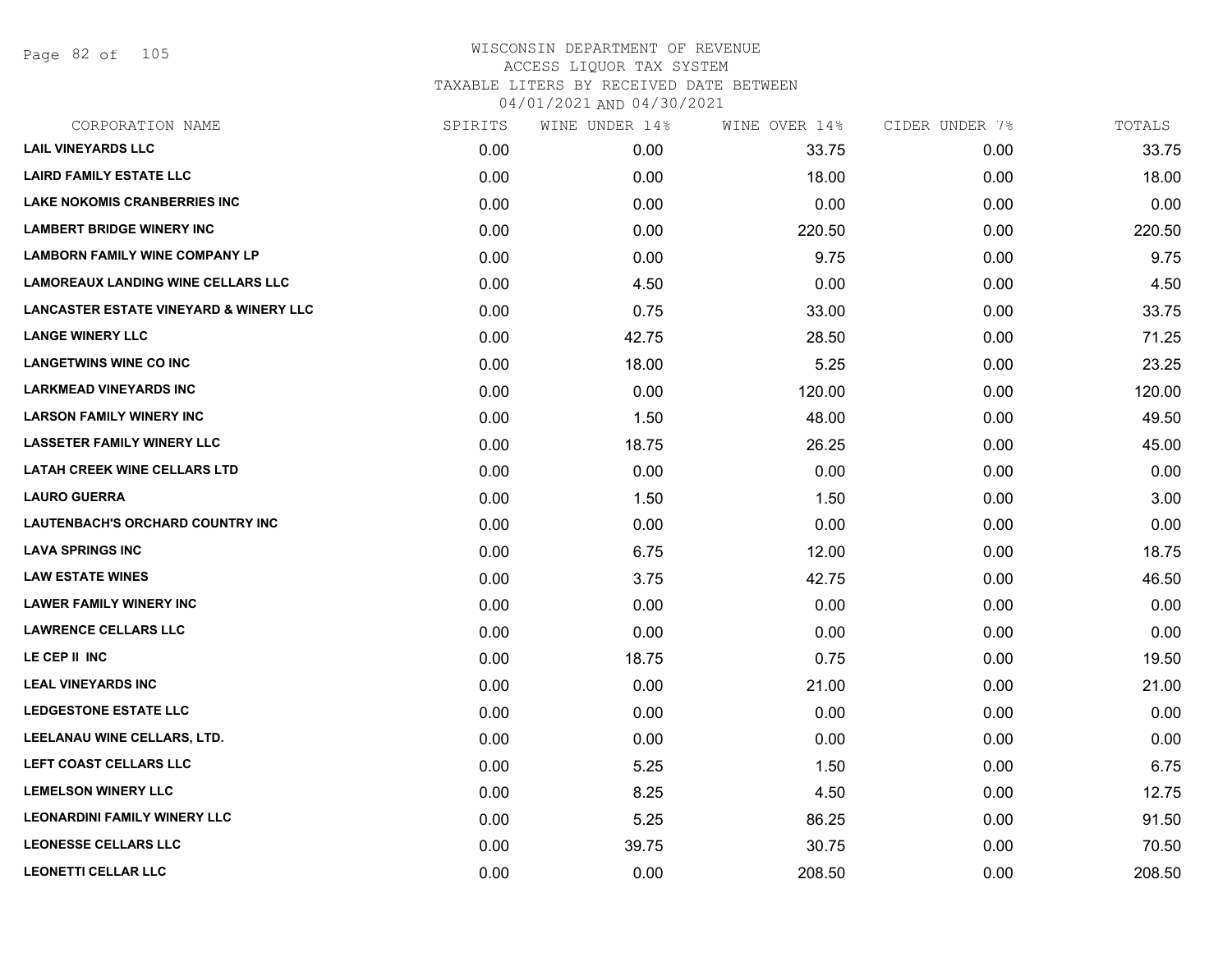Page 83 of 105

| CORPORATION NAME                          | SPIRITS | WINE UNDER 14% | WINE OVER 14% | CIDER UNDER 7% | TOTALS |
|-------------------------------------------|---------|----------------|---------------|----------------|--------|
| LIFE IS SHORT! LLC                        | 0.00    | 0.00           | 0.00          | 0.00           | 0.00   |
| LIL' OLE WINEMAKER SHOPPE LLC             | 0.00    | 0.00           | 0.00          | 0.00           | 0.00   |
| <b>LIMERICK LANE CELLARS INC</b>          | 0.00    | 0.00           | 0.00          | 0.00           | 0.00   |
| LINGUA FRANCA-LS VINEYARDS HOLDINGS, LLC  | 0.00    | 12.00          | 0.00          | 0.00           | 12.00  |
| <b>LINNE CALODO INC</b>                   | 0.00    | 0.00           | 67.50         | 0.00           | 67.50  |
| <b>LINSFIELD WINE CO., LLC</b>            | 0.00    | 0.00           | 0.00          | 0.00           | 0.00   |
| <b>LION NATHAN USA INC</b>                | 0.00    | 248.25         | 279.38        | 0.00           | 527.63 |
| <b>LIONS PEAK</b>                         | 0.00    | 0.00           | 8.25          | 0.00           | 8.25   |
| <b>LISA REDMON</b>                        | 0.00    | 6.00           | 3.75          | 0.00           | 9.75   |
| <b>LLOYD CELLARS INC</b>                  | 0.00    | 0.00           | 0.00          | 0.00           | 0.00   |
| <b>LLOYD W DAVIS</b>                      | 0.00    | 18.75          | 30.00         | 0.00           | 48.75  |
| <b>LMR WINE ESTATES LLC</b>               | 0.00    | 89.25          | 7.50          | 0.00           | 96.75  |
| <b>LOBO WINES LLC</b>                     | 0.00    | 0.75           | 2.25          | 0.00           | 3.00   |
| <b>LONG SHADOWS VINTNERS LLC</b>          | 0.00    | 0.00           | 36.00         | 0.00           | 36.00  |
| <b>LONGBOARD VINEYARDS LLC</b>            | 0.00    | 0.00           | 0.00          | 0.00           | 0.00   |
| <b>LONGORIA &amp; LONGORIA</b>            | 0.00    | 2.25           | 18.00         | 0.00           | 20.25  |
| <b>LORENZI ESTATE WINES, INC</b>          | 0.00    | 0.00           | 0.00          | 0.00           | 0.00   |
| <b>LORIMAR WINERY INC</b>                 | 0.00    | 9.00           | 20.25         | 0.00           | 29.25  |
| <b>LOST ISLAND WINE LLC</b>               | 0.00    | 0.00           | 0.00          | 0.00           | 0.00   |
| <b>LOWDEN SCHOOLHOUSE CORPORATION</b>     | 0.00    | 5.25           | 135.75        | 0.00           | 141.00 |
| <b>LUCAS &amp; LEWELLEN VINEYARDS INC</b> | 0.00    | 2.25           | 56.50         | 0.00           | 58.75  |
| <b>LUNA VINEYARDS INC</b>                 | 0.00    | 1.13           | 9.00          | 0.00           | 10.13  |
| <b>LYNFRED WINERY INC</b>                 | 0.00    | 28.50          | 0.00          | 0.00           | 28.50  |
| <b>LYNMAR WINERY LLC</b>                  | 0.00    | 19.50          | 90.75         | 0.00           | 110.25 |
| <b>M.A.C. WINES, LLC</b>                  | 0.00    | 0.00           | 19.50         | 0.00           | 19.50  |
| <b>MACCHIA, INC</b>                       | 0.00    | 4.50           | 42.00         | 0.00           | 46.50  |
| <b>MADRIGAL FAMILY WINERY LLC</b>         | 0.00    | 6.75           | 28.50         | 0.00           | 35.25  |
| <b>MADRONA VINEYARDS LP</b>               | 0.00    | 7.50           | 42.75         | 0.00           | 50.25  |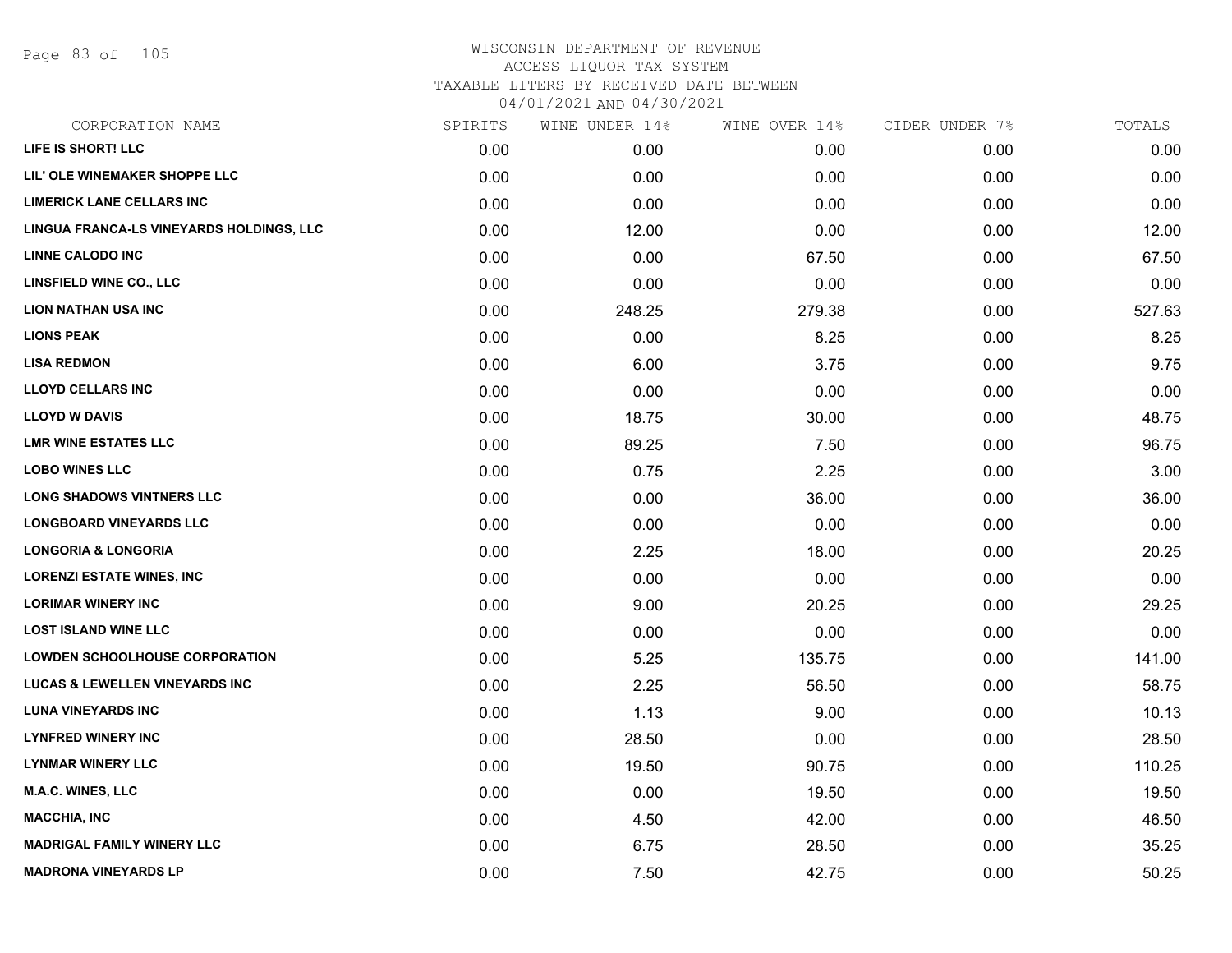Page 84 of 105

| CORPORATION NAME                              | SPIRITS | WINE UNDER 14% | WINE OVER 14% | CIDER UNDER 7% | TOTALS |
|-----------------------------------------------|---------|----------------|---------------|----------------|--------|
| <b>MAKK WINE LLC</b>                          | 0.00    | 0.00           | 0.00          | 0.00           | 0.00   |
| <b>MALULANI INVESTMENTS LIMITED</b>           | 0.00    | 0.00           | 0.00          | 0.00           | 0.00   |
| <b>MANCAN WINE LLC</b>                        | 0.00    | 0.00           | 0.00          | 0.00           | 0.00   |
| <b>MANO'S INC</b>                             | 0.00    | 128.25         | 0.00          | 0.00           | 128.25 |
| <b>MARGERUM WINE COMPANY INC</b>              | 0.00    | 6.75           | 4.50          | 0.00           | 11.25  |
| <b>MARIETTA CELLARS INC</b>                   | 0.00    | 5.25           | 3.75          | 0.00           | 9.00   |
| <b>MARIPOSA WINE COMPANY LLC</b>              | 0.00    | 0.00           | 0.00          | 0.00           | 0.00   |
| <b>MARK HEROLD</b>                            | 0.00    | 0.00           | 7.45          | 0.00           | 7.45   |
| <b>MARK J NEAL</b>                            | 0.00    | 9.00           | 22.50         | 0.00           | 31.50  |
| <b>MARK MCNEILLY</b>                          | 0.00    | 0.00           | 24.00         | 0.00           | 24.00  |
| <b>MARKHAM VINEYARDS</b>                      | 0.00    | 25.50          | 83.25         | 0.00           | 108.75 |
| <b>MARTIN E SELL</b>                          | 0.00    | 0.00           | 0.00          | 0.00           | 0.00   |
| <b>MARTIN RANCH WINERY, INC.</b>              | 0.00    | 0.00           | 0.00          | 0.00           | 0.00   |
| <b>MARTIN RAY WINERY INC</b>                  | 0.00    | 36.00          | 29.25         | 0.00           | 65.25  |
| <b>MARTINELLI WINERY INC</b>                  | 0.00    | 0.00           | 143.25        | 0.00           | 143.25 |
| <b>MARYANN MCNALLY</b>                        | 0.00    | 0.00           | 0.00          | 0.00           | 0.00   |
| <b>MATHY WINERY LLC</b>                       | 0.00    | 342.75         | 148.13        | 0.00           | 490.88 |
| <b>MATRICK HOLDINGS CORPORATION</b>           | 0.00    | 0.00           | 0.00          | 0.00           | 0.00   |
| <b>MATT PREIS</b>                             | 0.00    | 0.00           | 0.00          | 0.00           | 0.00   |
| <b>MATTHEW RICK</b>                           | 0.00    | 0.00           | 0.00          | 0.00           | 0.00   |
| <b>MATTHIAS A PIPPIG &amp; JAMIE M KINSER</b> | 0.00    | 0.00           | 0.00          | 0.00           | 0.00   |
| <b>MAUI WINE LTD</b>                          | 0.00    | 54.75          | 0.00          | 0.00           | 54.75  |
| <b>MAURITSON FAMILY WINERY</b>                | 0.00    | 51.00          | 189.00        | 0.00           | 240.00 |
| <b>MAYACAMAS VINEYARDS INC</b>                | 0.00    | 32.25          | 15.00         | 0.00           | 47.25  |
| <b>MAYNARD JAMES KEENAN</b>                   | 0.00    | 93.75          | 0.00          | 0.00           | 93.75  |
| MCBRIDE SISTERS COLLECTIONS INC               | 0.00    | 242.25         | 0.00          | 0.00           | 242.25 |
| <b>MCFLESHMAN'S BREWING CO., LLC.</b>         | 0.00    | 0.00           | 0.00          | 0.00           | 0.00   |
| <b>MCKAHN FAMILY CELLARS, LLC</b>             | 0.00    | 0.00           | 27.75         | 0.00           | 27.75  |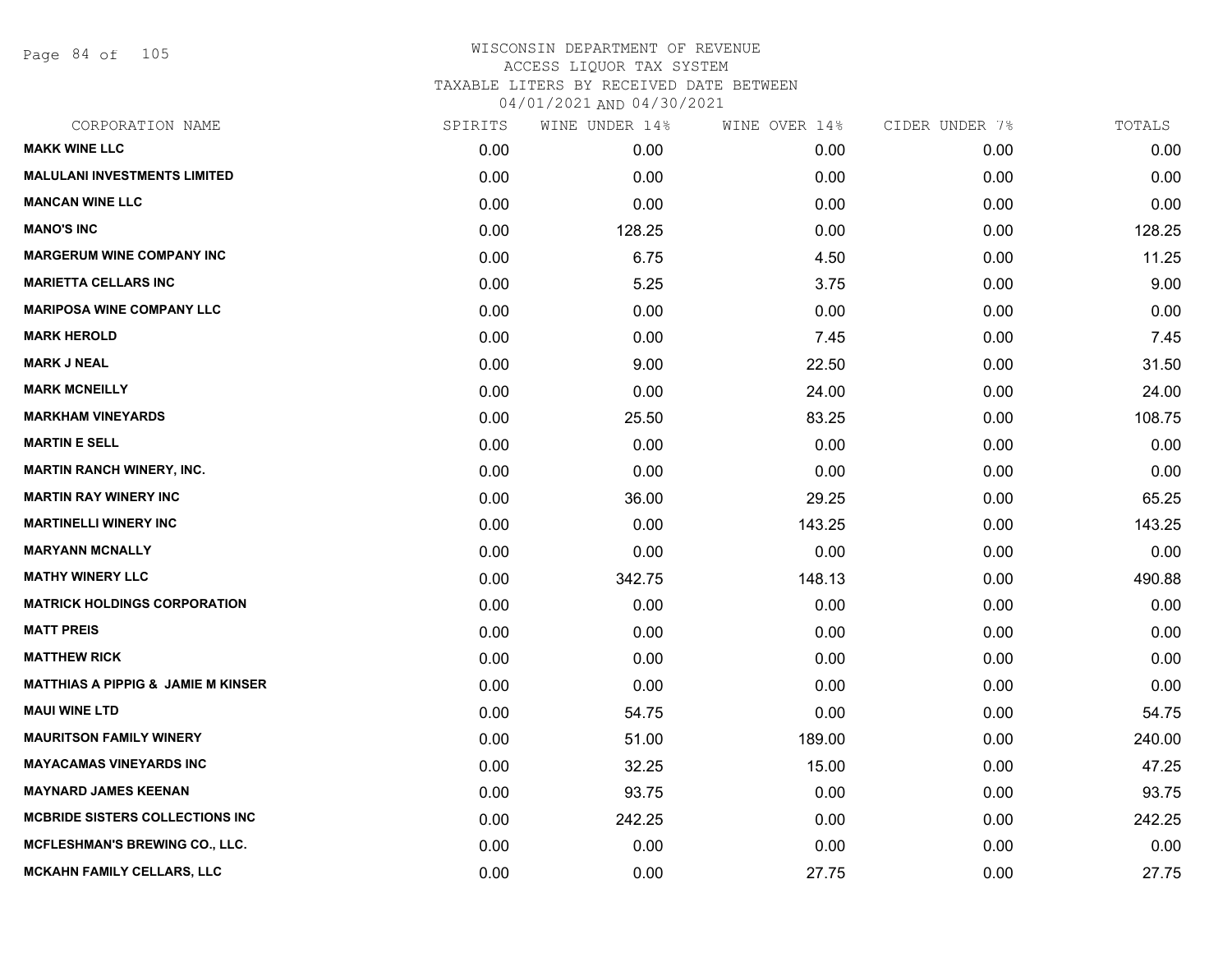Page 85 of 105

| CORPORATION NAME                            | SPIRITS | WINE UNDER 14% | WINE OVER 14% | CIDER UNDER 7% | TOTALS |
|---------------------------------------------|---------|----------------|---------------|----------------|--------|
| <b>MCMENAMINS INC</b>                       | 0.00    | 0.00           | 0.00          | 0.00           | 0.00   |
| <b>MCNAB RIDGE WINERY LLC</b>               | 0.00    | 0.00           | 0.00          | 0.00           | 0.00   |
| <b>MELROSE CELLARS LLC</b>                  | 0.00    | 0.00           | 0.00          | 0.00           | 0.00   |
| <b>MELVILLE VINEYARDS SOUTH LLC</b>         | 0.00    | 29.25          | 2.25          | 0.00           | 31.50  |
| <b>MENDOCINO WINE GROUP LLC</b>             | 0.00    | 12.75          | 6.75          | 0.00           | 19.50  |
| <b>MER ET SOLEIL LLC</b>                    | 0.00    | 0.00           | 6.00          | 0.00           | 6.00   |
| <b>MERCER WINE ESTATES LLC</b>              | 0.00    | 0.00           | 0.00          | 0.00           | 0.00   |
| <b>MERRYVALE VINEYARDS LLC</b>              | 0.00    | 78.75          | 201.00        | 0.00           | 279.75 |
| <b>MERSHONIAN CIDERY LLC</b>                | 0.00    | 0.00           | 0.00          | 0.00           | 0.00   |
| <b>MESSINA HOF WINE CELLARS INC</b>         | 0.00    | 26.25          | 3.00          | 0.00           | 29.25  |
| <b>METAMORPHOSIS WINES LLC</b>              | 0.00    | 0.00           | 45.00         | 0.00           | 45.00  |
| <b>METEOR VINEYARD LLC</b>                  | 0.00    | 0.00           | 0.00          | 0.00           | 0.00   |
| <b>METROPOLITAN WINES LLC</b>               | 0.00    | 19.50          | 20.25         | 0.00           | 39.75  |
| <b>METTLER WINES LLC</b>                    | 0.00    | 0.00           | 33.75         | 0.00           | 33.75  |
| <b>MEV CORPORATION</b>                      | 0.00    | 0.00           | 0.00          | 0.00           | 0.00   |
| <b>MEYER CELLARS LLC</b>                    | 0.00    | 20.25          | 0.00          | 0.00           | 20.25  |
| <b>MHM GLASS ETCHING, INC</b>               | 0.00    | 0.00           | 0.00          | 0.00           | 0.00   |
| <b>MI SUENO WINERY</b>                      | 0.00    | 0.00           | 25.50         | 0.00           | 25.50  |
| <b>MICHAEL C YATES</b>                      | 0.00    | 0.00           | 986.00        | 0.00           | 986.00 |
| <b>MICHEAL DASHE</b>                        | 0.00    | 0.00           | 0.00          | 0.00           | 0.00   |
| <b>MIDNIGHT CELLARS INC</b>                 | 0.00    | 0.00           | 31.50         | 0.00           | 31.50  |
| <b>MID-OAK DISTILLERY INC</b>               | 0.00    | 0.00           | 0.00          | 0.00           | 0.00   |
| <b>MILBRANDT FAMILY WINES LLC</b>           | 0.00    | 9.00           | 0.00          | 0.00           | 9.00   |
| <b>MILDARA BLASS INC</b>                    | 0.00    | 0.00           | 0.00          | 0.00           | 0.00   |
| <b>MILL CREEK VINEYARDS</b>                 | 0.00    | 0.00           | 0.00          | 0.00           | 0.00   |
| <b>MILLBROOK WINERY INC</b>                 | 0.00    | 6.75           | 0.00          | 0.00           | 6.75   |
| <b>MINER FAMILY WINERY LLC</b>              | 0.00    | 2.25           | 191.25        | 0.00           | 193.50 |
| <b>MINNESOTAS FINEST FERMENTED PRODUCTS</b> | 0.00    | 0.00           | 0.00          | 0.00           | 0.00   |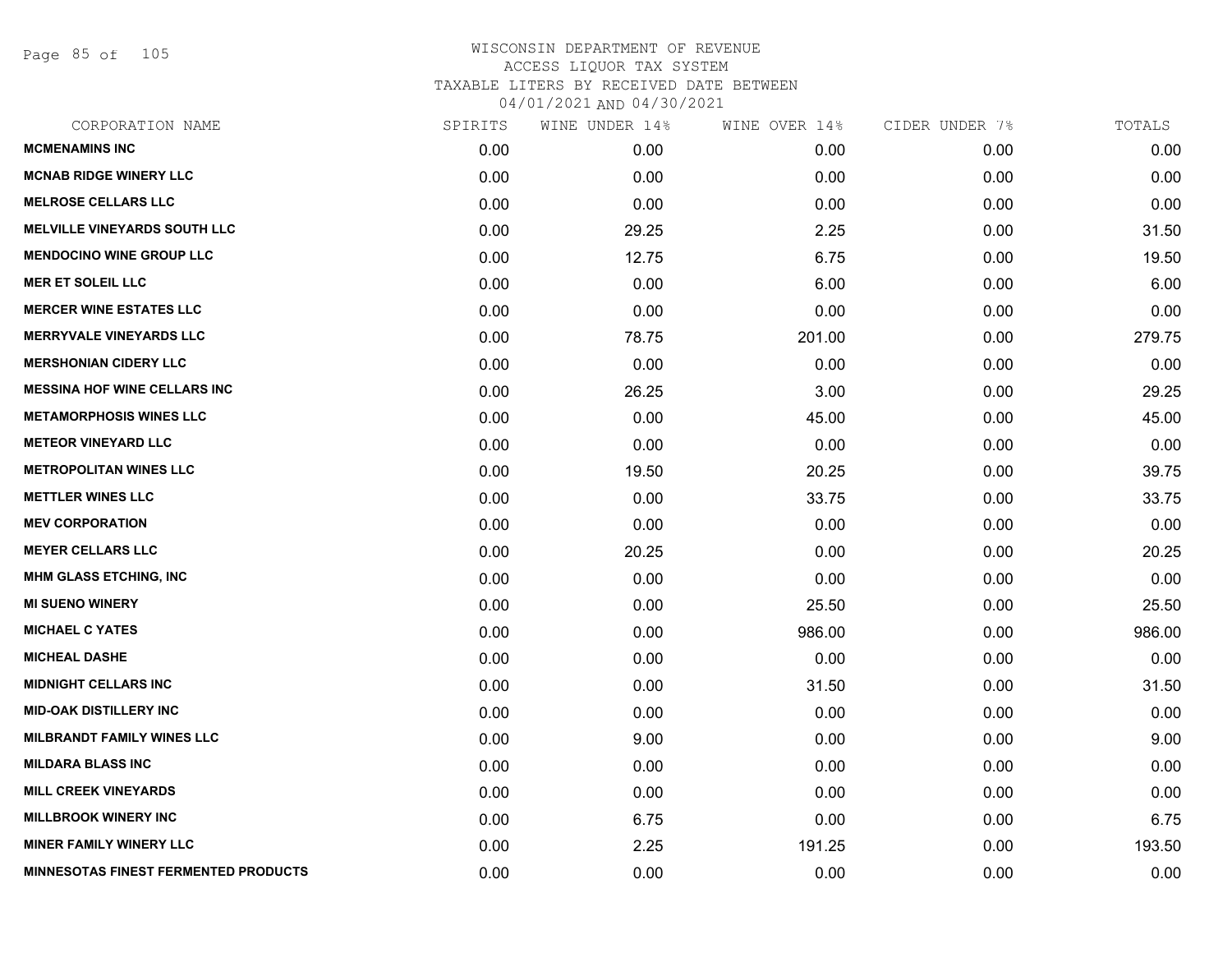Page 86 of 105

#### WISCONSIN DEPARTMENT OF REVENUE ACCESS LIQUOR TAX SYSTEM TAXABLE LITERS BY RECEIVED DATE BETWEEN

| CORPORATION NAME                                  | SPIRITS | WINE UNDER 14% | WINE OVER 14% | CIDER UNDER 7% | TOTALS |
|---------------------------------------------------|---------|----------------|---------------|----------------|--------|
| <b>MIRA WINERY LLC</b>                            | 0.00    | 12.75          | 11.25         | 0.00           | 24.00  |
| <b>MIRAMONT ESTATE VINEYARDS &amp; WINERY INC</b> | 0.00    | 0.00           | 0.00          | 0.00           | 0.00   |
| <b>MIRASOL WINE LLC</b>                           | 0.00    | 7.50           | 17.25         | 0.00           | 24.75  |
| <b>MOBCRAFT BEER INC</b>                          | 0.00    | 0.00           | 0.00          | 0.00           | 0.00   |
| <b>MODERN DEVELOPMENT COMPANY</b>                 | 0.00    | 0.00           | 0.00          | 0.00           | 0.00   |
| <b>MOLLY AIDA INC</b>                             | 0.00    | 0.00           | 42.75         | 0.00           | 42.75  |
| <b>MOLLYDOOKER INTERNATIONAL LLC</b>              | 0.00    | 0.00           | 17.25         | 0.00           | 17.25  |
| <b>MONTEREY WINE AND PRODUCE CORP</b>             | 0.00    | 68.25          | 0.00          | 0.00           | 68.25  |
| <b>MONTICELLO CELLARS INC</b>                     | 0.00    | 0.75           | 61.50         | 0.00           | 62.25  |
| <b>MOONDANCER LLC</b>                             | 0.00    | 0.00           | 0.00          | 0.00           | 0.00   |
| <b>MORCHELLA WINE CELLARS LLC</b>                 | 0.00    | 24.00          | 3.00          | 0.00           | 27.00  |
| <b>MORGAN WINERY INC</b>                          | 0.00    | 2.25           | 6.75          | 0.00           | 9.00   |
| <b>MOSHIN VINEYARDS INC</b>                       | 0.00    | 7.50           | 10.50         | 0.00           | 18.00  |
| <b>MOSIER, LLC</b>                                | 0.00    | 0.00           | 0.00          | 0.00           | 0.00   |
| <b>MOUNT VEEDER SPRINGS LLC</b>                   | 0.00    | 0.00           | 6.75          | 0.00           | 6.75   |
| <b>MS WINES, LLC</b>                              | 0.00    | 0.00           | 0.00          | 0.00           | 0.00   |
| <b>MULLIGAN &amp; MULLIGAN</b>                    | 0.00    | 18.00          | 0.00          | 0.00           | 18.00  |
| <b>MUNCH &amp; FOX</b>                            | 0.00    | 0.00           | 38.25         | 0.00           | 38.25  |
| <b>MUNSON BRIDGE WINERY INC</b>                   | 0.00    | 0.00           | 0.00          | 0.00           | 0.00   |
| <b>MURIELLE WINERY INC.</b>                       | 0.00    | 54.00          | 0.00          | 0.00           | 54.00  |
| <b>MUSCARDINI CELLARS, LLC</b>                    | 0.00    | 9.75           | 71.63         | 0.00           | 81.38  |
| <b>MUSETTA WINERY, LLC</b>                        | 0.00    | 0.00           | 0.00          | 0.00           | 0.00   |
| <b>MY FAVORITE NEIGHBOR LLC</b>                   | 0.00    | 0.75           | 107.75        | 0.00           | 108.50 |
| <b>MYKA CELLARS INC</b>                           | 0.00    | 0.00           | 0.00          | 0.00           | 0.00   |
| <b>NCWGINC</b>                                    | 0.00    | 0.00           | 0.00          | 0.00           | 0.00   |
| <b>NABOR WINES LLC</b>                            | 0.00    | 0.00           | 4.50          | 0.00           | 4.50   |
| <b>NAKED WINES LLC</b>                            | 0.00    | 103.50         | 18.75         | 0.00           | 122.25 |
| <b>NAKEDWINES.COM INC</b>                         | 0.00    | 0.00           | 0.00          | 0.00           | 0.00   |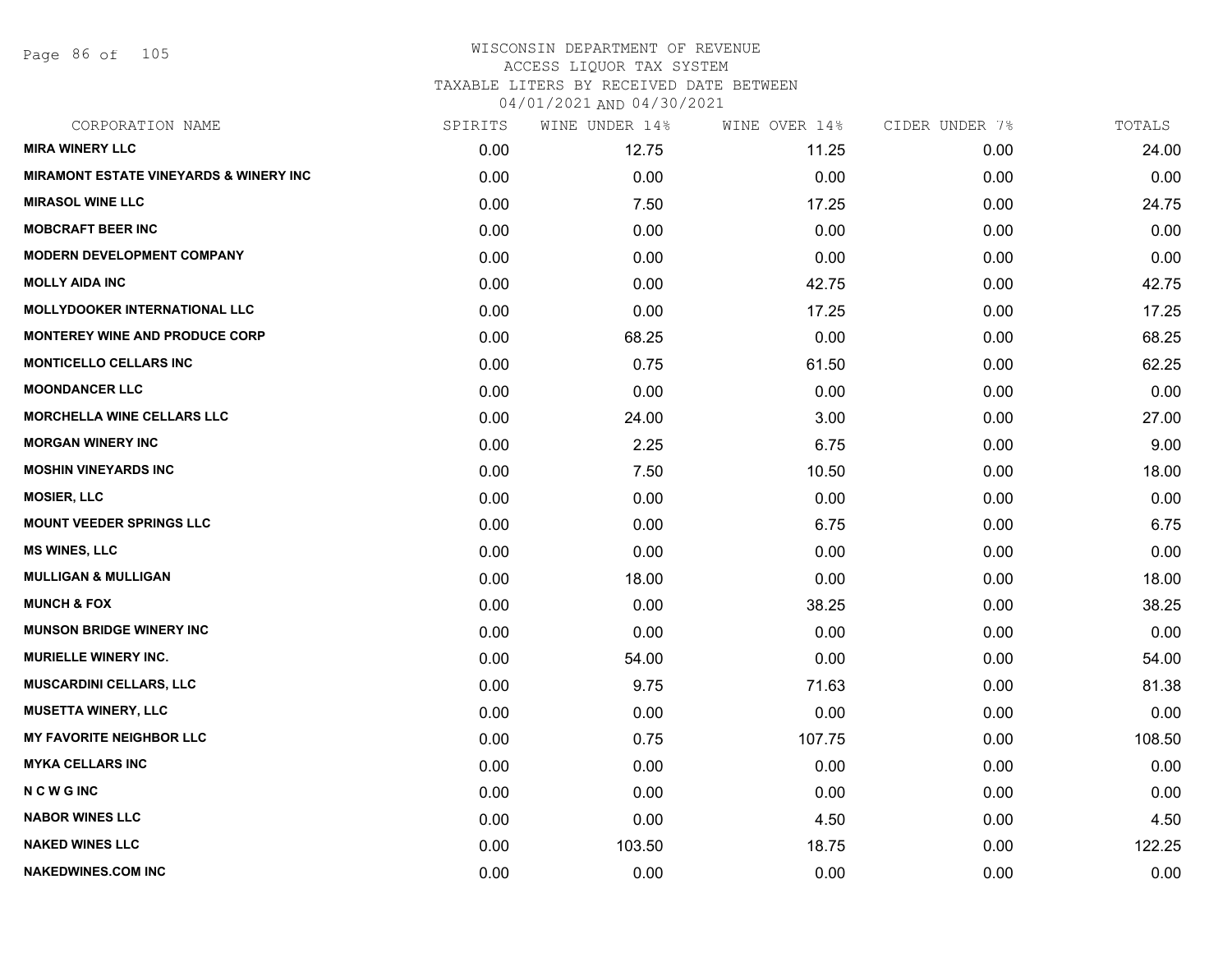Page 87 of 105

# WISCONSIN DEPARTMENT OF REVENUE ACCESS LIQUOR TAX SYSTEM

TAXABLE LITERS BY RECEIVED DATE BETWEEN

| CORPORATION NAME                         | SPIRITS | WINE UNDER 14% | WINE OVER 14% | CIDER UNDER 7% | TOTALS   |
|------------------------------------------|---------|----------------|---------------|----------------|----------|
| <b>NALLE WINERY, INC.</b>                | 0.00    | 52.50          | 0.00          | 0.00           | 52.50    |
| NAPA WINE CELLAR, INC.                   | 0.00    | 1,941.00       | 408.75        | 0.00           | 2,349.75 |
| <b>NAPA WINERY GROUP, LLC</b>            | 0.00    | 2.25           | 0.00          | 0.00           | 2.25     |
| <b>NATURAL SELECTIONS 357 LLC</b>        | 0.00    | 0.00           | 2.25          | 0.00           | 2.25     |
| <b>NAVARRE CELLARS LTD</b>               | 0.00    | 0.75           | 1.50          | 0.00           | 2.25     |
| NAVARRO VINEYARDS, LLC                   | 0.00    | 435.33         | 44.62         | 0.00           | 479.95   |
| <b>NEFF CELLARS LLC</b>                  | 0.00    | 0.00           | 0.00          | 0.00           | 0.00     |
| <b>NEVADA WINE CELLARS INC</b>           | 0.00    | 1.20           | 0.00          | 0.00           | 1.20     |
| <b>NEW VAVIN INC</b>                     | 0.00    | 23.25          | 344.25        | 0.00           | 367.50   |
| <b>NEW VINELAND LLC</b>                  | 0.00    | 0.00           | 0.00          | 0.00           | 0.00     |
| <b>NEWBERG MAIL ROOM INC</b>             | 0.00    | 226.50         | 130.50        | 0.00           | 357.00   |
| <b>NEWTON VINEYARD LLC</b>               | 0.00    | 15.75          | 2.25          | 0.00           | 18.00    |
| <b>NICALI, LLC</b>                       | 0.00    | 22.50          | 0.00          | 0.00           | 22.50    |
| <b>NICHOLSON RANCH LLC</b>               | 0.00    | 0.00           | 202.50        | 0.00           | 202.50   |
| NIEBAUM-COPPOLA ESTATE WINERY LP         | 0.00    | 9.00           | 343.50        | 0.00           | 352.50   |
| <b>NINER WINE ESTATES LLC</b>            | 0.00    | 6.75           | 21.75         | 0.00           | 28.50    |
| <b>NOAH DORRANCE</b>                     | 0.00    | 0.00           | 18.75         | 0.00           | 18.75    |
| <b>NORMAN LEE WILLIAMS</b>               | 0.00    | 228.75         | 13.50         | 0.00           | 242.25   |
| <b>NORTH SHORE WINERY LLC</b>            | 0.00    | 0.00           | 0.00          | 0.00           | 0.00     |
| <b>NORTHLEAF WINERY, LLC</b>             | 0.00    | 0.00           | 0.00          | 0.00           | 0.00     |
| <b>NOTRE VUE ESTATE WINE GROUP, INC.</b> | 0.00    | 0.00           | 0.00          | 0.00           | 0.00     |
| <b>NOVA WINES, INC.</b>                  | 0.00    | 1.88           | 3.00          | 0.00           | 4.88     |
| <b>NV AWG LTD</b>                        | 0.00    | 0.00           | 0.00          | 0.00           | 0.00     |
| <b>NW WINE COMPANY LLC</b>               | 0.00    | 103.50         | 26.25         | 0.00           | 129.75   |
| OAK RIDGE WINERY LLC                     | 0.00    | 0.00           | 0.00          | 0.00           | 0.00     |
| <b>OAKVILLE HILLS CELLARS INC</b>        | 0.00    | 0.00           | 13.50         | 0.00           | 13.50    |
| <b>OAKVILLE RANCH WINERY INC</b>         | 0.00    | 0.00           | 18.00         | 0.00           | 18.00    |
| OAT HILL CORPORATION                     | 0.00    | 0.00           | 0.00          | 0.00           | 0.00     |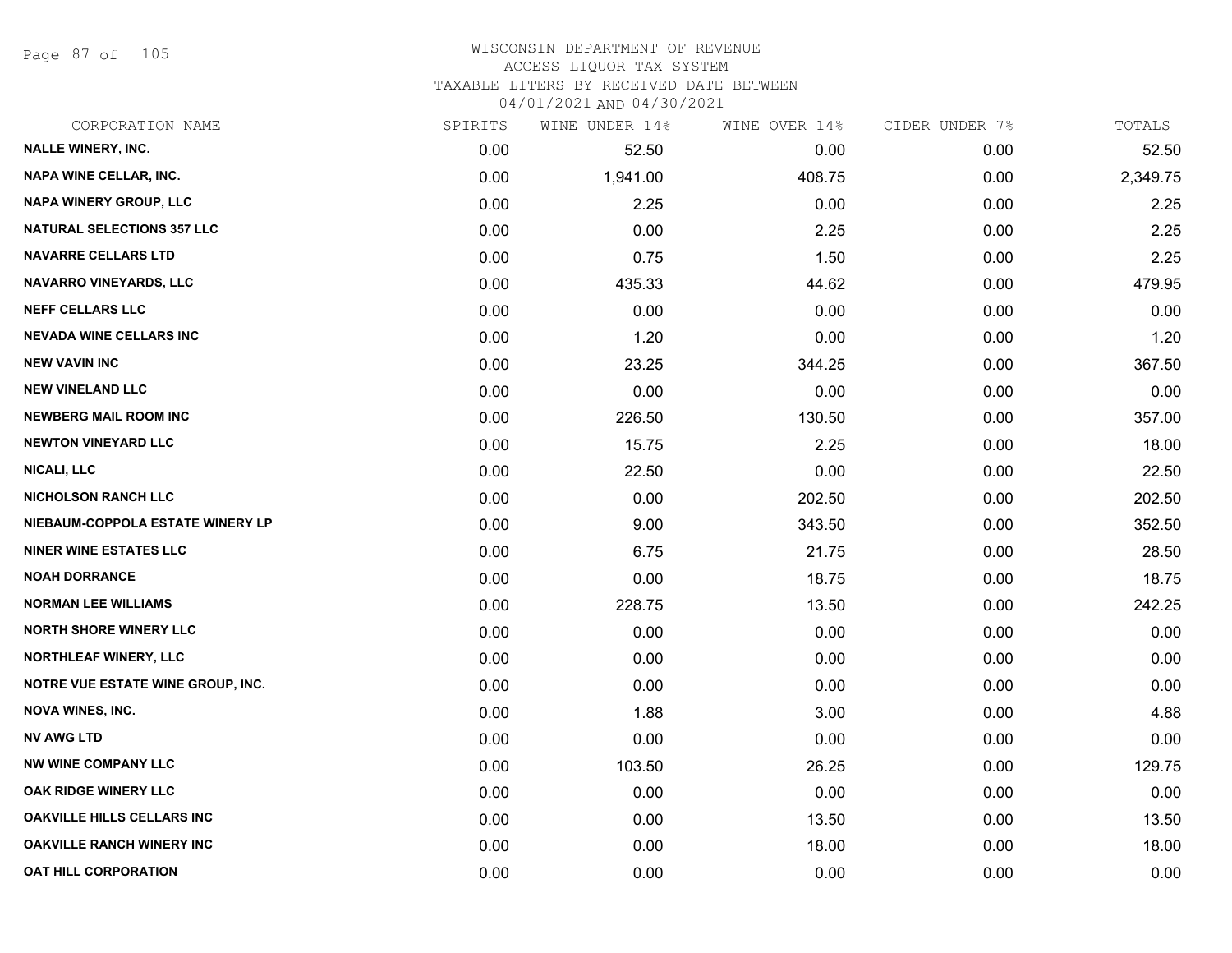Page 88 of 105

|      | WINE UNDER 14% |        |               | TOTALS         |
|------|----------------|--------|---------------|----------------|
| 0.00 | 0.00           | 0.00   | 0.00          | 0.00           |
| 0.00 | 0.00           | 177.05 | 0.00          | 177.05         |
| 0.00 | 0.00           | 0.00   | 0.00          | 0.00           |
| 0.00 | 63.75          | 22.50  | 0.00          | 86.25          |
| 0.00 | 0.00           | 0.00   | 0.00          | 0.00           |
| 0.00 | 5.25           | 79.50  | 0.00          | 84.75          |
| 0.00 | 0.00           | 0.00   | 0.00          | 0.00           |
| 0.00 | 0.00           | 137.25 | 0.00          | 137.25         |
| 0.00 | 51.75          | 18.75  | 0.00          | 70.50          |
| 0.00 | 0.00           | 14.10  | 0.00          | 14.10          |
| 0.00 | 0.00           | 9.00   | 0.00          | 9.00           |
| 0.00 | 0.00           | 0.00   | 0.00          | 0.00           |
| 0.00 | 1.50           | 7.50   | 0.00          | 9.00           |
| 0.00 | 0.00           | 0.00   | 0.00          | 0.00           |
| 0.00 | 46.50          | 29.25  | 0.00          | 75.75          |
| 0.00 | 0.00           | 28.50  | 0.00          | 28.50          |
| 0.00 | 0.00           | 4.50   | 0.00          | 4.50           |
| 0.00 | 0.00           | 2.38   | 0.00          | 2.38           |
| 0.00 | 1.50           | 0.75   | 0.00          | 2.25           |
| 0.00 | 21.00          | 6.00   | 0.00          | 27.00          |
| 0.00 | 0.00           | 0.00   | 0.00          | 0.00           |
| 0.00 | 3.00           | 16.50  | 0.00          | 19.50          |
| 0.00 | 21.00          | 0.75   | 0.00          | 21.75          |
| 0.00 | 0.00           | 0.00   | 0.00          | 0.00           |
| 0.00 | 45.00          | 154.50 | 0.00          | 199.50         |
| 0.00 | 0.00           | 0.00   | 0.00          | 0.00           |
| 0.00 | 0.00           | 18.00  | 0.00          | 18.00          |
| 0.00 | 0.00           | 0.00   | 0.00          | 0.00           |
|      | SPIRITS        |        | WINE OVER 14% | CIDER UNDER 7% |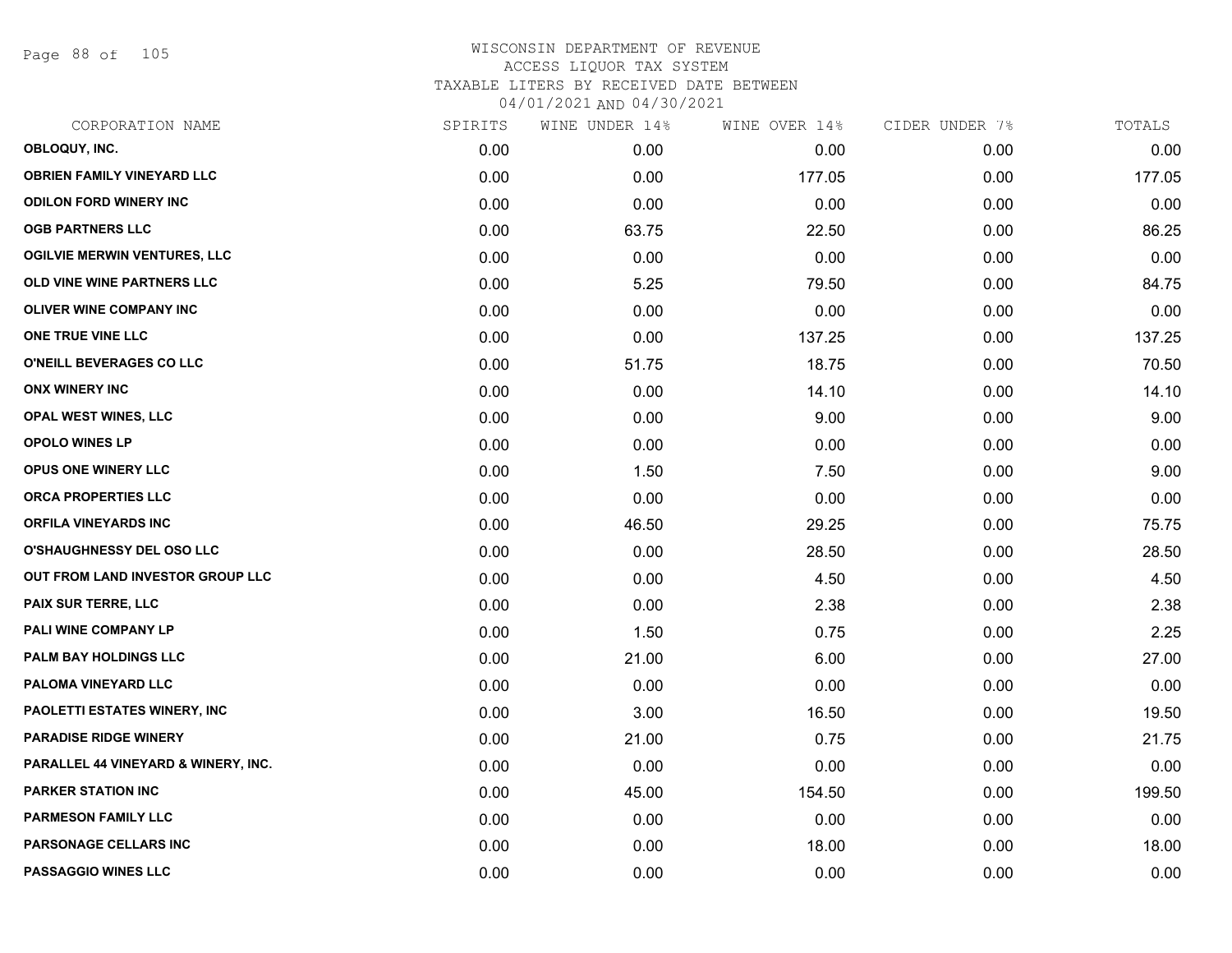Page 89 of 105

| CORPORATION NAME                     | SPIRITS | WINE UNDER 14% | WINE OVER 14% | CIDER UNDER 7% | TOTALS    |
|--------------------------------------|---------|----------------|---------------|----------------|-----------|
| <b>PATRICIA A HOOVER</b>             | 0.00    | 1.50           | 1.50          | 0.00           | 3.00      |
| PATRICIA GREEN CELLARS LLC           | 0.00    | 9.00           | 0.00          | 0.00           | 9.00      |
| <b>PATRICK ARNDT</b>                 | 0.00    | 0.00           | 0.00          | 0.00           | 0.00      |
| <b>PATRICK M RUE</b>                 | 0.00    | 0.00           | 0.00          | 0.00           | 0.00      |
| <b>PAUL D ASPER</b>                  | 0.00    | 0.00           | 0.00          | 0.00           | 0.00      |
| <b>PAUL G BLOMMEL</b>                | 0.00    | 0.00           | 0.00          | 0.00           | 0.00      |
| <b>PAUL HOBBS WINERY LP</b>          | 0.00    | 45.00          | 115.50        | 0.00           | 160.50    |
| <b>PAUL J FRANZEN</b>                | 0.00    | 0.00           | 0.00          | 0.00           | 0.00      |
| <b>PAVI WINES LLC</b>                | 0.00    | 0.00           | 0.00          | 0.00           | 0.00      |
| <b>PAWEL LATO</b>                    | 0.00    | 4.50           | 13.50         | 0.00           | 18.00     |
| PCJ, INC.                            | 0.00    | 0.00           | 0.00          | 0.00           | 0.00      |
| PEACHY CANYON WINERY                 | 0.00    | 2.25           | 12.00         | 0.00           | 14.25     |
| PEAR VALLEY VINEYARD, INC.           | 0.00    | 12.00          | 6.00          | 0.00           | 18.00     |
| PEAY VINEYARDS LLC                   | 0.00    | 11.25          | 0.00          | 0.00           | 11.25     |
| PEIRANO ESTATE WINERY INC.           | 0.00    | 0.00           | 0.00          | 0.00           | 0.00      |
| PEJU FAMILY OPERATING PARTNERSHIP LP | 0.00    | 132.00         | 391.13        | 0.00           | 523.13    |
| PELLEGRINI RANCHES INC               | 0.00    | 13.50          | 18.00         | 0.00           | 31.50     |
| PENROSE HILL, LIMITED                | 0.00    | 21,387.75      | 7,966.50      | 0.00           | 29,354.25 |
| PEPPER BRIDGE WINERY LLC             | 0.00    | 0.00           | 15.00         | 0.00           | 15.00     |
| PERNOD RICARD KENWOOD HOLDING LLC    | 0.00    | 42.00          | 86.25         | 0.00           | 128.25    |
| <b>PERVINO INC</b>                   | 0.00    | 13.50          | 0.75          | 0.00           | 14.25     |
| PETER FRANUS WINE COMPANY INC        | 0.00    | 0.00           | 18.00         | 0.00           | 18.00     |
| PETER MICHAEL WINERY                 | 0.00    | 0.00           | 74.25         | 0.00           | 74.25     |
| PETERSON WINERY LLC                  | 0.00    | 15.00          | 72.75         | 0.00           | 87.75     |
| PETROGLYPH WINERY LLC                | 0.00    | 21.75          | 49.50         | 0.00           | 71.25     |
| PETRONI VINEYARDS LLC                | 0.00    | 0.00           | 71.25         | 0.00           | 71.25     |
| <b>PHASE 2 CELLARS LLC</b>           | 0.00    | 21.00          | 15.75         | 0.00           | 36.75     |
| PHILIP TOGNI VINEYARD LP             | 0.00    | 0.00           | 0.00          | 0.00           | 0.00      |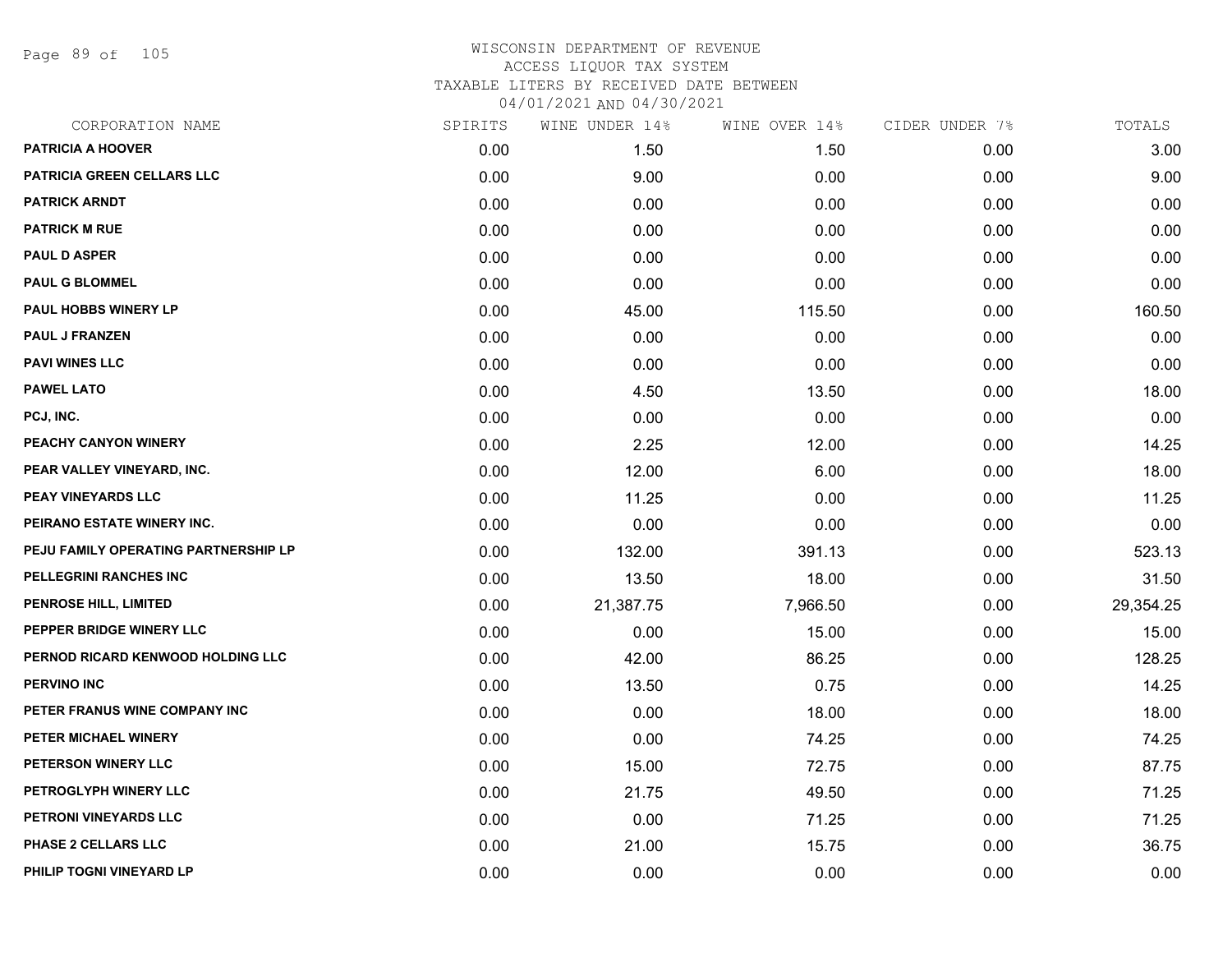Page 90 of 105

#### WISCONSIN DEPARTMENT OF REVENUE ACCESS LIQUOR TAX SYSTEM TAXABLE LITERS BY RECEIVED DATE BETWEEN

| CORPORATION NAME                            | SPIRITS | WINE UNDER 14% | WINE OVER 14% | CIDER UNDER 7% | TOTALS   |
|---------------------------------------------|---------|----------------|---------------|----------------|----------|
| <b>PHILLIPS FARMS LLC</b>                   | 0.00    | 62.25          | 305.25        | 0.00           | 367.50   |
| <b>PIEPERTK LLC</b>                         | 0.00    | 0.00           | 0.00          | 0.00           | 0.00     |
| PINA CELLARS LP                             | 0.00    | 0.00           | 4.50          | 0.00           | 4.50     |
| PINE RIDGE WINERY LLC                       | 0.00    | 156.75         | 1,205.25      | 0.00           | 1,362.00 |
| PINK SANDS, INC.                            | 0.00    | 1.50           | 3.00          | 0.00           | 4.50     |
| PJK WINERY LLC                              | 0.00    | 53.25          | 27.00         | 0.00           | 80.25    |
| PLATA WINE PARTNERS LLC                     | 0.00    | 0.00           | 0.00          | 0.00           | 0.00     |
| PLYMOUTH ROCKS WINE, LLC                    | 0.00    | 13.50          | 0.00          | 0.00           | 13.50    |
| <b>PONZI VINEYARDS, LLC</b>                 | 0.00    | 66.00          | 19.50         | 0.00           | 85.50    |
| POPE VALLEY WINERY LLC                      | 0.00    | 1.50           | 7.25          | 0.00           | 8.75     |
| PORTER FAMILY VINEYARDS LLC                 | 0.00    | 6.00           | 124.50        | 0.00           | 130.50   |
| <b>POTT WINE</b>                            | 0.00    | 0.00           | 15.00         | 0.00           | 15.00    |
| <b>PRAGER WINERY &amp; PORT WORKS, INC.</b> | 0.00    | 3.01           | 10.14         | 0.00           | 13.15    |
| <b>PRAIRIE BERRY LLC</b>                    | 0.00    | 794.25         | 0.75          | 0.00           | 795.00   |
| <b>PRAIRIE HAWK WINERY INC</b>              | 0.00    | 0.00           | 0.00          | 0.00           | 0.00     |
| PRECEPT BRANDS LLC                          | 0.00    | 390.75         | 46.50         | 0.00           | 437.25   |
| <b>PREMIUM VINTNERS LLC</b>                 | 0.00    | 0.00           | 22.50         | 0.00           | 22.50    |
| PRESQU'ILE WINERY                           | 0.00    | 0.00           | 0.00          | 0.00           | 0.00     |
| PRIDE MOUNTAIN VINEYARDS LLC                | 0.00    | 0.00           | 229.50        | 0.00           | 229.50   |
| <b>PRINCE MICHEL LLC</b>                    | 0.00    | 0.00           | 0.00          | 0.00           | 0.00     |
| <b>PROMONTORY LLC</b>                       | 0.00    | 0.00           | 0.00          | 0.00           | 0.00     |
| <b>PWG LLC</b>                              | 0.00    | 0.00           | 13.50         | 0.00           | 13.50    |
| <b>QUADY SOUTH WINERY LLC</b>               | 0.00    | 24.75          | 12.75         | 0.00           | 37.50    |
| QUILCEDA CREEK VINTNERS INC                 | 0.00    | 0.00           | 0.00          | 0.00           | 0.00     |
| <b>QUIXOTE WINERY, LLC</b>                  | 0.00    | 15.75          | 13.50         | 0.00           | 29.25    |
| <b>RH KEENAN CO</b>                         | 0.00    | 4.50           | 106.50        | 0.00           | 111.00   |
| RADIO-COTEAU WINE CELLARS LLC               | 0.00    | 39.75          | 3.75          | 0.00           | 43.50    |
| <b>RAMAZZOTTI WINES LLC</b>                 | 0.00    | 0.00           | 66.00         | 0.00           | 66.00    |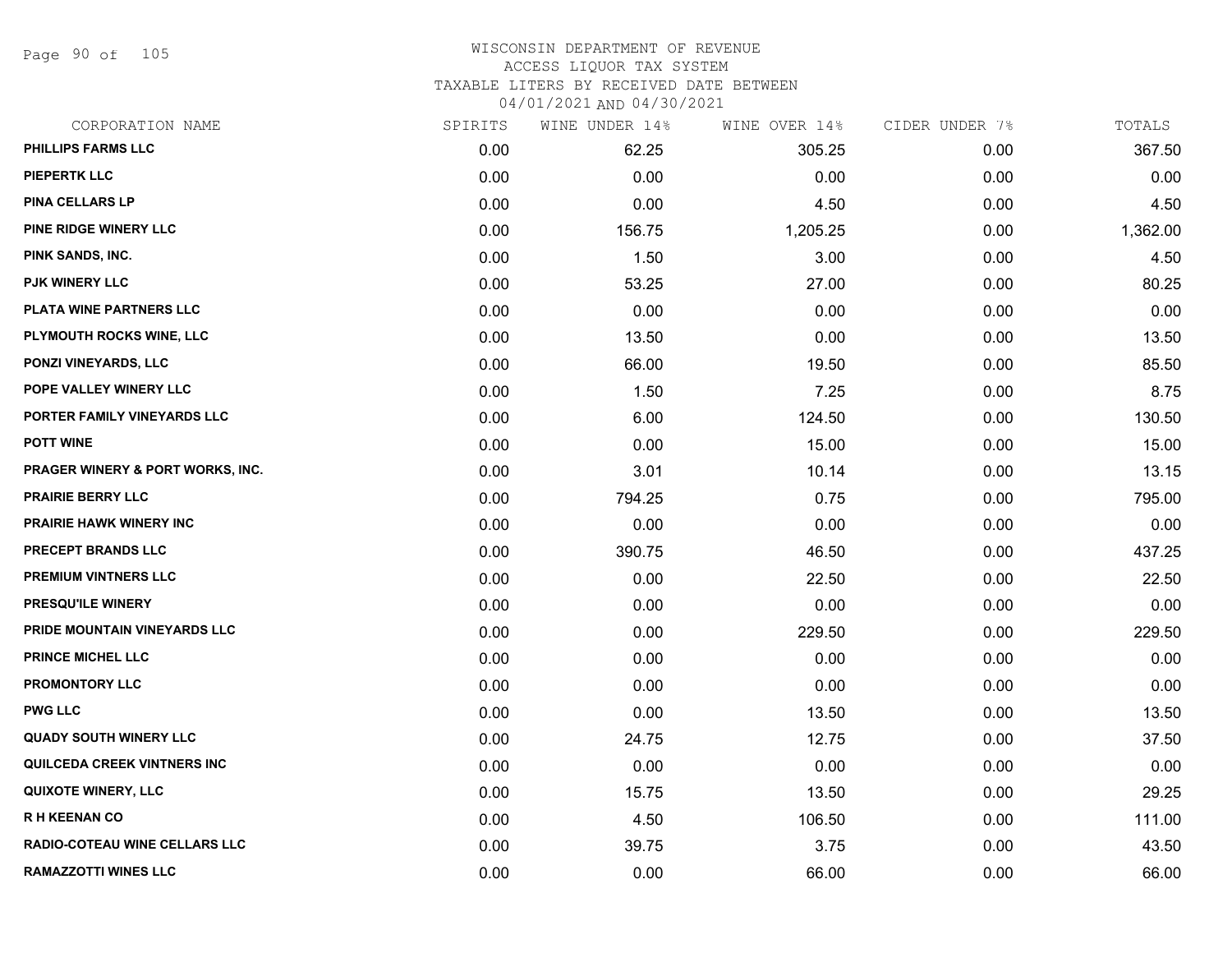Page 91 of 105

| CORPORATION NAME                         | SPIRITS | WINE UNDER 14% | WINE OVER 14% | CIDER UNDER 7% | TOTALS   |
|------------------------------------------|---------|----------------|---------------|----------------|----------|
| <b>RAMEY WINE CELLARS INC</b>            | 0.00    | 58.50          | 36.00         | 0.00           | 94.50    |
| <b>RAPTOR RIDGE WINERY LLC</b>           | 0.00    | 6.75           | 11.25         | 0.00           | 18.00    |
| RASA VINEYARDS, LLC                      | 0.00    | 0.75           | 37.25         | 0.00           | 38.00    |
| <b>RASMUSSEN FAMILY WINES, LLC</b>       | 0.00    | 0.00           | 0.00          | 0.00           | 0.00     |
| <b>RAYMOND SIGNORELLO</b>                | 0.00    | 0.00           | 18.00         | 0.00           | 18.00    |
| <b>RAYMOND VINEYARD &amp; CELLAR INC</b> | 0.00    | 107.25         | 117.00        | 0.00           | 224.25   |
| <b>RB WINE ASSOCIATES LLC</b>            | 0.00    | 2.25           | 0.00          | 0.00           | 2.25     |
| <b>RBZ VINEYARDS LLC</b>                 | 0.00    | 3.75           | 29.25         | 0.00           | 33.00    |
| <b>RED CAR WINE COMPANY LLC</b>          | 0.00    | 57.00          | 0.00          | 0.00           | 57.00    |
| RED HILLS CELLARS, LLC                   | 0.00    | 52.13          | 24.75         | 0.00           | 76.88    |
| <b>RED MARE WINES LLC</b>                | 0.00    | 0.00           | 0.00          | 0.00           | 0.00     |
| <b>RED NEWT CELLARS INC</b>              | 0.00    | 0.00           | 0.00          | 0.00           | 0.00     |
| <b>RED OAK VINEYARD INC</b>              | 0.00    | 0.00           | 0.00          | 0.00           | 0.00     |
| <b>REGENERATIVE GIFT, LLC</b>            | 0.00    | 0.00           | 0.00          | 0.00           | 0.00     |
| <b>REGUSCI WINERY INC</b>                | 0.00    | 3.00           | 163.50        | 0.00           | 166.50   |
| <b>RESONANCE WINES LLC</b>               | 0.00    | 4.50           | 0.00          | 0.00           | 4.50     |
| <b>REVANA FAMILY PARTNERS LP</b>         | 0.00    | 0.00           | 64.50         | 0.00           | 64.50    |
| <b>REVANA FAMILY PARTNERS LP</b>         | 0.00    | 34.50          | 0.00          | 0.00           | 34.50    |
| <b>REVELRY VINTNERS LLC</b>              | 0.00    | 0.00           | 2.25          | 0.00           | 2.25     |
| <b>REYNOLDS CREATIVE PRODUCTS INC</b>    | 0.00    | 0.00           | 102.75        | 0.00           | 102.75   |
| <b>RH WINERY LLC</b>                     | 0.00    | 0.00           | 23.25         | 0.00           | 23.25    |
| <b>RHYS VINEYARDS LLC</b>                | 0.00    | 119.25         | 0.00          | 0.00           | 119.25   |
| <b>RICHARD E LIBBY</b>                   | 0.00    | 5,068.50       | 0.00          | 0.00           | 5,068.50 |
| <b>RICHARD FORTUNE</b>                   | 0.00    | 0.00           | 0.00          | 0.00           | 0.00     |
| <b>RIDGE VINEYARDS INC</b>               | 0.00    | 505.88         | 310.13        | 0.00           | 816.01   |
| <b>RIGHT SIDE LLC</b>                    | 0.00    | 79.50          | 166.50        | 0.00           | 246.00   |
| <b>RIO LOBO LLC</b>                      | 0.00    | 0.00           | 0.00          | 0.00           | 0.00     |
| RIVER BEND VINEYARD & WINERY LLC         | 0.00    | 0.00           | 0.00          | 0.00           | 0.00     |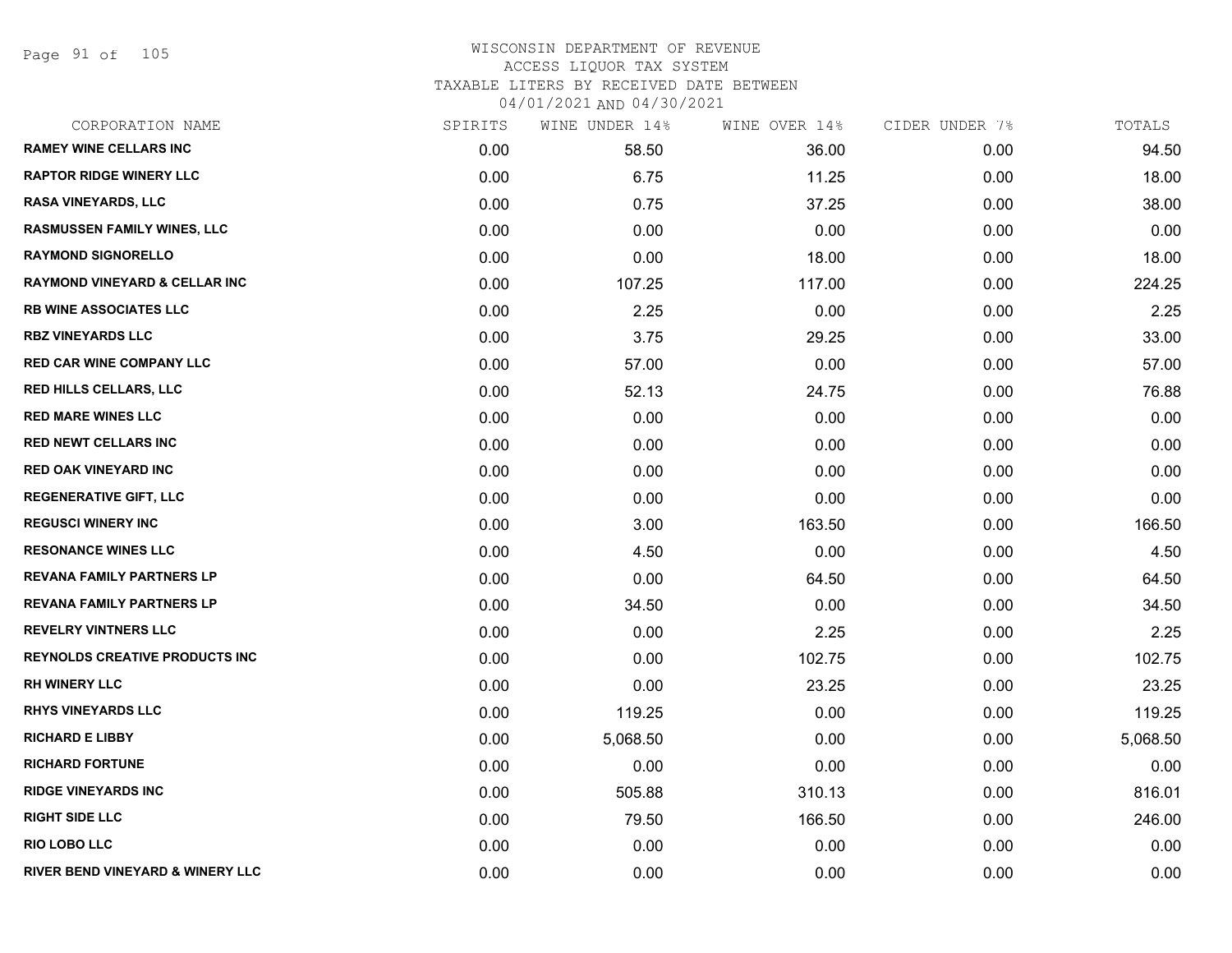Page 92 of 105

| CORPORATION NAME                          | SPIRITS | WINE UNDER 14% | WINE OVER 14% | CIDER UNDER 7% | TOTALS   |
|-------------------------------------------|---------|----------------|---------------|----------------|----------|
| <b>RIVER VALLEY VINEYARD INC</b>          | 0.00    | 192.08         | 1.88          | 0.00           | 193.96   |
| <b>RIVERBENCH LLC</b>                     | 0.00    | 22.50          | 3.75          | 0.00           | 26.25    |
| <b>ROBERT CRAIG WINERY LP</b>             | 0.00    | 34.50          | 28.50         | 0.00           | 63.00    |
| <b>ROBERT DUNNING</b>                     | 0.00    | 0.00           | 0.00          | 0.00           | 0.00     |
| <b>ROBERT FOLEY LLC</b>                   | 0.00    | 9.00           | 7.50          | 0.00           | 16.50    |
| <b>ROBERT J BRAKESMAN</b>                 | 0.00    | 4.50           | 14.25         | 0.00           | 18.75    |
| <b>ROBERT J FOWLER</b>                    | 0.00    | 0.00           | 0.00          | 0.00           | 0.00     |
| <b>ROBERT L HUDSON</b>                    | 0.00    | 9.00           | 15.00         | 0.00           | 24.00    |
| <b>ROBERT MUELLER CELLARS</b>             | 0.00    | 34.50          | 24.00         | 0.00           | 58.50    |
| <b>ROBERT YOUNG ESTATE WINERY LLC</b>     | 0.00    | 1.50           | 66.75         | 0.00           | 68.25    |
| <b>ROBIN PFEIFFER</b>                     | 0.00    | 0.00           | 0.00          | 0.00           | 0.00     |
| <b>ROBINSON FAMILY VINEYARDS LLC</b>      | 0.00    | 0.00           | 51.00         | 0.00           | 51.00    |
| ROCCA FAMILY VINEYARDS INC                | 0.00    | 0.00           | 0.00          | 0.00           | 0.00     |
| <b>ROCHE WINERY LLC</b>                   | 0.00    | 12.00          | 82.50         | 0.00           | 94.50    |
| <b>ROCHIOLI VINEYARD &amp; WINERY LLC</b> | 0.00    | 0.00           | 70.50         | 0.00           | 70.50    |
| <b>ROCK N WOOL WINERY LLC</b>             | 0.00    | 0.00           | 0.00          | 0.00           | 0.00     |
| ROCK WALL WINE COMPANY INC                | 0.00    | 2.25           | 1.88          | 0.00           | 4.13     |
| <b>ROEDERER ESTATE INC</b>                | 0.00    | 0.00           | 0.00          | 0.00           | 0.00     |
| <b>ROGER PENG</b>                         | 0.00    | 0.00           | 2.25          | 0.00           | 2.25     |
| <b>ROMBAUER VINEYARDS INC</b>             | 0.00    | 3.00           | 1,328.63      | 0.00           | 1,331.63 |
| <b>RONALD J BENZA</b>                     | 0.00    | 0.00           | 0.00          | 0.00           | 0.00     |
| <b>RONALD L FENOLIO</b>                   | 0.00    | 0.00           | 0.00          | 0.00           | 0.00     |
| <b>RONALD T RUBIN</b>                     | 0.00    | 0.00           | 0.00          | 0.00           | 0.00     |
| <b>ROOTS RUN DEEP LLC</b>                 | 0.00    | 0.00           | 0.00          | 0.00           | 0.00     |
| <b>ROUND HILL CELLARS</b>                 | 0.00    | 24.75          | 88.50         | 0.00           | 113.25   |
| <b>ROUND POND ESTATE LLC</b>              | 0.00    | 11.25          | 190.50        | 0.00           | 201.75   |
| <b>ROZA HILLS VINEYARDS LLC</b>           | 0.00    | 0.00           | 0.00          | 0.00           | 0.00     |
| <b>RRJ REAL PROPERTIES LLC</b>            | 0.00    | 0.00           | 0.00          | 0.00           | 0.00     |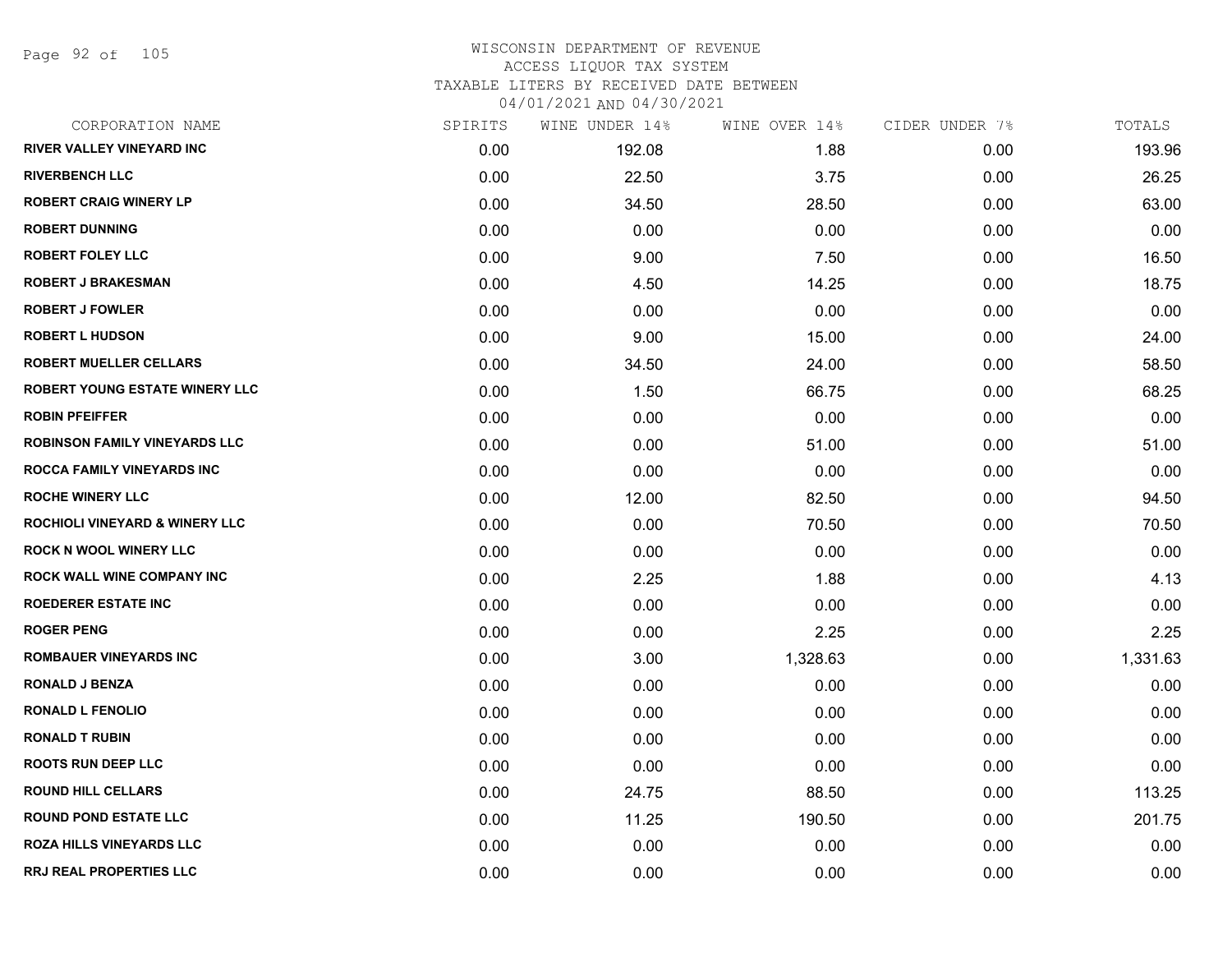Page 93 of 105

| CORPORATION NAME                       | SPIRITS | WINE UNDER 14% | WINE OVER 14% | CIDER UNDER 7% | TOTALS   |
|----------------------------------------|---------|----------------|---------------|----------------|----------|
| <b>RTV WINERY LLC</b>                  | 0.00    | 9.00           | 0.00          | 0.00           | 9.00     |
| <b>RUDD WINES INC</b>                  | 0.00    | 0.00           | 36.75         | 0.00           | 36.75    |
| <b>RUDIUS WINES, LLC</b>               | 0.00    | 0.00           | 0.00          | 0.00           | 0.00     |
| <b>RUED WINERY INC</b>                 | 0.00    | 0.00           | 0.00          | 0.00           | 0.00     |
| <b>RUSHFORD MEADERY AND WINERY LLC</b> | 0.00    | 0.00           | 0.00          | 0.00           | 0.00     |
| <b>RUSSIAN RIVER WINES, LLC</b>        | 0.00    | 0.00           | 13.50         | 0.00           | 13.50    |
| <b>RUTHERFORD HILL WINERY LLC</b>      | 0.00    | 284.25         | 291.75        | 0.00           | 576.00   |
| <b>RYAN PRELLWITZ</b>                  | 0.00    | 0.00           | 0.00          | 0.00           | 0.00     |
| <b>SLJ GROUP INC</b>                   | 0.00    | 0.00           | 0.00          | 0.00           | 0.00     |
| <b>SAARLOOS ESTATE VINEYARDS LLC</b>   | 0.00    | 0.00           | 4.46          | 0.00           | 4.46     |
| <b>SAINTSBURY LLC</b>                  | 0.00    | 6.00           | 25.50         | 0.00           | 31.50    |
| <b>SALVESTRIN WINE CO LLC</b>          | 0.00    | 0.00           | 0.00          | 0.00           | 0.00     |
| <b>SAMUEL P BAXTER</b>                 | 0.00    | 0.00           | 30.00         | 0.00           | 30.00    |
| <b>SANDHI VINTNERS LLC</b>             | 0.00    | 0.00           | 0.00          | 0.00           | 0.00     |
| <b>SANDPOINT WINES</b>                 | 0.00    | 1.50           | 13.50         | 0.00           | 15.00    |
| <b>SANFORD WINERY COMPANY LP</b>       | 0.00    | 113.25         | 2.25          | 0.00           | 115.50   |
| <b>SANS LIEGE INC</b>                  | 0.00    | 102.00         | 128.25        | 0.00           | 230.25   |
| <b>SANTA YNEZ WINE CORP.</b>           | 0.00    | 2.38           | 3.56          | 0.00           | 5.94     |
| <b>SARAH J SHADONIX</b>                | 0.00    | 3,276.17       | 546.75        | 0.00           | 3,822.92 |
| <b>SAUCELITO CANYON LP</b>             | 0.00    | 0.00           | 13.50         | 0.00           | 13.50    |
| SAVANNAH CHANELLE VINEYARDS INC        | 0.00    | 0.00           | 0.00          | 0.00           | 0.00     |
| <b>SAVIAH ROSE WINERY LLC</b>          | 0.00    | 22.50          | 57.00         | 0.00           | 79.50    |
| <b>SAXUM VINEYARDS INC</b>             | 0.00    | 0.00           | 248.25        | 0.00           | 248.25   |
| <b>SBRAGIA FAMILY VINEYARDS LLC</b>    | 0.00    | 14.25          | 204.75        | 0.00           | 219.00   |
| <b>SCHEID VINEYARDS CALIFORNIA INC</b> | 0.00    | 79.50          | 8.25          | 0.00           | 87.75    |
| <b>SCHLOSSADLER INC</b>                | 0.00    | 54.00          | 4.50          | 0.00           | 58.50    |
| <b>SCHRADER CELLARS LLC</b>            | 0.00    | 0.00           | 37.50         | 0.00           | 37.50    |
| <b>SCHRAMSBERG VINEYARDS CO INC</b>    | 0.00    | 237.00         | 214.50        | 0.00           | 451.50   |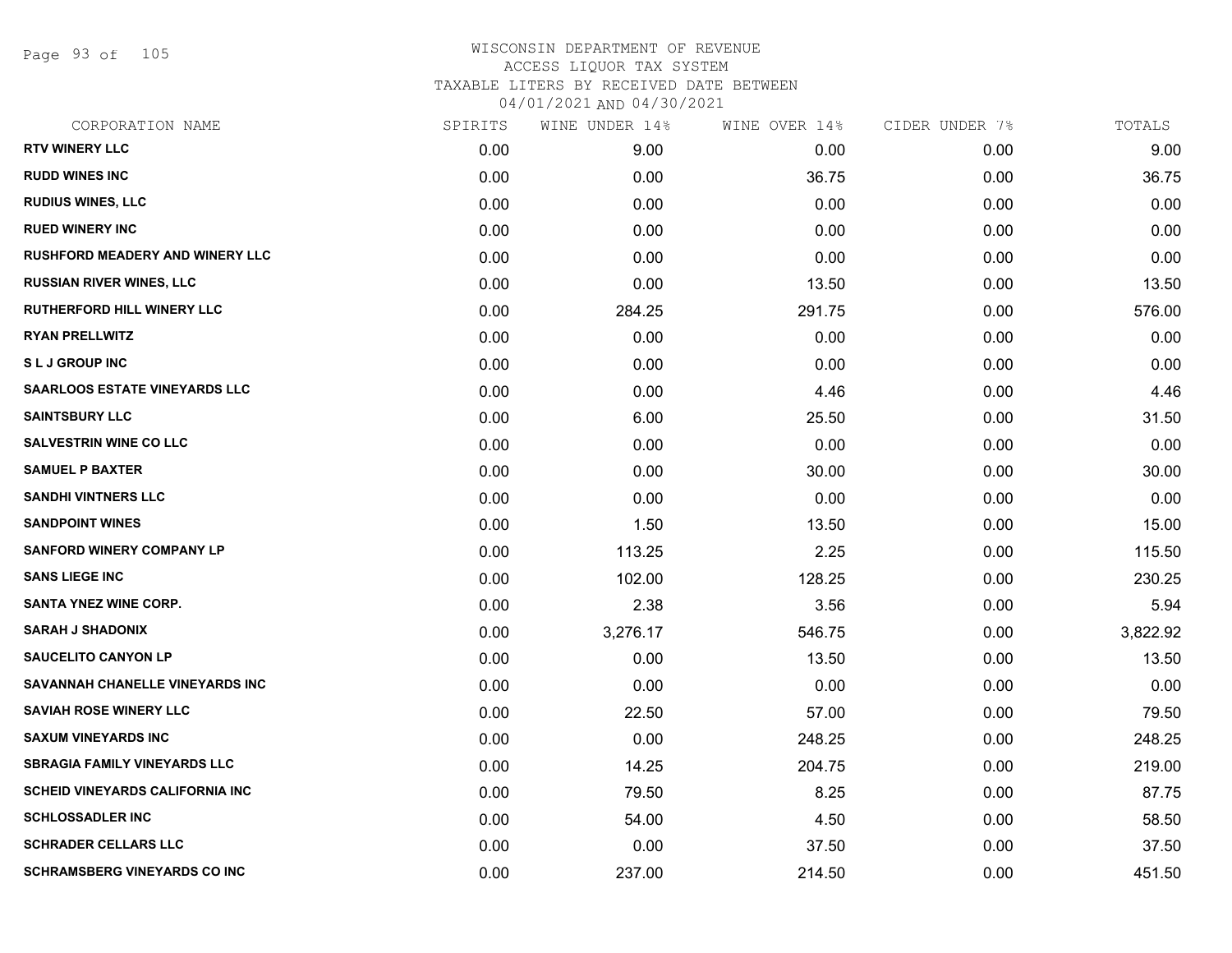Page 94 of 105

| CORPORATION NAME                              | SPIRITS | WINE UNDER 14% | WINE OVER 14% | CIDER UNDER 7% | TOTALS |
|-----------------------------------------------|---------|----------------|---------------|----------------|--------|
| <b>SCHUG WINERY LLC</b>                       | 0.00    | 117.75         | 39.00         | 0.00           | 156.75 |
| <b>SCHWEIGER VINEYARDS INC</b>                | 0.00    | 31.50          | 50.25         | 0.00           | 81.75  |
| <b>SCREAMING EAGLE LLC</b>                    | 0.00    | 0.00           | 36.00         | 0.00           | 36.00  |
| <b>SEA SMOKE INC</b>                          | 0.00    | 0.00           | 31.50         | 0.00           | 31.50  |
| <b>SEAVER VINEYARDS LLC</b>                   | 0.00    | 0.00           | 0.00          | 0.00           | 0.00   |
| <b>SEAVEY VINEYARD LP</b>                     | 0.00    | 3.75           | 31.50         | 0.00           | 35.25  |
| <b>SEBASTOPOL VINEYARDS &amp; WINERY CORP</b> | 0.00    | 0.00           | 0.00          | 0.00           | 0.00   |
| <b>SELBY ENTERPRISES INC</b>                  | 0.00    | 21.00          | 3.00          | 0.00           | 24.00  |
| <b>SEQUOIA GROVE VINEYARDS LP</b>             | 0.00    | 12.00          | 244.50        | 0.00           | 256.50 |
| SEVEN ANGELS CELLARS LLC                      | 0.00    | 0.00           | 0.00          | 0.00           | 0.00   |
| <b>SEVEN STONES WINERY LLC</b>                | 0.00    | 0.00           | 0.00          | 0.00           | 0.00   |
| <b>SFW, LLC</b>                               | 0.00    | 0.00           | 0.00          | 0.00           | 0.00   |
| <b>SFW, LLC</b>                               | 0.00    | 0.00           | 0.00          | 0.00           | 0.00   |
| <b>SHADY LADIES LLC</b>                       | 0.00    | 0.00           | 0.00          | 0.00           | 0.00   |
| <b>SHADYBROOK ESTATE LLC</b>                  | 0.00    | 0.00           | 10.50         | 0.00           | 10.50  |
| <b>SHAFER VINEYARDS INC</b>                   | 0.00    | 0.00           | 3.00          | 0.00           | 3.00   |
| <b>SHANNON RIDGE INC</b>                      | 0.00    | 3.00           | 0.00          | 0.00           | 3.00   |
| <b>SHARON L PINGEL</b>                        | 0.00    | 0.00           | 0.00          | 0.00           | 0.00   |
| SHELDRAKE POINT VINEYARD LLC                  | 0.00    | 29.25          | 2.25          | 0.00           | 31.50  |
| SHELTON-MACKENZIE WINE COMPANY                | 0.00    | 0.00           | 60.00         | 0.00           | 60.00  |
| <b>SHERRY HARDIE</b>                          | 0.00    | 0.00           | 0.00          | 0.00           | 0.00   |
| SHERWIN FAMILY VINEYARDS LLC                  | 0.00    | 0.00           | 4.50          | 0.00           | 4.50   |
| <b>SHIFT WINE LLC</b>                         | 0.00    | 12.00          | 4.50          | 0.00           | 16.50  |
| SILVER OAK WINE CELLARS LLC                   | 0.00    | 85.50          | 185.25        | 0.00           | 270.75 |
| SILVER TRIDENT WINERY LLC                     | 0.00    | 0.00           | 41.25         | 0.00           | 41.25  |
| SINE QUA NON INC                              | 0.00    | 0.00           | 268.50        | 0.00           | 268.50 |
| <b>SINSKEY VINEYARDS INC</b>                  | 0.00    | 0.00           | 0.00          | 0.00           | 0.00   |
| <b>SIX SIGMA WINERY LLC</b>                   | 0.00    | 6.00           | 0.00          | 0.00           | 6.00   |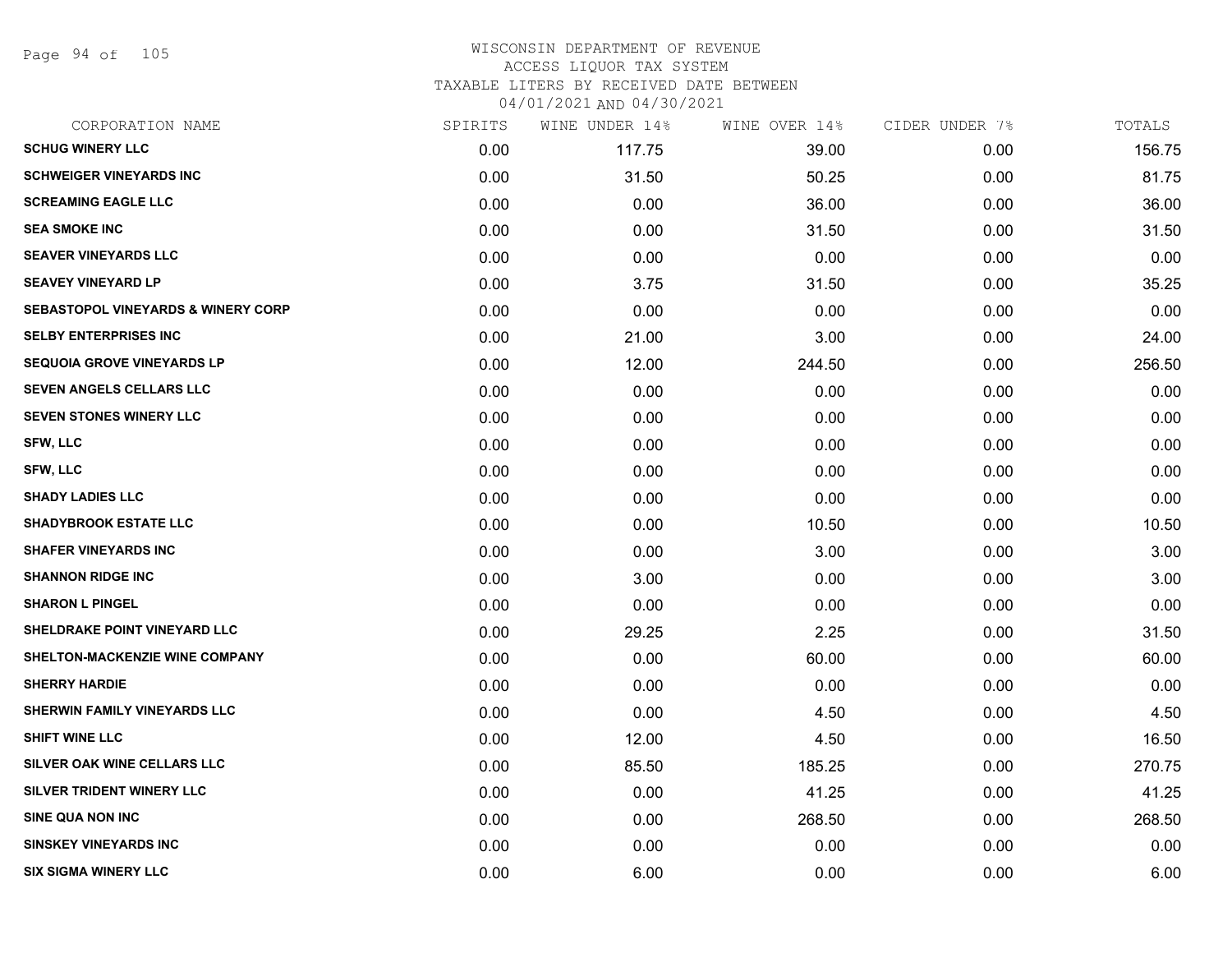| CORPORATION NAME                           | SPIRITS | WINE UNDER 14% | WINE OVER 14% | CIDER UNDER 7% | TOTALS   |
|--------------------------------------------|---------|----------------|---------------|----------------|----------|
| SKYWALKER VINEYARDS, LLC                   | 0.00    | 14.25          | 6.00          | 0.00           | 20.25    |
| SLEIGHT OF HAND CELLARS, LLC               | 0.00    | 1.50           | 18.00         | 0.00           | 19.50    |
| <b>SMALL VINES WINES INC</b>               | 0.00    | 0.00           | 0.00          | 0.00           | 0.00     |
| SMITH ANDERSON ENTERPRISES INC             | 0.00    | 0.00           | 0.00          | 0.00           | 0.00     |
| <b>SOCIAL ENJOYMENTS LLC</b>               | 0.00    | 0.00           | 0.00          | 0.00           | 0.00     |
| <b>SOKOL BLOSSER LTD</b>                   | 0.00    | 215.10         | 21.00         | 0.00           | 236.10   |
| SOLENE, INC.                               | 0.00    | 0.00           | 0.00          | 0.00           | 0.00     |
| SOMERSTON WINE COMPANY, LLC                | 0.00    | 0.00           | 39.00         | 0.00           | 39.00    |
| <b>SONJA MAGDEVSKI</b>                     | 0.00    | 13.50          | 0.00          | 0.00           | 13.50    |
| SONOMA VINEYARD COMPANY, INC.              | 0.00    | 0.00           | 15.00         | 0.00           | 15.00    |
| SONOMA-CUTRER VINEYARDS INC                | 0.00    | 0.00           | 0.00          | 0.00           | 0.00     |
| <b>SOQUEL VINEYARDS</b>                    | 0.00    | 12.00          | 0.00          | 0.00           | 12.00    |
| <b>SOUTH COAST WINERY INC</b>              | 0.00    | 43.52          | 35.25         | 0.00           | 78.77    |
| SOZO, LLC                                  | 0.00    | 0.00           | 0.00          | 0.00           | 0.00     |
| <b>SP GROSSNICKLE LLC</b>                  | 0.00    | 6.00           | 0.00          | 0.00           | 6.00     |
| SPANOS BERBERIAN WINERY LLC                | 0.00    | 0.00           | 147.00        | 0.00           | 147.00   |
| <b>SPARKLING OREGON LLC</b>                | 0.00    | 9.75           | 0.00          | 0.00           | 9.75     |
| <b>SPENCE VINEYARDS LLC</b>                | 0.00    | 0.00           | 0.00          | 0.00           | 0.00     |
| <b>SPIRITS OF NORWAY VINEYARD LLC</b>      | 0.00    | 0.00           | 0.00          | 0.00           | 0.00     |
| <b>SPOTTSWOODE WINERY INC</b>              | 0.00    | 5.25           | 6.00          | 0.00           | 11.25    |
| SPRECHER BREWING COMPANY, LLC              | 0.00    | 0.00           | 0.00          | 0.00           | 0.00     |
| <b>SPRING MOUNTAIN VINEYARD INC</b>        | 0.00    | 36.00          | 21.75         | 0.00           | 57.75    |
| <b>SPURGEON VINEYARDS &amp; WINERY LLC</b> | 0.00    | 0.00           | 0.00          | 0.00           | 0.00     |
| <b>SQUIX LLC</b>                           | 0.00    | 100.50         | 0.00          | 0.00           | 100.50   |
| <b>ST HELENA ESTATE LLC</b>                | 0.00    | 0.00           | 25.50         | 0.00           | 25.50    |
| <b>ST JAMES WINERY INC</b>                 | 0.00    | 367.50         | 0.38          | 0.00           | 367.88   |
| ST JULIAN WINE COMPANY INC                 | 0.00    | 1,085.92       | 14.00         | 0.00           | 1,099.92 |
| <b>ST SUPERY INC</b>                       | 0.00    | 65.25          | 137.25        | 0.00           | 202.50   |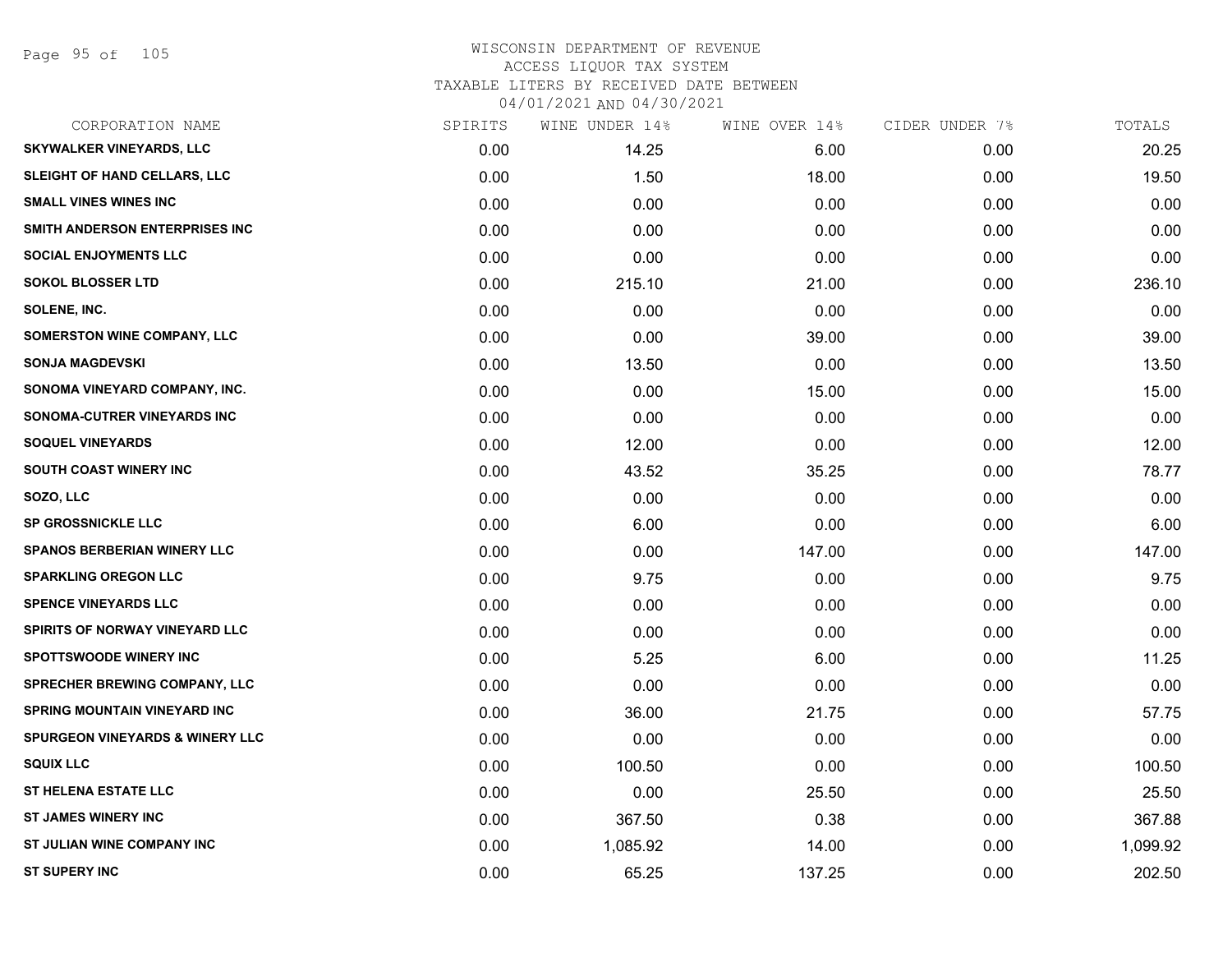Page 96 of 105

| CORPORATION NAME                    | SPIRITS | WINE UNDER 14% | WINE OVER 14% | CIDER UNDER 7% | TOTALS |
|-------------------------------------|---------|----------------|---------------|----------------|--------|
| ST. FRANCIS WINERY & VINEYARD L.P.  | 0.00    | 18.75          | 511.50        | 0.00           | 530.25 |
| <b>STAGLIN FAMILY VINEYARD LLC</b>  | 0.00    | 0.00           | 80.25         | 0.00           | 80.25  |
| <b>STAG'S LEAP WINE CELLARS LLC</b> | 0.00    | 3.75           | 232.50        | 0.00           | 236.25 |
| <b>STANDING JOURNEY LLC</b>         | 0.00    | 457.50         | 17.25         | 0.00           | 474.75 |
| <b>STANDING SUN WINES INC</b>       | 0.00    | 3.75           | 2.25          | 0.00           | 6.00   |
| <b>STANLEY R BOYD</b>               | 0.00    | 20.25          | 87.75         | 0.00           | 108.00 |
| STE. MICHELLE WINE ESTATES LTD.     | 0.00    | 134.39         | 456.00        | 0.00           | 590.39 |
| <b>STEDUM PROPERTIES LLC</b>        | 0.00    | 0.00           | 13.50         | 0.00           | 13.50  |
| <b>STEFFENS FAMILY WINES LLC</b>    | 0.00    | 0.00           | 0.00          | 0.00           | 0.00   |
| <b>STEPHAN VINEYARD INC</b>         | 0.00    | 3.00           | 88.50         | 0.00           | 91.50  |
| <b>STEPHEN A MCPHERSON</b>          | 0.00    | 40.50          | 1.50          | 0.00           | 42.00  |
| <b>STEPHEN M KENNEDY</b>            | 0.00    | 0.00           | 0.00          | 0.00           | 0.00   |
| <b>STEPHEN M REUSTLE</b>            | 0.00    | 13.50          | 0.00          | 0.00           | 13.50  |
| <b>STEVE MANNEBACH</b>              | 0.00    | 0.00           | 0.00          | 0.00           | 0.00   |
| <b>STEVEN DEBAKER</b>               | 0.00    | 0.00           | 0.00          | 0.00           | 0.00   |
| STEVEN M & JUDITH A JACOBSON LLC    | 0.00    | 0.00           | 0.00          | 0.00           | 0.00   |
| <b>STEVEN N LEDSON</b>              | 0.00    | 43.50          | 174.75        | 0.00           | 218.25 |
| <b>STEVEN TONELLA</b>               | 0.00    | 0.00           | 0.00          | 0.00           | 0.00   |
| <b>STEWART CELLARS, LLC</b>         | 0.00    | 12.00          | 15.00         | 0.00           | 27.00  |
| <b>STOLLER VINEYARDS INC</b>        | 0.00    | 173.63         | 54.75         | 0.00           | 228.38 |
| <b>STOLPMAN VINEYARDS LLC</b>       | 0.00    | 45.00          | 37.50         | 0.00           | 82.50  |
| <b>STONE EDGE WINERY LLC</b>        | 0.00    | 0.00           | 91.50         | 0.00           | 91.50  |
| <b>STONE HILL WINE CO INC</b>       | 0.00    | 0.00           | 0.00          | 0.00           | 0.00   |
| STONE WOLF VINEYARDS, LLC           | 0.00    | 19.86          | 14.25         | 0.00           | 34.11  |
| <b>STONEBRAKER-SOLES INC</b>        | 0.00    | 3.75           | 0.00          | 0.00           | 3.75   |
| <b>STONECUSHION INC</b>             | 0.00    | 10.50          | 407.25        | 0.00           | 417.75 |
| <b>STONEHAUS WINERY, INC.</b>       | 0.00    | 36.00          | 0.00          | 0.00           | 36.00  |
| <b>STONES THROW WINERY INC</b>      | 0.00    | 0.00           | 0.00          | 0.00           | 0.00   |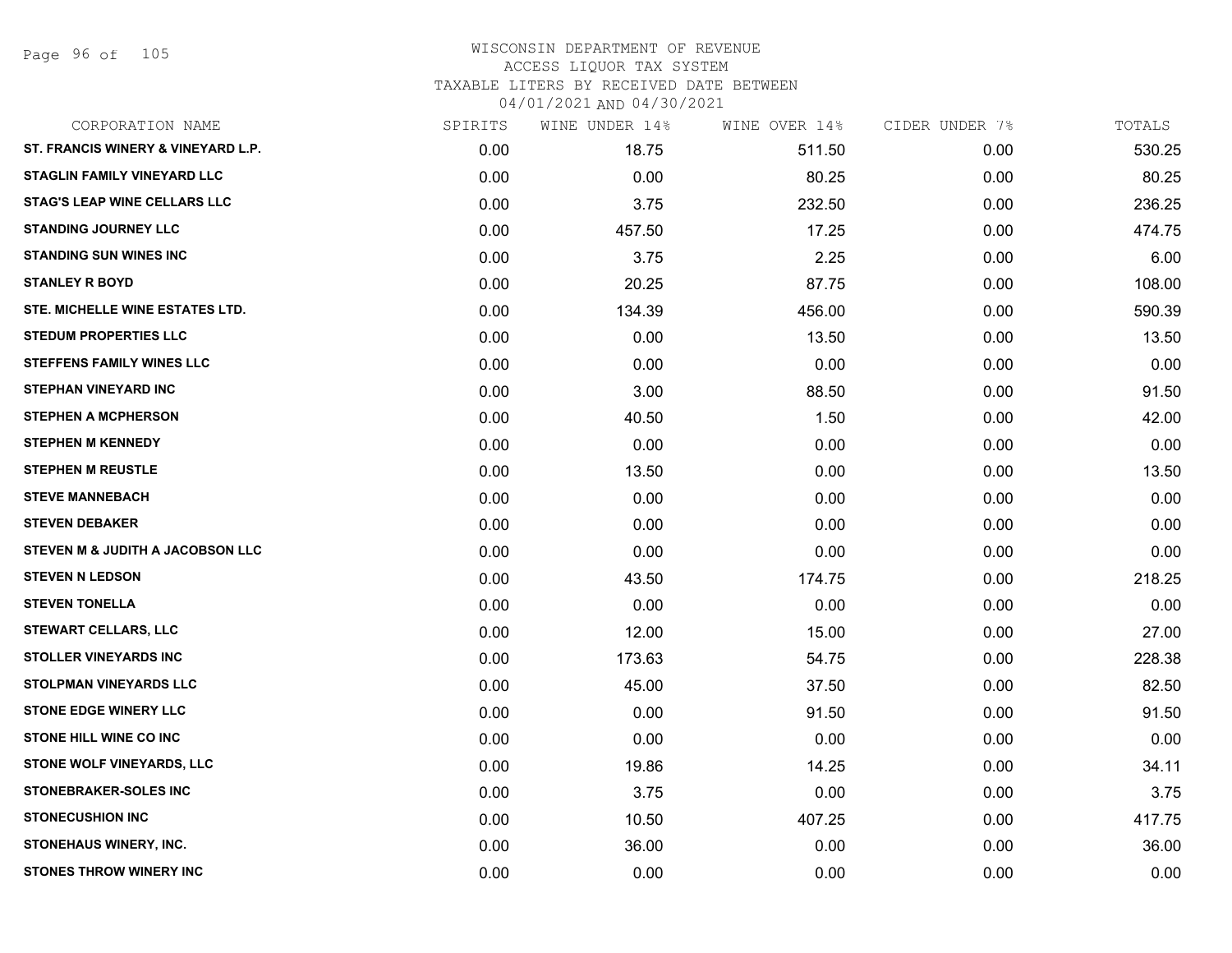Page 97 of 105

| CORPORATION NAME                           | SPIRITS | WINE UNDER 14% | WINE OVER 14% | CIDER UNDER 7% | TOTALS |
|--------------------------------------------|---------|----------------|---------------|----------------|--------|
| <b>STONY HILL VINEYARD INC</b>             | 0.00    | 0.00           | 0.00          | 0.00           | 0.00   |
| STORYBOOK MOUNTAIN WINERY INC              | 0.00    | 10.50          | 30.00         | 0.00           | 40.50  |
| <b>STRALA VINEYARDS, LLC</b>               | 0.00    | 0.00           | 3.75          | 0.00           | 3.75   |
| <b>STRATEGY PARTNERS INTERNATIONAL</b>     | 0.00    | 7.50           | 0.00          | 0.00           | 7.50   |
| <b>STRING THEORY CIDER INC</b>             | 0.00    | 0.00           | 0.00          | 0.00           | 0.00   |
| SULPHUR SPRINGS WINERY LLC                 | 0.00    | 0.00           | 52.50         | 0.00           | 52.50  |
| <b>SUMMERWOOD WINERY &amp; INN INC</b>     | 0.00    | 0.00           | 10.50         | 0.00           | 10.50  |
| <b>SUNSET HOLLOW RANCH</b>                 | 0.00    | 0.00           | 0.00          | 0.00           | 0.00   |
| <b>SUNSET POINT WINERY LLC</b>             | 0.00    | 0.00           | 0.00          | 0.00           | 0.00   |
| <b>SUNSTONE VINEYARDS &amp; WINERY INC</b> | 0.00    | 0.00           | 0.00          | 0.00           | 0.00   |
| <b>SUSAN M BOSWELL</b>                     | 0.00    | 0.00           | 0.00          | 0.00           | 0.00   |
| <b>SUTTER HOME WINERY INC</b>              | 0.00    | 390.83         | 237.38        | 0.00           | 628.21 |
| SWEAZEY WINERY INVESTMENT LLC              | 0.00    | 0.00           | 0.00          | 0.00           | 0.00   |
| <b>SWEDISH HILL VINEYARD INC</b>           | 0.00    | 0.00           | 0.00          | 0.00           | 0.00   |
| <b>SWEET CHEEKS VINEYARDS INC</b>          | 0.00    | 56.25          | 8.25          | 0.00           | 64.50  |
| <b>TABLAS CREEK VINEYARD LP</b>            | 0.00    | 302.25         | 101.25        | 0.00           | 403.50 |
| <b>TAFT STREET INC</b>                     | 0.00    | 0.00           | 14.25         | 0.00           | 14.25  |
| <b>TAKARA SAKE USA INC</b>                 | 0.00    | 45.40          | 72.21         | 0.00           | 117.61 |
| <b>TALLEY VINEYARDS INC</b>                | 0.00    | 10.50          | 0.00          | 0.00           | 10.50  |
| <b>TAMBER BEY VINEYARDS LLC</b>            | 0.00    | 3.75           | 32.25         | 0.00           | 36.00  |
| <b>TANDEM WINES LLC</b>                    | 0.00    | 0.00           | 0.00          | 0.00           | 0.00   |
| <b>TARA BELLA WINERY LLC</b>               | 0.00    | 0.00           | 0.00          | 0.00           | 0.00   |
| <b>TEALE CREEK ASSOCIATES</b>              | 0.00    | 15.75          | 20.25         | 0.00           | 36.00  |
| TELAYA, LLC                                | 0.00    | 3.75           | 5.25          | 0.00           | 9.00   |
| <b>TENBA RIDGE WINERY LLC</b>              | 0.00    | 0.00           | 0.00          | 0.00           | 0.00   |
| <b>TERMINAL VELOCITY INC</b>               | 0.00    | 0.00           | 0.00          | 0.00           | 0.00   |
| <b>TERRA BLANCA VINTERS INC</b>            | 0.00    | 0.00           | 0.00          | 0.00           | 0.00   |
| <b>TERRA VINUM LLC</b>                     | 0.00    | 0.00           | 0.00          | 0.00           | 0.00   |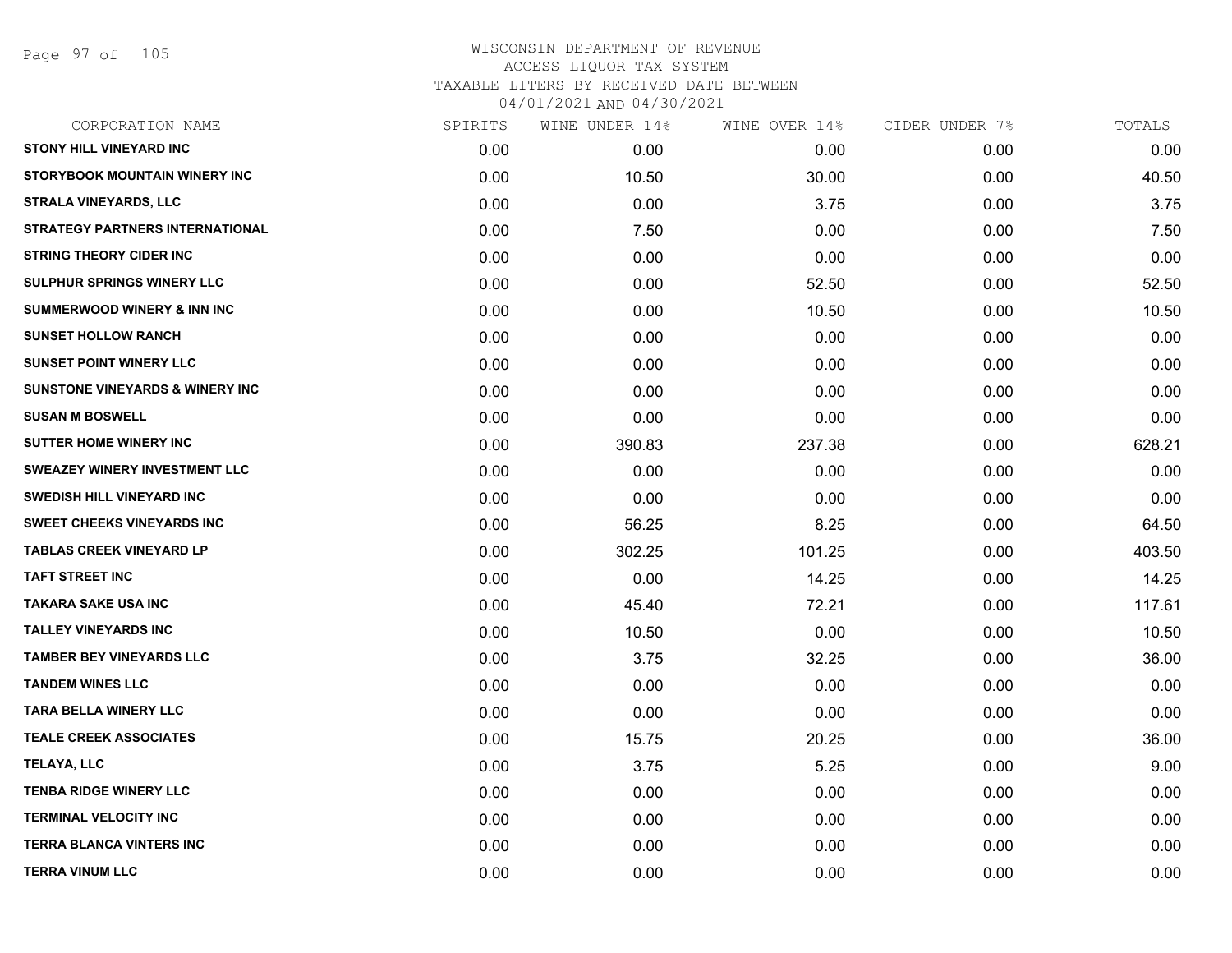Page 98 of 105

| CORPORATION NAME                   | SPIRITS | WINE UNDER 14% | WINE OVER 14% | CIDER UNDER 7% | TOTALS   |
|------------------------------------|---------|----------------|---------------|----------------|----------|
| <b>TERRAVANT WINE COMPANY LLC</b>  | 0.00    | 0.00           | 0.00          | 0.00           | 0.00     |
| <b>TESTAROSSA VINEYARDS LLC</b>    | 0.00    | 0.00           | 24.00         | 0.00           | 24.00    |
| <b>TEXAS FULFILLMENT SERVICES</b>  | 0.00    | 238.50         | 72.00         | 0.00           | 310.50   |
| <b>THATCH WINERY, LLC</b>          | 0.00    | 0.00           | 0.00          | 0.00           | 0.00     |
| THE ALIXIR COMPANY                 | 0.00    | 2,168.00       | 0.00          | 0.00           | 2,168.00 |
| THE BIALE ESTATE                   | 0.00    | 0.00           | 167.25        | 0.00           | 167.25   |
| THE BLEECHER FAMILY TRUST          | 0.00    | 0.00           | 10.50         | 0.00           | 10.50    |
| THE BRANDER VINEYARD               | 0.00    | 0.00           | 0.00          | 0.00           | 0.00     |
| THE BREMER GROUP, LLC              | 0.00    | 0.00           | 65.25         | 0.00           | 65.25    |
| THE GAINEY VINEYARD                | 0.00    | 31.50          | 34.50         | 0.00           | 66.00    |
| THE HARDER GROUP INC               | 0.00    | 37.50          | 58.50         | 0.00           | 96.00    |
| THE HESS COLLECTION WINERY         | 0.00    | 8.25           | 120.75        | 0.00           | 129.00   |
| THE HOGUE CELLARS LTD              | 0.00    | 0.00           | 0.00          | 0.00           | 0.00     |
| THE LITTORAI WINES                 | 0.00    | 101.25         | 0.00          | 0.00           | 101.25   |
| THE LOCK AGRICULTURAL VENTURES LLC | 0.00    | 1.50           | 34.50         | 0.00           | 36.00    |
| THE MASCOT WINE, LLC               | 0.00    | 0.00           | 0.00          | 0.00           | 0.00     |
| THE MEEKER VINEYARD                | 0.00    | 0.00           | 0.00          | 0.00           | 0.00     |
| THE MORLET SELECTION INC           | 0.00    | 0.00           | 9.00          | 0.00           | 9.00     |
| THE MORNE WINE COMPANY             | 0.00    | 51.75          | 11.25         | 0.00           | 63.00    |
| THE OJAI VINEYARD INC              | 0.00    | 21.38          | 0.00          | 0.00           | 21.38    |
| THE RED STITCH WINE GROUP, LLC     | 0.00    | 0.00           | 4.50          | 0.00           | 4.50     |
| THE RUM TREE, INC.                 | 0.00    | 0.00           | 0.00          | 0.00           | 0.00     |
| THE SHORES OF FAIRHAVEN INC        | 0.00    | 86.25          | 12.00         | 0.00           | 98.25    |
| THE SILVERADO VINEYARDS            | 0.00    | 4.85           | 157.80        | 0.00           | 162.65   |
| THE VINEYARD LLC                   | 0.00    | 0.00           | 0.00          | 0.00           | 0.00     |
| THE WILLIAMSBURG WINERY LTD        | 0.00    | 28.50          | 0.00          | 0.00           | 28.50    |
| THE WINE GROUP INC                 | 0.00    | 0.00           | 0.00          | 0.00           | 0.00     |
| THE WINE VINEYARD LLC              | 0.00    | 0.00           | 0.00          | 0.00           | 0.00     |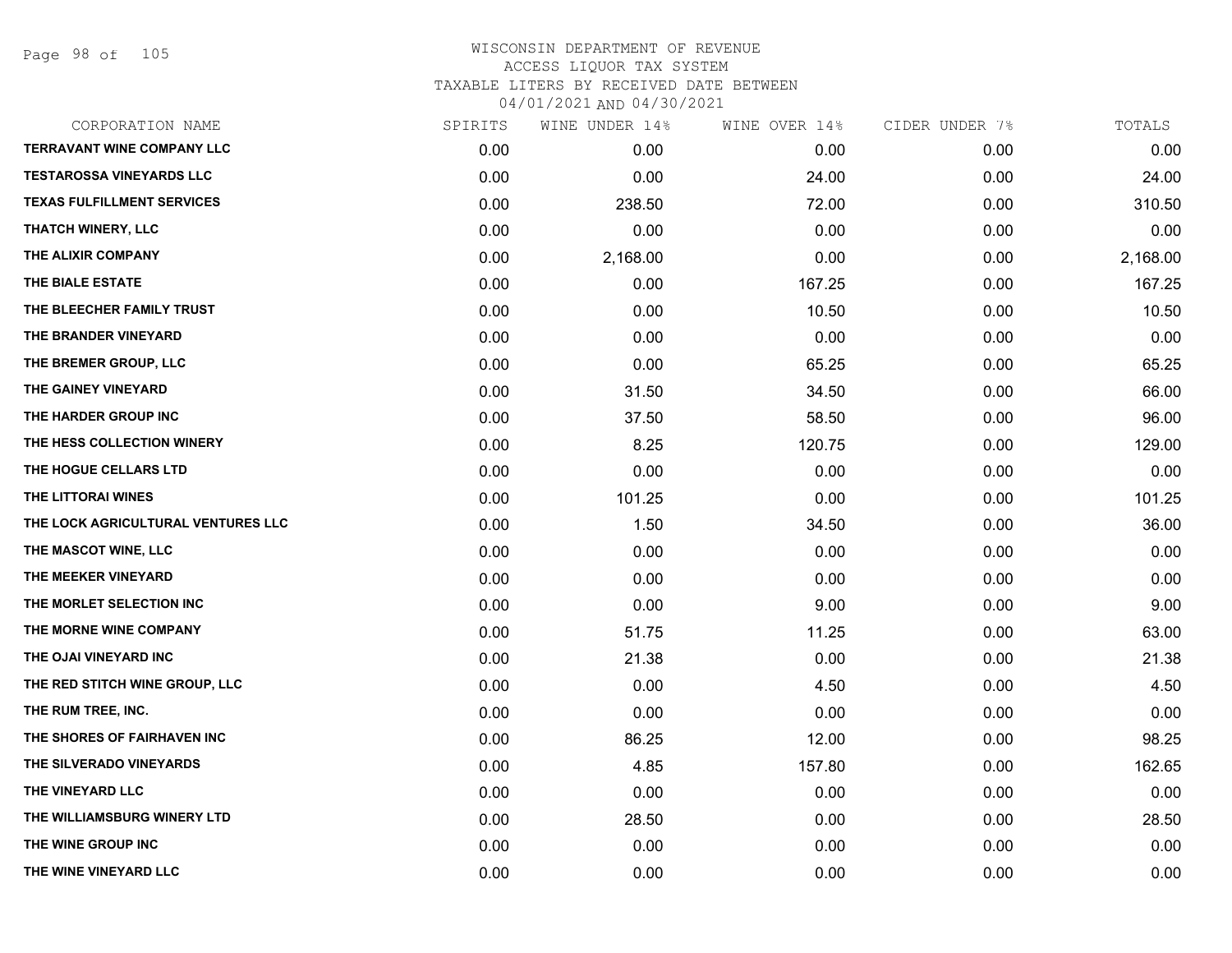Page 99 of 105

| CORPORATION NAME                          | SPIRITS | WINE UNDER 14% | WINE OVER 14% | CIDER UNDER 7% | TOTALS   |
|-------------------------------------------|---------|----------------|---------------|----------------|----------|
| THE WOODLAND TRAIL BEVERAGE COMPANY, INC. | 0.00    | 0.00           | 0.00          | 0.00           | 0.00     |
| <b>THERESA HIGH</b>                       | 0.00    | 0.00           | 2.25          | 0.00           | 2.25     |
| THIRTY-ONE PRODUCTION LLC                 | 0.00    | 0.00           | 0.00          | 0.00           | 0.00     |
| THIS REALM LLC                            | 0.00    | 0.00           | 92.25         | 0.00           | 92.25    |
| <b>THOMAS C HOFFMAN</b>                   | 0.00    | 0.00           | 26.25         | 0.00           | 26.25    |
| THOMAS FOGARTY WINERY LLC                 | 0.00    | 2.25           | 0.00          | 0.00           | 2.25     |
| THOMAS L BECKMEN & JUDITH F BECKMEN       | 0.00    | 55.50          | 93.75         | 0.00           | 149.25   |
| <b>THURMAN J RODGERS</b>                  | 0.00    | 9.00           | 0.00          | 0.00           | 9.00     |
| <b>THVS CORP</b>                          | 0.00    | 0.00           | 14.25         | 0.00           | 14.25    |
| TIM BLUE WINES LLC                        | 0.00    | 0.00           | 0.00          | 0.00           | 0.00     |
| <b>TIM SLATER</b>                         | 0.00    | 0.00           | 9.00          | 0.00           | 9.00     |
| <b>TIMOTHY BACINO</b>                     | 0.00    | 0.00           | 0.00          | 0.00           | 0.00     |
| <b>TIMOTHY D GUILD</b>                    | 0.00    | 0.00           | 0.00          | 0.00           | 0.00     |
| <b>TIMOTHY P MCDONALD</b>                 | 0.00    | 0.00           | 0.00          | 0.00           | 0.00     |
| TMR WINE COMPANY LLC                      | 0.00    | 0.00           | 38.25         | 0.00           | 38.25    |
| <b>TOAD HOLLOW VINEYARDS INC</b>          | 0.00    | 0.00           | 0.00          | 0.00           | 0.00     |
| <b>TOBIN J HEMINWAY</b>                   | 0.00    | 0.00           | 4.50          | 0.00           | 4.50     |
| <b>TOBIN JAMES CELLARS</b>                | 0.00    | 130.50         | 880.12        | 0.00           | 1,010.62 |
| <b>TODD KUEHL</b>                         | 0.00    | 0.00           | 0.00          | 0.00           | 0.00     |
| <b>TOLLIVER RANCH BRANDS LLC</b>          | 0.00    | 2.25           | 21.00         | 0.00           | 23.25    |
| TOM EDDY WINERY LLC                       | 0.00    | 0.00           | 0.00          | 0.00           | 0.00     |
| <b>TOM MEADOWCROFT</b>                    | 0.00    | 0.75           | 6.75          | 0.00           | 7.50     |
| TOMMYS TOO HIGH WINES LLC                 | 0.00    | 0.00           | 0.00          | 0.00           | 0.00     |
| TOUCHSTONE CELLARS, LLC                   | 0.00    | 6.75           | 1.50          | 0.00           | 8.25     |
| TOUR DE FORCE WINE COMPANY LLC            | 0.00    | 0.00           | 3.00          | 0.00           | 3.00     |
| TPWC INC.                                 | 0.00    | 16.13          | 409.88        | 0.00           | 426.01   |
| <b>TRACY A SOMERVILLE</b>                 | 0.00    | 0.00           | 0.00          | 0.00           | 0.00     |
| <b>TREANA WINERY LLC</b>                  | 0.00    | 18.00          | 212.25        | 0.00           | 230.25   |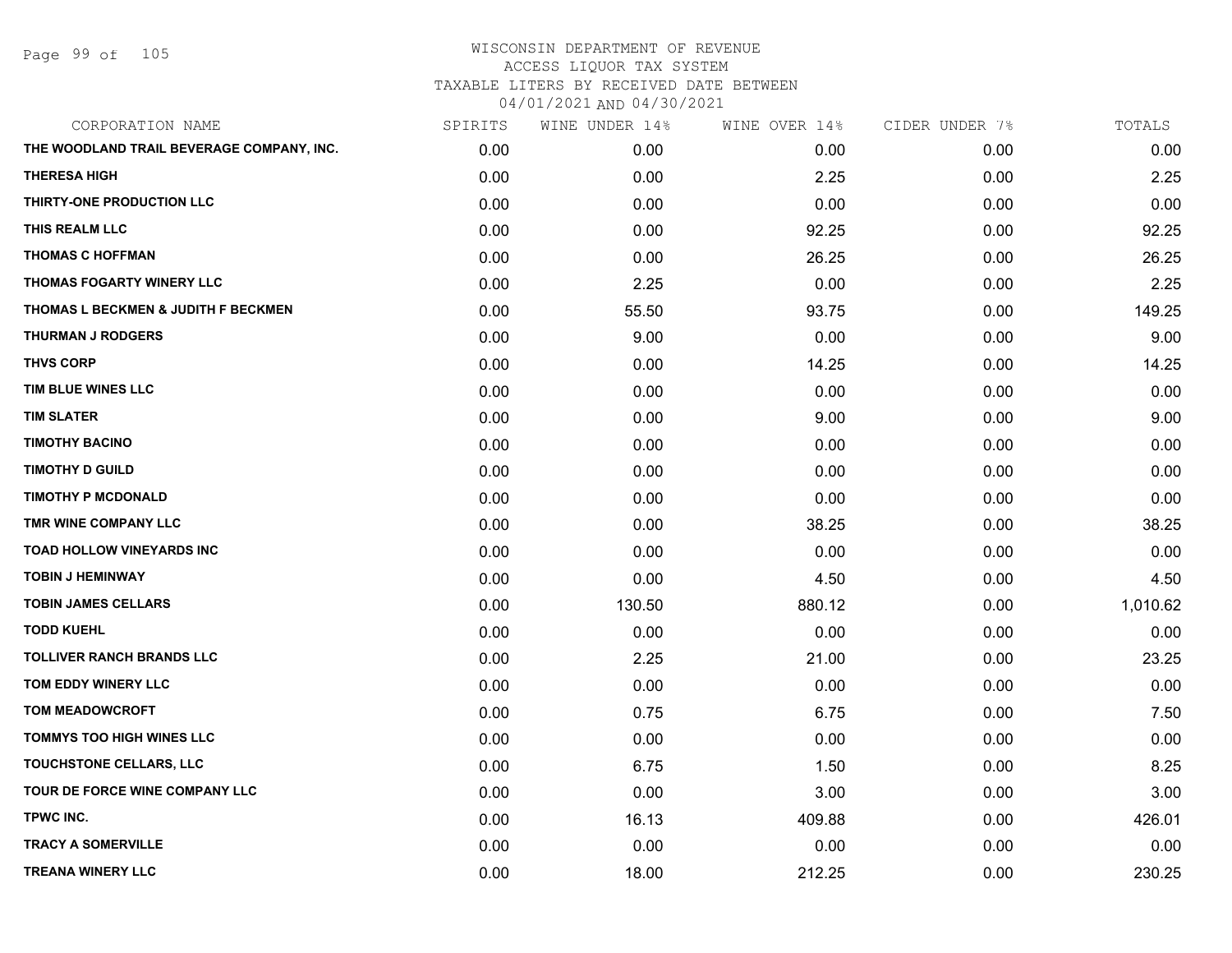Page 100of 105

# WISCONSIN DEPARTMENT OF REVENUE ACCESS LIQUOR TAX SYSTEM TAXABLE LITERS BY RECEIVED DATE BETWEEN

| CORPORATION NAME                       | SPIRITS | WINE UNDER 14% | WINE OVER 14% | CIDER UNDER 7% | TOTALS   |
|----------------------------------------|---------|----------------|---------------|----------------|----------|
| TREASURY WINE ESTATES AMERICAS COMPANY | 0.00    | 1,738.49       | 345.75        | 0.00           | 2,084.24 |
| <b>TREFETHEN VINEYARDS WINERY INC</b>  | 0.00    | 115.13         | 196.50        | 0.00           | 311.63   |
| <b>TRENTADUE WINERY LLC</b>            | 0.00    | 137.63         | 11.25         | 0.00           | 148.88   |
| <b>TRESPASS VINEYARDS INC.</b>         | 0.00    | 0.00           | 0.00          | 0.00           | 0.00     |
| <b>TRINITAS CELLARS LLC</b>            | 0.00    | 0.00           | 71.25         | 0.00           | 71.25    |
| <b>TRIONE VINEYARDS LLC</b>            | 0.00    | 3.00           | 24.00         | 0.00           | 27.00    |
| <b>TROY LANDWEHR</b>                   | 0.00    | 0.00           | 0.00          | 0.00           | 0.00     |
| <b>TSG LLC</b>                         | 0.00    | 0.00           | 0.00          | 0.00           | 0.00     |
| <b>TURKOVICH FAMILY WINES LLC</b>      | 0.00    | 0.00           | 6.00          | 0.00           | 6.00     |
| <b>TURLEY WINE CELLARS INC</b>         | 0.00    | 0.00           | 1,038.75      | 0.00           | 1,038.75 |
| <b>TURNBULL WINE CELLARS</b>           | 0.00    | 24.00          | 141.75        | 0.00           | 165.75   |
| <b>TUSK ESTATES LLC</b>                | 0.00    | 0.00           | 9.00          | 0.00           | 9.00     |
| <b>TWIN PEAKS WINERY INC</b>           | 0.00    | 7.50           | 113.25        | 0.00           | 120.75   |
| <b>TWIN RIDGE ESTATES LLC</b>          | 0.00    | 0.00           | 0.00          | 0.00           | 0.00     |
| <b>TWISTED OAK WINERY LLC</b>          | 0.00    | 0.00           | 3.00          | 0.00           | 3.00     |
| <b>TWO ANGELS, LLC</b>                 | 0.00    | 0.00           | 0.00          | 0.00           | 0.00     |
| <b>TWO BROTHERS WINES LLC</b>          | 0.00    | 0.00           | 0.00          | 0.00           | 0.00     |
| <b>TWO LADS LLC</b>                    | 0.00    | 0.00           | 0.00          | 0.00           | 0.00     |
| TY R CATON                             | 0.00    | 77.25          | 71.25         | 0.00           | 148.50   |
| <b>UNION WINE COMPANY</b>              | 0.00    | 0.00           | 0.00          | 0.00           | 0.00     |
| UNTI WINE CO LLC                       | 0.00    | 6.00           | 126.00        | 0.00           | 132.00   |
| <b>UPSTREAM CIDER LLC</b>              | 0.00    | 0.00           | 0.00          | 0.00           | 0.00     |
| <b>V&amp;CLLC</b>                      | 0.00    | 9.00           | 63.00         | 0.00           | 72.00    |
| <b>V SATTUI WINERY INC</b>             | 0.00    | 0.00           | 0.00          | 0.00           | 0.00     |
| VAN RUITEN FAMILY WINERY LLC           | 0.00    | 4.50           | 10.50         | 0.00           | 15.00    |
| VAN WYCHEN WINES INC.                  | 0.00    | 0.00           | 0.00          | 0.00           | 0.00     |
| <b>VARINDER SAHI</b>                   | 0.00    | 0.00           | 9.75          | 0.00           | 9.75     |
| <b>VARSITY VENTURES GROUP LLC</b>      | 0.00    | 0.00           | 0.00          | 0.00           | 0.00     |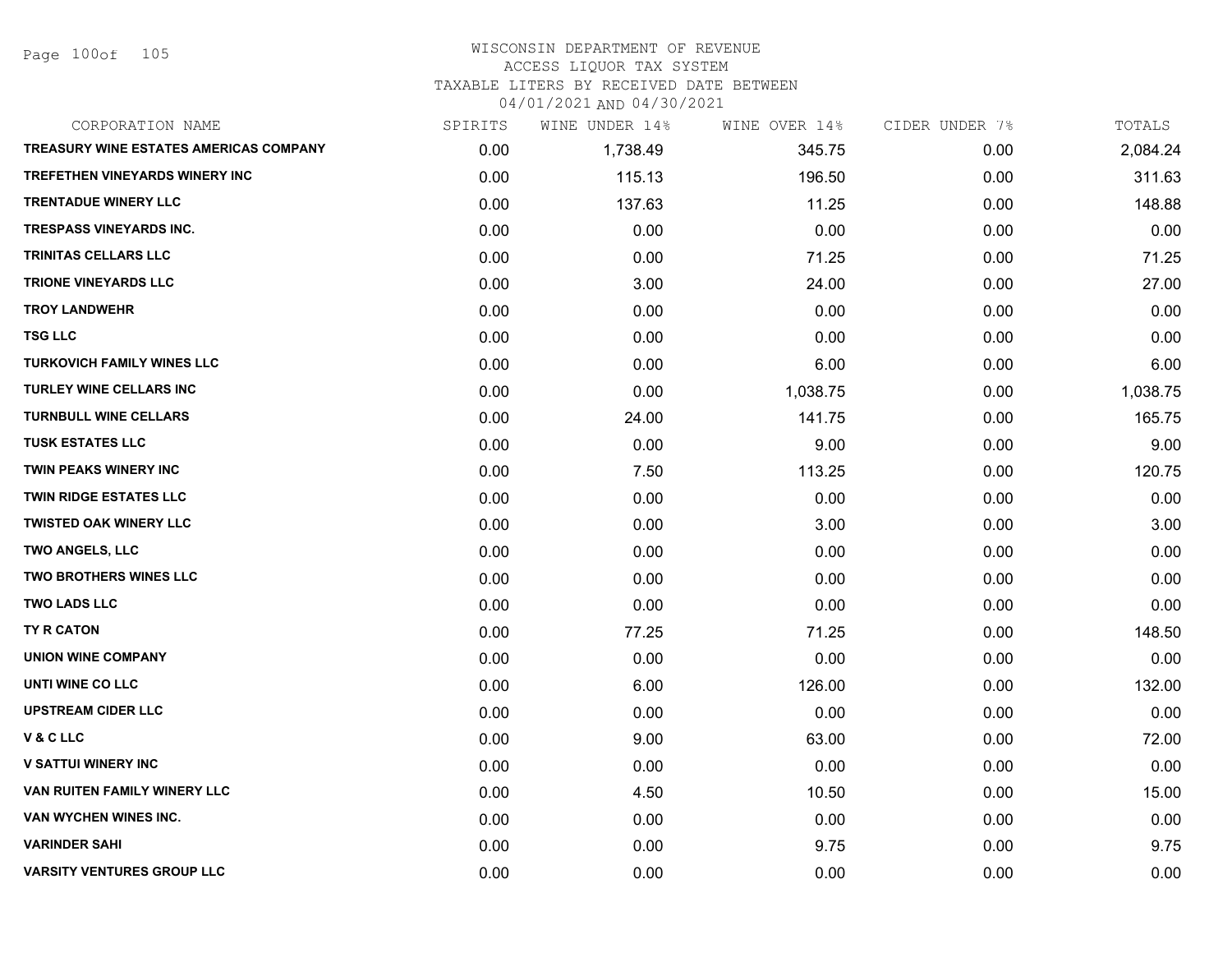Page 101of 105

| CORPORATION NAME                  | SPIRITS | WINE UNDER 14% | WINE OVER 14% | CIDER UNDER 7% | TOTALS    |
|-----------------------------------|---------|----------------|---------------|----------------|-----------|
| <b>VEN CAL RANCHES LLC</b>        | 0.00    | 9.75           | 45.75         | 0.00           | 55.50     |
| <b>VENGE VINEYARDS INC</b>        | 0.00    | 0.00           | 0.00          | 0.00           | 0.00      |
| <b>VERMEIL WINE GROUP LLC</b>     | 0.00    | 0.00           | 3.75          | 0.00           | 3.75      |
| <b>VERNON VINEYARDS LTD</b>       | 0.00    | 0.00           | 0.00          | 0.00           | 0.00      |
| <b>VICTOR ROBERTS</b>             | 0.00    | 12.00          | 15.00         | 0.00           | 27.00     |
| <b>VIGNETTE WINERY LLC</b>        | 0.00    | 3.75           | 16.50         | 0.00           | 20.25     |
| <b>VIKRE DISTILLERY LLC</b>       | 0.00    | 0.00           | 0.00          | 0.00           | 0.00      |
| <b>VILLA AMOROSA INC</b>          | 0.00    | 245.25         | 448.50        | 0.00           | 693.75    |
| <b>VILLA ENCINAL PARTNERS LP</b>  | 0.00    | 0.00           | 239.25        | 0.00           | 239.25    |
| <b>VILLA SAN JULIETTE INC</b>     | 0.00    | 0.00           | 6.00          | 0.00           | 6.00      |
| <b>VILLA TOSCANO INC</b>          | 0.00    | 0.00           | 0.00          | 0.00           | 0.00      |
| VIN DE ZO LLC                     | 0.00    | 44.25          | 36.00         | 0.00           | 80.25     |
| <b>VINA ROBLES INC</b>            | 0.00    | 54.00          | 63.00         | 0.00           | 117.00    |
| <b>VINCENT ARROYO WINERY INC</b>  | 0.00    | 102.00         | 0.00          | 0.00           | 102.00    |
| <b>VINE &amp; SUN LLC</b>         | 0.00    | 0.00           | 0.00          | 0.00           | 0.00      |
| <b>VINE CLIFF WINERY INC</b>      | 0.00    | 12.00          | 18.00         | 0.00           | 30.00     |
| <b>VINEBOX INC.</b>               | 0.00    | 0.00           | 0.00          | 0.00           | 0.00      |
| <b>VINEBURG LLC</b>               | 0.00    | 123.75         | 742.50        | 0.00           | 866.25    |
| <b>VINES TO CELLAR, INC.</b>      | 0.00    | 0.00           | 0.00          | 0.00           | 0.00      |
| <b>VINESSE LLC</b>                | 0.00    | 0.00           | 0.00          | 0.00           | 0.00      |
| <b>VINEYARD 29 LLC</b>            | 0.00    | 4.50           | 18.00         | 0.00           | 22.50     |
| <b>VIN-GO, LLC</b>                | 0.00    | 15,776.17      | 0.00          | 0.00           | 15,776.17 |
| <b>VINTAGE WINE ESTATES, INC.</b> | 0.00    | 162.00         | 108.38        | 0.00           | 270.38    |
| <b>VINTAGE WINE ESTATES, INC.</b> | 0.00    | 132.75         | 145.88        | 0.00           | 278.63    |
| <b>VINTAGE WINE ESTATES, INC.</b> | 0.00    | 72.00          | 15.75         | 0.00           | 87.75     |
| <b>VINTAGE WINE ESTATES, INC.</b> | 0.00    | 96.00          | 23.25         | 0.00           | 119.25    |
| <b>VINTAGE WINE ESTATES, INC.</b> | 0.00    | 8.25           | 25.50         | 0.00           | 33.75     |
| <b>VINTAGE WINE ESTATES, INC.</b> | 0.00    | 55.50          | 81.00         | 0.00           | 136.50    |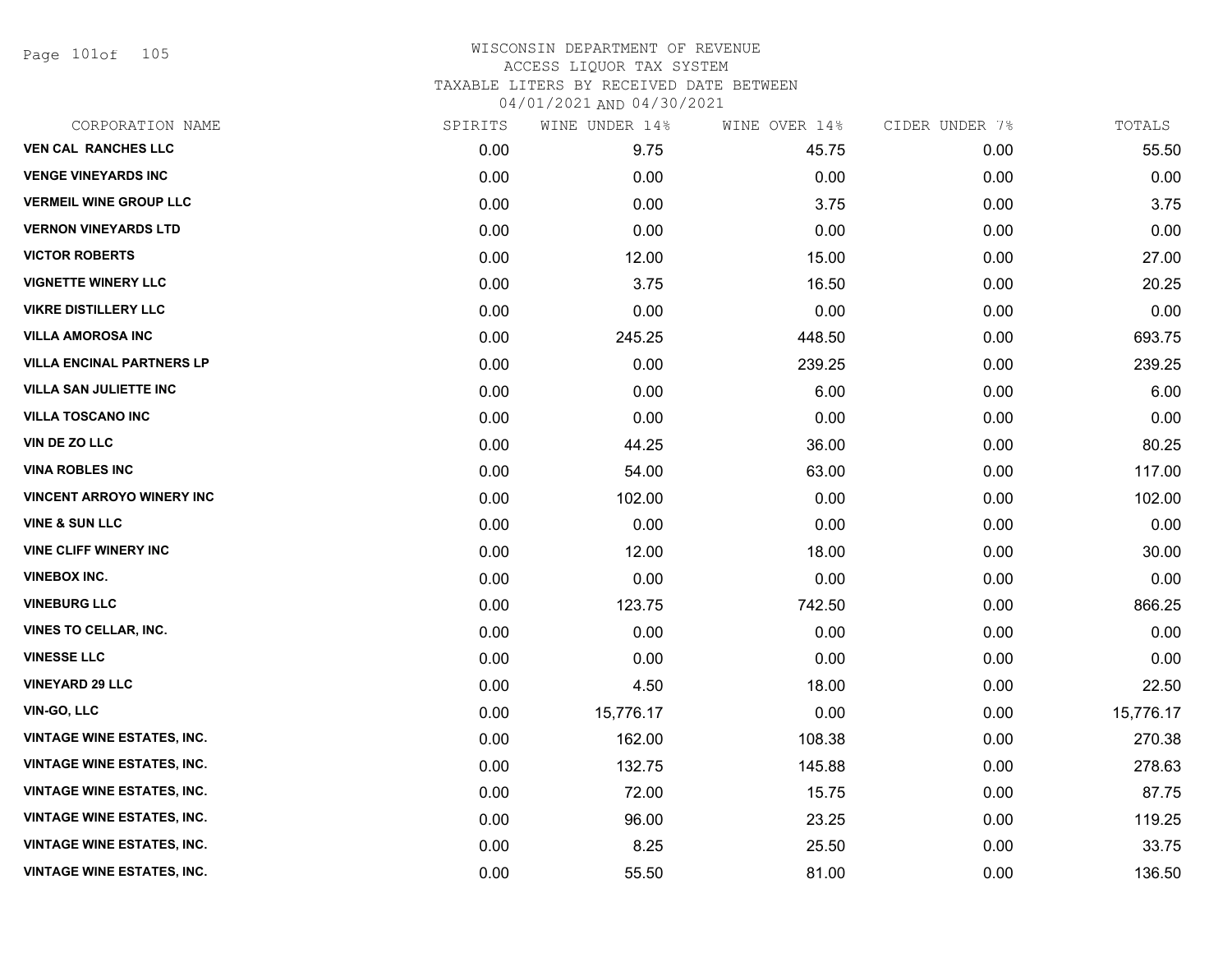Page 102of 105

#### WISCONSIN DEPARTMENT OF REVENUE ACCESS LIQUOR TAX SYSTEM TAXABLE LITERS BY RECEIVED DATE BETWEEN

| CORPORATION NAME                                   | SPIRITS | WINE UNDER 14% | WINE OVER 14% | CIDER UNDER 7% | TOTALS   |
|----------------------------------------------------|---------|----------------|---------------|----------------|----------|
| <b>VINTAGE WINE ESTATES, INC.</b>                  | 0.00    | 18.75          | 49.50         | 0.00           | 68.25    |
| <b>VINTAGE WINE ESTATES, INC.</b>                  | 0.00    | 353.25         | 1,441.50      | 0.00           | 1,794.75 |
| <b>VINTAGE WINE ESTATES, INC.</b>                  | 0.00    | 32.25          | 73.50         | 0.00           | 105.75   |
| <b>VINTAGE WINE ESTATES, INC.</b>                  | 0.00    | 81.00          | 397.88        | 0.00           | 478.88   |
| <b>VINTAGE WINE ESTATES, INC.</b>                  | 0.00    | 96.75          | 135.76        | 0.00           | 232.51   |
| <b>VINUM CELLARS INC</b>                           | 0.00    | 0.00           | 0.00          | 0.00           | 0.00     |
| <b>VITE GALLERON ASSETS CORP</b>                   | 0.00    | 0.00           | 5.25          | 0.00           | 5.25     |
| <b>VON KLAUS WINERY LLC</b>                        | 0.00    | 0.00           | 0.00          | 0.00           | 0.00     |
| <b>VON STIEHL WINERY LTD.</b>                      | 0.00    | 0.00           | 0.00          | 0.00           | 0.00     |
| W G BEST WEINKELLEREI INC                          | 0.00    | 165.00         | 100.50        | 0.00           | 265.50   |
| <b>W J DEUTSCH &amp; SONS LTD</b>                  | 0.00    | 27.75          | 24.75         | 0.00           | 52.50    |
| <b>W. HOGUE VINEYARDS</b>                          | 0.00    | 11.25          | 75.75         | 0.00           | 87.00    |
| <b>WAGNER WINERY LLC</b>                           | 0.00    | 0.00           | 0.00          | 0.00           | 0.00     |
| <b>WAITS-MAST FAMILY CELLARS LLC</b>               | 0.00    | 13.50          | 2.25          | 0.00           | 15.75    |
| <b>WALTER HANSEL WINERY &amp; VINEYARD LLC</b>     | 0.00    | 0.00           | 30.75         | 0.00           | 30.75    |
| <b>WASHINGTON VINTNERS LLC</b>                     | 0.00    | 20.25          | 8.25          | 0.00           | 28.50    |
| <b>WAYFARER LLC</b>                                | 0.00    | 0.00           | 4.50          | 0.00           | 4.50     |
| <b>WEIBEL INCORPORATED</b>                         | 0.00    | 15.75          | 0.75          | 0.00           | 16.50    |
| <b>WENTE BROS</b>                                  | 0.00    | 17.25          | 66.00         | 0.00           | 83.25    |
| <b>WEST COAST WINE PARTNERS LLC</b>                | 0.00    | 4.50           | 7.50          | 0.00           | 12.00    |
| <b>WEST PRAIRIE WINERY LLC</b>                     | 0.00    | 0.00           | 0.00          | 0.00           | 0.00     |
| <b>WESTFALL WINERY LLC</b>                         | 0.00    | 0.00           | 0.00          | 0.00           | 0.00     |
| <b>WESTPORT WINERY LLC</b>                         | 0.00    | 1.50           | 0.00          | 0.00           | 1.50     |
| <b>WESTSIDE WINERY INC</b>                         | 0.00    | 4.50           | 2.25          | 0.00           | 6.75     |
| <b>WHEELER WINERY INC</b>                          | 0.00    | 300.76         | 456.25        | 0.00           | 757.01   |
| <b>WHETSTONE WINE CELLARS LLC</b>                  | 0.00    | 3.75           | 18.75         | 0.00           | 22.50    |
| <b>WHISPERING BLUFFS VINEYARD &amp; WINERY LTD</b> | 0.00    | 0.00           | 0.00          | 0.00           | 0.00     |
| <b>WHITE BEAR SPIRITS LLC</b>                      | 0.00    | 0.00           | 0.00          | 0.00           | 0.00     |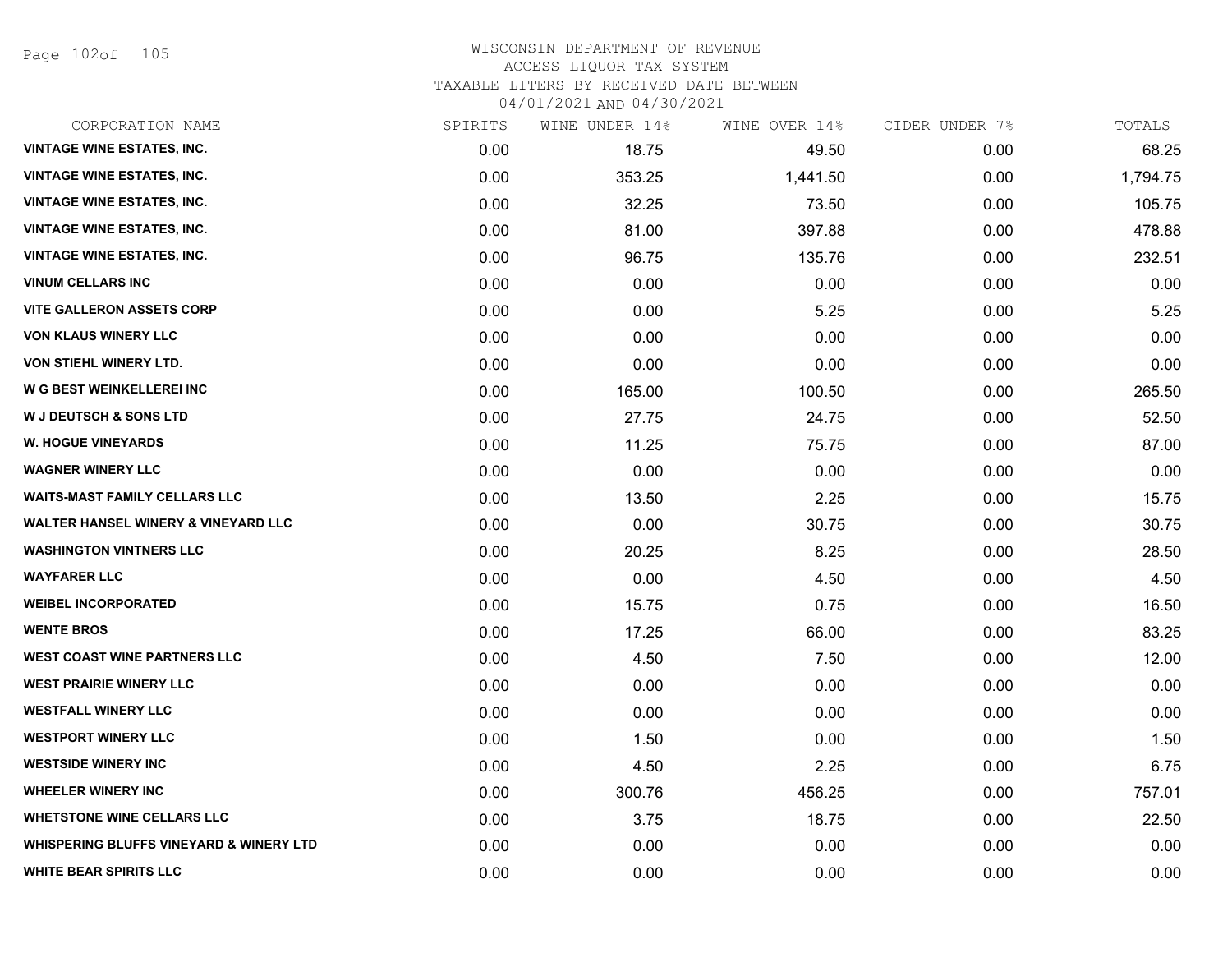Page 103of 105

| SPIRITS | WINE UNDER 14% | WINE OVER 14% |      | TOTALS         |
|---------|----------------|---------------|------|----------------|
| 0.00    | 0.00           | 0.00          | 0.00 | 0.00           |
| 0.00    | 0.00           | 0.00          | 0.00 | 0.00           |
| 0.00    | 42.00          | 9.00          | 0.00 | 51.00          |
| 0.00    | 0.00           | 0.00          | 0.00 | 0.00           |
| 0.00    | 0.00           | 0.00          | 0.00 | 0.00           |
| 0.00    | 0.00           | 0.00          | 0.00 | 0.00           |
| 0.00    | 0.00           | 0.00          | 0.00 | 0.00           |
| 0.00    | 162.00         | 55.25         | 0.00 | 217.25         |
| 0.00    | 0.00           | 0.00          | 0.00 | 0.00           |
| 0.00    | 0.00           | 0.00          | 0.00 | 0.00           |
| 0.00    | 184.50         | 0.00          | 0.00 | 184.50         |
| 0.00    | 0.00           | 0.00          | 0.00 | 0.00           |
| 0.00    | 9.20           | 0.00          | 0.00 | 9.20           |
| 0.00    | 0.00           | 0.00          | 0.00 | 0.00           |
| 0.00    | 18.00          | 0.00          | 0.00 | 18.00          |
| 0.00    | 6.75           | 12.75         | 0.00 | 19.50          |
| 0.00    | 39.00          | 42.25         | 0.00 | 81.25          |
| 0.00    | 27.00          | 0.00          | 0.00 | 27.00          |
| 0.00    | 0.00           | 0.00          | 0.00 | 0.00           |
| 0.00    | 0.00           | 0.00          | 0.00 | 0.00           |
| 0.00    | 1,156.50       | 380.25        | 0.00 | 1,536.75       |
| 0.00    | 40.50          | 36.75         | 0.00 | 77.25          |
| 0.00    | 14,705.17      | 0.00          | 0.00 | 14,705.17      |
| 0.00    | 80.25          | 0.00          | 0.00 | 80.25          |
| 0.00    | 224.25         | 151.88        | 0.00 | 376.13         |
| 0.00    | 387.85         | 216.75        | 0.00 | 604.60         |
| 0.00    | 0.00           | 0.00          | 0.00 | 0.00           |
| 0.00    | 0.00           | 0.00          | 0.00 | 0.00           |
|         |                |               |      | CIDER UNDER 7% |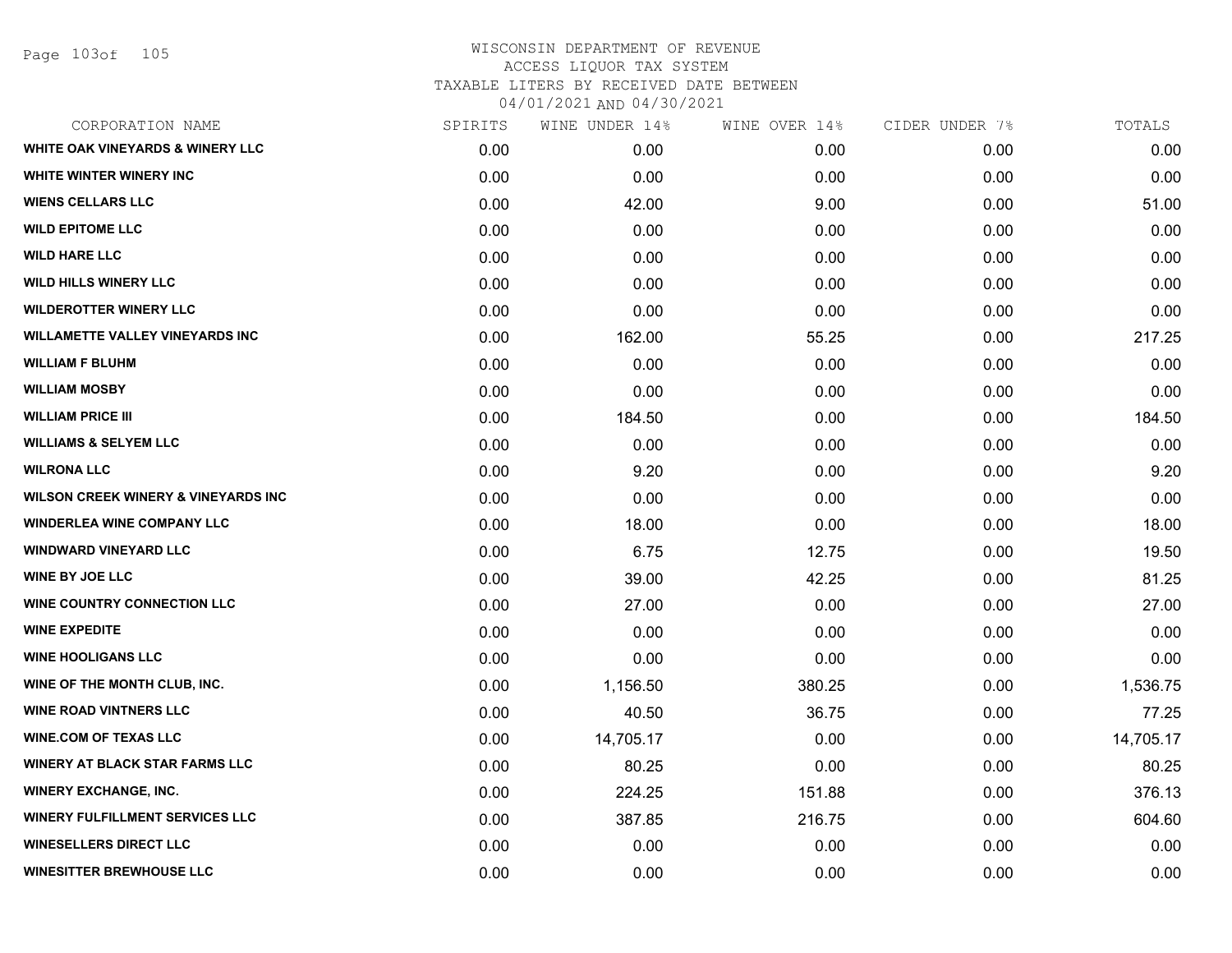Page 104of 105

| CORPORATION NAME                    | SPIRITS | WINE UNDER 14% | WINE OVER 14% | CIDER UNDER 7% | TOTALS     |
|-------------------------------------|---------|----------------|---------------|----------------|------------|
| <b>WINSIDE USA INC</b>              | 0.00    | 0.00           | 79.50         | 0.00           | 79.50      |
| <b>WOLFF VINEYARD LLC</b>           | 0.00    | 9.75           | 3.00          | 0.00           | 12.75      |
| <b>WOLFFER ESTATE VINEYARDS INC</b> | 0.00    | 0.00           | 0.00          | 0.00           | 0.00       |
| <b>WOLLERSHEIM WINERY, INC.</b>     | 0.00    | 0.00           | 0.00          | 0.00           | 0.00       |
| <b>WOLLERSHEIM WINERY, INC.</b>     | 0.00    | 0.00           | 0.00          | 0.00           | 0.00       |
| <b>WOODWARD CANYON WINERY INC</b>   | 0.00    | 0.00           | 4.50          | 0.00           | 4.50       |
| <b>WORLD OF WINE, LTD</b>           | 0.00    | 332.25         | 35.25         | 0.00           | 367.50     |
| <b>WYLIE-YOUNG, LLC</b>             | 0.00    | 0.00           | 0.00          | 0.00           | 0.00       |
| <b>YIANNIS CHOUTRIS</b>             | 0.00    | 610.24         | 322.00        | 0.00           | 932.24     |
| YORKVILLE CELLARS INC               | 0.00    | 18.00          | 0.00          | 0.00           | 18.00      |
| <b>ZD WINES LLC</b>                 | 0.00    | 0.00           | 141.75        | 0.00           | 141.75     |
| <b>ZERO LINK MARKETS INC</b>        | 0.00    | 1,282.07       | 675.27        | 258.21         | 2,215.55   |
| TOTAL LITERS FOR 4/30/2021          | 0.00    | 140,591.78     | 71,399.61     | 296.30         | 212,287.69 |